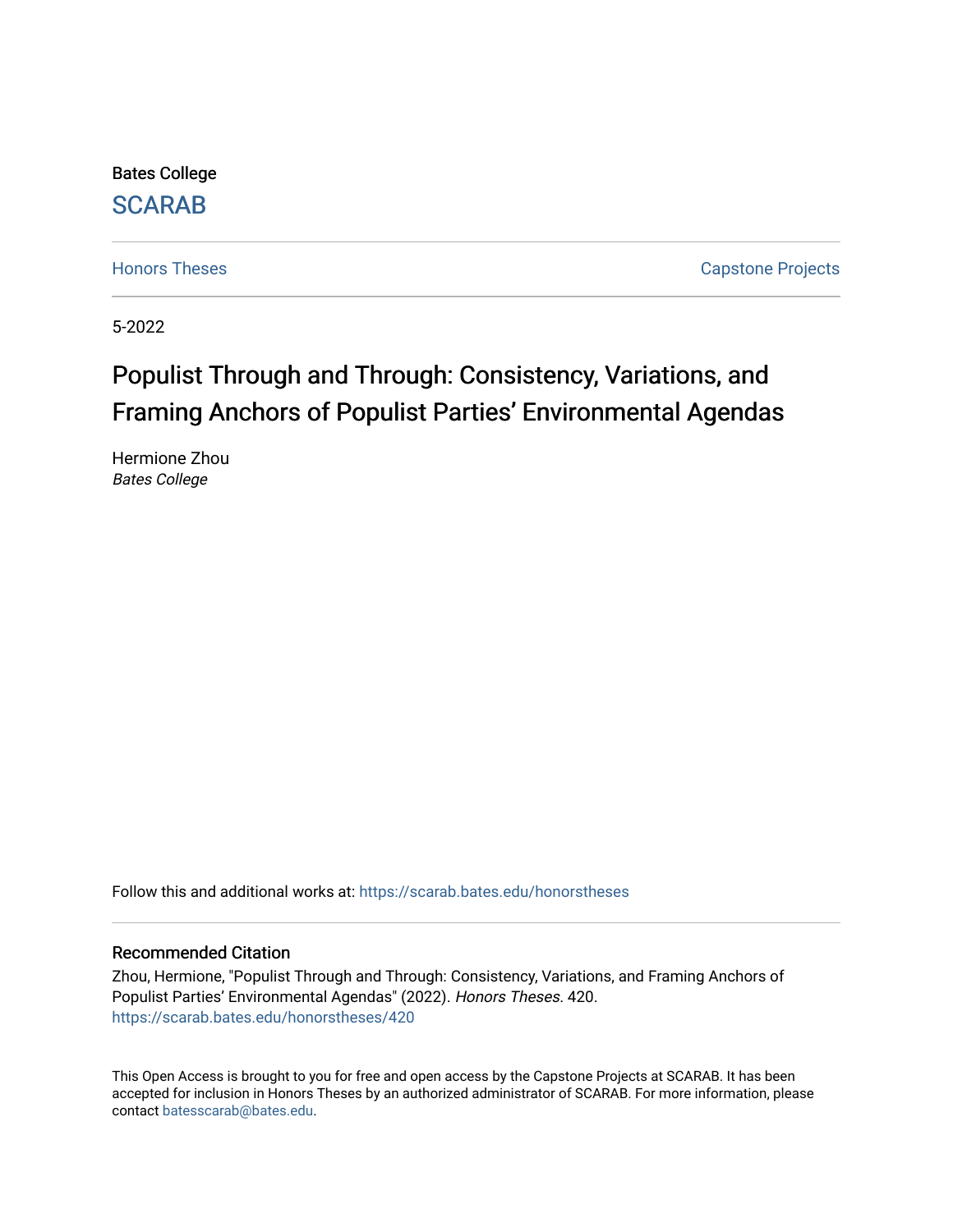Populist Through and Through: Consistency, Variations, and Framing Anchors of Populist

Parties' Environmental Agendas

An Honors Thesis

Presented to

The Faculty of the Department of Sociology

Bates College

In partial fulfillment of the requirements for the

Degree of Bachelor of Arts

By

Hermione Xiaoqing Zhou

Lewiston, Maine | Traditional territory of the Wabanaki Confederacy

May 6, 2022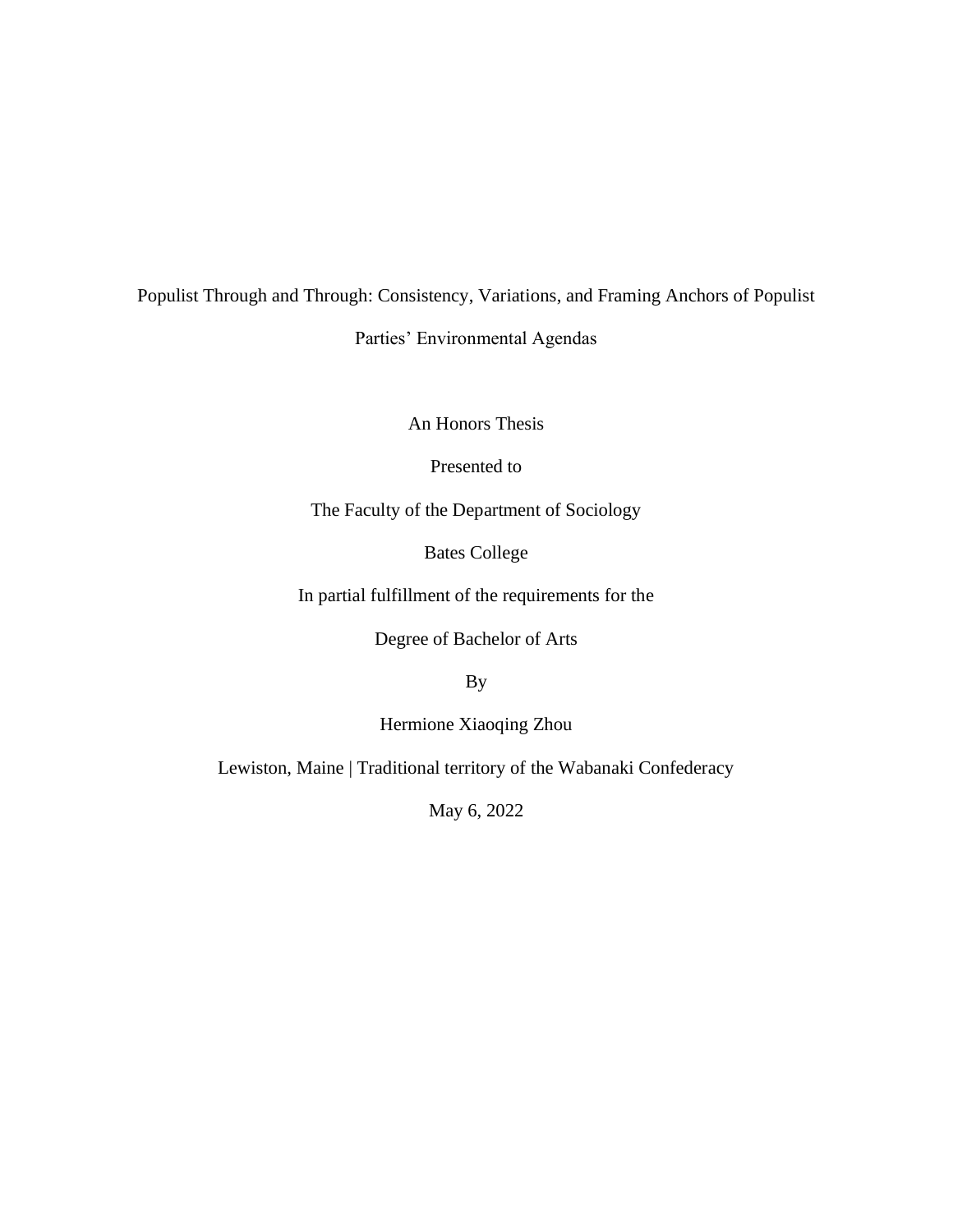#### **Acknowledgement**

<span id="page-2-0"></span>There are far too many people and things that have shaped me into who I am today and given me inspiration and resilience to finish this work than I will be able to name. However, I would like to take this opportunity to formally thank as many of them as possible, especially those who are indispensable to my bitter-sweet journey at Bates in the past years.

First, to my advisor and mentor Francesco Duina. Thank you for your wisdom, guidance, support, and countless hours of unselfish teaching and mentoring from my first-year theory class all the way to the completion of this thesis. I would not have gotten anywhere near where I am today without you. Thank you to Professor Senem Aslam, Marcelle Medford, and James McCarthy for graciously joining my thesis defense panel to challenge me to think in deeper, more diverse and nuanced ways about this work, and to point me to directions of future inquiry. Thank you to Professor Emily Kane, Marcelle Medford, Heidi Taylor, and Mike Rocque for showing me wonders in the Sociological world.

To Ethan and Francis, I don't even know how to put my gratitude into words. Thank you for being the ridiculously amazing humans who have shaped and will continue to shape my entire worldview, and for showing me how to think, act, and live in this world. Thank you to Sonja and Carissa for always challenging me intellectually, teaching me so much about this world and myself, and holding me up to high standards. Thank you to the entire ES department for what you have taught me within and beyond classrooms, and for leading me into this field for my future pursuits.

Thank you to Professor Pamela for open arms, good conversations, and homey space with lovely Watson and Misha. Thank you to Andrew for being my moral compass and broadening my worldview with the best lectures. Thank you to Brian Shankar Adler for leading me into the world of drum sets, a true refuge for me during times of chaos and stress. Thank you to the staff at Bates dining services, facility services, security, and other offices for making my life on campus shamefully easy so that I have so much time to focus on this work.

Thank you to Dianna, for being the best friend and always bringing out the best part of me with laughter, unlimited hugs, and good conversations. Thank you, Elly, for grinding together in Hedge, for your support and insights, and for the final push that made this thesis possible. Thank you to the Women's Basketball Team for the incredible journey this season and for showing me the strength in hard work and staunch belief. Thank you to Haoyu, Oliver, Michelle, Salem, Margaret, Tasha, Chenemi, Sandia, Essie, Roe, Bri, Kirstin, Soph, Elliot and Anna, Celine, and so many wonderful human beings with whom I share a home away from home.

Thank you to my mom, grandma, grandpa, dad, and family for all you have done for me. Thank you for nurturing and also tolerating my rebellious and independent spirit. Thank you to Chunjuan'er, AHuang, and my cat Taco for being the best fluff balls who always keep my spirits up. Thank you to Hamilton track, DEH, MCU, Cao Dong, Mayday, and Twosetviolin for "productive" distractions in the past year.

Thank you, Haiyao, for being the anchor of my life.

<span id="page-2-1"></span>Finally, thank you to the sun, earth, water, seeds, and life.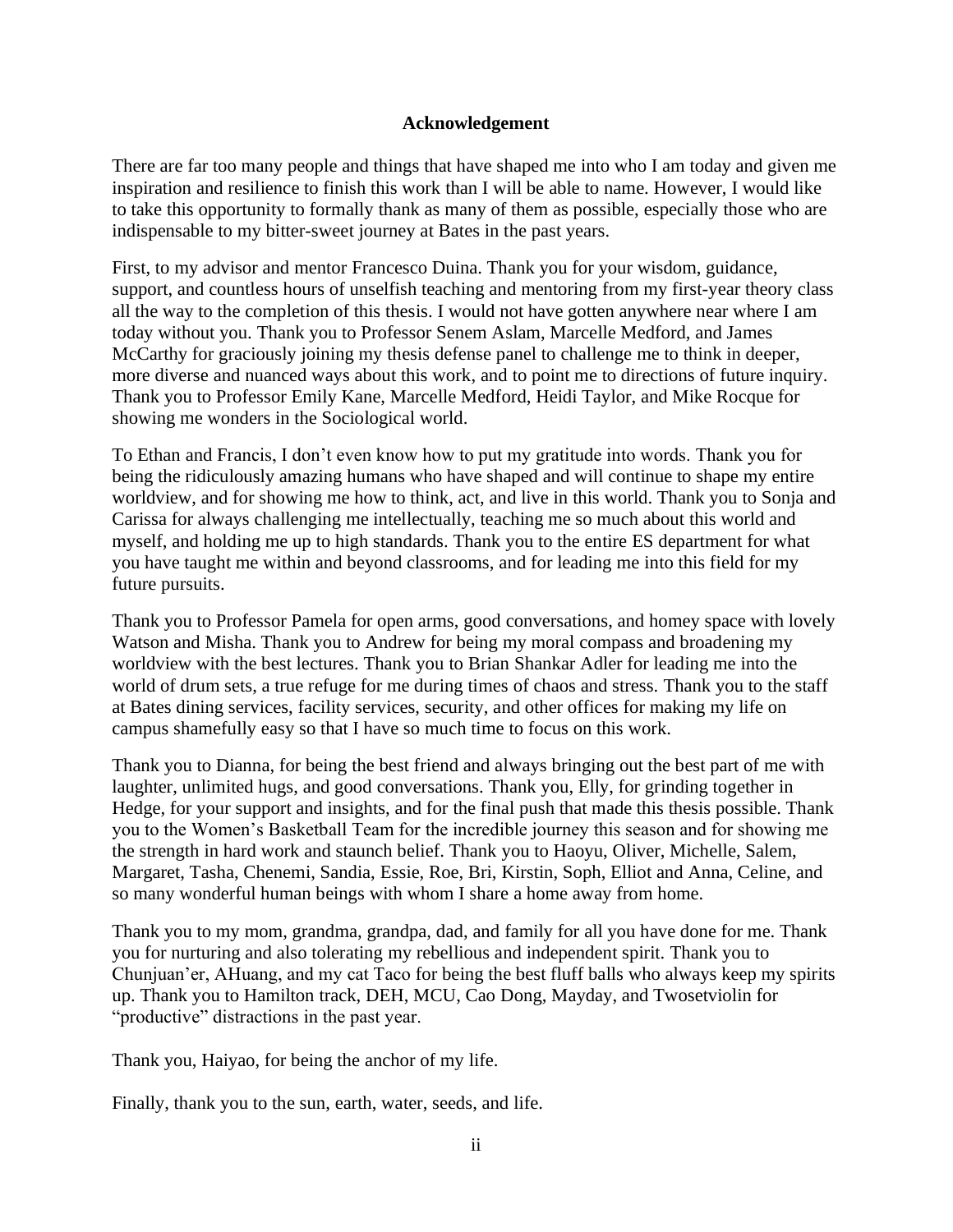#### **Abstract**

Scholarship on the intersection between populism and the environment is growing. These works generally describe populist parties as negatively disposed toward the environment. For instance, those parties are seen as promoting climate denial and skepticism, and as resisting proenvironmental policies and partnerships. Scholars have offered three types of explanations to account for such negative positions: structural, ideological, and strategic. While valuable, these works suffer from three important limitations: they predominantly focus on populist parties from Europe, consider only right-wing populist parties, and give little attention to parties with potentially more positive approaches to the environment.

This thesis addresses these limitations by extending the analysis to Latin America and the U.S., left-leaning parties, and parties that adopt broadly pro-environmental agendas. The empirical analysis shows the landscape is significantly more varied than is currently understood. The thesis then argues that, despite the observable variations, populist parties' environmental agendas are ultimately anchored in their populist rhetoric. They are specifically grounded in three key populist features: people-centricity, nationalism, and anti-elitism. With that in mind, there are considerable variations in how these parties articulate the populist framing of their environmental agendas to fit their distinctive brand of populism. Overall, this thesis advances a fuller understanding of populism and populist parties' relationship to the environment.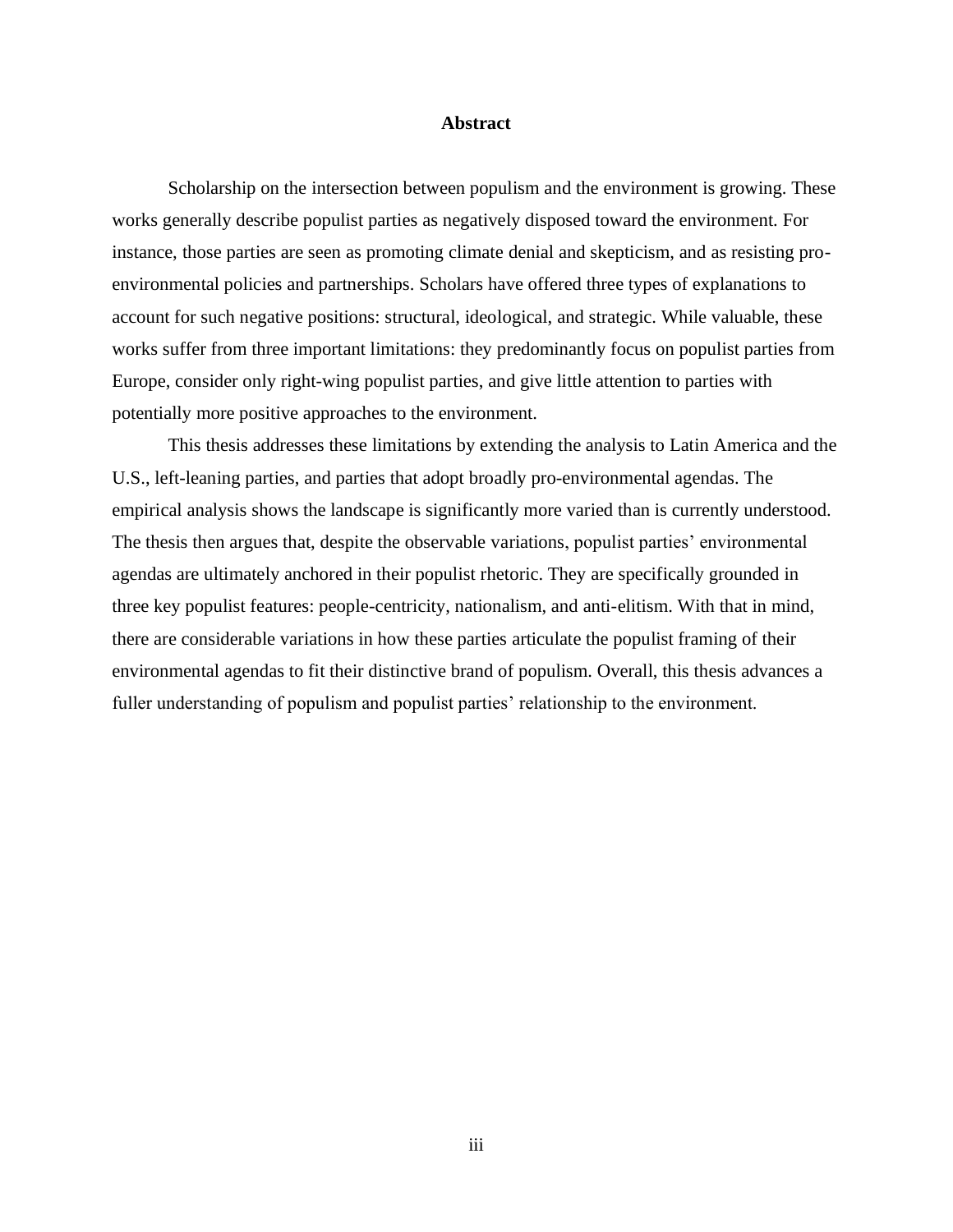### **Table of Contents**

<span id="page-4-0"></span>

| Acknowledgements                                                                | $\ddot{\mathbf{i}}$ |
|---------------------------------------------------------------------------------|---------------------|
| Abstract                                                                        | iii                 |
| Table of Contents                                                               | iv                  |
| I. Introduction                                                                 | 6                   |
| II. Key Characteristics of Populism                                             | 11                  |
| 1. A Thin-centered Ideology                                                     | 12                  |
| 2. A Discursive and Rhetorical Approach                                         | 13                  |
| 3. The Bifurcated Construction of the "People" Against the "Elites"             | 13                  |
| 4. The Evil Elites and the Enemies of the People                                | 14                  |
| 5. Constructing the Virtuous and Homogenous People                              | 15                  |
| 6. Malleability Across Party Lines                                              | 17                  |
| 7. Anti-establishment and Fighting for Direct Democracy                         | 19                  |
| <b>III.</b> Literature Review                                                   | 21                  |
| 1. Descriptive Studies on the Intersection Between Populism and the Environment | 21                  |
| 2. Explanatory Studies on Populism and Anti-environmental Tendencies            | 25                  |
| 3. New Developments in RWPP's Support for Pro-environmental Policies            | 29                  |
| IV. Methodology                                                                 | 31                  |
| V. Right-wing, Anti-environment Party: GOP under Donald Trump in United States  | 34                  |
| Overview: Donald Trump, Populism, and Ant-environmental Agendas                 | 34                  |
| The Outlier: Preserving the Great American Nature for American People           | 36                  |
| 1. Environment for the People: Bringing Back American Jobs and Way of Life      | 39                  |
| 2. Out with Obama: Demolishing Washington Elites' Pro-environmental Legacies    | 45                  |
| 3. "America First": Energy Independence and Global Leadership                   | 52                  |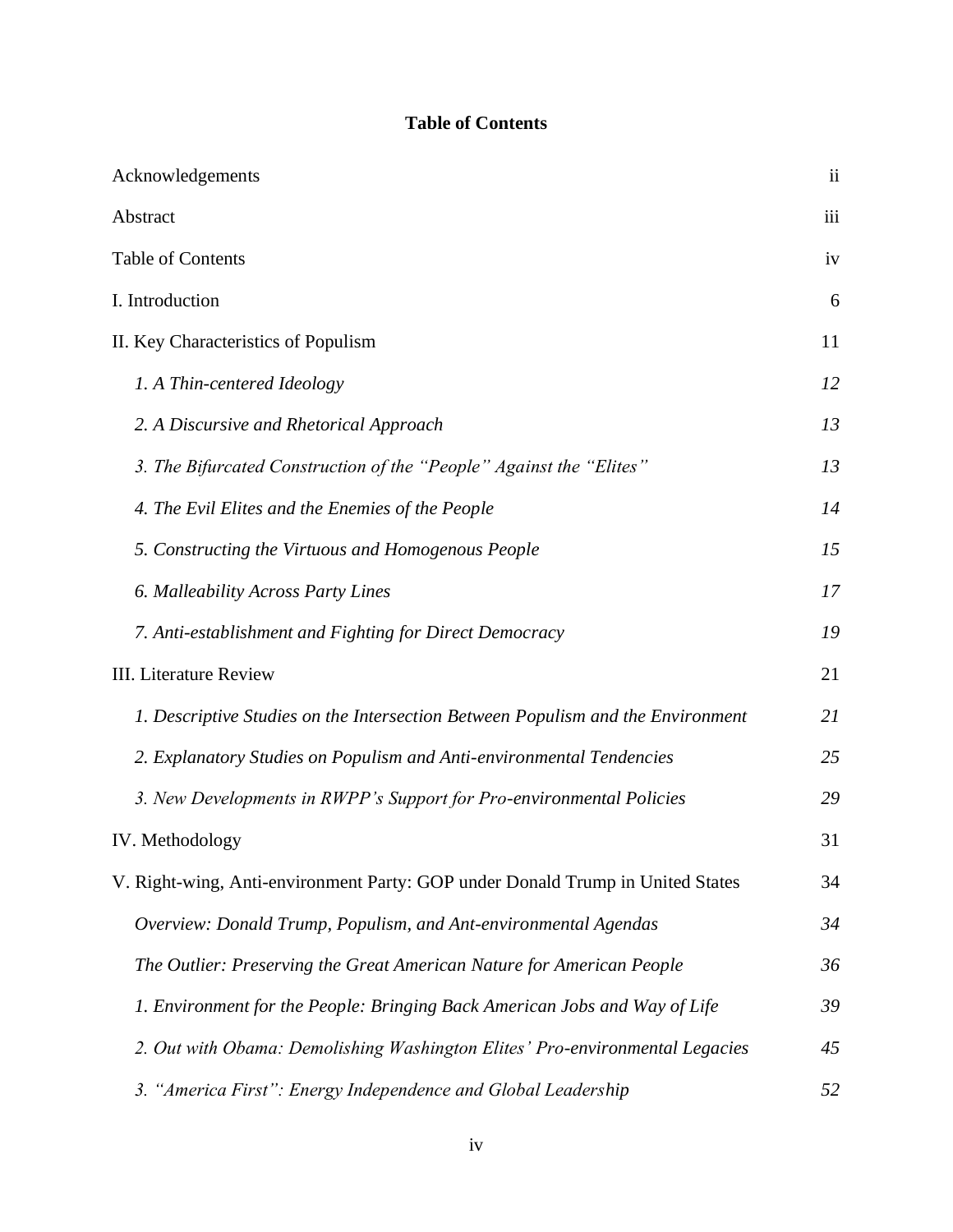| VI. Right-wing, Pro-environment Party: National Rally under Marine Le Pen in France           | 58  |
|-----------------------------------------------------------------------------------------------|-----|
| Overview: National Rally, Populism, and Pro-environmental Agendas                             | 58  |
| 1. Patriotic Ecology: Anti-globalization, Anti-EU, and French "Eco-nationalism                | 60  |
| 2. Say No to "Professor Macron" and Corporate Interests: A Party for People's Ecology         | 68  |
| 3. Environment with Borders: French Environment for French People Only                        | 72  |
| VII. Left-wing, Pro-environment Party: Podemos under Pablo Iglesias in Spain                  | 75  |
| Overview: Podemos, Populism, and Pro-environmental Agendas                                    | 75  |
| 1. We Can: A People's Movement for the Spanish Environment                                    | 77  |
| 2. No More Special Interests: Podemos' Anti-elite Pro-environmental Agendas                   | 81  |
| VIII. Left-wing, Anti-environment Party: Chávez and Maduro's Regime in Venezuela              | 86  |
| Overview: Chávez and Maduro, Populism, and Anti-environmental Agendas                         | 86  |
| Anchoring Rhetoric: A Convergence of Chávez's Anti-environmental Agendas' Populist<br>Anchors | 91  |
| 1. Anti-Capitalism: Reclaiming Resources from the Elites in a Socialist State                 | 94  |
| 2. Anti-imperialism: Oil and Mining as Symbols of National Sovereignty                        | 95  |
| 3. For the People: Prioritizing Venezuelan People's Well-being and Agency                     | 98  |
| IX. Discussion                                                                                | 100 |
| 1. Group Variations in Framing Anchors of Populist Parties' Environmental Agendas             | 100 |
| 2. The Environment as a Secondary Issue to the Populist Core                                  | 104 |
| 3. The Outward-facing Construction of the Enemy on Environmental Issues                       | 106 |
| 4. The Last Global Consensus Standing? The Undeniability of Environmental Problems            | 108 |
| X. Conclusion                                                                                 | 110 |
| Bibliography                                                                                  | 113 |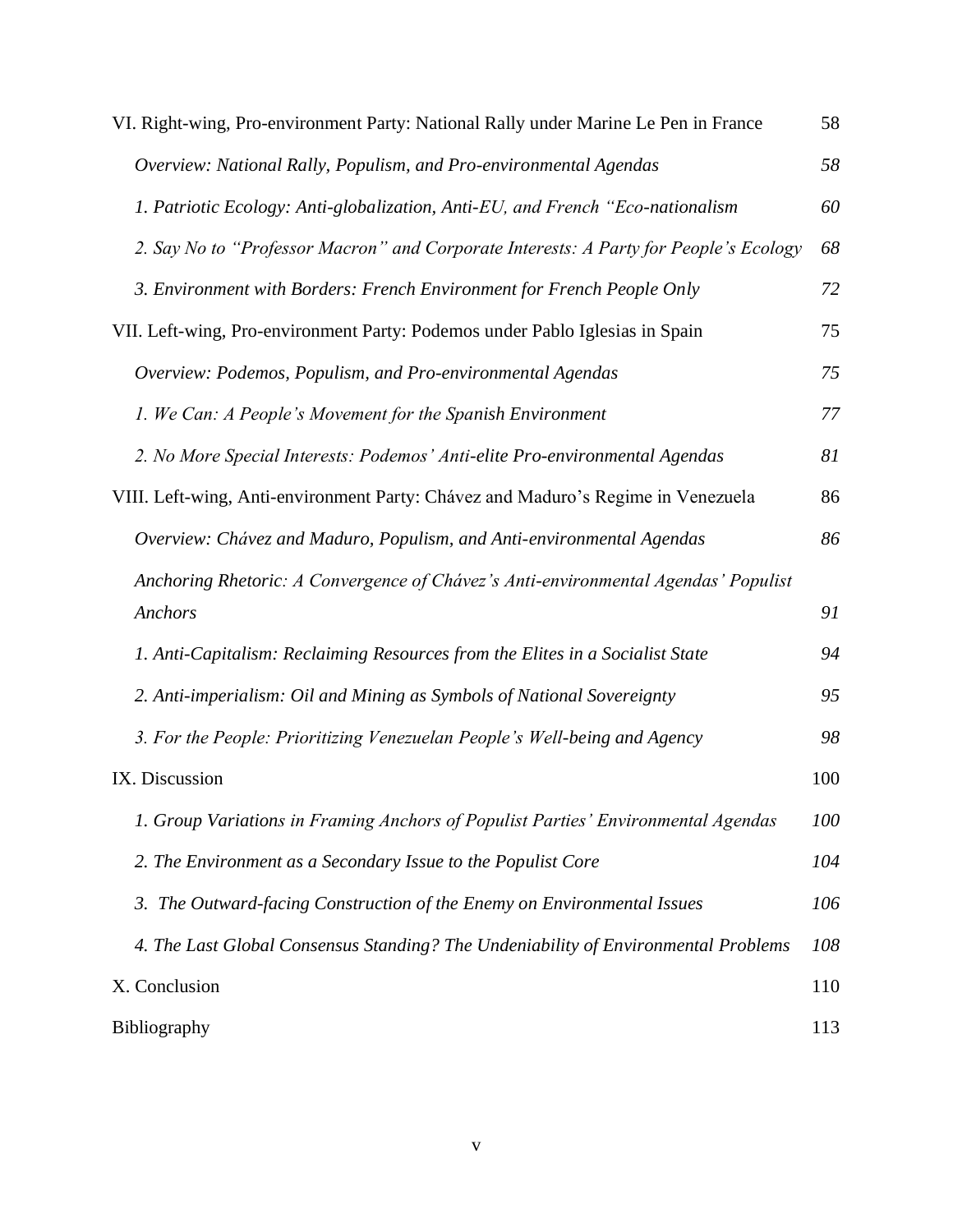#### **I. Introduction**

<span id="page-6-0"></span>Over the past decade, scholars and journalists alike have observed the proliferation of populism across the world which have brought waves of shocks, worries, and even fanaticism in its wake (e.g. Inglehart & Norris, 2016; Lewis, Barr, et al., 2019; Moffitt, 2016). Europe has become a particularly fertile breeding ground for populist parties. In the 2018 round of European national elections, one in four votes was cast for populist parties, compared to only 7% in 1998 (Lewis, Clarke, Barr, Holder, & Kommenda, 2019). Paralleling the events in Europe has been the rise of populist leaders to prominence and power across other parts of the world such as Donald Trump in the United States, Jair Bolsonaro in Brazil, and Rodrigo Duterte in the Philippines.

Populists often attract supporters with ideologies, platforms and styles that are rarely expressed in traditional party politics. They have also adopted anti-elite, nationalist, and antiglobalization (or anti-immigration) positions. Many are boosted by the use of emotional and personal language, as opposed to official terminologies. With this unconventional approach to politics, populist parties have enjoyed considerable success across the world. To account for their ascent to power and their unique appeals to voters, sociologists and political scientists alike have sought to both define populism, and to explain why it has appealed to so many voters worldwide. In defining populism, academics have generally followed Cas Mudde's (2004) classical definition of populism as a thin-centered ideology. This definition makes sense of the populist parties' considerable variations, diversity of political stances, and malleability across traditional left-right party lines.

To account for the success of populism, scholars have identified several unique features that have helped populist candidates to attract voters. Central to populism is the powerful yet vaguely defined binary between the corrupt elite and the virtuous people. The former can refer to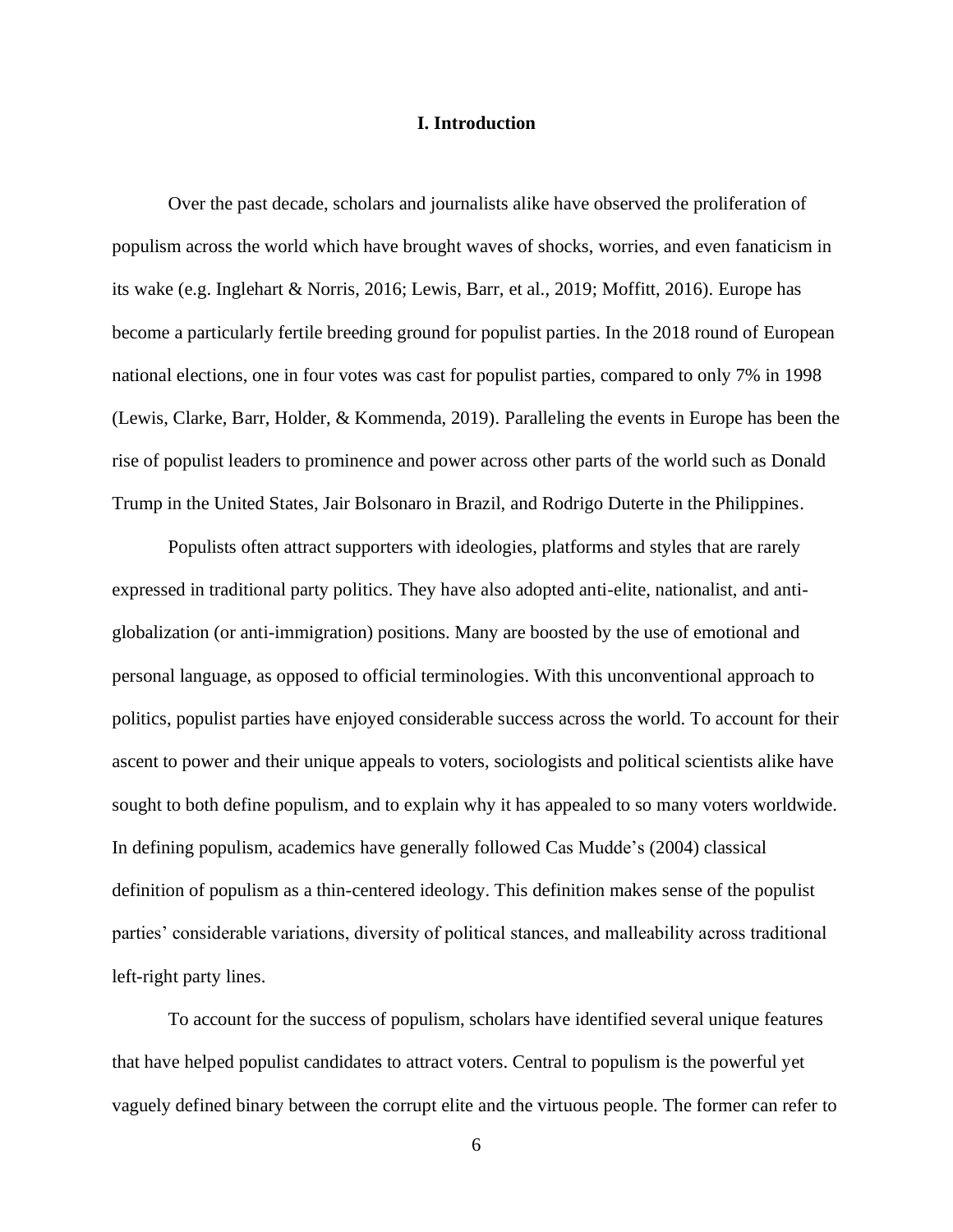any economic, political, media, or international elite who is believed to be undermining the wellbeing and interests of a morally virtuous people who have lost ground in an elite-dominated political and social sphere. The boundaries around how populists define "the people" often intersect with the borders of a state. This facilitates the incorporation of nationalistic sentiments. Populist leaders insert themselves into this choreographed binary by branding themselves as the political outsider and authentic representative of the people vis-à-vis the political status quo governed by the elites. In order to do so, they often interact directly with their voter base through social media, advocating for direct democracy to replace representative democracy as the ideal way to represent the common people.

Paralleling the rise of populism on the global stage has been the rise of environmental concerns, movements, and governmental actions in the context of the already rapidly warming (or heating) climate, more frequent occurrences of extreme weather and natural disasters, and increasingly alarming scientific knowledge of the irreversibility of the catastrophic, anthropogenic changes to the planet. Likewise, this field has attracted considerable attention from scholars hoping to make sense of state governments' directions and decisions on key issues of environmental governance.

At the nexus of these two bourgeoning fields is the budding research on the connection between populism and the environment. A large proportion of these studies has shown a generally negative correlation between populist parties and their views on the environment. This takes the form of, for instance, the promotion of supporters' climate denial and climate skepticism (e.g. R. A. Huber, 2020), and persistent opposition to environmental policies and partnerships (e.g. Riedel, 2021).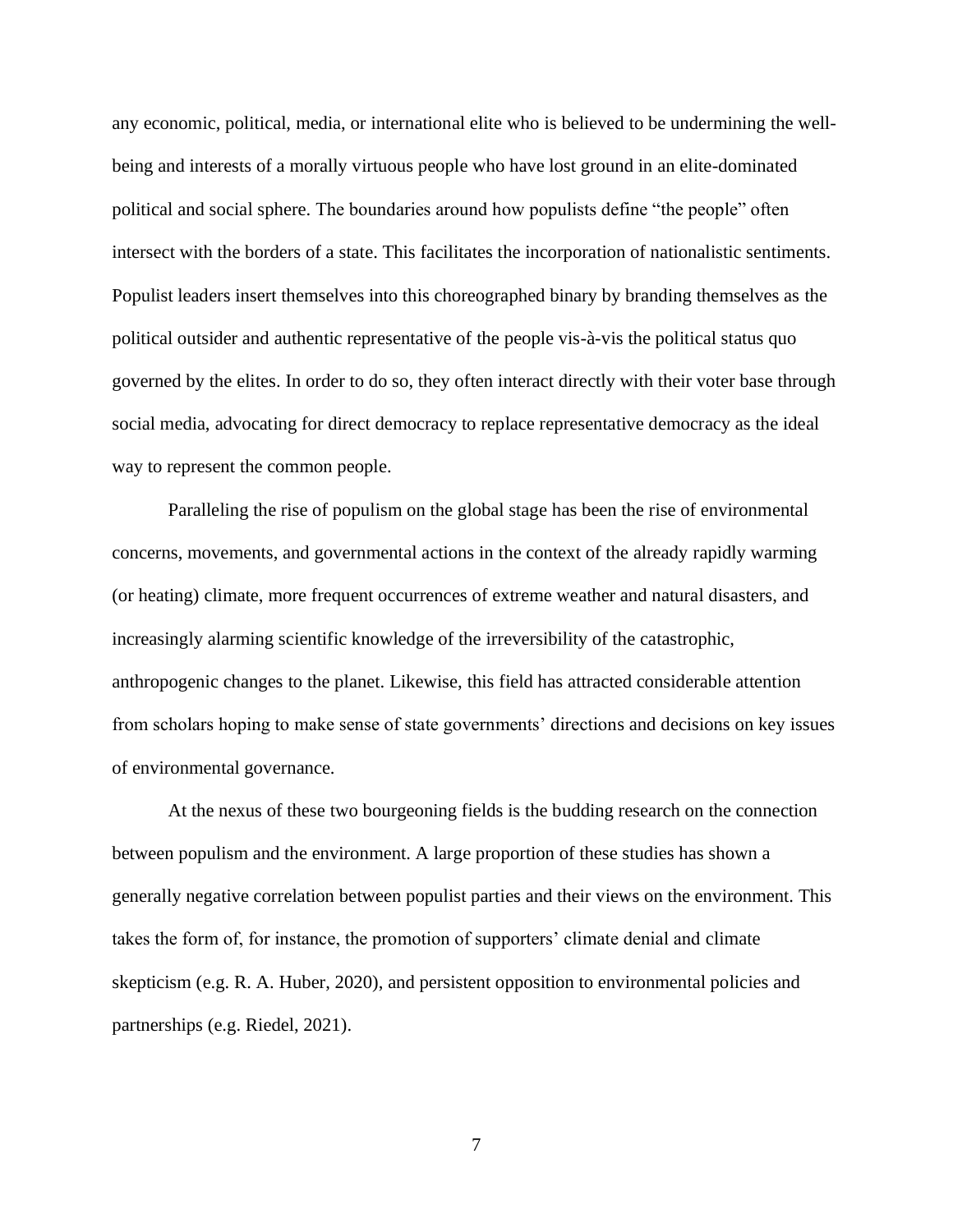In order to account for this trend, three types of explanations have been offered.

Lockwood (2018) suggested two of them. The first is "structural," focusing on economic and interest-based factors tying right-wing populist parties' appeals to grassroots supporters' desires. The second is "ideological," centering on the right-wing populists' "anti-elite, socially conservative, and nationalist values and their aversion to globalism, liberalism, and the loss of national sovereignty" (Buzogány & Mohamad-Klotzbach, 2021, p. 157). The ideological explanation has been more widely received and supported in the literature. This is evidenced by a special issue of *Annals of the American Association of Geographers* which investigates several Latin American and Asian populist regimes' use of nationalist populist appeals to justify the aggressive extraction of natural resources (e.g. Kojola, 2019; McCarthy, 2019; Saguin, 2019). A third, and newer, explanation links the populist parties' positions on environmental issues to the strategic seizure of political opportunities (e.g. Oswald, Fromm, & Broda, 2021).

Recently, some researchers have also begun investigating the development of some farright populist parties' unusual support for certain pro-environmental policies in Europe, under the framework of green patriotism (e.g. Ćetković & Hagemann, 2020; François & Adrien, 2021).

These works have offered important insight into the connections between populism and the environmental. However, they present three key limitations: they predominantly focus on populist parties from Europe; they consider only right-wing populist parties; and they give little attention to parties with broadly pro-environmental approaches.

In light of the literature's limitations, this thesis aims to show that the landscape of populist parties' environmental agendas is significantly more varied and nuanced than is currently understood. Populist parties across the political spectrum have presented both antienvironmental and pro-environmental agendas. Their environmental agendas also pertain to a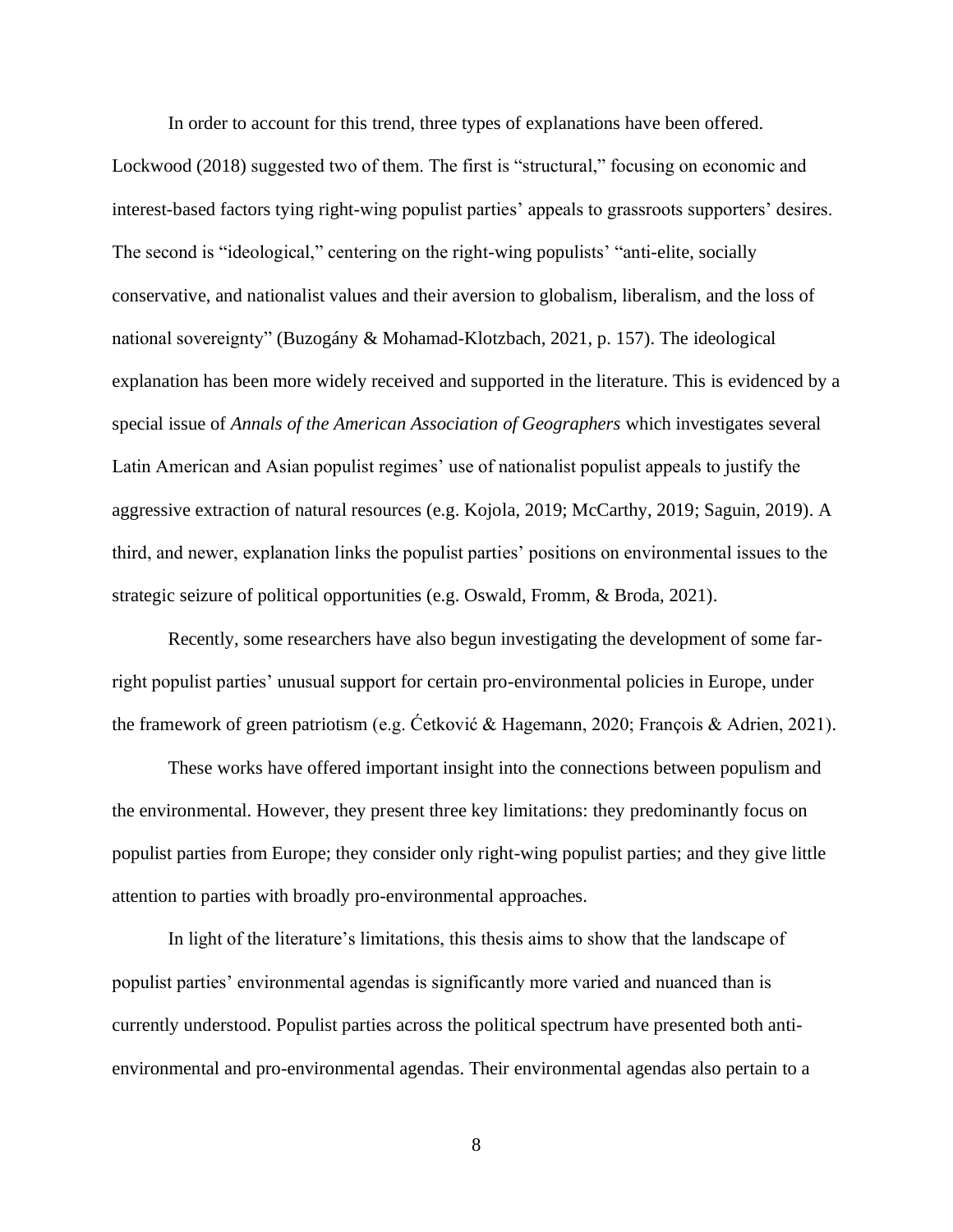broad constellation of possibilities regarding their environmental rhetoric, stances, and policy proposals, and cover a wide range of environmental issues on natural resources (e.g. fossil fuels, minerals), air and water pollution, energy generation, land use, biodiversity and international climate governance. With that said, all populist parties' environmental agendas are ultimately anchored, in their specific renditions, in populist rhetoric. Specifically, they are grounded in three key populist features: people-centricity, nationalism, and anti-elitism.

Building on these core findings, the discussion chapter presents these case studies' contributions to new ways of understanding populism with regards to populist parties' core and secondary issues, an outward-facing construction of the enemy in populism, and populist parties' rare consensus on acknowledging environmental problems.

I conduct four case studies to illustrate these arguments. Each case study focuses on one populist party chosen by a combination of two variables: party family (right-wing or left-wing) and positions of environmental agendas (pro-environment or anti-environment). One reason for choosing these cases is to reflect geographical diversity across Europe, North and South America. These variations demonstrate the consistency of the populist anchors underlying these parties' environmental agendas across the spectrum. The four cases are: the U.S. Republic Party under Donald Trump (right-wing, anti-environment), the French National Rally under Marine Le Pen (right-wing, anti-environment), the Spanish Podemos under Pablo Iglesias (left-wing, proenvironment), and Hugo Chávez and Nicolás Maduro's populist Socialist regime in Venezuela (left-wing, anti-environment).

Chapters II and III are a review of the scholarly literature on the core elements of populism, and on populism's intersection with the environment. Chapter IV outlines the methodology for this empirical investigation. Chapters V-VIII present evidence and analysis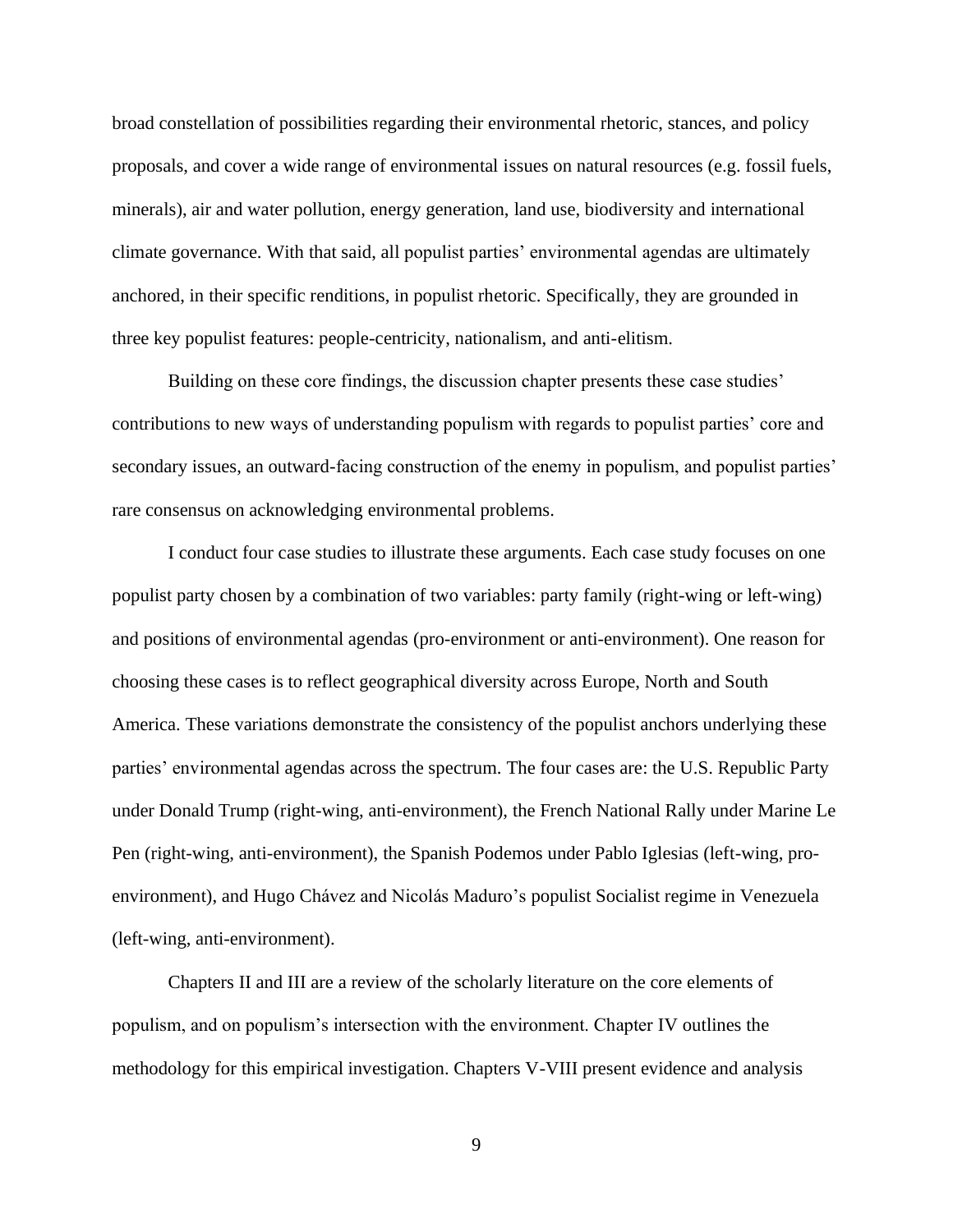from the four case studies. Chapters IX and X discuss key findings and reflect on their broader implications for populist parties' relationship with the environment, and populism at large.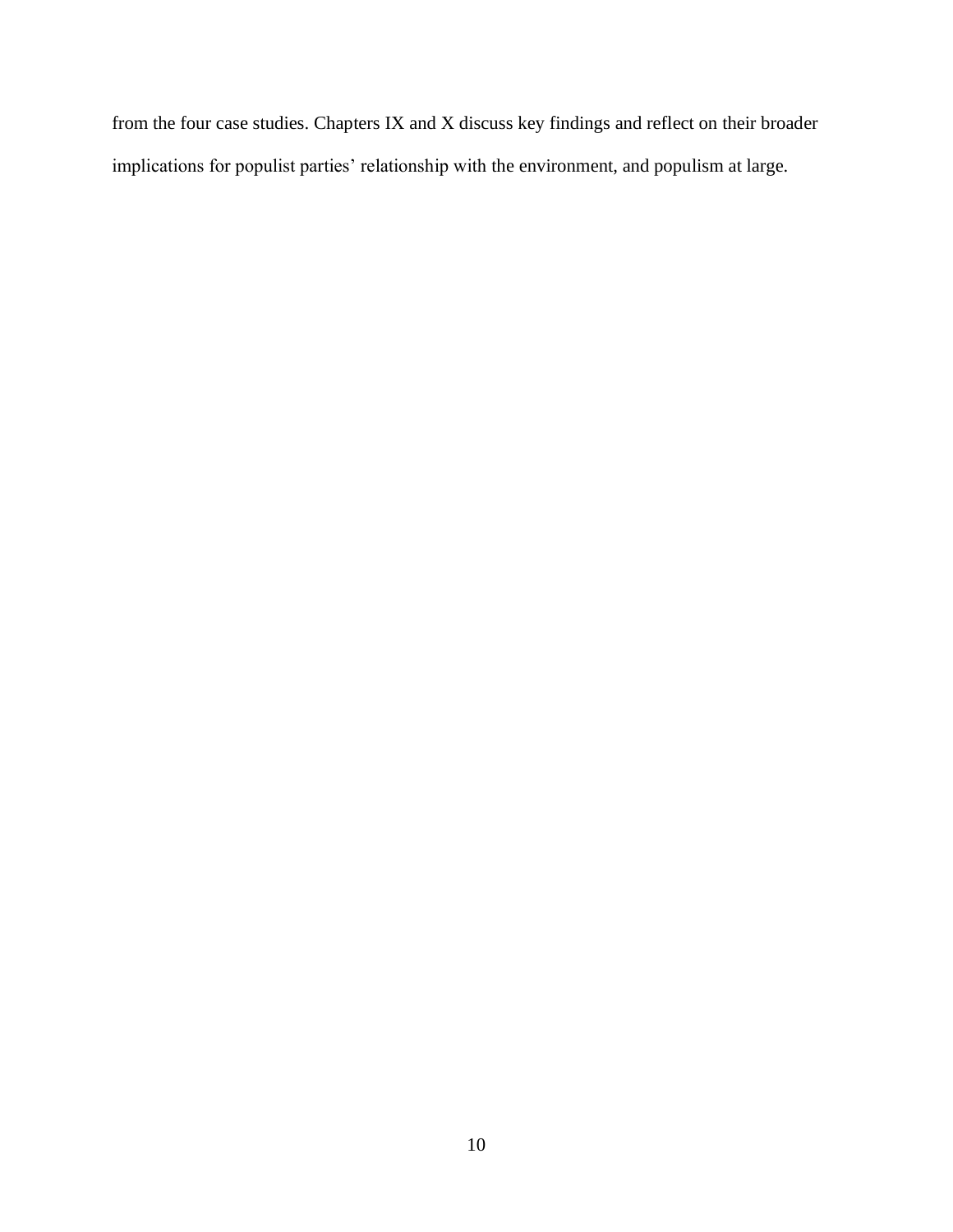#### **II. Key Characteristics of Populism**

<span id="page-11-0"></span>Following the rise of populism across the world has been a growing interest in understanding it. Yet the approaches to define, operationalize, and conceptualize populism are numerous and diverse. Populism is an "essentially contested concept given that scholars even contest the essence and usefulness of the concept" (Gallie, 2019; Mudde, 2017, p. 27)

As crucial as various theoretical conceptualizations and debates on populism are, the focus of this thesis is concerns over the practical analysis of populist parties' rhetoric on the environment. In order to analyze populist parties' environmental agendas and demonstrate that they are ultimately anchored in core populist elements, I synthesize two central properties and five key elements of populism from the literature which are particularly relevant to this thesis's four case studies. These characteristics overlap and reinforce each other. I elaborate upon each one in the sections below.

The first two sections discuss the two central theoretical properties of populism identified by scholars: 1) populism as a thin-centered ideology, and 2) populism as a discursive and rhetorical approach. These two properties act as cornerstones for identifying and understanding populism in various contexts. Sections 3-7 elaborate on five core elements shared by many populist parties across the globe.<sup>1</sup> They are the backbones for the analysis of populist parties' environmental agendas in this thesis. These characteristics are: 3) the bifurcated construction of "the people" against "the elites"; 4) the evil elites and enemies of the people; 5) the virtuous and

<sup>1</sup> Even though I only identify three populist features as prominent anchors for populist parties' environmental rhetoric in this thesis, all five of these populist elements introduced in this chapter are essential to understanding populism. Each element is indeed leveraged by different populist parties at varying degrees in the framing of their environmental agendas.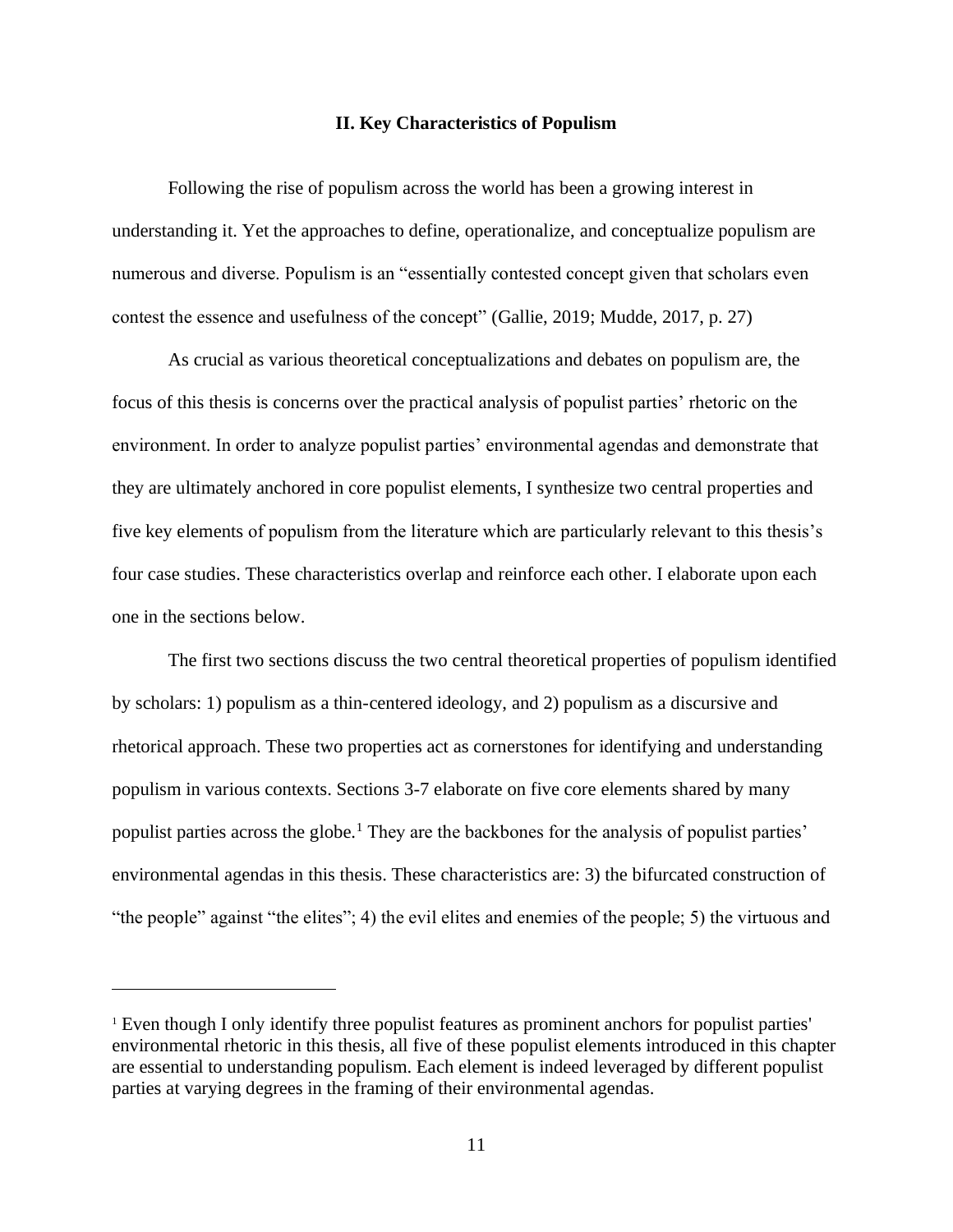homogenous people; 6) malleability across party lines; and 7) direct democracy and antiestablishment tendencies.

#### <span id="page-12-0"></span>*1. A Thin-centered Ideology*

As contentious as the discussions around the essence of populism are, Cas Mudde's (2004) classical definition of populism as a "thin-centered ideology" remains at the core of the concept. He stated, "Populism is only a 'thin-centered ideology', exhibiting 'a restricted core attached to a narrower range of political concepts…[and it] can be easily combined with very different (thin and full) other ideologies, including communism, ecologism, nationalism or socialism'" (Freeden, 1998, p. 750; Ibid, 544). Taggart (2004, p. 274) resonated with this definition by pointing out that populism "lacks core values." He explained that populist parties' core values depend on the kind of heartland (see Section 4 below) to which they attach themselves. This leads to considerable variations in populist parties across the world.

Populist parties vary in terms of their views and expressions of politics, economics and social issues (Hawkins, 2009), as well as in terms of political agendas, cutting across traditional divisions such as those between right- and left-wing parties (e.g. Moffitt & Tormey, 2014), and between inclusive and exclusive stances targeting different groups (e.g. Duina & Carson, 2019). Mudde and Kaltwasser (2013, 2017) have pointed out that populism's malleability facilitates its continued relevance across countries over the years because it can adapt to any specific policy issue or stance due to the lack of a thick ideological core.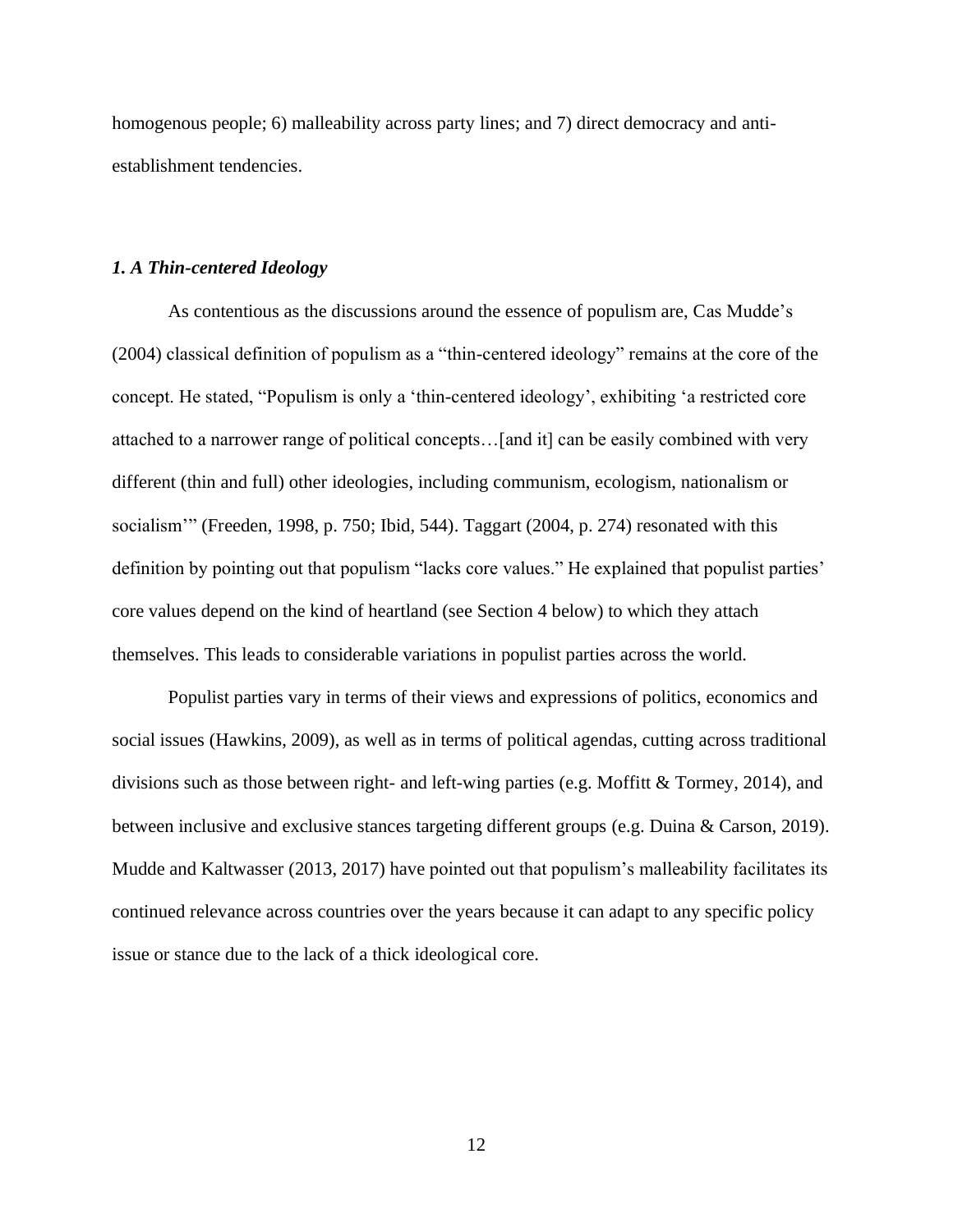#### <span id="page-13-0"></span>*2. A Discursive and Rhetorical Approach*

Unlike most ideology-rich political approaches such as liberalism and Marxism, populism has minimal ideological attachment, and hence many consider it to be a "discursive frame," a "political style," a "repertoire of performance," or a "political discursive logic" (Bonikowski, 2016, p. 14; Curato, 2017, p. 146; Staufer, 2021, p. 225). This makes populism a "strategic tool selected based on contexts" (Bonikowski, 2016, p. 14) tailored to the "rhetoric, emotional appeals, embodied practices, and narratives" used by populist leaders across the spectrum (Agnew & Shin, 2017; Jansen, 2011; Moffitt, 2016).

The discursive understanding of populism entails that political leaders can employ populist discourses as long as they adhere to the populist core of the conflict between the people and the elites (see Section 3 below). As opposed to other political ideologies, populism is not a fixed political position to be claimed by any individual or political party, but a convenient choice of framing employed at varying degrees and intensities on different issues that render them "'more or less' populist" at different times (Moffitt, 2016, p. 21).

#### <span id="page-13-1"></span>*3. The Bifurcated Construction of the "People" Against the "Elites"*

Indeed, populism's properties as a thin-centered ideology and a discursive approach can render it flexible and adaptive. Yet, the most consistent characteristic of populism identified with broad scholarly consensus is its core framing of the conflict between "the people" and "the elites". This conflict is central to Mudde's (2004, p. 543) definition of populism "as an ideology that considers society to be ultimately separated into two homogeneous and antagonistic groups, 'the pure people' versus 'the corrupt elite', and which argues that politics should be an expression of the *volonté générale* (general will) of the people." Foundational to a populist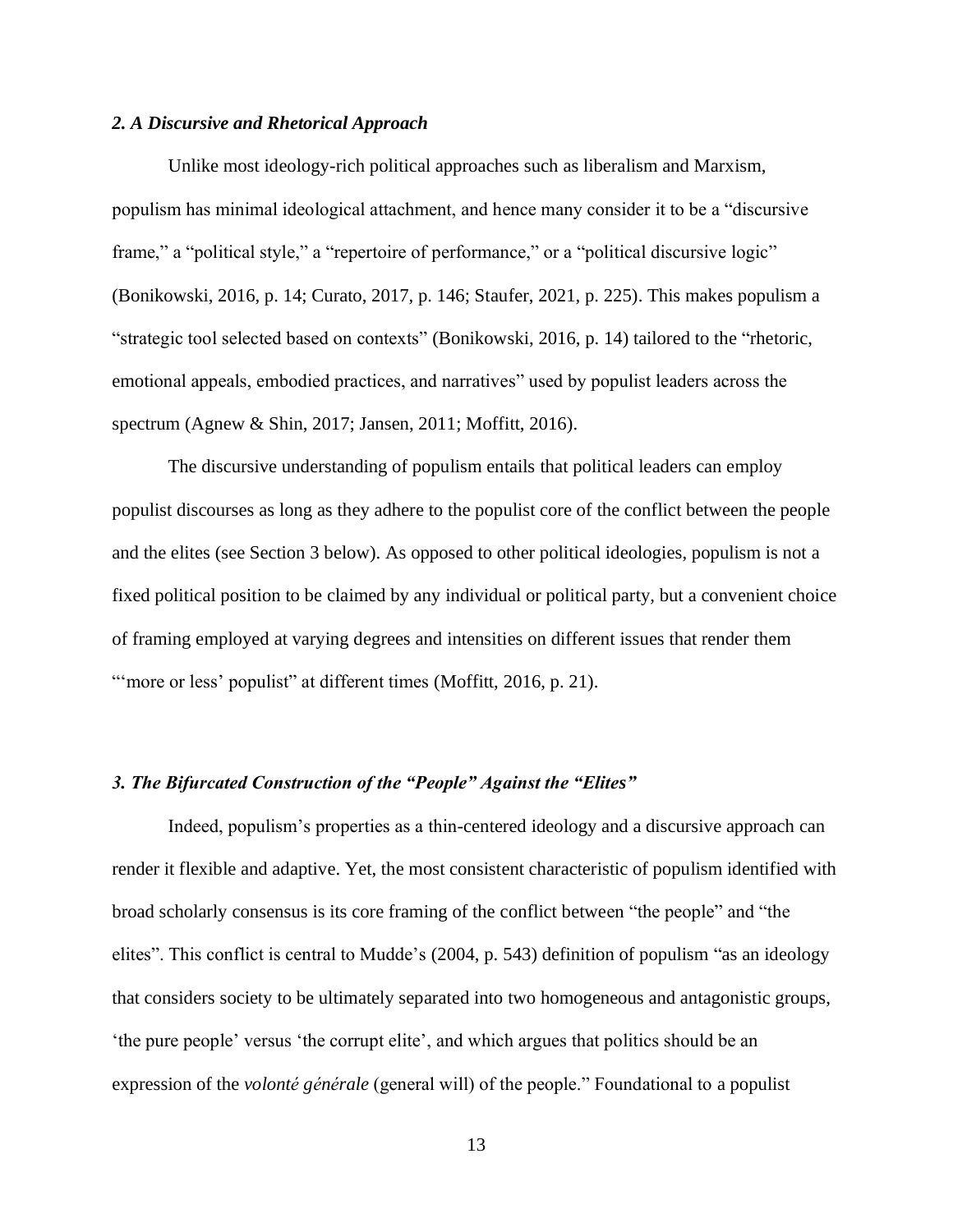discourse is the "normative distinction between 'the elite' and 'the people'" (Mudde, 2004, p. 544). Populism exemplifies a "Manichean outlook, in which there are only friends and foes. Opponents are not just those with different priorities and values, they are evil! Consequently, compromise is impossible, as it "corrupts the purity" (Ibid., de la Torre, 2018, p. 738; Oliver & Rahn, 2016). In addition, this antagonism is considered black-and-white; there is no middle ground or overlap between the two groups. Populists are suspicious of any political, economic, or cultural claim the elites make as they vow to listen to and follow the common wisdom of the people (Mudde, 2004; Oliver & Rahn, 2016; Stanley, 2008)

Yet the category of these two groups—the people and the elites—is not a "natural" or customary category in politics or society. Populists go to great lengths to construct and modify the identities of both groups and this binary through their rhetoric. Laclau (2005a) saw populism not as a political product but as a process in which the people are repeatedly named, defined, and articulated by the populists in various political debates (Laclau, 2005a, 2005b; Moffitt, 2016, pp. 23-24). This intrinsically dynamic model of populism is of great value and opens a wide range of possibilities to analyze the changing dynamics between the people and the elites at any given time, or on any given issue to unpack populist narratives.

#### <span id="page-14-0"></span>*4. The Evil Elites and the Enemies of the People*

The elites are easier to define as a group within the populist "bifurcated construction". This designation generally refers to individuals who hold certain levels of power, authority or privilege in a given society. Examples of elites could include politicians, journalists, academics or business leaders. (Bonikowski, 2016, p. 10). They exert a disproportionate amount of power over the operations and organization of society. Yet, regardless of this power's legitimacy,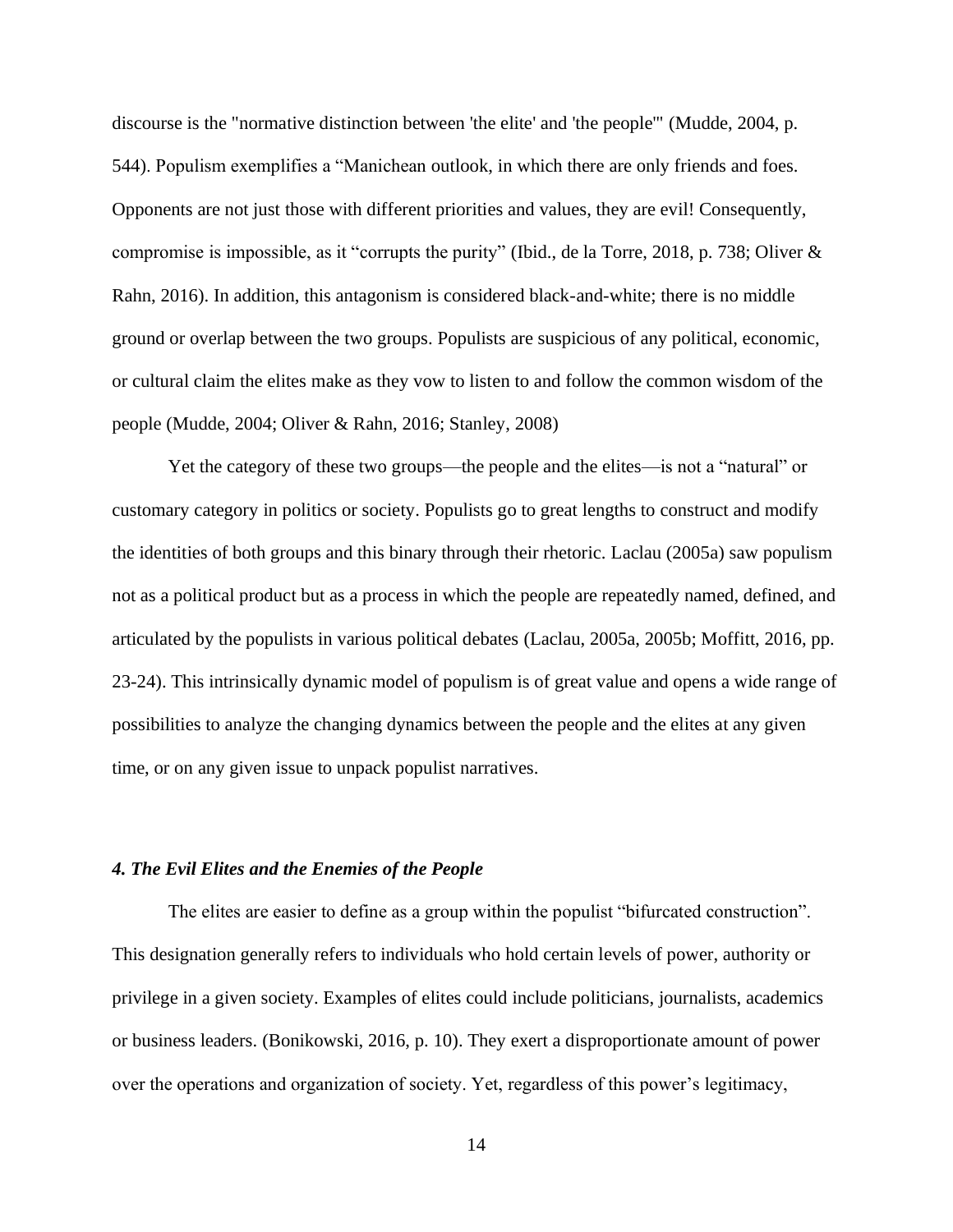populists vilify any member of the elites and deem them the enemy of the people. Their problem is the "elites' abandonment of the common good in favor of their own self-interest" (Ibid, p. 11); they are often portrayed as selfish, corrupt, and out of touch with the real people, and blamed as the source of crisis and of ordinary people's plight in societies. These qualities facilitate populists' vilification and demonization of the elite as antagonistic to the virtuous people.

Recently, Staufer (2021, p. 225) has expanded this categorization of the elite in the populist dualism by arguing that populism is a "political discursive logic whose normative ideational core is the juxtaposition of 'the people' as the group it claims to represent with one or several particular antagonists." The elite in the classic populist dichotomy is broadened to include larger, more malleable "other groups." In this way, groups that are not conventionally associated with elitist privileges can also be antagonized, such as people of color or immigrants. As the antagonistic groups get expanded, the construction and conceptualization of the people as a vague but unified group become more crucial for populists in anchoring their rhetoric. The next section details how the people come to be, and what the people entail, in the populist rhetoric.

#### <span id="page-15-0"></span>*5. Constructing the Virtuous and Homogenous People*

In contrast with populists' construction of "the evil elites", "the people" are glorified with desirable qualities such as decency, diligence, honesty, and championship of the common sense. They are often portrayed as the victims of elites' actions which ignore, silence, and exploit them in all aspects of their lives. By glorifying and victimizing the ordinary people, populist leaders present themselves as the authentic representative of the virtuous people against the evil elites via "acquisition of political power…on behalf of the people" (Bonikowski, 2016, p. 11; Mudde, 2004, p. 558). Populist leaders claim that "they speak for the 'silent majority' of 'ordinary,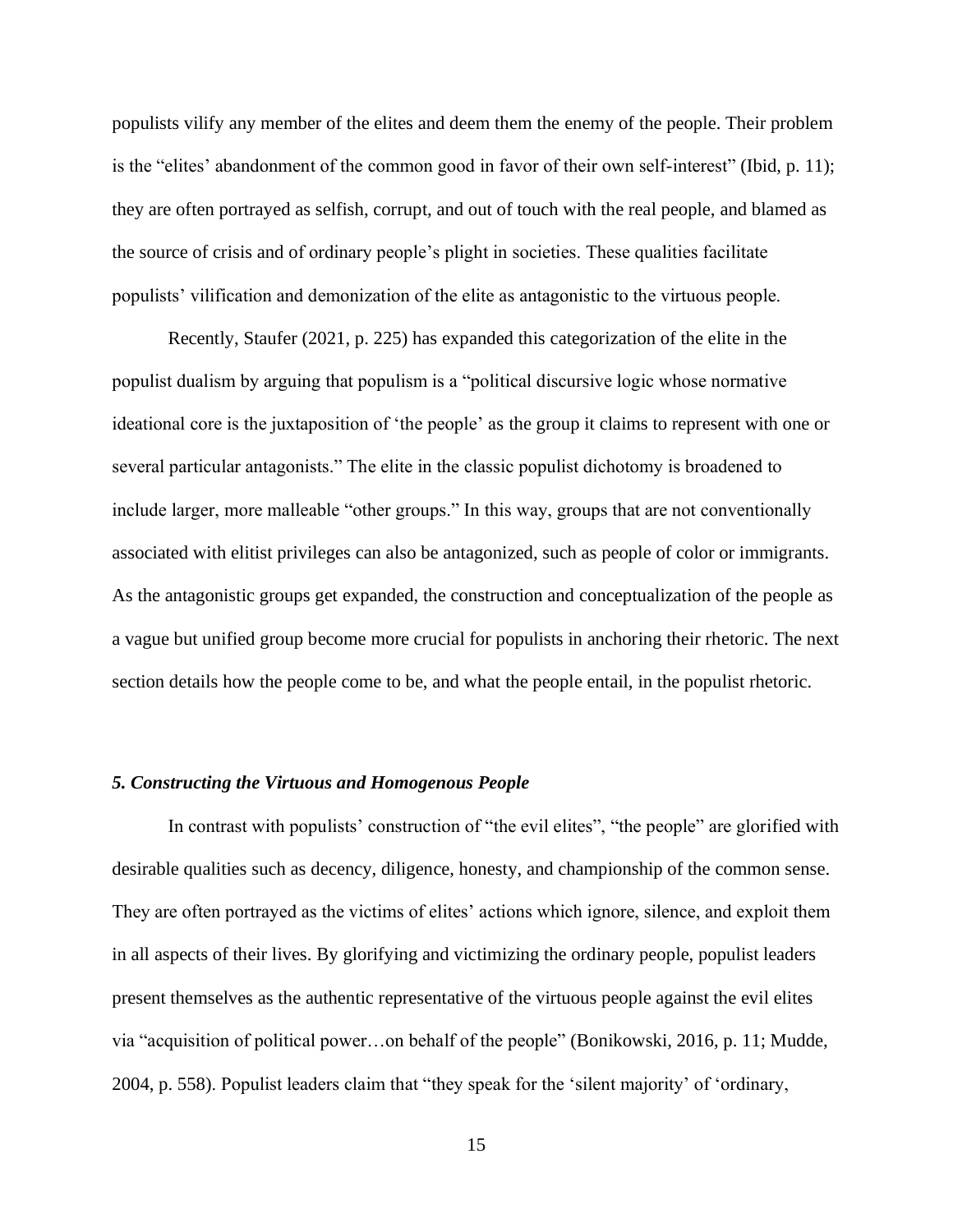decent people' whose interests and opinions are (they claim) regularly overridden by arrogant elites, corrupt politicians, and strident minorities" (Canovan, 1999, p. 5).

Nevertheless, the definition of the people and the boundaries around them are ambiguous. Bonikowski (2016, p. 11) has suggested that populist leaders purposefully choose not to specify the scope of the people in order to maximize their base. "The people" generally refers to everyone but the elites, anchored in the fundamental antagonism between these two groups. Brubaker's theory of vertical opposition supports this relational definition of "the people" as they are "defined not only in relation to those on top but also—still in the vertical dimension—in relation to those on the bottom" (2017, 363).

In some cases, the boundaries drawn for "the people" correlate with the boundaries of the nation (not the state), appealing to economic and social nationalism (Jansen, 2011). Mudde (2004, p. 549) has suggested that, for populism, "the step from 'the nation' to 'the people' is easily taken, and the distinction between the two is often far from clear." The nation can be understood as an "imagined community" that cohesively binds its citizens (Duina & Carson, 2019, p. 6). Whoever is included in the "imagined community" is considered a member of the people. In this way, the definition of "the people" is dependent on exclusion because "the people are understood as a bounded collectivity, and the basic contrast is between inside and outside" (Brubaker, 2017b, p. 363). Along these lines, populists often construct, as opposed to the people, outside threats and crises that catalyze the exclusive boundary around the people who can only be defended by populist parties (Agnew and Shin 2017; Balthazar 2017; Kenny 2017).

Similar but more inclusive than the idea of nationalism as the basis for defining "the people". Taggart (2004, p. 274) introduced the concept of the "heartland" which "represents an idealized conception of the community they serve. It is from this territory of the imagination that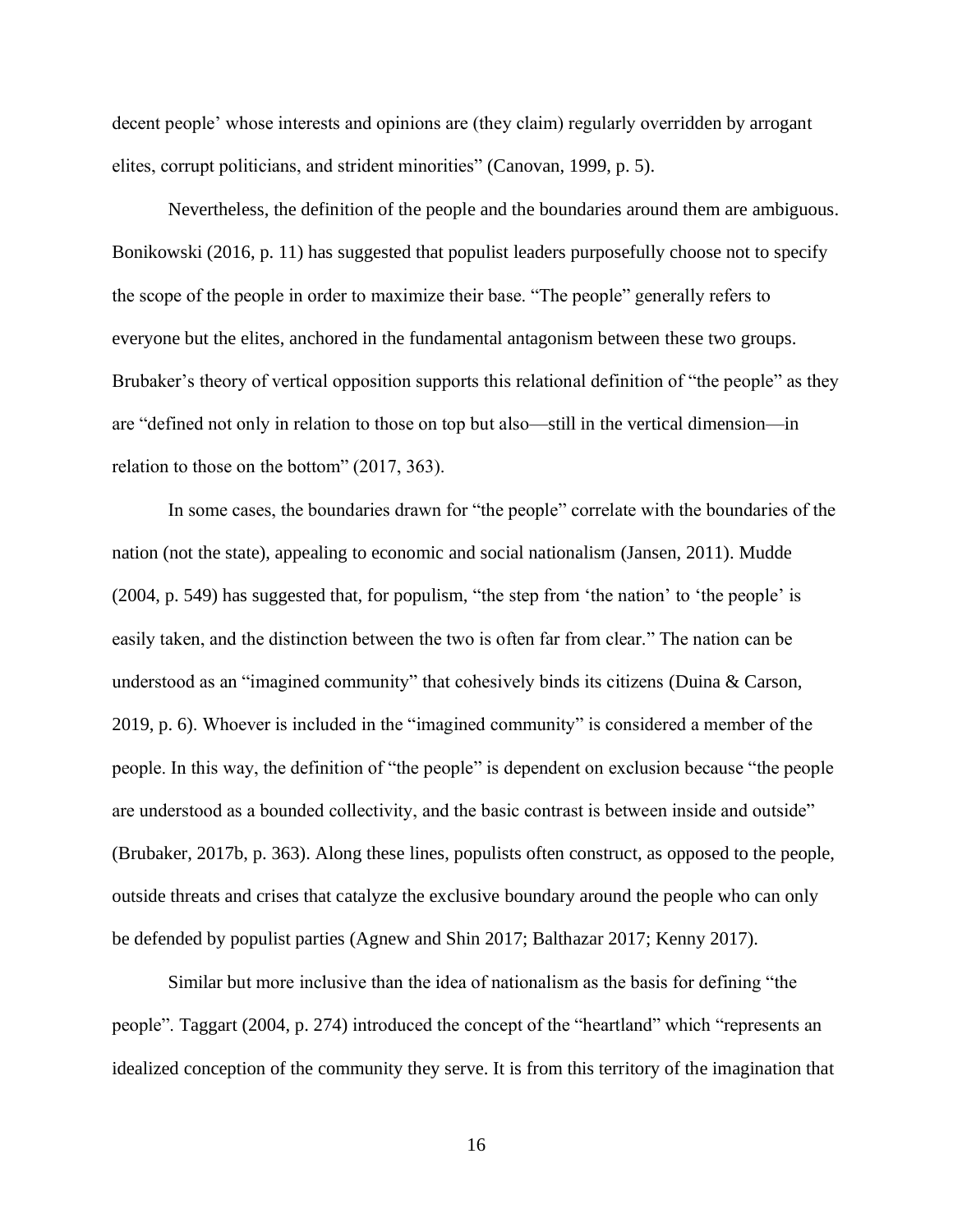populists construct the 'people' as the object of their politics." The heartland appeals as a primordial basis for individuals' shared identity (Taggart, 2000). The image of the heartland is constructed from an idealized past for which the people are nostalgic, and the populists aim to bring back a desirable past with "a good life before the corruptions and distortions of the present" (Ibid.). Yet "the people" belonging to the heartland are fixed in an endless process of being named and defined, as "heartlands are something that is felt rather than reasoned…different positions can implicitly conjure up heartlands that differ from each other" (Taggart, 2004, p. 275). The heartland is as malleable and subject to change as any concepts employed in the populist rhetoric, meaning the people representative of the heartland change accordingly too.

Despite these subtle variations and fluidity in the construction of "the people," it is ultimately "a homogeneous and virtuous community" (Mudde  $\&$  Kaltwasser, 2013, p. 151) that lacks internal division or further categorization as opposed to the disparate groups included under "the elites." Albertazzi and McDonnell (2008, p. 3) provide an informative summary of populists' conceptualization of the people and the elites in their study of contemporary Western European populism. They define populism as "an ideology which pits a virtuous and homogenous people against a set of elites and dangerous "others" who are collectively depicted as depriving (or attempting to deprive) the sovereign people of their rights, values, prosperity, identity, and voice."

#### <span id="page-17-0"></span>*6. Malleability Across Party Lines*

As mentioned above, populism is a thin-centered ideology with specific values attached to it. This lack of core ideological attachments renders it malleable, capable of "adjust[ing] to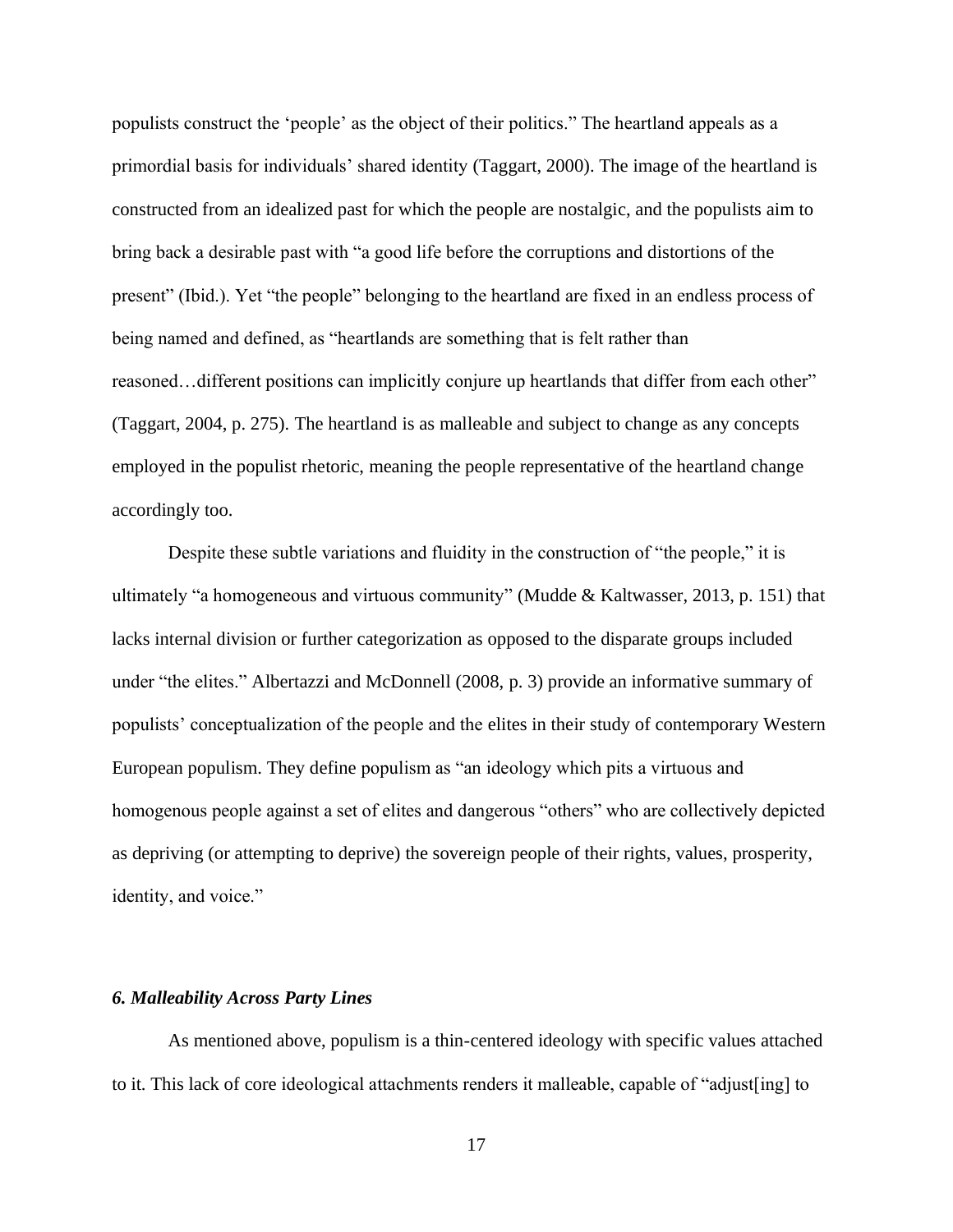[the] perceptions & needs of different societies" (Mudde & Kaltwasser, 2013, p. 150). One area of adaptability that separates populist parties from most traditional political parties is their meltability across party lines.

Firstly, populist parties are able to reside on different ends of the political spectrum to "cut across substantively quite different forms of politics" (Mudde & Kaltwasser, 2013, p. 151). Both the political right and the political left use populism by adjusting their definitions of "the people" and "the elites" based on various host ideologies to which they adhere (Mudde, 2004, pp. 548-550).

It could be argued that since populist parties merge with those from either side of the political spectrum, there is little value in distinguishing between right- and left-wing populism. However, scholars have found substantial variation between left- and right-wing populist articulation and stances on various issues. This further buttresses populists' adaptability to disparate political traditions and social contexts. Right-wing populist parties tend to define "the people" based on exclusionary ethnic constructs and the idea that "the enemies of the people are identified as minority populations" (de la Torre, 2018, p. 744). Brubaker (2017b, p. 363) has suggested that for left-wing parties, the people's bounded collectivity is usually defined by political or economic concerns such as outside threats from unregulated globalization or economic imperialism. Yet, populist parties can even blend and cross ideologies from both the right and the left, as long as they adhere to the core "people v. elite" dichotomy (see Duina & Carson, 2019).

Additionally, political actors possess the freedom to choose whether and when to use populist rhetoric. Politicians can switch it on and off under different circumstances. Mudde (2004, p. 545) has observed that "many of the quintessential contemporary 'populists' do not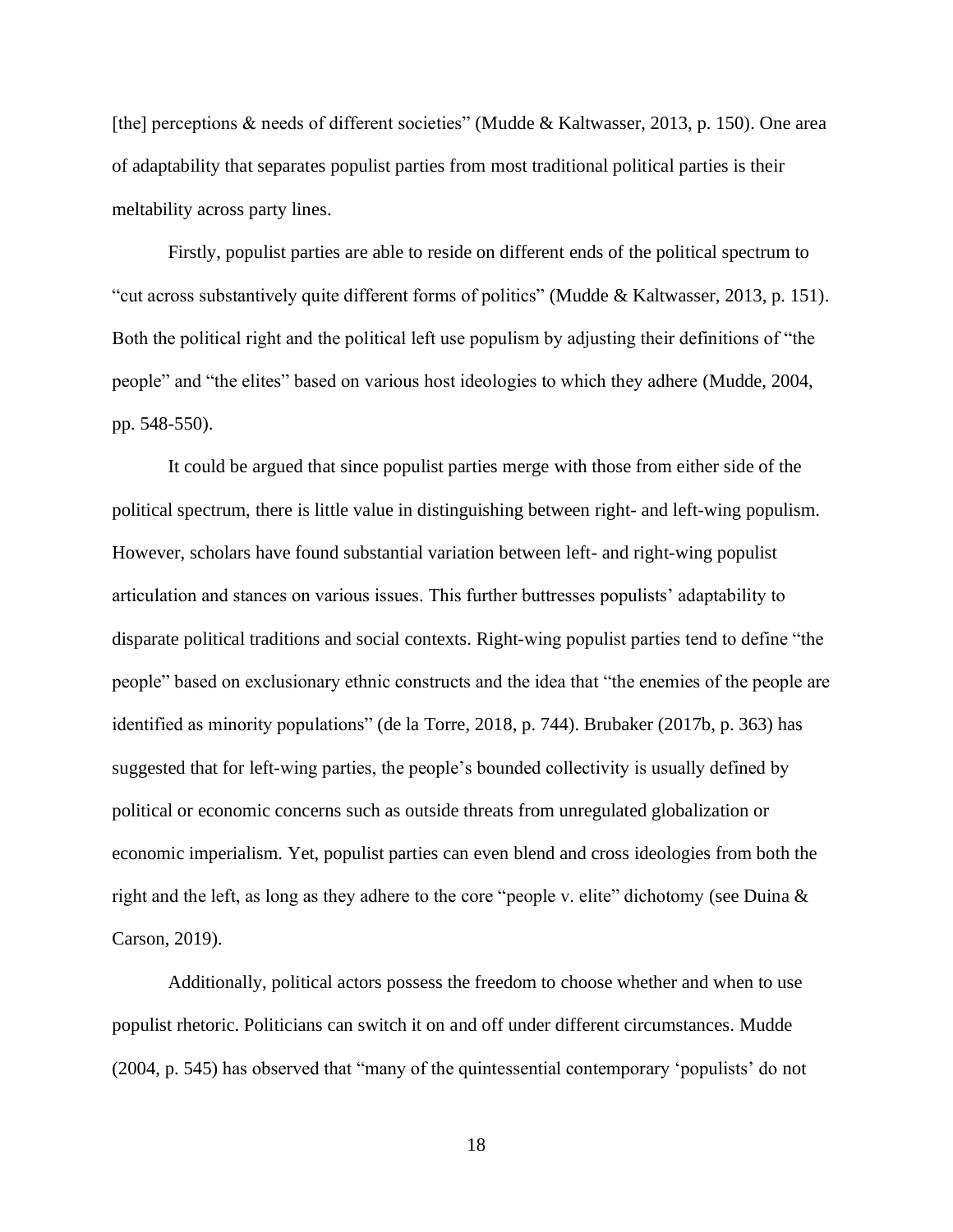always use a populist discourse." Because of its lack of attachment to certain ideologies, populism is deployed by politicians at different stages of their political careers according to their needs. Bonikowski (2016, p. 15) has found that as politicians progress through their careers, they tend to employ less populist narrative and switch back to adherence to the more traditional party lines for rhetorical and campaign strategies.

#### <span id="page-19-0"></span>*7. Anti-establishment and Fighting for Direct Democracy*

Despite the thin-centeredness of populist ideology, politicians and parties who rely on populist rhetoric tend to use similar strategies to set the blueprint for their policies. Counterintuitive to their often aggressive and radical appearances and their dismay with existing elite political institutions, populists do not seek to overturn the structure underpinning society. Populism is, after all "reformist rather than revolutionary", and it does "not want to change the people themselves, but rather their status within the political system" (Mudde, 2004, p. 546). Ultimately, populists seek to change who are elected to represent the people in the governing body. They position themselves as the authentic representative of the people as opposed to the parties in power which are labelled as elites. Populist parties have "presented themselves as the exact opposites of the established parties…championing the common sense & decent values of 'the people'" (Ibid., 548).

In addition, populism also emphasizes democracy and seeks to achieve "antagonistic repoliticization: the claim to reassert democratic political control" (Brubaker 2017, 364). Yet, the democracy populists seek to reassert differs from the functioning model in most democratic countries. Populists seek direct democracy or majoritarianism where the will of the majority is the guiding principle for organizing society. Measures in place to protect minority rights and the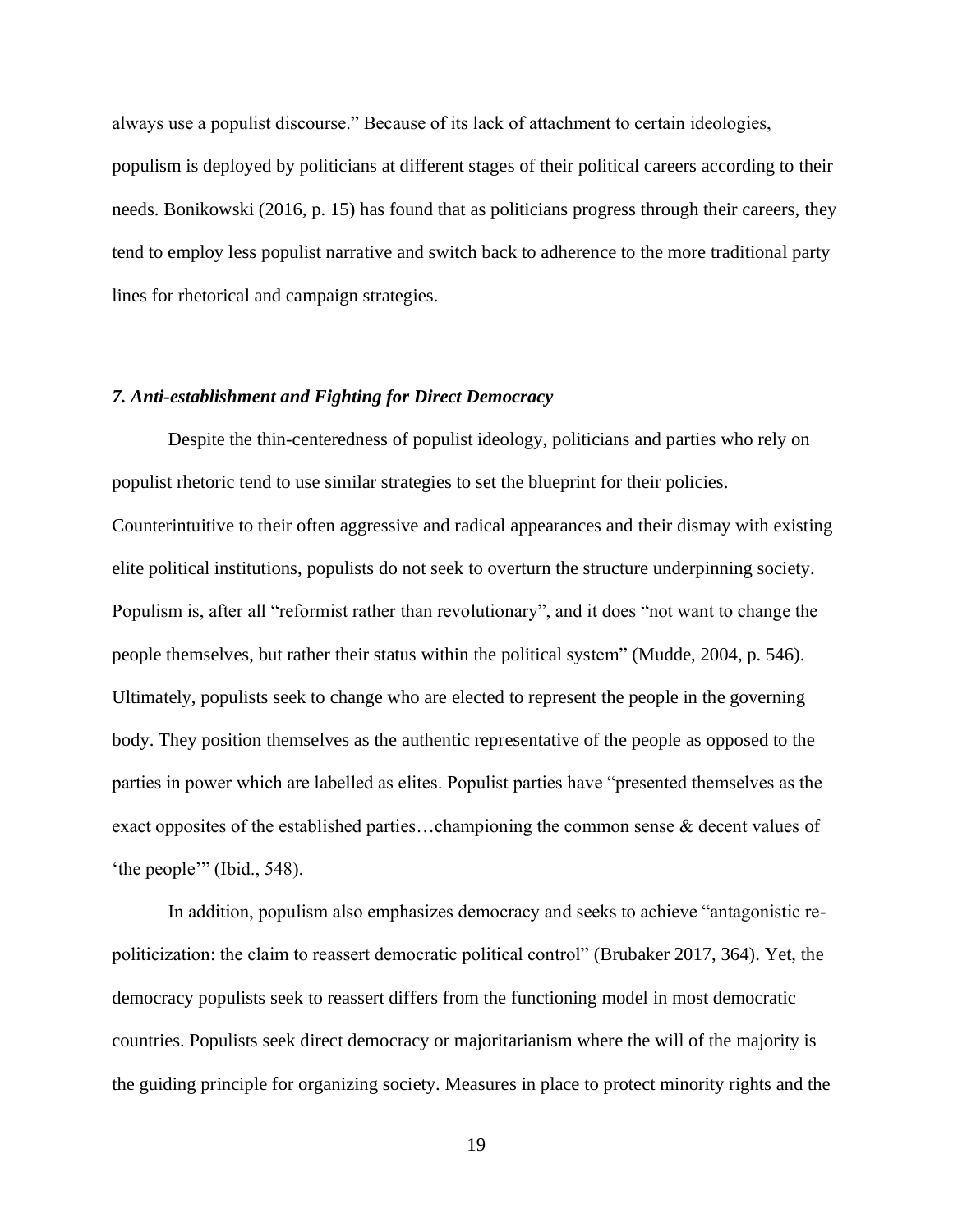checks and balances that are essential to liberal democracy are considered hostile elite constructions which restrict the people's democratic power. Thus, populists call for "the replacement of existing intermediate political institutions with more direct forms of participation" (Bonikowski, 2016, p. 11). For populists, direct democracy is a straightforward means of organizing society where they see "popular sovereignty [as] the only legitimate source of political power" (Mudde & Kaltwasser, 2013, p. 151).

Populists also apply this simplified approach to democracy to their policy plans. Weyland (2001, p. 14) captured this when he conceptualized populism "as a political strategy through which a personalistic leader seeks or exercises government power based on the direct, unmediated, institutionalized support from large numbers of mostly unorganized followers." Populists often trim complexities and nuance from issues and brand an over-simplified solution as understandable, practical, and responsive to the will of the people. Their policy framework is usually "reductive…rejects nuanced political arguments in favor of moral outrage…encourages politics based on fear and resentment rather than informed policy debate" (Bonikowski, 2016, p. 22). In addition, populist parties rely on charismatic leaders. This type of leader distinguishes themselves from the political leaders in power by emphasizing that they are outsiders of the establishment, they represent the true interests of the people, and more importantly, they are members of the people. In this way, populist leaders appear to be real alternatives to the elite political establishment.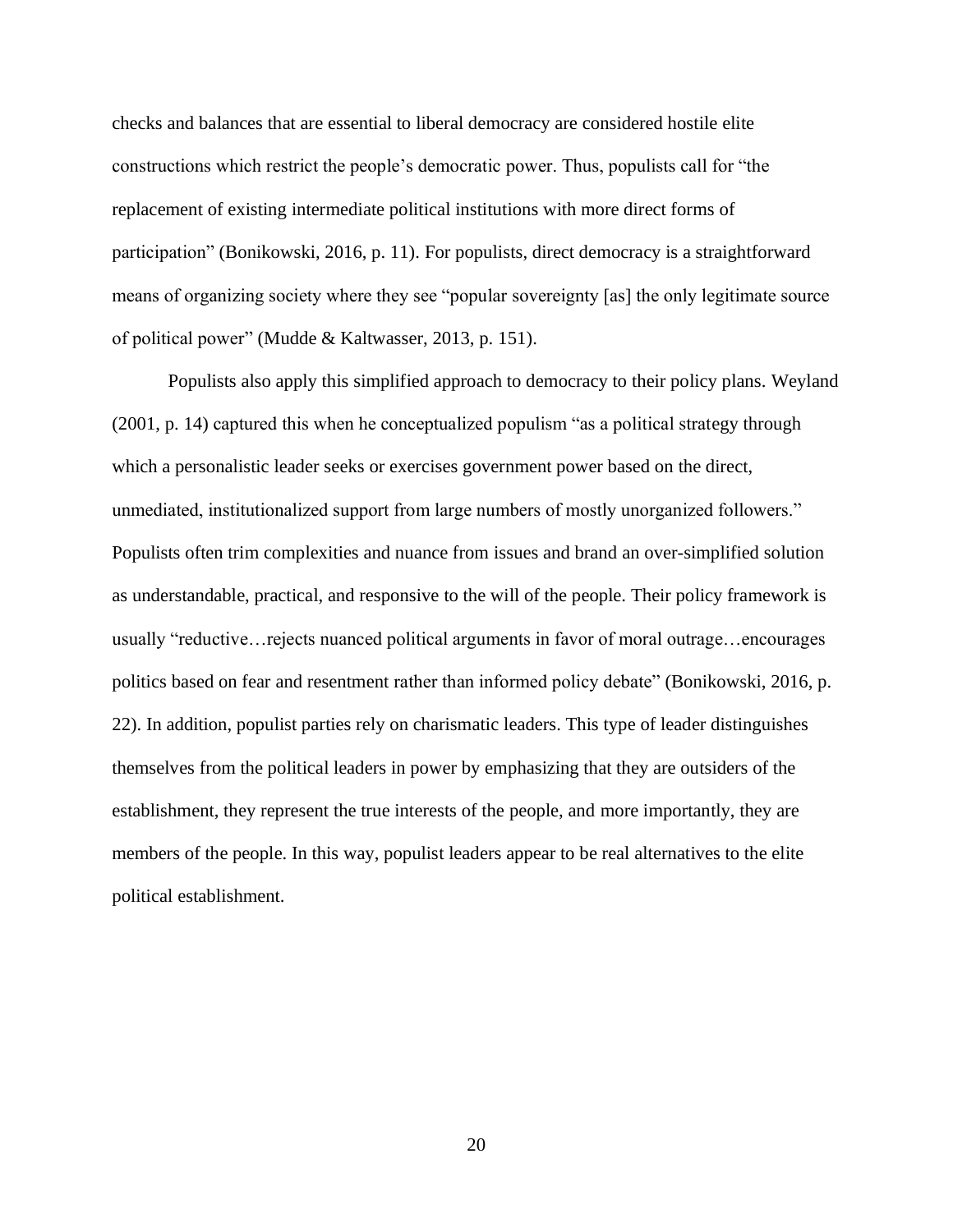#### **III. Literature Review**

<span id="page-21-0"></span>Two developments in the most recent decade have captured considerable attention in the political arena. One is the growing awareness of the urgency of climate change which has led to calls for climate policies at all levels of governance. Another is the rising tide of populism around the world. These two phenomena were studied extensively but separately until a few years ago when scholars began unpacking the connections between populist parties, and their environmental stances and policies. In this nascent but burgeoning field, several key trends can be identified in terms of research directions and approaches. The next sections summarize and review these lines of inquiry from three prevailing directions: 1) descriptive studies on the relationship between populism and the environment; 2) explanatory studies on the relationship between populist parties and their anti-environmental tendencies; and 3) new developments in the field, unpacking the positive correlations between populist parties and certain proenvironmental policies.

#### <span id="page-21-1"></span>*1. Descriptive Studies on the Intersection Between Populism and the Environment*

One direction in this scholarly field is to investigate negative correlations between populist parties and environmental attitudes or policy agendas. These studies approach the subject in one of two ways: individual-level analysis, and party- or policy-level analysis. The individual-level analysis has been presented by several large-scale quantitative studies on populist supporters and their attitudes towards the environment. Populist parties and their supporters are characterized by climate denial, climate skepticism, and opposition to climate policies. The broadest analysis was conducted by Kulin, Johansson Sevä, and Dunlap (2021) on 23 countries' 2016 European Social Survey data. Using measures of climate skepticism and voter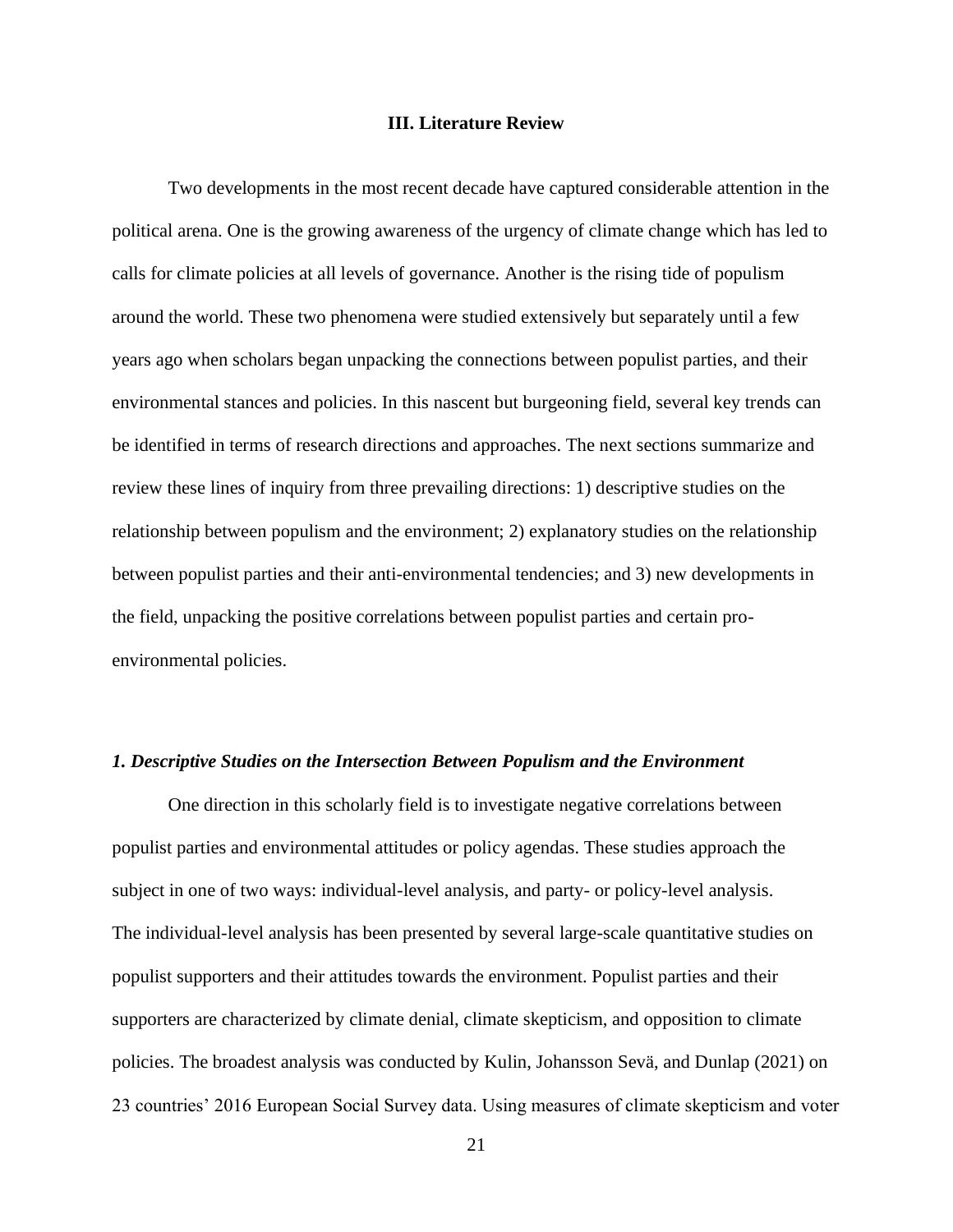attitudes on increasing fossil fuel taxes as an indicator of attitudes towards climate policies, they found that those who supported right wing populism (RWP) were more likely to hold nationalistic ideologies. Such ideologies were also correlated with higher levels of climate skepticism and opposition to climate policies (ibid.). This general trend supports the results obtained from a longitudinal analysis in the UK from 2007 to 2016; Batel and Devine-Wright (2018) found that the rise of RWP and post-truth politics had steered many voters to choose more conventional fossil-fuel based "independent and competitive energy policies" over renewable energies, as justified by "right-wing populist post-truth logic" (42).

Huber and his colleagues conducted two studies on this topic, one in the UK and one in the US, yielding similar results. In the US study, a survey of 3,000 people coupled with observational and experimental data showed that populist attitudes accentuate existing partisan cleavages where populist Republicans oppose climate policies more than non-populist Republicans (R. A. Huber, Fesenfeld, & Bernauer, 2020). In the UK, using the British Election Study, R. A. Huber (2020) found that the effect of populism acts independently of political ideologies. Populist supporters generally reject climate and environmental policies based on their anti-elite attitudes. Lastly, Yan, Schroeder, and Stier (2021) employed a novel mixed method approach combining survey responses and web browsing histories from respondents in 6 European countries to identify a link between RWP and climate skepticism. Two small-scale case studies also aligned with this line of research. Kojola (2019) found that Donald Trump's populist campaign in the US used populist, nationalistic, and racist rhetoric to mobilize extractive populism in mining communities. Using data from the Austrian National Election Study, R. A. Huber, Greussing, and Eberl (2021) unpacked two channels through which populism encourages climate skepticism within its voter base.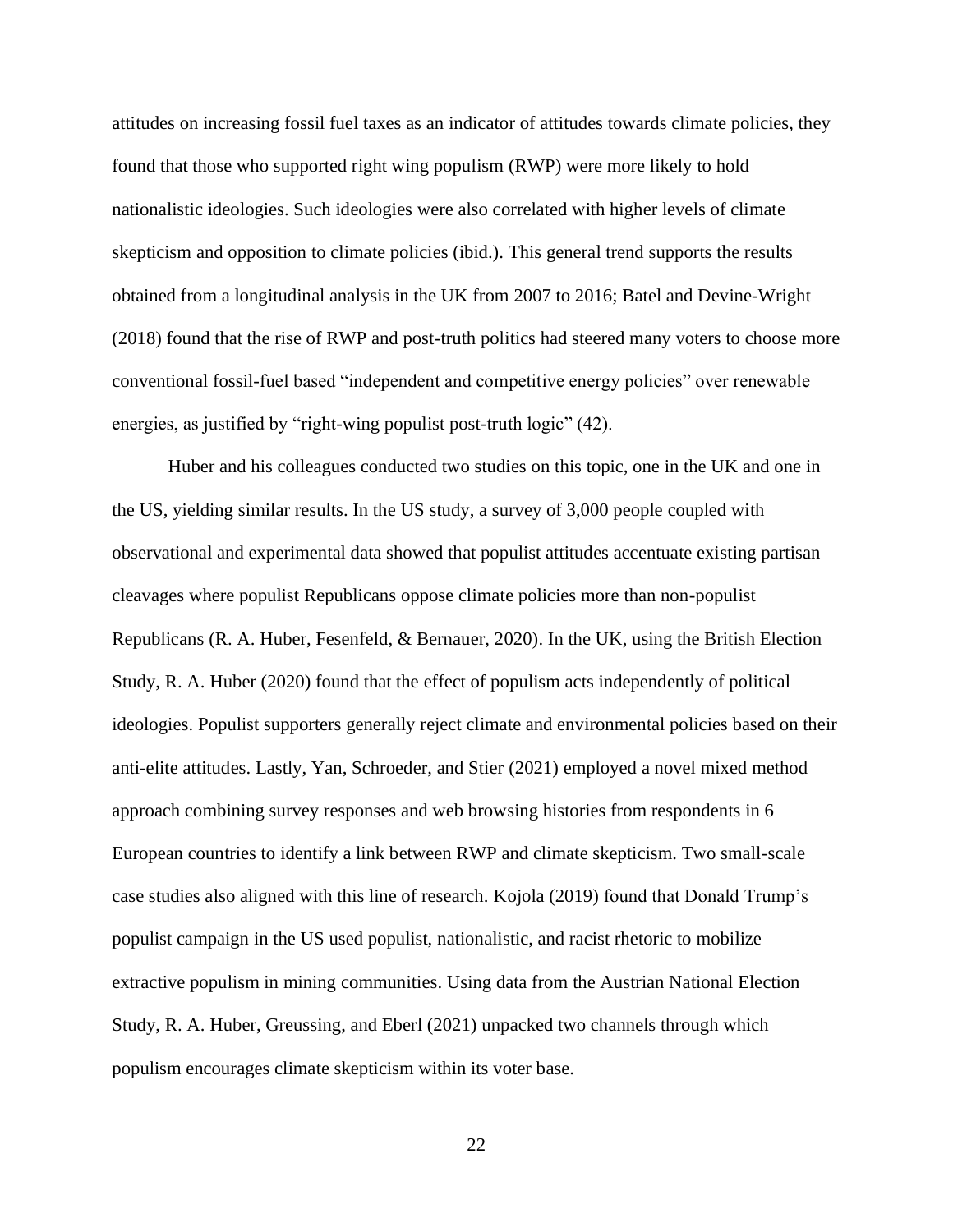Another type of analysis focuses on the correlation between populism and anti-

environmentalism with broader units of analysis at both the party- and policy-level. The broad consensus in this line of literature is that populist parties, especially right-leaning ones, oppose climate policies and treaties; their international and global nature runs contrary to those parties' nationalist appeals (Forchtner, 2019; Schaller & Carius, 2019; Tosun & Debus, 2021; Vihma, Reischl, & Nonbo Andersen, 2021). Policy outcomes and political agendas are the main measurements scholars use to assess populist parties' political stances on the environment. Two qualitative studies in this field have used greenhouse gas (GHG) emissions (or carbon dioxide emissions) as indicators of environmental policy outcomes to argue that populist governments across the EU perform worse in curbing GHG emissions than non-populist governments (Böhmelt, 2021; Jahn, 2021).

Other studies in this field have used case studies to lay out the extractive resource policies employed by populist governments across the world. In a 2019 special issue in the journal *Annals of the American Association of Geographers*, several studies highlighted the convergence of extractivism, populism, and authoritarian governance across case studies (McCarthy, 2019). Lyall and Valdivia (2019) showed how the "petro-populist" government in Ecuador leveraged the volatile oil market to speculate and extract fossil fuels in order to profit and remain in power. As mentioned above, the Trump campaign in the U.S. utilized the populist frame to rally electoral support by feeding into the nationalistic, nostalgic, gendered, and racialized sentiments of mining communities in the South (Kojola, 2019). Two case studies have been conducted on populist governments in Asia, in Mongolia (Myadar & Jackson, 2019) and in the Philippines (Saguin, 2019). Myadar and Jackson (2019) have shown how populist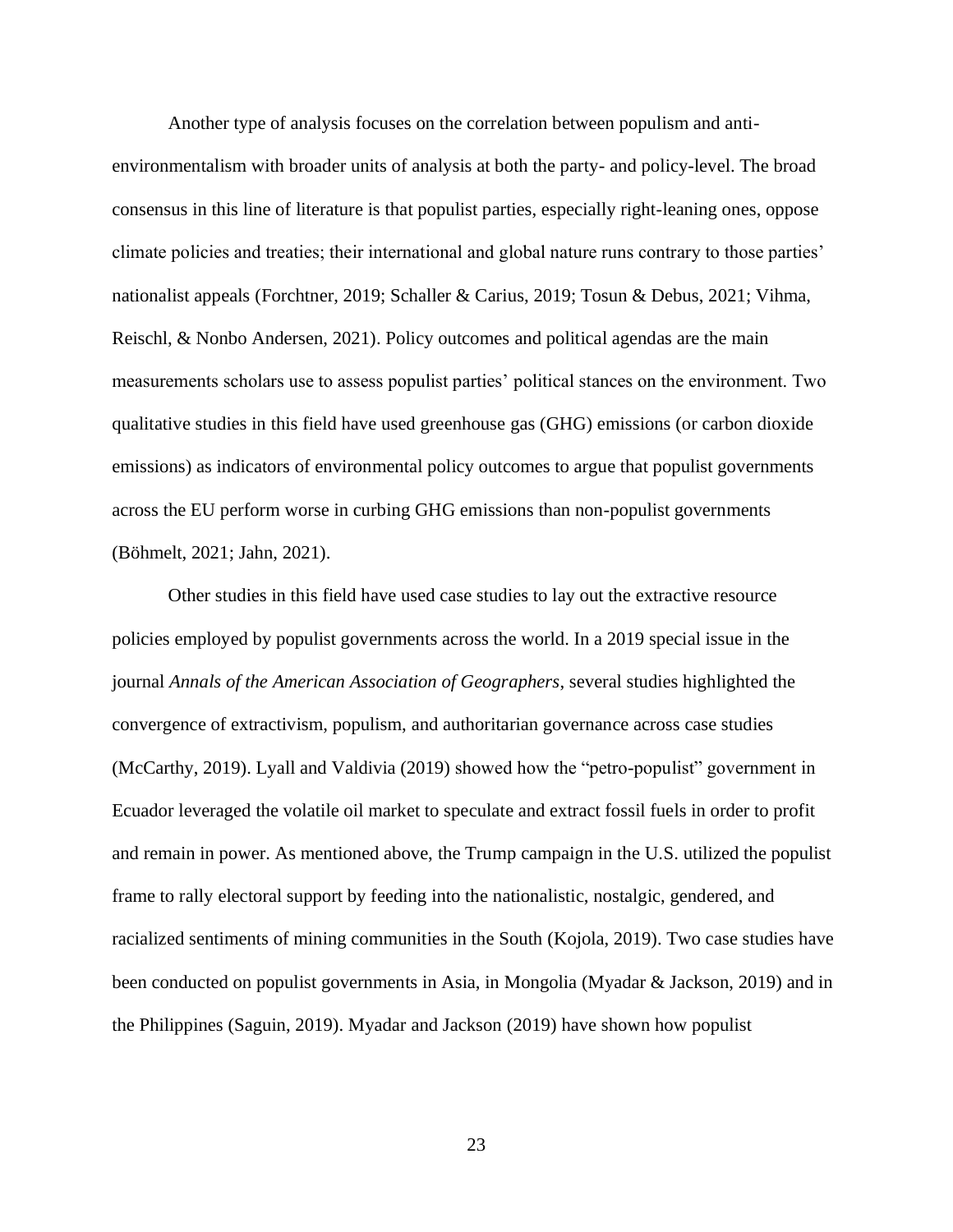governments have skillfully politicized natural resource problems and advanced their own extractive agendas for gold mining, while Saguin (2019) has done so for fisheries.

This focus on national extractivist populist policies was expanded by another special issue in the journal *Zeitschrift für Vergleichende Politikwissenschaft* in 2021 which focused on populism in Mexico, Poland, and Brazil. Solorio, Ortega, Romero, and Guzmán (2021) argued that left-wing inclusive populism under Mexican President Andrés Manuel López Obrador has prioritized the extraction of natural resources at the expense of indigenous communities whose values, identities and struggles are anchored in natural conservation. Back to far-right populism in Brazil, environmental governance once in place has been dismantled by the political tactics promoting a "total extractivism" under a populist appeal (Menezes & Barbosa Jr, 2021). Similarly, Poland's populist Law and Justice (PiS) party has pushed for environmental nativism. It has conducted a full-blown assault on the structure in place for Poland to transition away from coal and into renewable energies. This has caused Poland to again become carbon-dependent (Riedel, 2021). Additionally, Andreucci (2018) has noted the extractive nature of Bolivia's leftwing populist Morales government. Also, Sedlak (2017) analyzed Canada's experience under populist Stephen Harper who rejected treaties on climate change and eviscerated the nation's environmental agencies.

This strand of literature has proliferated over the years. Yet several major shortcomings have emerged, especially in the methodological approaches they have employed. Firstly, despite the contributions from two special issues, most studies in this field have been Eurocentric, and a great majority of the quantitative work has been conducted in a European context. Less work has highlighted cases in Latin America, Asia, and North America, and most has relied on single case studies. As such, there has been a dearth of comparative studies which cross continental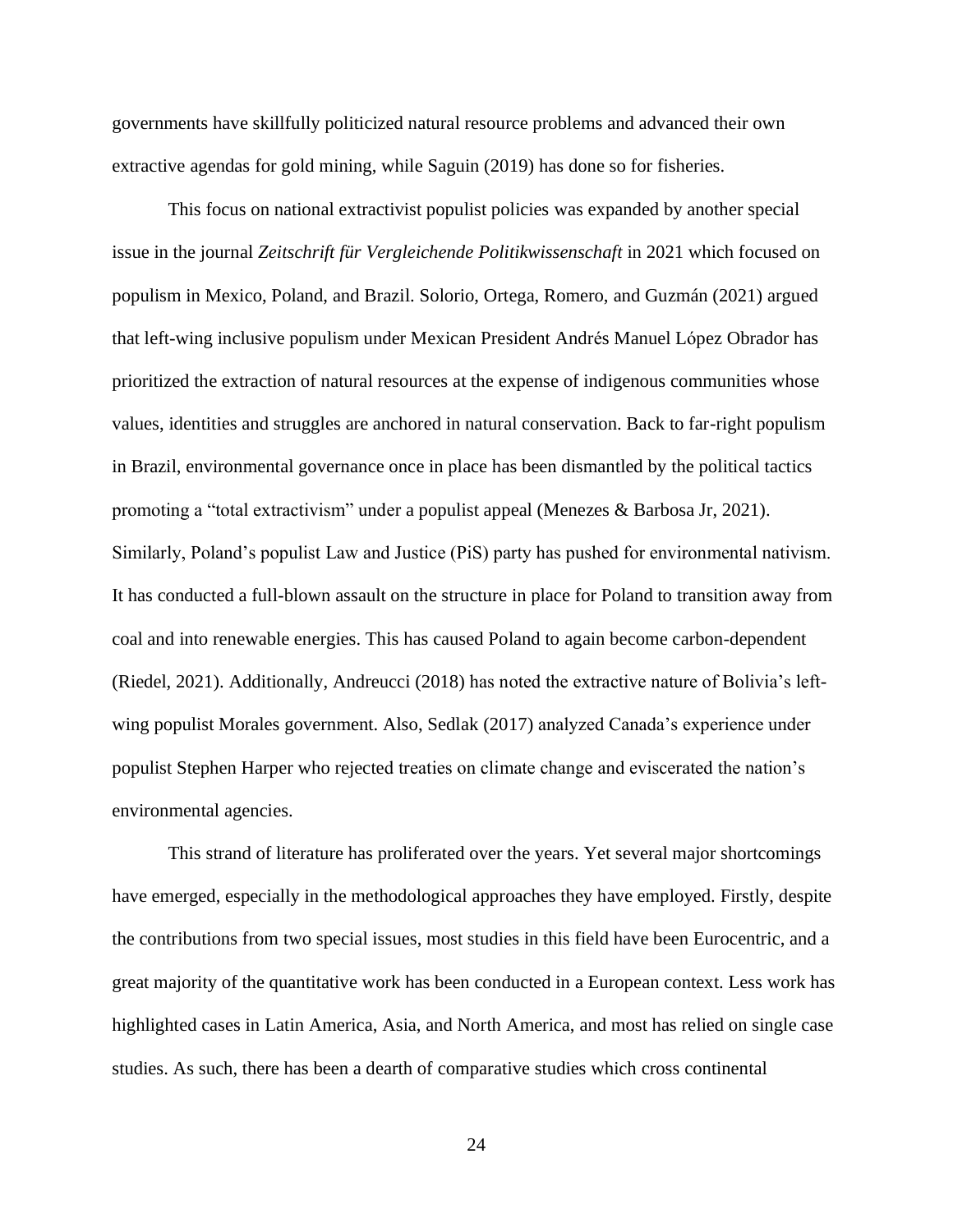boundaries. Secondly, most of the quantitative studies in this field have relied on generalizing a few statistical measures to correlate populism with either climate performance metrics focused on fossil fuel policy or GHG emissions, or voter attitudes and beliefs. Or some qualitative inquiries are narrowed to use single-country case studies. Thus, attention is lacking in the middle ground between large-scale generalization and detailed specification in terms of sample and methodological selection.

#### <span id="page-25-0"></span>*2. Explanatory Studies on Populism and Anti-environmental Tendencies*

A separate and parallel research stream has sought to uncover and account for the connections between populism and hostility towards environmental actions. Over the past several years, three major camps of explanations have surfaced—structural, ideological, and strategic. The cornerstone piece in this field was written by Lockwood (2018) who delineated two general explanations for RWP's hostility towards climate agendas. The first explanation is "structural." It stems from the populist roots in the economic and political marginalization of their grassroots supporters who feel left behind "in post-industrial societies through structural change in the global economy" (ibid, 718). The second explanation, which Lockwood deemed more potent, is "ideological"; it centers on the "right-wing populism's anti-elite, socially conservative, and nationalist values and their aversion to globalism, liberalism, and the loss of national sovereignty" (Buzogány & Mohamad-Klotzbach, 2021, p. 157; Fraune & Knodt, 2018; Lockwood, 2018).

Most of the explanations proposed in this literature fall within the ideological camp. Some scholars have concluded that the ideological cleavage between the political left and right account for most of RWP's hostility towards the environment. In a comparative study of two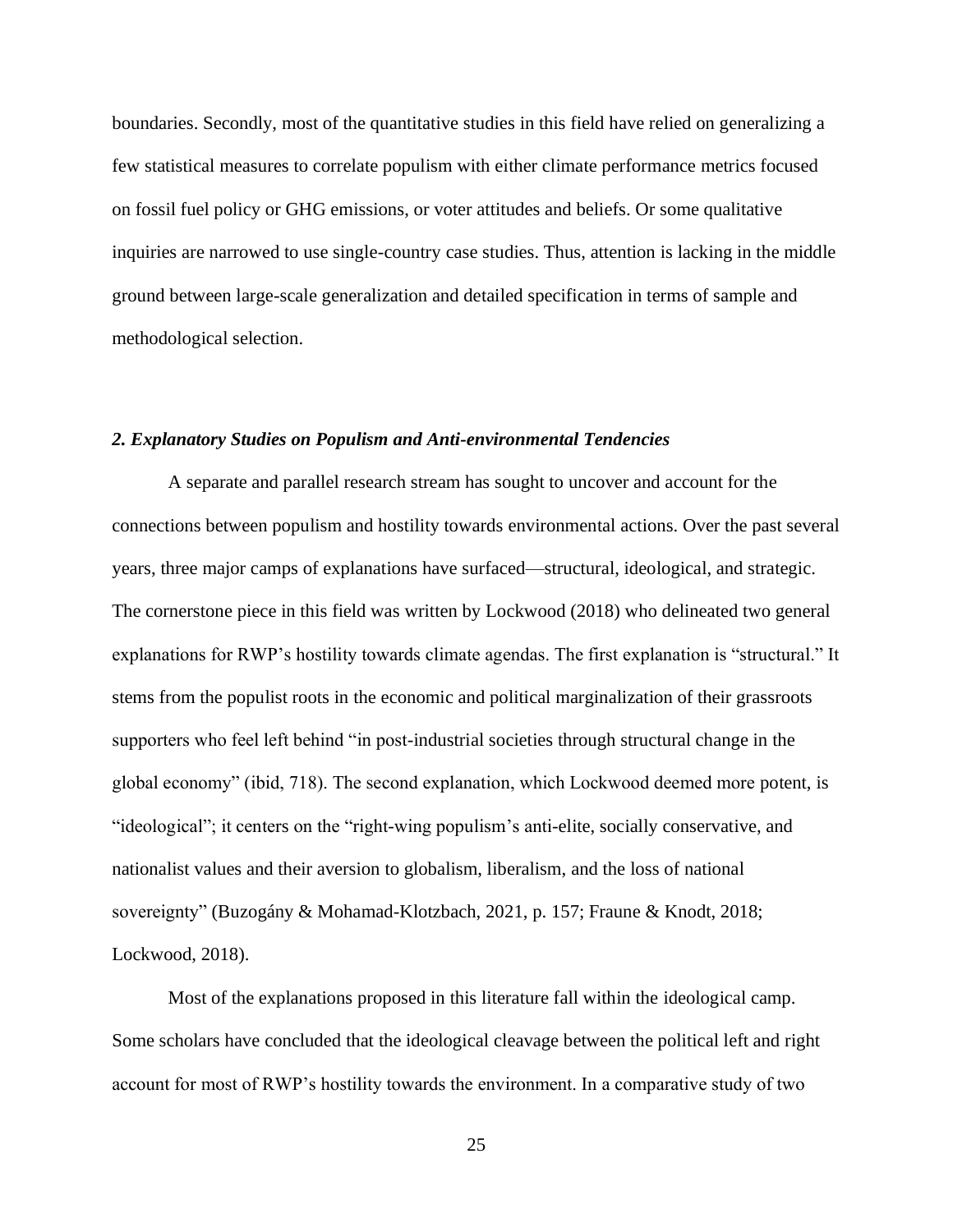right wing populist parties (RWPPs), two leftwing populist parties (LWPP) and two valence populist parties from Austria, Czechia, Greece, Italy, Poland and Spain, RWPPs were found to be "more likely to advance post-factual 'anti-elitist' discourse". Meanwhile, "left-wing and leftleaning valence populists rely on populist discourses to demand more ambitious ECP [energy and climate policy] measures" (R. Huber, Maltby, Szulecki, & Ćetkovic, 2021, pp. 1011-1012). Similarly, Berker and Pollex (2021) compared parties' reactions to the environmental movement *Fridays for Future* at the sub-national level in Germany. They found a distinct polarization of their positions along party lines in which the RWPP Alternative for Germany (AfD) was most opposed to the movement. Regarding the correlation between individual political preferences and attitudes towards the environment, they also found that RPWW supporters are more likely to be skeptical towards climate change and opposed to climate actions than those on the left (Yan et al., 2021).

Even though the left-right political division has proven to be a significant ideological factor correlated with attitudes towards climate policies, R. A. Huber (2020, p. 959) has argued that populism should be treated as "independent of political ideology" and that it "offers an orthogonal dimension to partisanship and left-right self-placement, which broadens the scope of the concept." Many studies have done precisely this, building on Lockwood's ideological explanation of the RWPP's hostility towards the environment while treating populism as an independent factor, exerting considerable influence on parties' climate policies and attitudes. Koch and Perreault (2018) have proposed the theoretical framework of resource nationalism referring to "the multiple ways in which physical and biological environments and resources become politically understood as inextricably linked to national identities, fortunes, and prospects" (ibid, 611). To demonstrate its salience, they applied it to cases in Kazakhstan,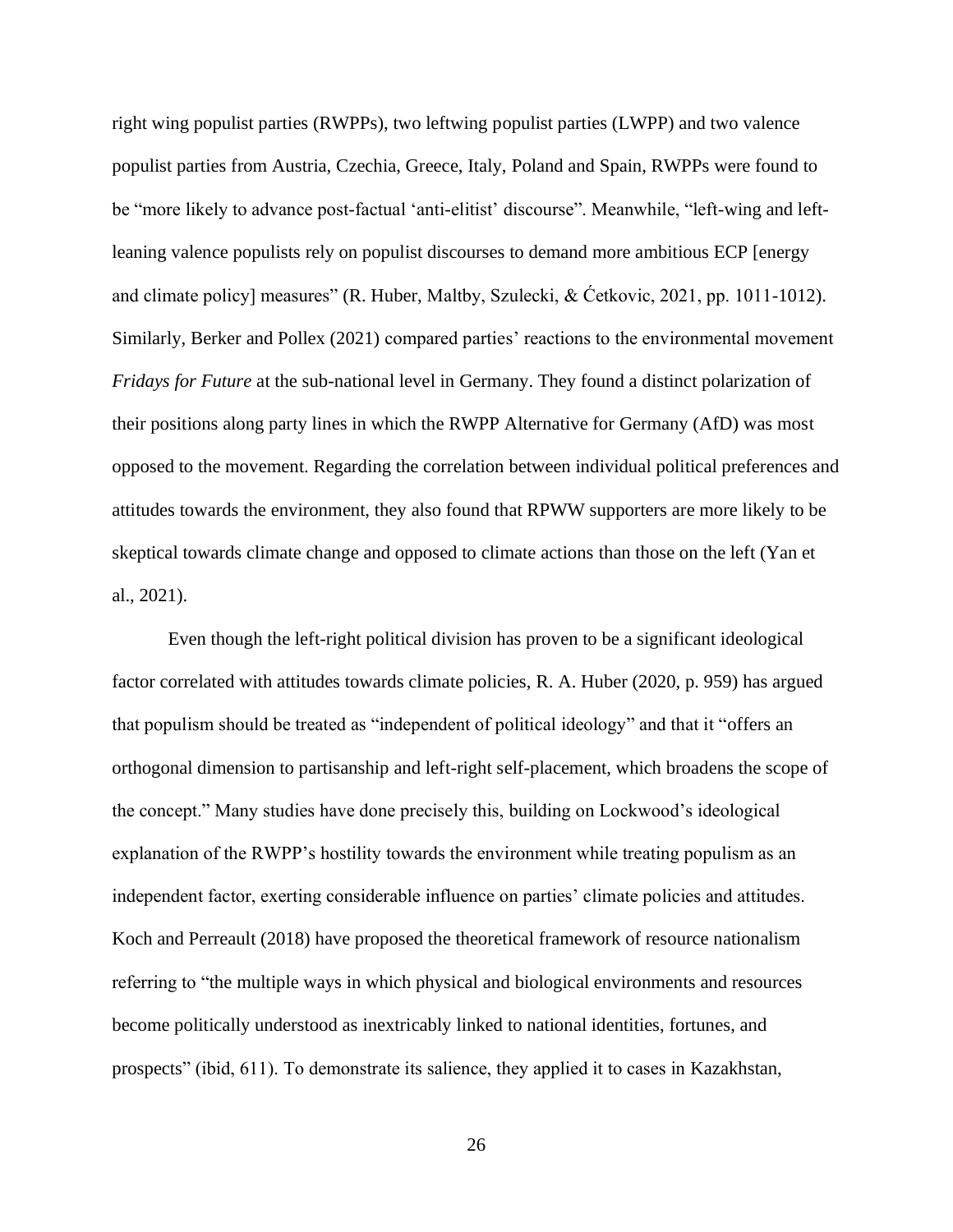Bolivia, and the U.S. In an array of studies, researchers have named similar unique populismorientated (anti-)climate policy agendas with an array of terms such as resource nationalism and climate nationalism.

Several papers in the special issue *Annals of the American Association of Geographers*  (mentioned above) have noted that populist regimes in Latin America and Asia have connected populism and its nationalistic appeals to justify the extraction of natural resources such as petroleum in Ecuador (Lyall & Valdivia, 2019), copper and gold in Mongolia (Myadar & Jackson, 2019), coal mining in the U.S. (Kojola, 2019), and fisheries in the Philippines (Saguin, 2019). Resource nationalism is also an intrinsic characteristic in Latin American politics as Solorio et al. (2021, p. 249) have stated, "In Latin America, the relationship between populism and environmentalism is intrinsically linked to extractivism." In addition to the Ecuador "petropopulism" studied by Lyall and Valdivia (2019), Menezes and Barbosa Jr (2021) have detailed how Bolsonaro's populist government in Brazil systematically dismantled existing environmental governance and opened up natural resources for full exploitation; Andreucci (2018) and Solorio et al. (2021) dissected how anti-indigeneity and populism go hand-in-hand in extractivist policies under populist governments in Bolivia and Mexico, respectively. Similar trends have been found in Europe. Poland's refusal to transition to renewable energy and its continuation of carbon-dependency has been explained by the environmental nativist campaign under the populist party PiS (Riedel, 2021). In quantitative studies, nationalism has also been found to have strong correlations with anti-environmental attitudes among populist supporters (Batel & Devine-Wright, 2018; Kulin et al., 2021).

More recently, scholars have proposed a third explanation for the connection between populism and climate hostility—strategic explanations. They argue that populist environmental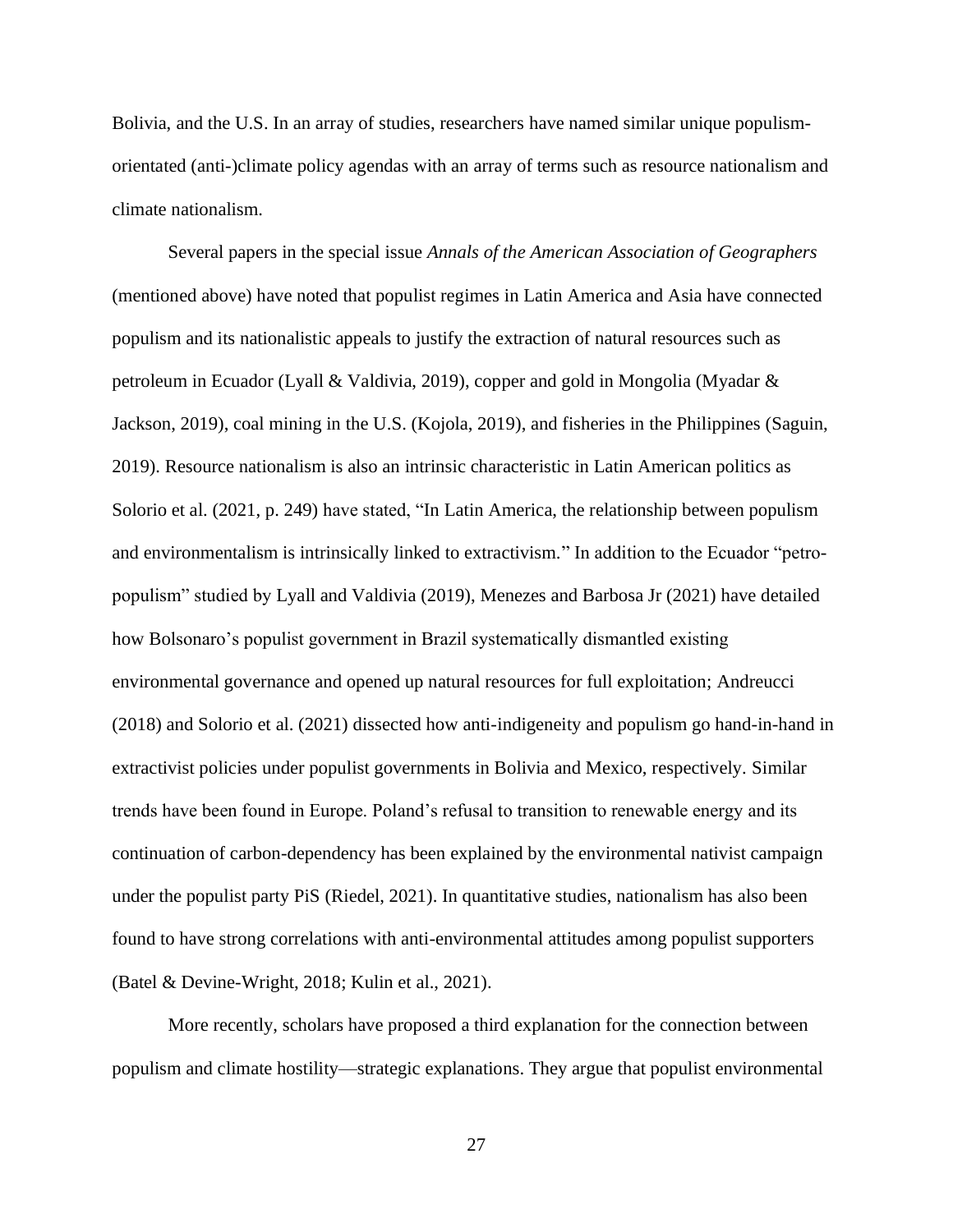policy orientations are chosen based on the political opportunity structures available in certain time windows. Oswald et al. (2021) conducted a comparative study of the French populist party RN and the German populist party AfD. They argued the "diverging strategies in dealing with environmental issues and which specific topics to focus on" are "at least partially the result of political opportunity structure and the nature of populism as a strategy" (ibid, 196). Therefore, these two populist parties' environmental policy orientations are "strategically motivated" (ibid, 202), setting themselves apart from the structural and ideological explanations of previous studies. Similarly, the Austrian populist Freedom Party's support of an environmental protection glyphosate ban has been found to be motivated primarily by the electoral opportunity to expand their voter base (Tosun & Debus, 2021).

Even though the literature has presented various explanations accounting for the overwhelmingly negative relationship between populism and environmental agendas, there is a significant analytical step missing in the understanding of connections between populism and environmental agendas. Few studies have accounted for exactly *how* populist parties connect their environmental agendas within their populist framework. As many have followed the line of ideological explanation on why populist parties' hostility towards climate change has stemmed from their central antagonism of "the people v. the corrupt elite" or nationalism, many have failed to take this step forward to illustrate *how* it is accomplished. Further, those arguing for ideological explanations rarely consider other possible policy orientations under populist regimes, namely, not outright hostility but favorable environmental policy stances. Just like the novel strategic explanations of populism and environmental stances, some studies have broken away from the established mainstream focuses and approaches in this field. In the upcoming section, I review some of these new developments.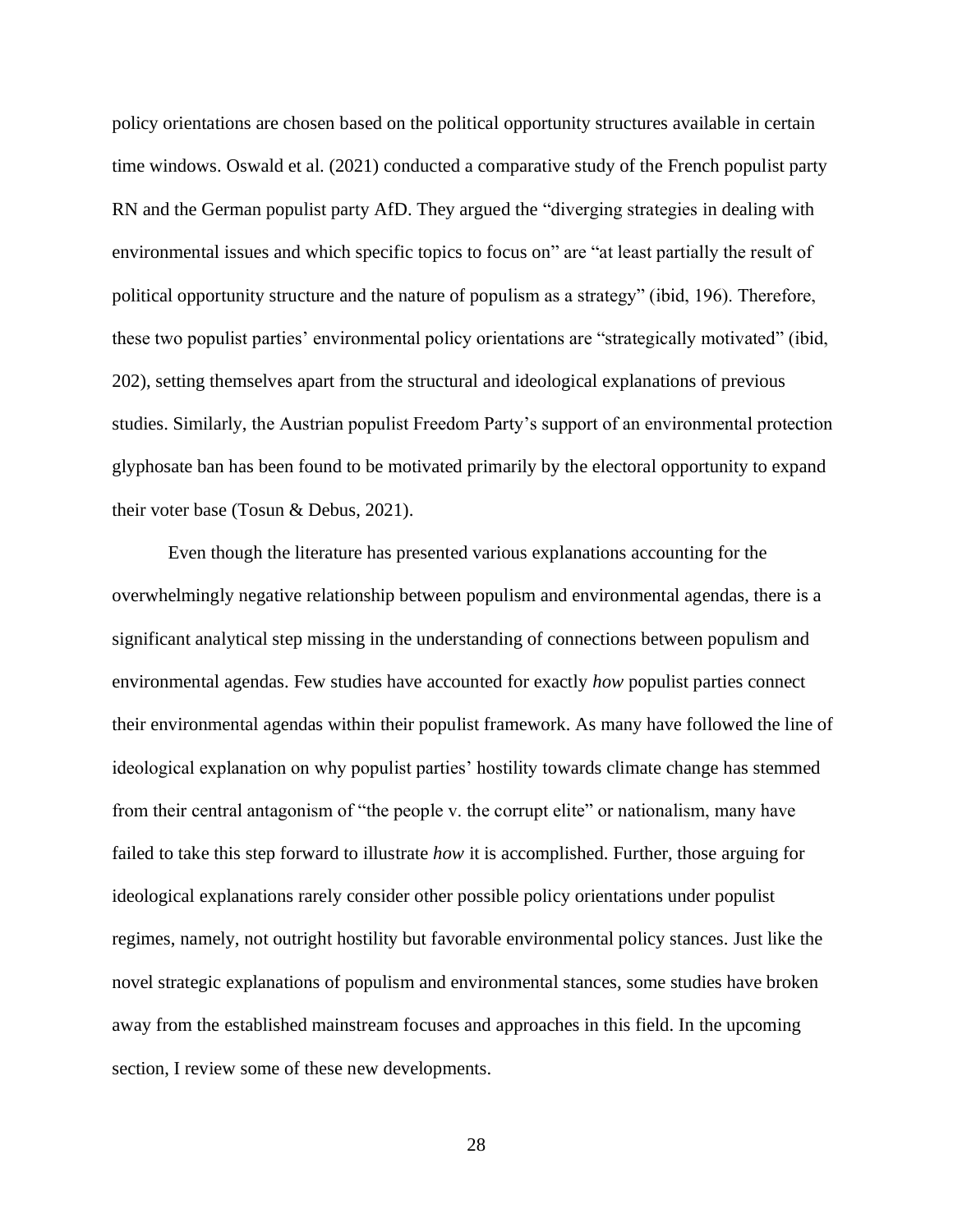#### <span id="page-29-0"></span>*3. New Developments in RWPP's Support for Pro-environmental Policies*

A recent development in the literature has been the identification of RWPP's support for certain pro-environmental policies at the national level. RWPP would defend these policies if they conform with nationalistic or patriotic values. Some scholars have called this new trend "green patriotism" (Forchtner, 2019; François & Adrien, 2021). In a case study of three Nordic populist parties—the Danish People's Party (DF), the Finns Party (PS), and the Sweden Democrats (SD)—researchers found that their climate stances were "not set in stone", but more nuanced and subject to change (Vihma et al., 2021). For example, the DF was initially alienated from many voters because of its climate denialism. This later prompted it to "move away from vaguely denialist rhetoric and to initiate a more progressive position than most European populist parties" (ibid, 231). The PS and SD have embraced climate policies yet endeavor to separate themselves from established parties by challenging "political correctness" in the context of climate change, and advocating for climate policies from their own nationalistic standpoints (ibid, 232). Ćetković and Hagemann (2020) have studied populist parties' policy influences regarding GHG and energy policies in six Western European countries over the past decade. They found mixed results in policy outcomes as well. Although populist-controlled ministries are usually connected with low environmental performance, they indirectly contribute to the lowcarbon transition by polarizing the political arena and opening space for smaller, more progressive parties. Similar nuance has been found in both RN in France and PiS in Poland which have been virulently opposed to wind power while being supportive of small-scale renewable projects (Szulecki & Ancygier, 2015; Timperley, 2017). Gemenis, Katsanidou, and Vasilopoulou (2012) also found that against the background of populist parties' hostility to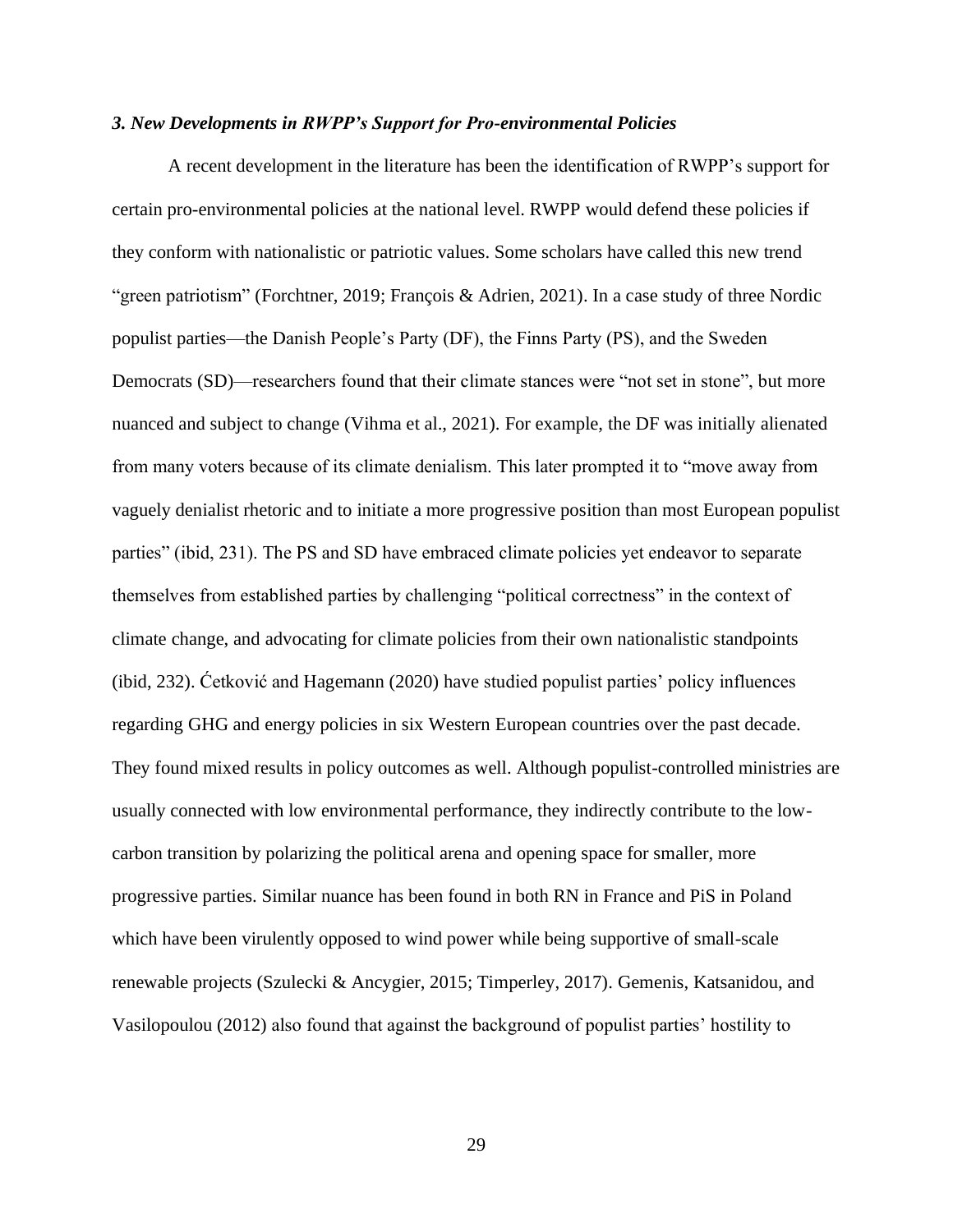environmental policies, the Austrian Freedom Party, Danish People's Party and Hungary's populist Jobbik movement have all appeared to be supportive of renewable energy.

There have been many exciting developments in this literature on the intersection between populism and the environment. Yet, they still have several limitations: 1) geographically, they concentrate on populist parties in Europe; 2) with regards to party families, they focus on (radical) right-wing populist parties; 3) methodologically, they use either largesample quantitative analysis or single case studies; and 4) directionally, they highlight populist parties' connections to climate denial, skepticism, and hostile climate policies over positive connections; 5) in terms of purpose, they focus either exclusively on establishing statistical correlations or proposing explanations.

Thus, I situate this thesis within the nexus of these research gaps in the literature on the connection between populism and the environment. In order to take the initial step to address these research limitations, I deploy a comparative analysis of four populist parties (addressing #3) across Europe, North and South America (addressing #1) from different party families (addressing #2) to unpack how their pro-environmental and anti-environmental (addressing #4) agendas are anchored in key elements of their populist rhetoric (addressing #5).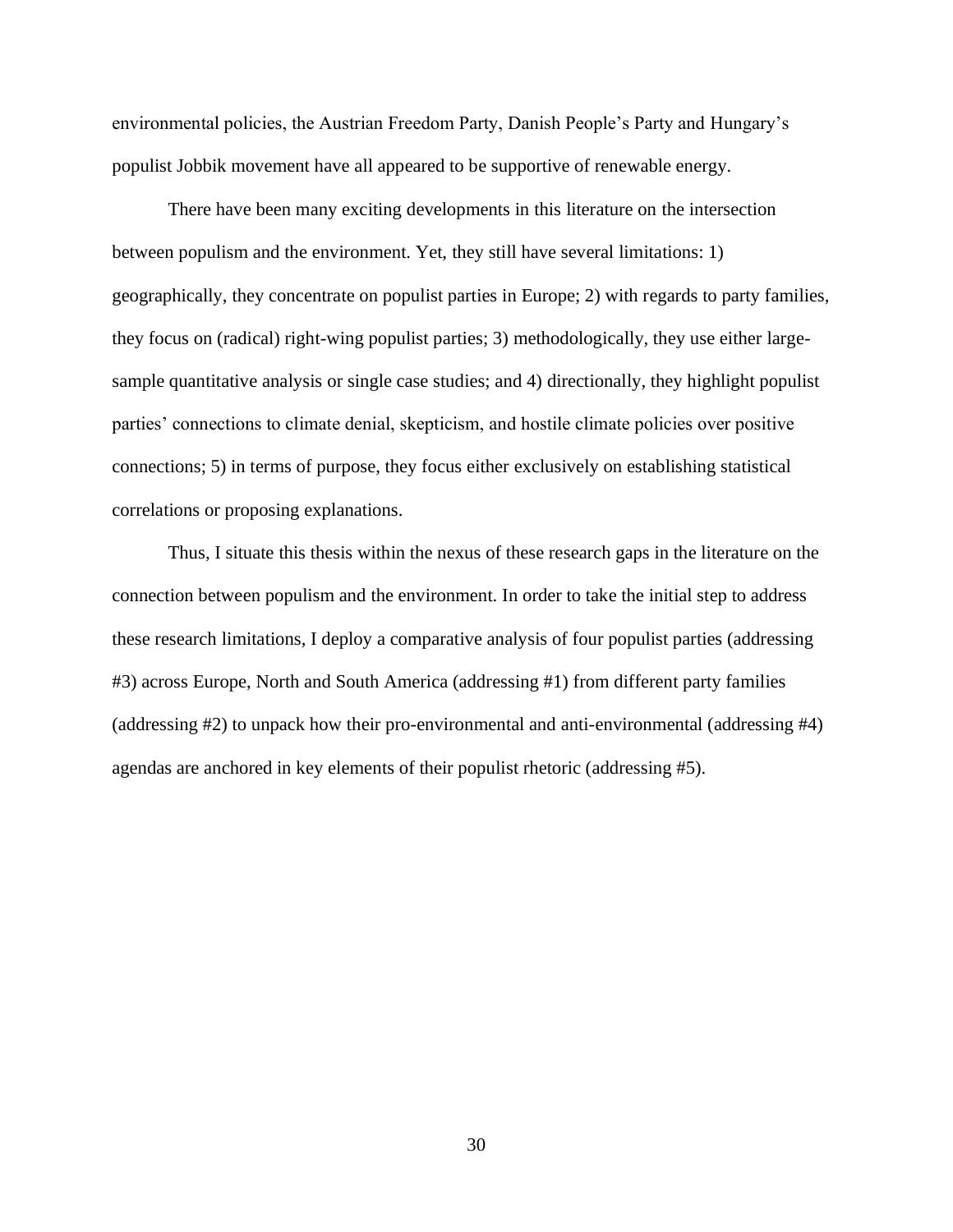#### **IV. Methodology**

<span id="page-31-0"></span>Given the objective of showing populist parties' anchor of their environmental agendas in core populist elements, I have chosen four populist parties as case studies. These four case studies cross the axis of variation on two fronts: party family (right-wing or left-wing) and positions of environmental agendas (pro-environment or anti-environment). I have chosen one case study per combination of the two characteristics (see Table 1). They cover Europe, North America, and South America. These variations are designed to demonstrate the consistency of populist parties' framing of environmental agendas across the spectrum.

|            | Anti-environment                                        | Pro-environment                               |
|------------|---------------------------------------------------------|-----------------------------------------------|
| Right-wing | Republican Party under Donald Trump,<br><b>USA</b>      | National Rally under Marine Le Pen,<br>France |
| Left-wing  | Hugo Chávez and Nicolás Maduro's<br>regime in Venezuela | Podemos under Pablo Iglesias, Spain           |

#### *Table 1. Case Study Selection and Operationalization*

Populist parties chosen along party lines are the ones which appear clear and consistent as to which side of the political spectrum they reside upon. On stances of populist parties' environmental agendas, they pertain to a broad constellation of possibilities of a party's environmental rhetoric, stances, and policymaking. They can be related to an array of issues such as the use, exploitation or preservation of natural resources (e.g. fossil fuels, underground minerals), air and water pollution, energy generation, land use, biodiversity, or international climate treaties. Pro-environment parties are identified as parties with favorable environmental agendas that support a range of environmental and conservation measures, in practice,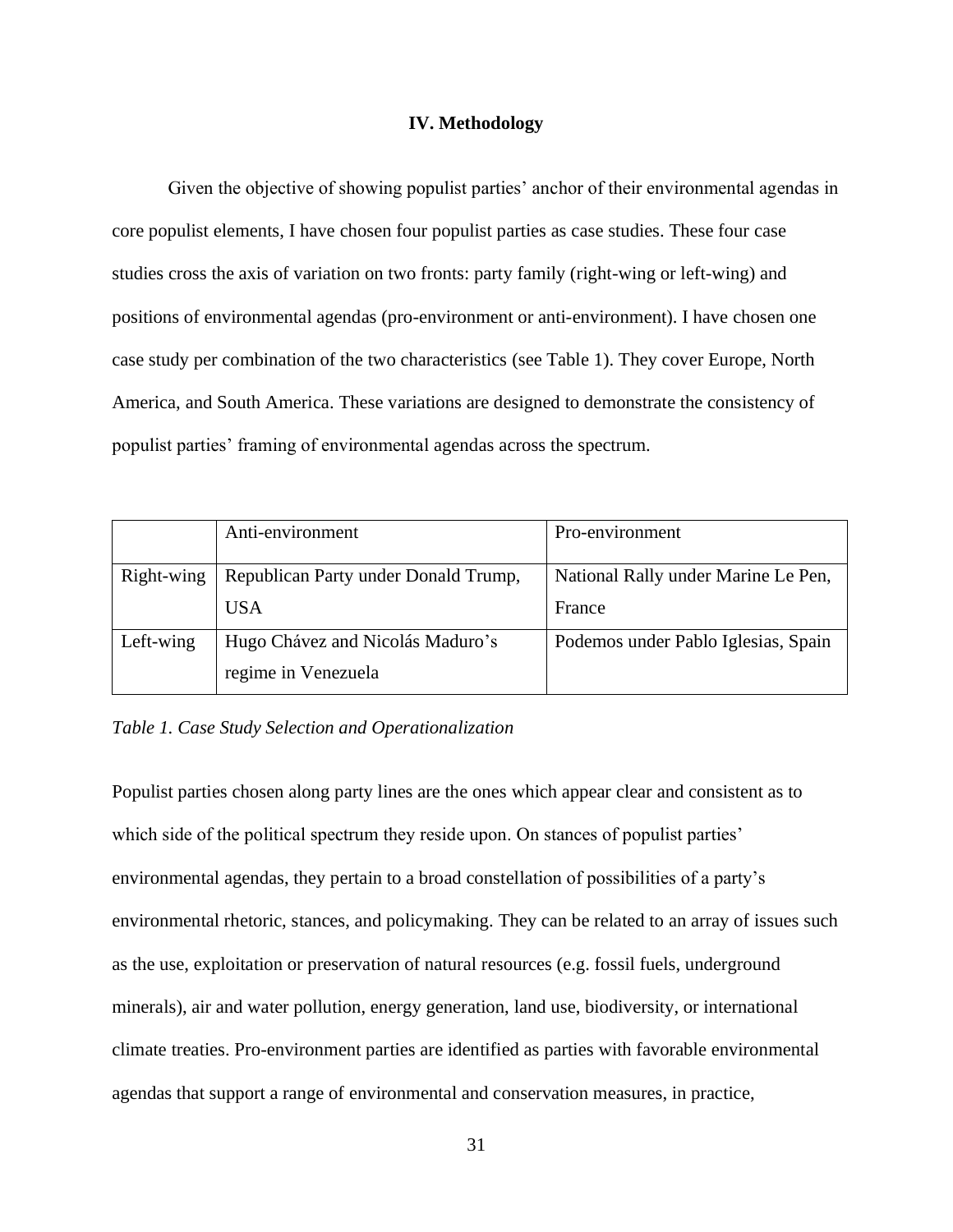rhetorically, or both. Pro-environment indicators include support for renewable energy, international climate treaties, and resource conservation. Conversely, I identify anti-environment parties as parties with adverse environmental agendas that reject environmental or conservation measures either in practice, rhetorically, or both. These parties tend to support measures like resource extraction, deregulation of the environment, and continued reliance on fossil fuels

Following Odell's (2003) recommendation, I have chosen the cases based on their match with the key operationalizations I employ, and based on which provides the most analytical value. I chose these cases because each has clearly identifiable environmental agendas that fall into either one of the two categories (pro-environment or anti-environment). Moreover, each is clearly identifiable as a left- or right-wing party. Each party I have chosen also has strong political prowess in its respective country's political sphere which ensures the relevance, significance, and validity of the case studies. This does not necessarily require the populist party to be in power. Rather, their prowess can be shown in a variety of ways such as general electoral support, participation in major government coalitions, seats taken in parliament, key offices occupied by party members, and influences, disruption, or shock to the domestic political sphere. I introduce each populist party at the beginning of its respective chapter.

For this, I use qualitative content analysis to unpack the discursive logic behind populist parties' environmental agendas. I choose texts to analyze that are pertinent and revealing of populist parties' rhetoric surrounding their environmental agendas. To do this, I analyze audio and visual sources in the form of transcribed texts with occasional references to their visual forms which appear particularly relevant to their rhetoric. This selection is intended to be neither comprehensive nor random, but to be most relevant and revealing about the ways by which populist parties employ discursive logic on environmental issues and policies. I use NVivo to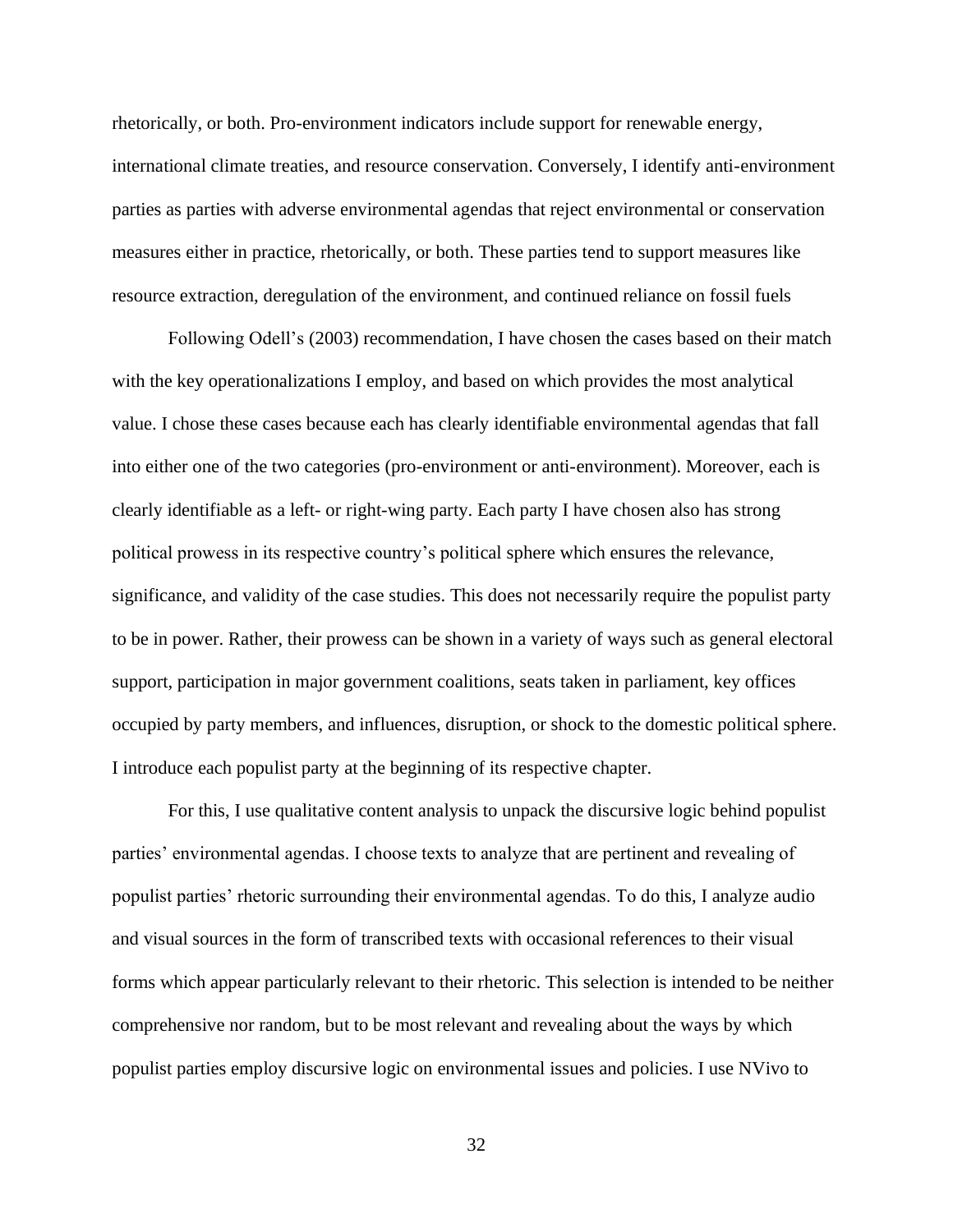assist with inductive coding of all data and perform at least two rounds of coding to cross-check the coding keys' validity.

The main unit of analysis is the populist party. In this thesis, I investigate how populist parties frame their environmental agendas on key areas such as climate change, renewable energy, natural resource extraction and global climate treaties. All data are drawn from primary sources directly published by or related to populist parties in question such as official party platforms, public statements, press releases, party leaders' and key members' speeches and interviews, as well as secondary sources such as news reports and academic articles. Primary data from non-English speaking countries are either obtained as translated English texts from the data source or are cross-translated by translation software (Google Translate and DeepL). There is considerable variation in terms of the type, quantity, and richness of the data available for each case study. Therefore, I highlight detailed data sources drawn for each case study in their respective chapters.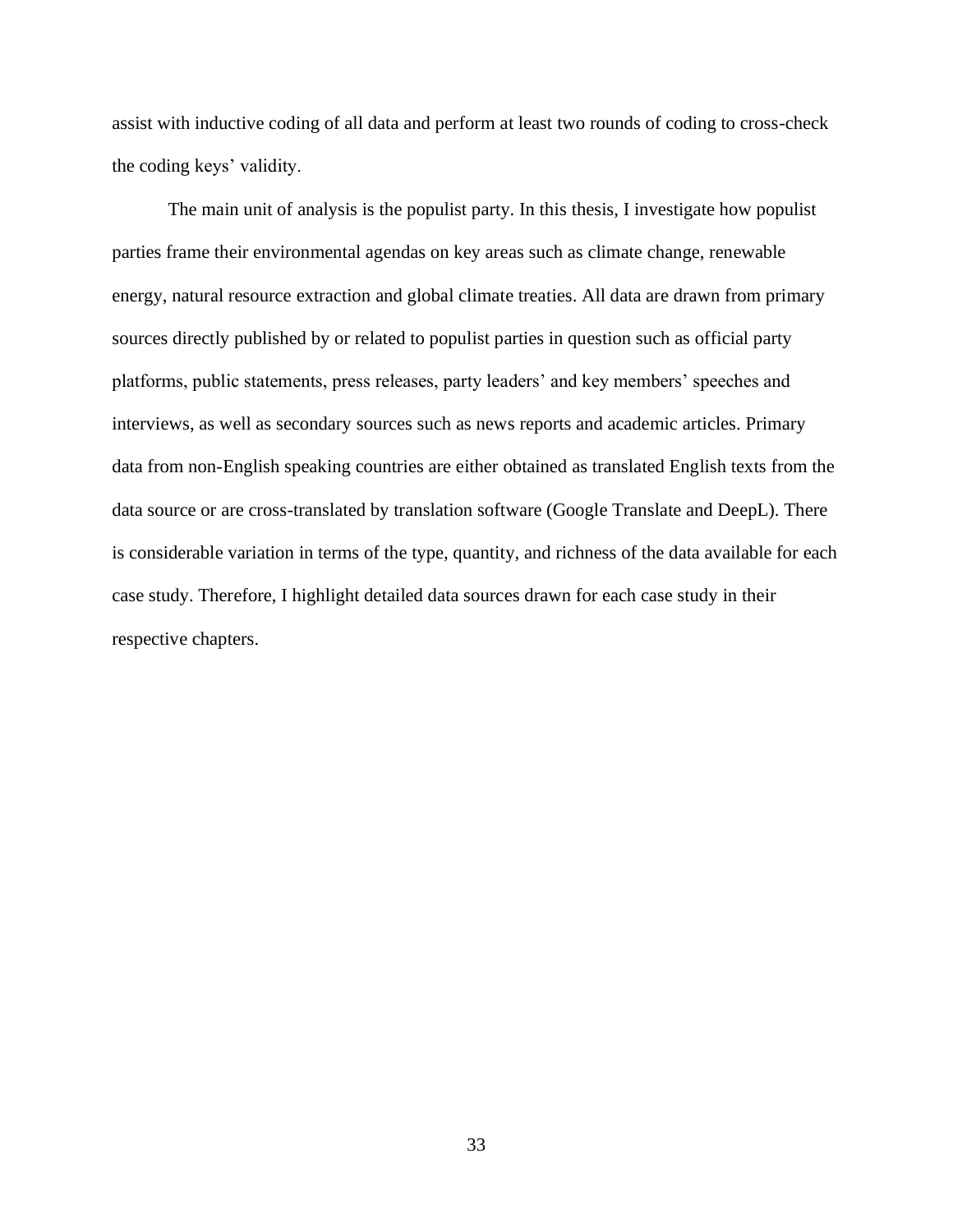#### <span id="page-34-0"></span>**V. Right-wing, Anti-environment Party: GOP under Donald Trump in United States**

The first of the four case studies starts with an analysis of a right-wing populist party's anti-environmental agendas. I turn to the U.S. Republican Party (GOP) during Donald Trump's 2016~2020 presidency. Among all four case studies, this case covers the shortest time period, yet it has the broadest anti-environmental agendas anchored in the most diverse set of populist rhetoric.

This chapter begins with a brief overview of Trump-style populism and his antienvironmental agendas. Then, four sections are introduced and later expanded. The first section focuses on an outlier of Trump's pro-environmental rhetoric along populist lines while the subsequent three sections each dives into a distinctive populist feature of his broad antienvironmental agendas.

#### <span id="page-34-1"></span>*Overview: Donald Trump, Populism, and Ant-environmental Agendas*

In the United States, Donald Trump's right-wing, populist administration broke away from and undermined a wide range of political norms and values that took decades to take root in the U.S. Trump led the tide of furious backlash against multiculturalism, racial and gender equality, LGBTQIA+ rights, immigration, good-will foreign relations, etc. Consistent with GOP's anti-environmental and neo-liberal history, as well as Trump's appeal to a voter base who felt left behind by their government and abandoned by globalization, Trump's administration waged a war on the environment during his four years in office. He rolled back over 100 pieces of major environmental rules governing a wide range of issues such as toxic chemicals and pollution, natural resource extraction, clean water and air, biodiversity, and global climate actions (Popovich, Albeck-Ripka, & Peierre-Louis, 2021).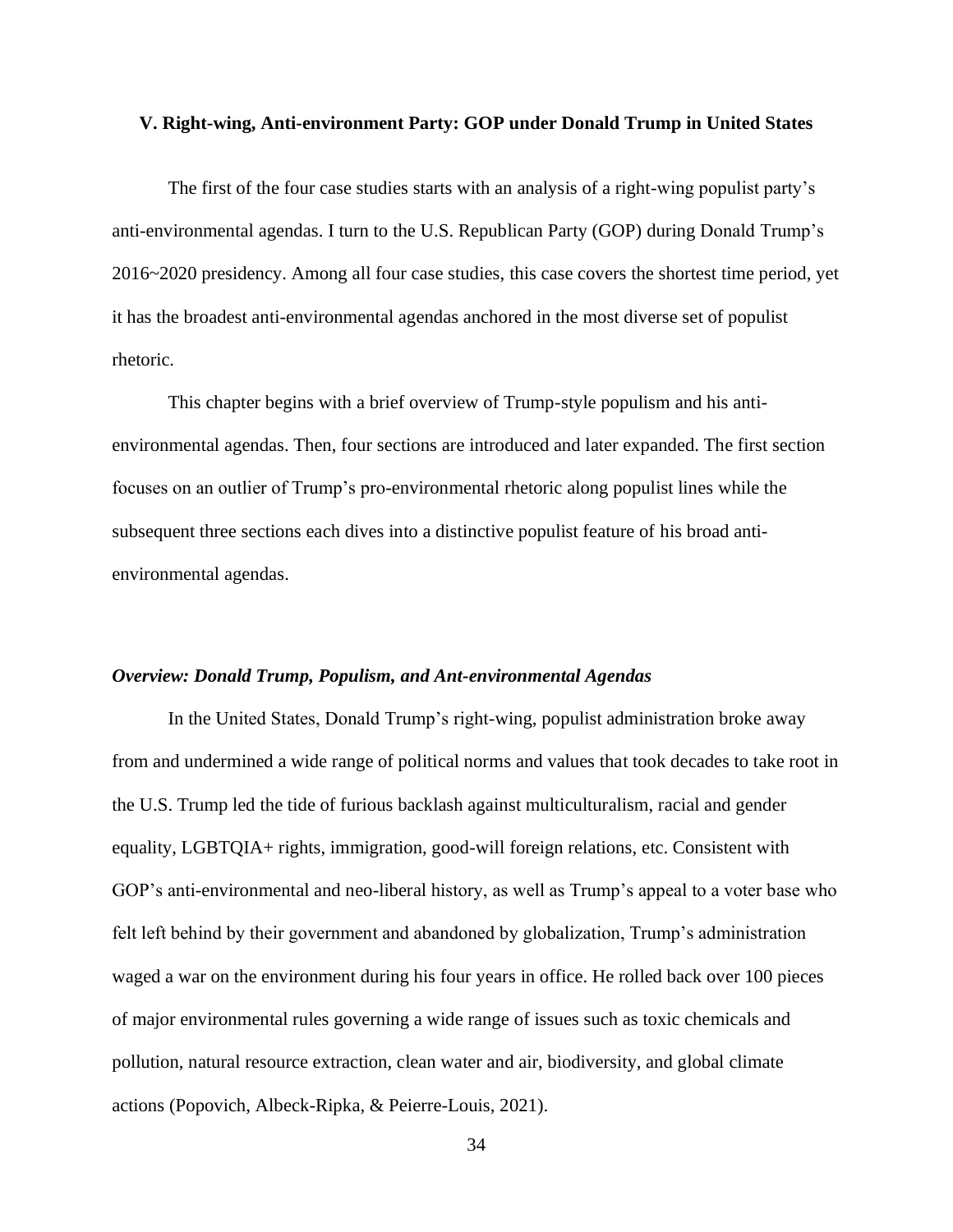The Trump administration's attack on the environment was simple and direct. It aimed to reverse any piece of pro-environmental regulation within reach and to open up as many natural resources for extraction as possible. Almost like a reincarnation of the white, Manifest Destiny "trailblazers," Trump enacted policies that swept across land, water, and natural resources from indigenous and marginalized communities, destroyed well-protected ecosystems, left debris and harm that would take decades to be cleaned up (if possible). All these were done in the name of building a strong nation for the American people who ironically only pertain to a very narrow group of Americans.

Examining closely, these seemingly straightforward anti-environmental agendas pushed by the Trump administration were actually anchored in a multi-faceted populist rhetoric. Three distinctively populist elements underpinned Trump's anti-environmental agendas. These elements are: (1). People-centricity, appealing to the people with job security, dignity, and prosperity by building a de-regulated, American-first, energy-intensive economy; (2). Antielitism justifying the reversal of Washington elites' self-interested pro-environmental legislations in order to represent the real interests of the American people; and (3). Resource nationalism and energy sovereignty coupled with hostility towards foreign powers to assert America's global dominance based on the "America First" principle.

Three upcoming sections highlight each of these three populist elements anchoring Trump's anti-environmental agendas respectively. Every section begins with a general overview of the populist element and then—with the aid of two sub-sections each—dives into how the populist element connects to and anchors Trump's diverse set of anti-environmental policies and rhetoric in more detail.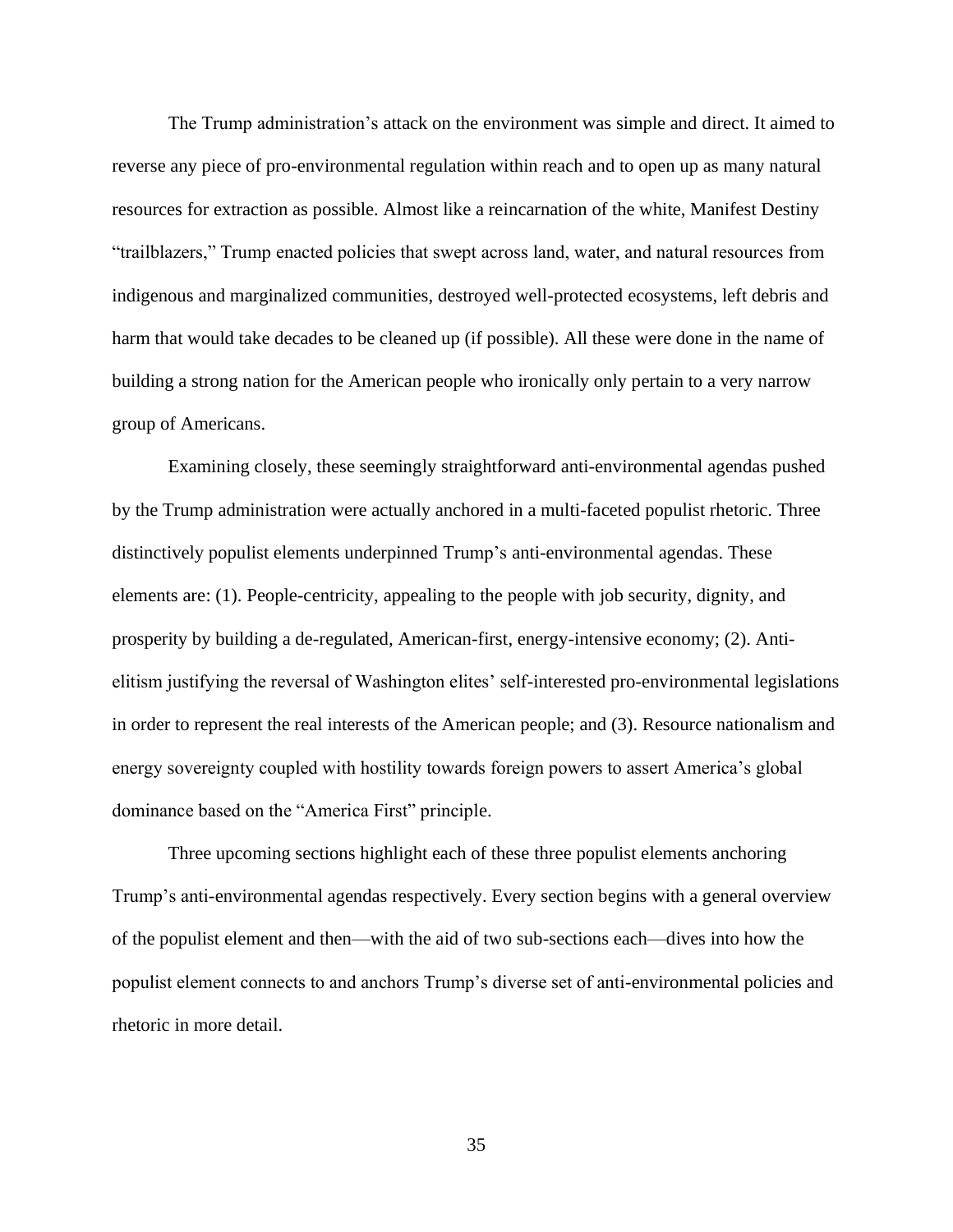To this above, one section needs to be added first, giving attention to what might seem like a conceptual outlier: some of Trump's occasional pro-environmental expressions. They are, still, rooted in the same populist rhetoric, articulating immense nationalistic pride in the great American nature, and the obligation to preserve it for the American people.

The following sections draw evidence from official statements, announcements, speeches, Twitter posts and legislation by Trump himself, key officials, and offices under his administration. We begin with an outlier case of Trump's pro-environmental gestures and then move to three sections on the core populist features of his anti-environmental agendas.

## *The Outlier: Preserving the Great American Nature for American People*

Prior to analyzing the general anti-environmental policies and rhetoric of Trump's administration, this section begins by recognizing a superficial yet crucial pro-environmental aspect within his rhetorical approaches to the environment. These were occasional expressions of great appreciation for and pride in the American natural beauty, landscape, and abundant natural resources. They often come hand-in-hand with expressions of obligations to preserve nature for the American people. In these instances, Trump concealed his usual hostile anti-environmental agendas with a veneer of positivity and appreciation. Although their appearances seemed to be very context-specific and at odds with his general anti-environmental rhetoric, these positive framing of the environment were, just like Trump's anti-environmental agendas, important in showing Trump's consistent utilization of populist anchors for his environmental rhetoric.

The *Land Conversation Bill* was one of few legislations passed with bipartisan support under Trump that remotely resembled the idea of environmental protection. When Trump announced the bill, he stated that it was "the passage of truly landmark legislation that will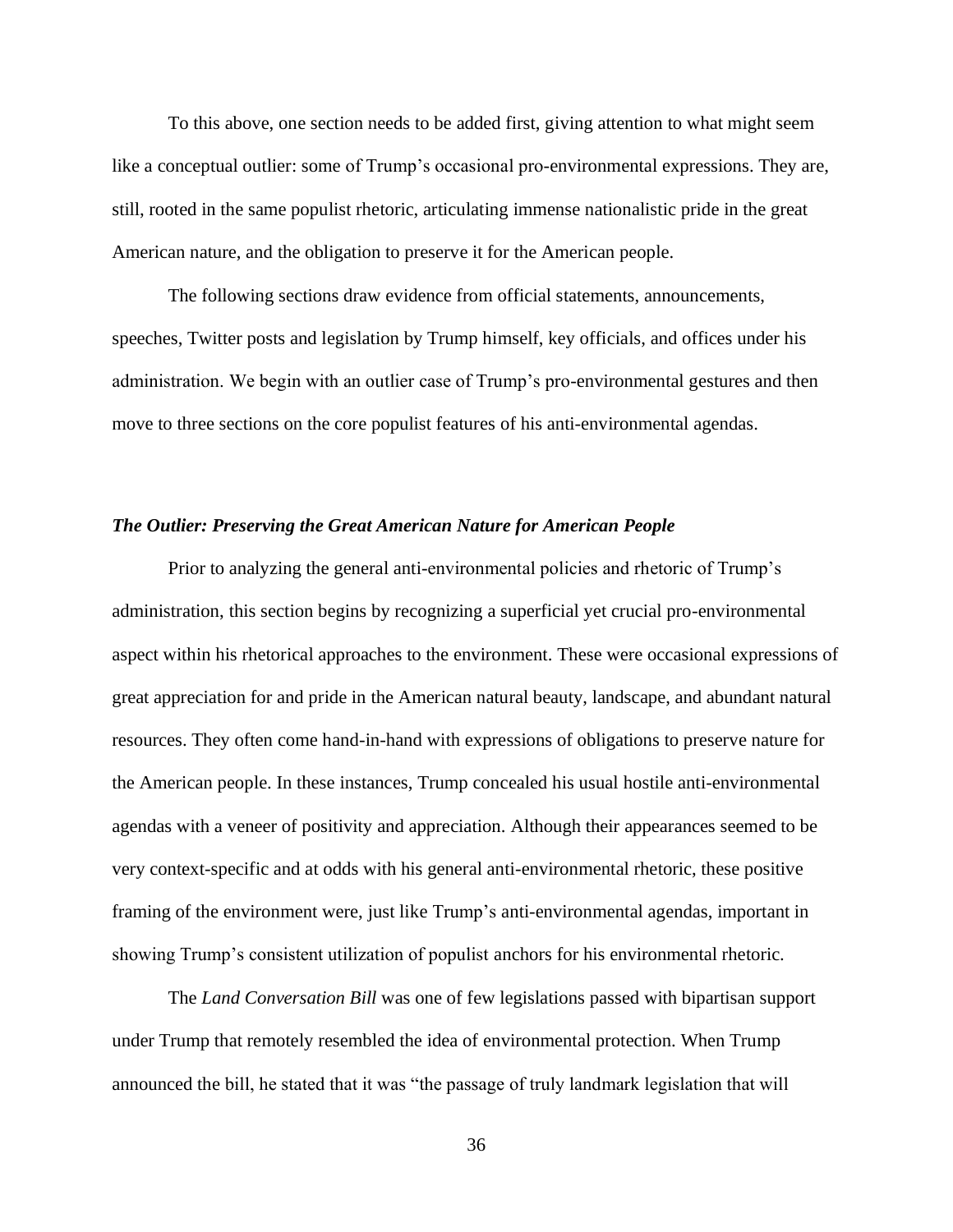preserve America's majestic natural wonders, priceless historic treasures…these exquisite resources is the most glorious heritage a people have ever received" (Associated Press, 2020). This characterization of America's natural environment screamed nationalistic pride, particularly in America's abundant natural resources.

Similar language and expressions of national pride can be found in Trump's annual *Earth Day* statements where he repeatedly referred back to the same idea of the proud and unique heritage of the American natural beauty. In each year's statement, Trump always went back to similar points on the unique gift of American nature: "Americans are rightly grateful for these God-given gifts" (Donald J. Trump, 2017m); "The blessings given to us by our Creator. Among them, we cherish our magnificent land and waterways, abundant natural resources, and unique wildlife" (Donald J. Trump, 2018c); "From the Appalachian Mountains to the golden shores of California, America is blessed with some of the most beautiful scenery on Earth. As Americans, we all share an immense pride in these God-given treasures and a tremendous appreciation for our abundance of natural resources" (Donald J. Trump, 2019a); and "The United States is blessed with breathtaking and plentiful natural wonders and resources, providing recreation and sustenance to millions throughout our country" (Donald J. Trump, 2020a). These show that Trump held immense pride in America's natural resources and majestic beauty. Such pride was often expressed in a populistic and nationalistic fashion where he never pointed to any single site of natural wonder without putting it in the context of the American nation and the American people.

His pro-environmental remarks were embedded in strong populist sentiments through multiple references to preserving the natural beauty for the American people and their future generations. The American nature under the Trump administration was, above all, for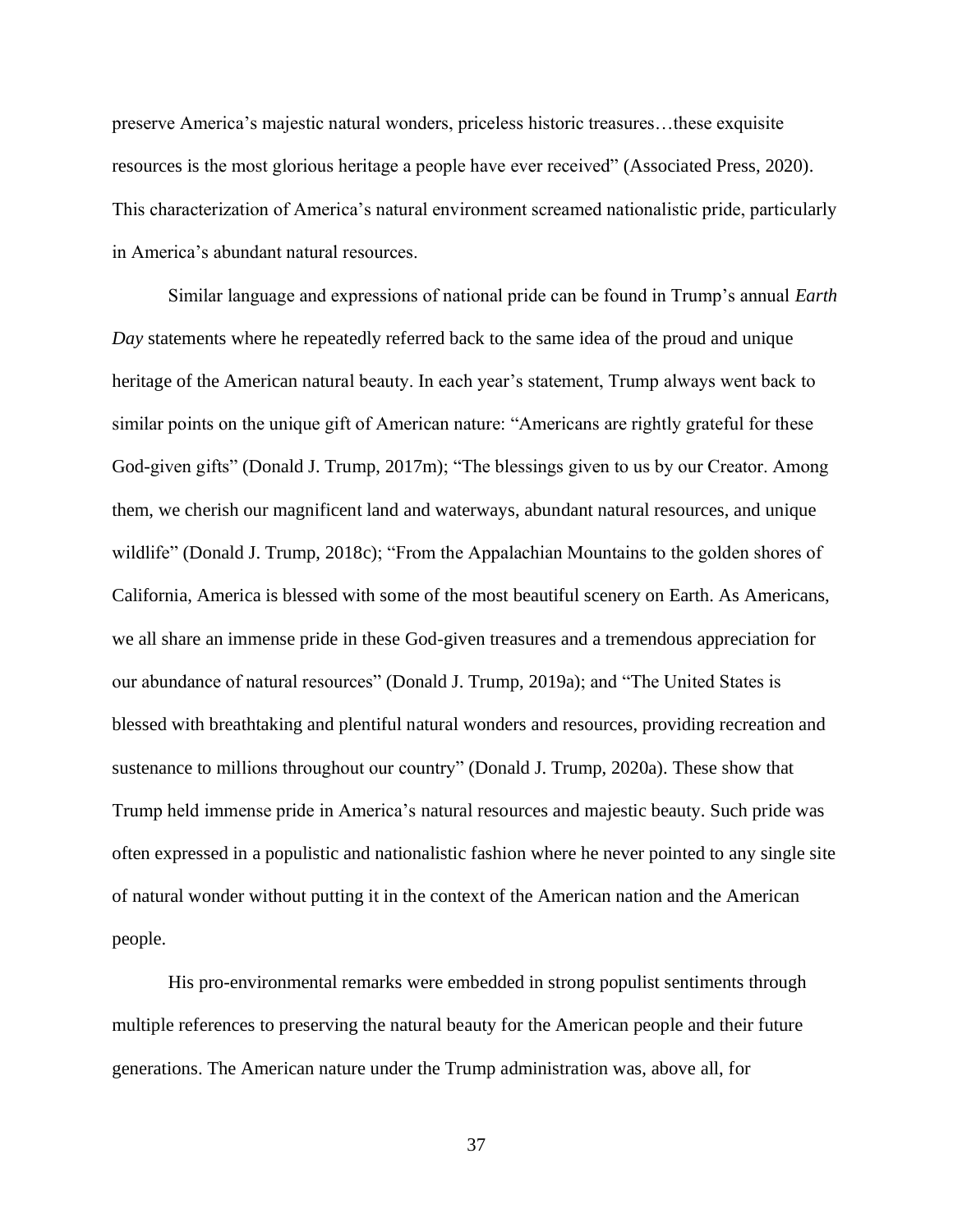Americans' enjoyment and leisure. This theme was present in all four of his *Earth Day* statements: "Americans are rightly grateful for these God-given gifts and have an obligation to safeguard them for future generations" (Donald J. Trump, 2017m); "As a nation, it is our duty to recognize the importance of these life-sustaining gifts, and it is our responsibility to protect them for our own benefit and that of generations to come…preserving the blessings of the land for future generations" (Donald J. Trump, 2018c); "We reaffirm our responsibility to protect God's wondrous creation for future generations" (Donald J. Trump, 2019a); "We reaffirm our commitment to protecting our natural treasures for the benefit and enjoyment of all Americans…We pledge to continue doing our part to ensure that Americans are able to enjoy the natural splendor of our beautiful Nation now and for generations to come" (Donald J. Trump, 2020a).

These statements invoked the most inclusive depiction of the people in Trump's populist rhetoric, laying minimal boundaries around this identity. In this case, anyone who benefits from the American nature was included as the people and he appealed to them through the classic environmental rhetoric on the preservation of nature for future generations. And Trump himself was glorified as the great populist leader on a mission to conserve nature for them all.

Nevertheless, if one was to place these "environmentally friendly" and conservationoriented gestures in the repertoire of the Trump administration's environmental agendas, they immediately stand out as outliers. They were necessary concessions Trump made for political expediency at times where his traditional hostility towards the environment would be deemed unacceptable, such as on *Earth Day*. His half-heartedness and contempt for conservation lurked under the surface. For example, in his statement for *the Land Conversation Bill*, he bungled the pronunciation of the *Yosemite National Park*—one of, if not the most famous national park in the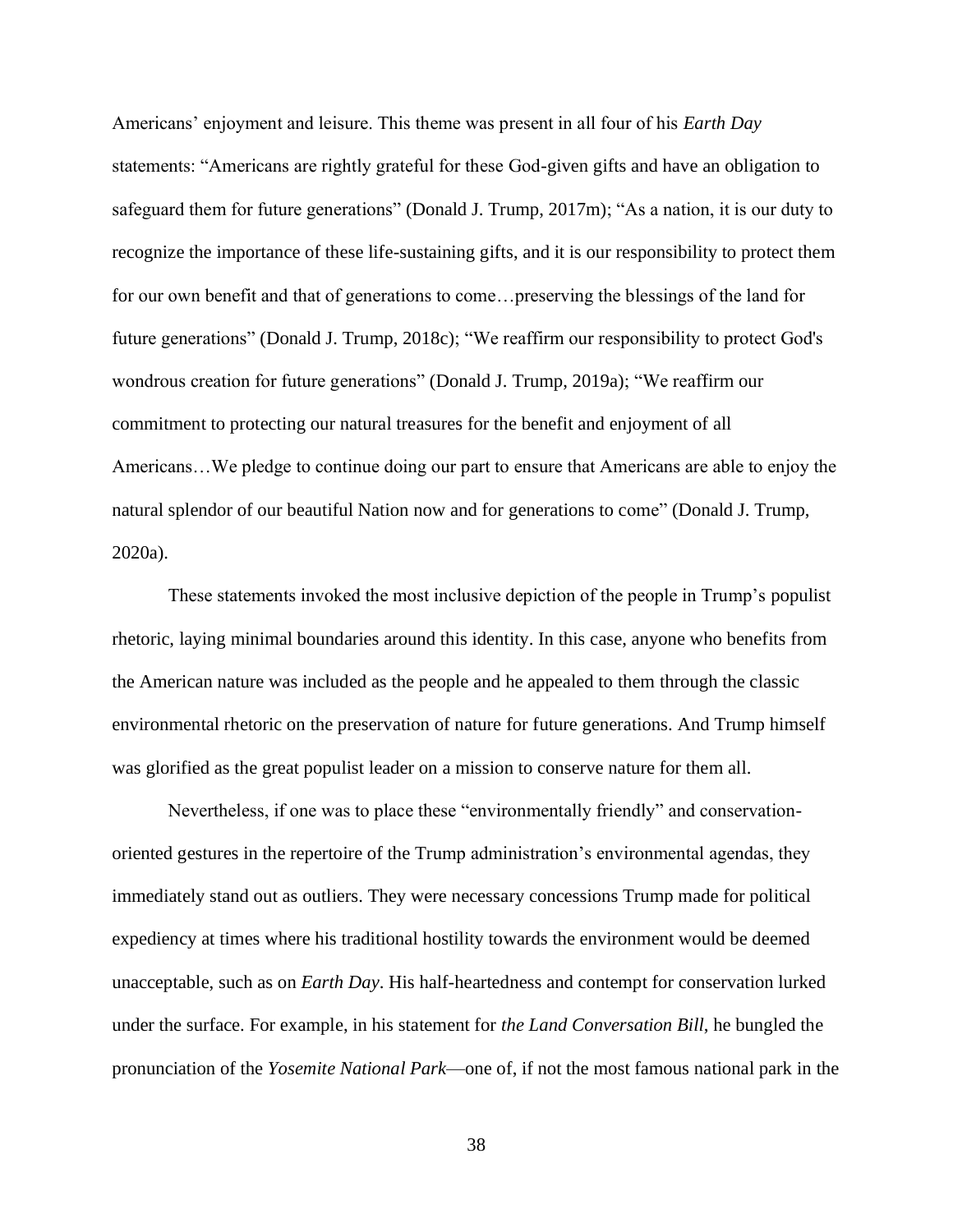U.S.—as "yo Semites." He also exploited this opportunity to exclude Democrats from the billsigning ceremony so that he could claim all credits to himself and his fellow Republicans (Associated Press, 2020; Karni, 2020).

Despite his occasional expression of wonder and pride in America's unique natural beauty, abundant resources, and the idea of conservation for future generations, the overwhelming majority of his environmental agendas on energy and natural resources resembled one of extraction rather than conservation. His take on natural resources was reminiscent of Gifford Pinchot's 19<sup>th</sup> century "imperial ecology" (Pinchot, 2012) which has long been criticized and rendered obsolete in the environmental field. More importantly, it was shown consistently throughout his career that nature was treated primarily as mere raw materials for America to transfer into economic prosperity and global dominance. This weaves deeply into Trump's populist framing of the environment with a heavy focus on expanding energy jobs and extraction of natural resources on American soil which are discussed in later sections.

What's important here, however, is the veneer of positivity that Trump had shown towards the environment and conservation that doesn't necessarily contradict the populist nature of his environmental agendas. On the contrary, they are powerful examples of how consistent Trump was at anchoring his environmental rhetoric in populist elements such as national pride and appeals to the people, even in pro-environmental gestures that he invested very little in.

#### *1. Environment for the People: Bringing Back American Jobs and Way of Life*

It is no secret that Donald Trump, with his populist rhetoric, repeatedly constructed various representations of the people based on sets of very carefully chosen identities designed for different contexts. The people can refer to American citizens when talking about anti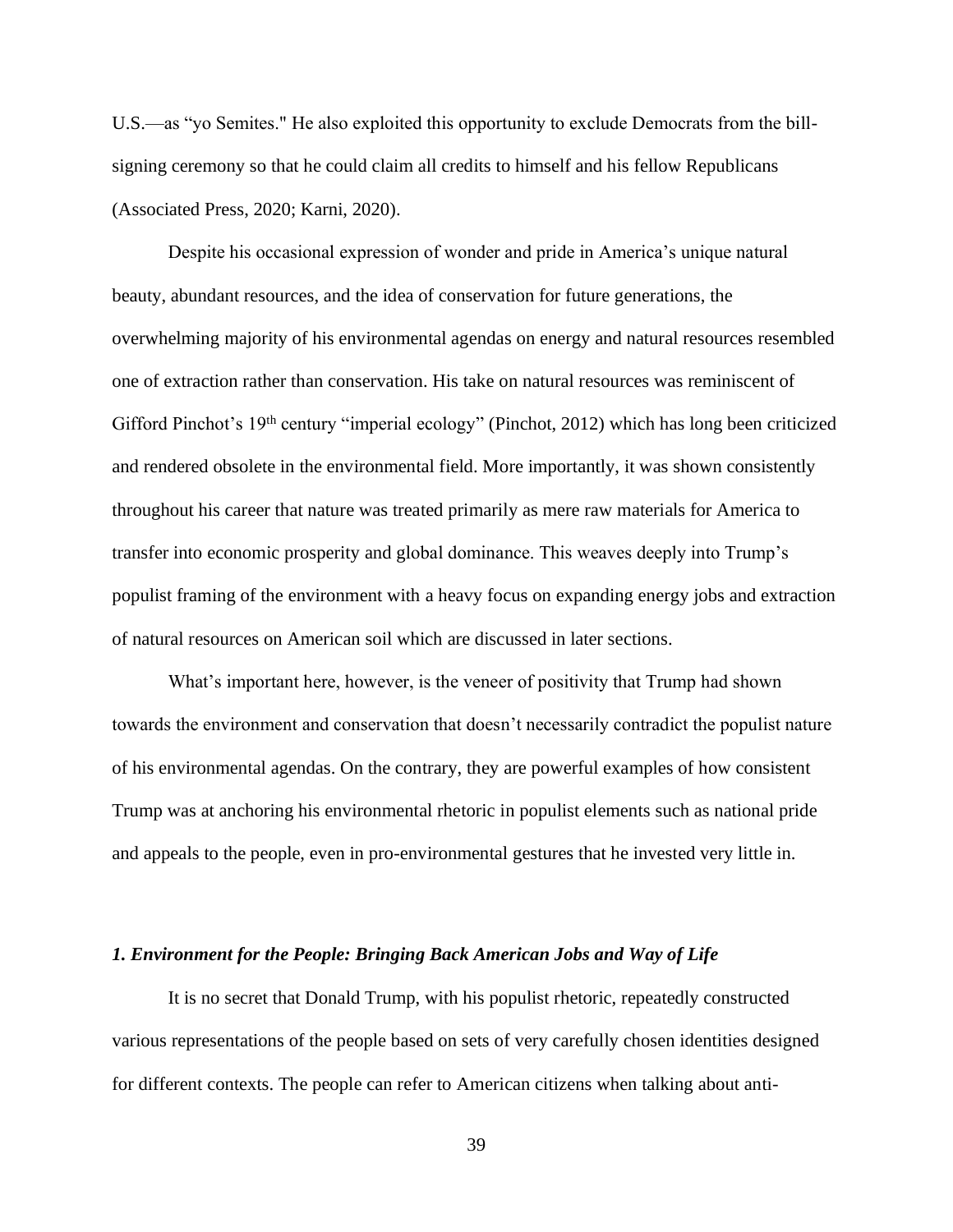immigration, working-class Americans when denouncing big businesses and Washington elites, and white Americans when pushing back against BLM movements. In each case, he proved that "the people [in populist rhetoric] could be constructed with ethnic or political criteria, as a plural population or as a unitary actor" (Laclau, 2005b, p. 48).

When it comes to Trump's populist anti-environmental agendas, the people entailed a few carefully crafted identities in very specific contexts. He primarily appealed to two identities of the people, both closely associated with the economy: average Americans who deserve decent jobs and decent living standards under a strong American economy, and coal miners whose traditional way of living was taken away by pro-environmental policies and globalization.

#### *1.1 Environmental jobs for hardworking Americans*

Trump unleashed an untiring populist crusade to dismantle any piece of proenvironmental legislation in order to open up the environment for economic development by private sectors. This agenda was firmly grounded in his populist appeal to the people who desire secure jobs in a strong American economy.

Secure jobs was one of the cornerstones in Trump's vision to "Make America Great Again" and his promises "made to American people during my campaign for President… cutting job-killing regulation…bringing jobs, plants, and factories back into the United States at numbers which no one until this point thought even possible" (Donald J. Trump, 2017e). His antienvironmental agendas were an extension of this logic. Jobs became almost synonymous with the people. A desirable life for an average American always comes from a secure job that brings stability, dignity, and prosperity to their (most of the time, referring to his) family. To achieve this, Trump's environmental plans stripped industries of regulatory "burdens," loosened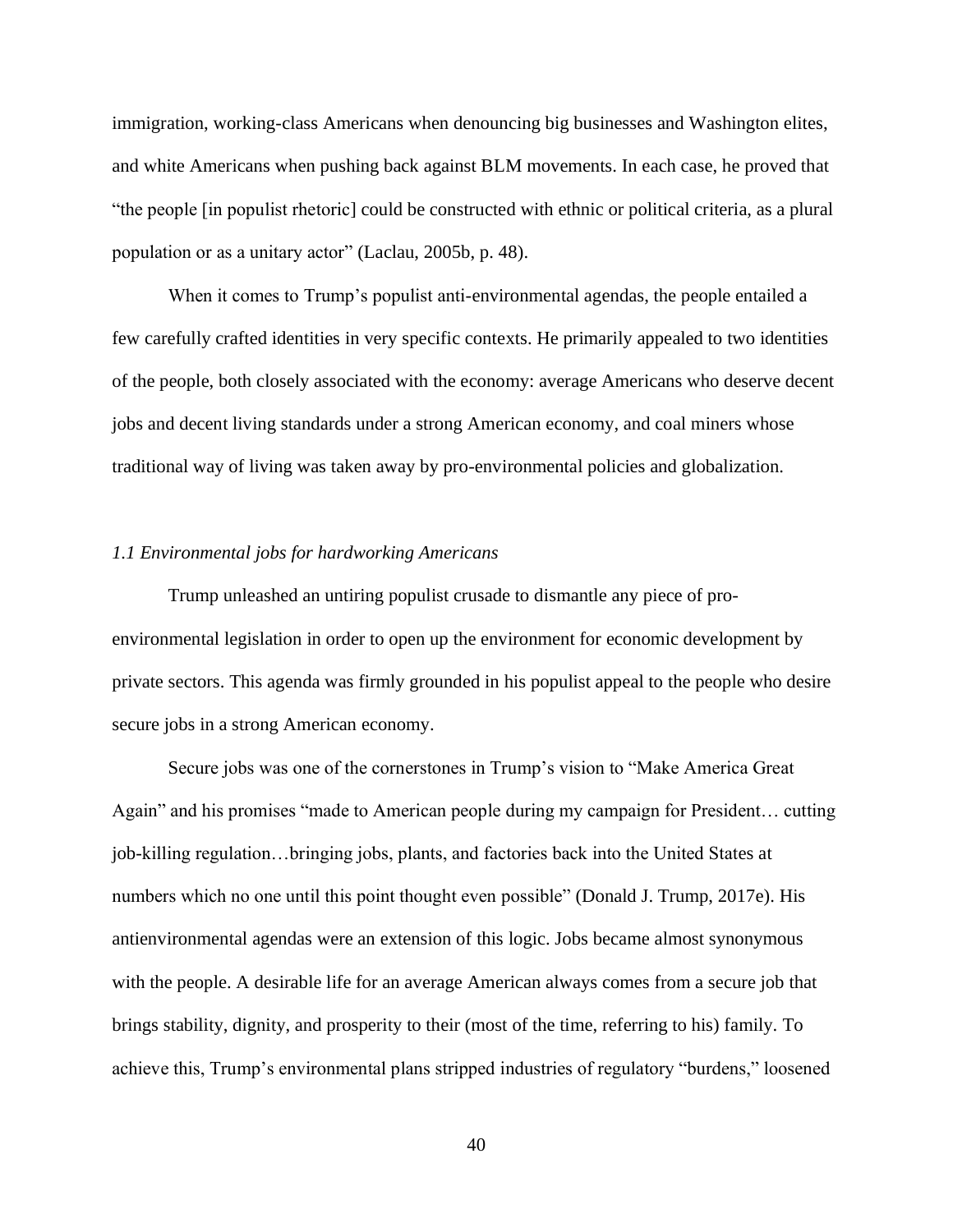environmental standards, opened up land, water, and natural resources for development and job opportunities.

All of these actions were justified on the populist ground, responding to the needs of the American people who share the frustrations of losing old jobs and dignity to globalization and energy transition, and who longed for job security, prosperity, and pride by working for great American businesses that run on American resources. Trump's populist rhetoric skillfully connected this carefully delineated set of identities, frustrations, and desires of the American people with his anti-environmental agendas.

One of the key steps the Trump administration took to dismantle environmental protections was to pull the U.S. out of the Obama administration's major international climate accord, the *Paris Agreement*. He justified this bold move by appealing to the American people who were painted as victims of international treaties and environmental regulations.<sup>2</sup> Trump incessantly labeled the *Paris Agreement* as a "job-killing" "bad deal" for the average Americans in statements, speeches, and rallies (Donald J. Trump, 2017e, 2017g, 2017h, 2017i, 2017j, 2019d), feeding into the frustration and rage in the crowds. To add credibility to his claims, he cited statistics, "Compliance…could cost America as much as 2.7 million lost jobs by 2025 according to the National Economic Research Associates" and "According to this same study, by 2040...The cost to the economy at this time would be close to \$3 trillion in lost GDP and  $6\frac{1}{2}$ million industrial jobs, while households would have \$7,000 less income and, in many cases, much worse than that" (ibid.).

Trump's decision to sever ties with the *Paris Agreement* boosted his image as the leader of the people who sees their grievances and acts for their interests. Trump could not let an

<sup>2</sup> The nationalistic aspect of this will be discussed in later sections.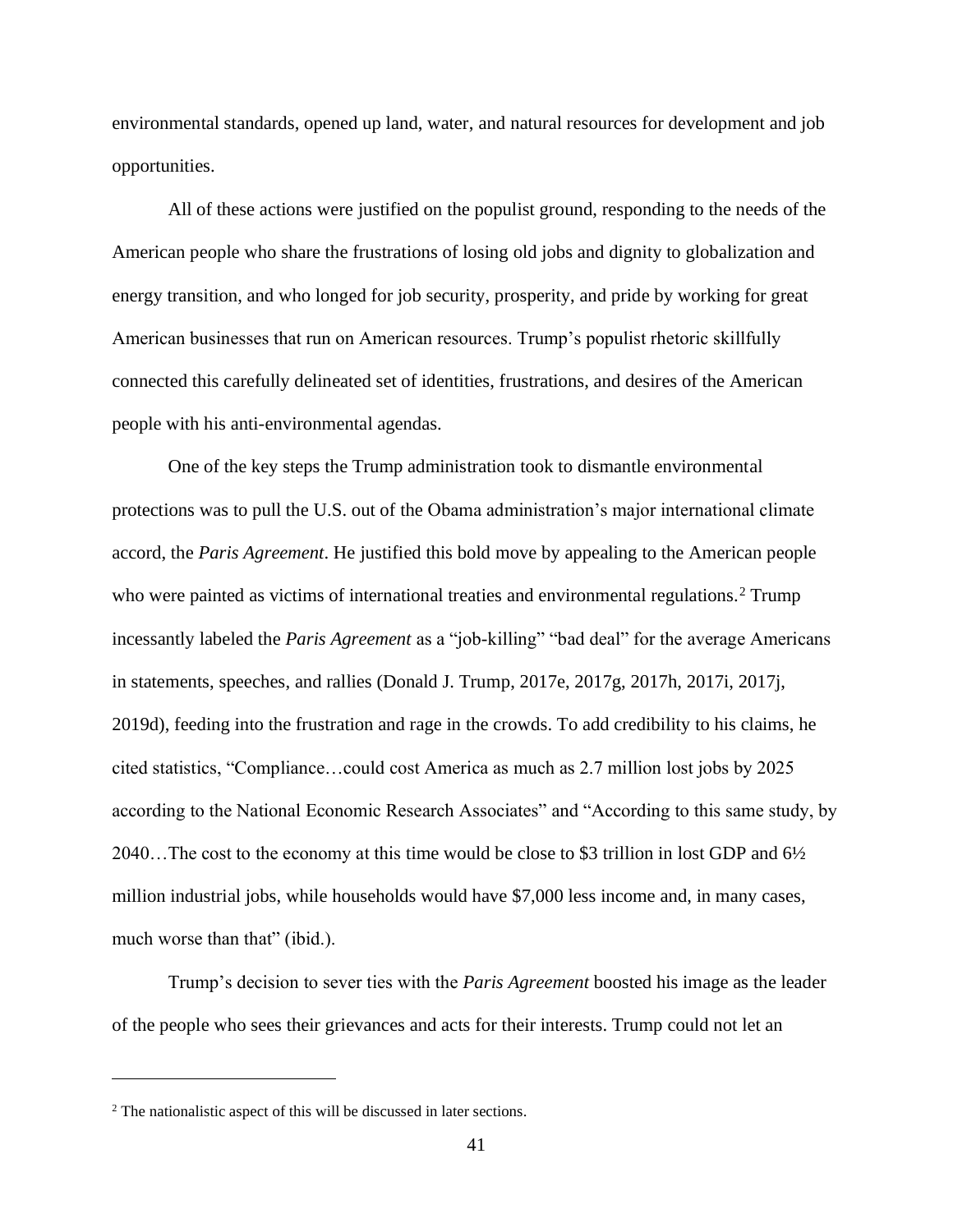international agreement "undermine our economy, hamstring our workers" (Donald J. Trump, 2017e). He promised, "As President, I can put no other consideration before the well-being of American citizens…The Paris climate accord is…leaving American workers—who I love—and taxpayers to absorb the cost in terms of lost jobs, lower wages, shuttered factories, and vastly diminished economic production" (Donald J. Trump, 2017e). It became clear that Trump's decision to disengage with the *Paris Agreement* was less directed toward any specific content of the agreement but stemmed from the populist idea that any deal that risked jeopardizing the American people's interests is a bad deal. Thus, as the true representative of the people, Trump was more than justified to bail out of this international agreement.

This preoccupation with sustaining American jobs was not just evident in Trump's rhetoric justifying withdrawal from the *Paris Agreement*, but in various actions he took to deregulate formerly protected natural resources. During each year's *National Energy Awareness Month*, Trump's remarks always had a centerpiece along the lines of "unleashing our Nation's energy potential to drive robust job growth and expansion in every sector of our economy" (Donald J. Trump, 2017d, 2018b, 2019b, 2020c). When Trump challenged 14 states, led by California, that set more stringent tailpipe pollution standards than the federal government, he rallied auto workers by arguing that the federal deregulation would lead to "many more cars will be produced under the new and uniform standard, meaning significantly more JOBS, JOBS, JOBS!" (realdonaldtrump, 2019). Trump unilaterally weakened the *National Environmental Policy Act*, limiting public review of federal infrastructure projects to expedite permit approval processes for freeways, power plants, and pipelines, etc. This infrastructural project was framed as a piece long overdue for the American people which will "strengthen our economic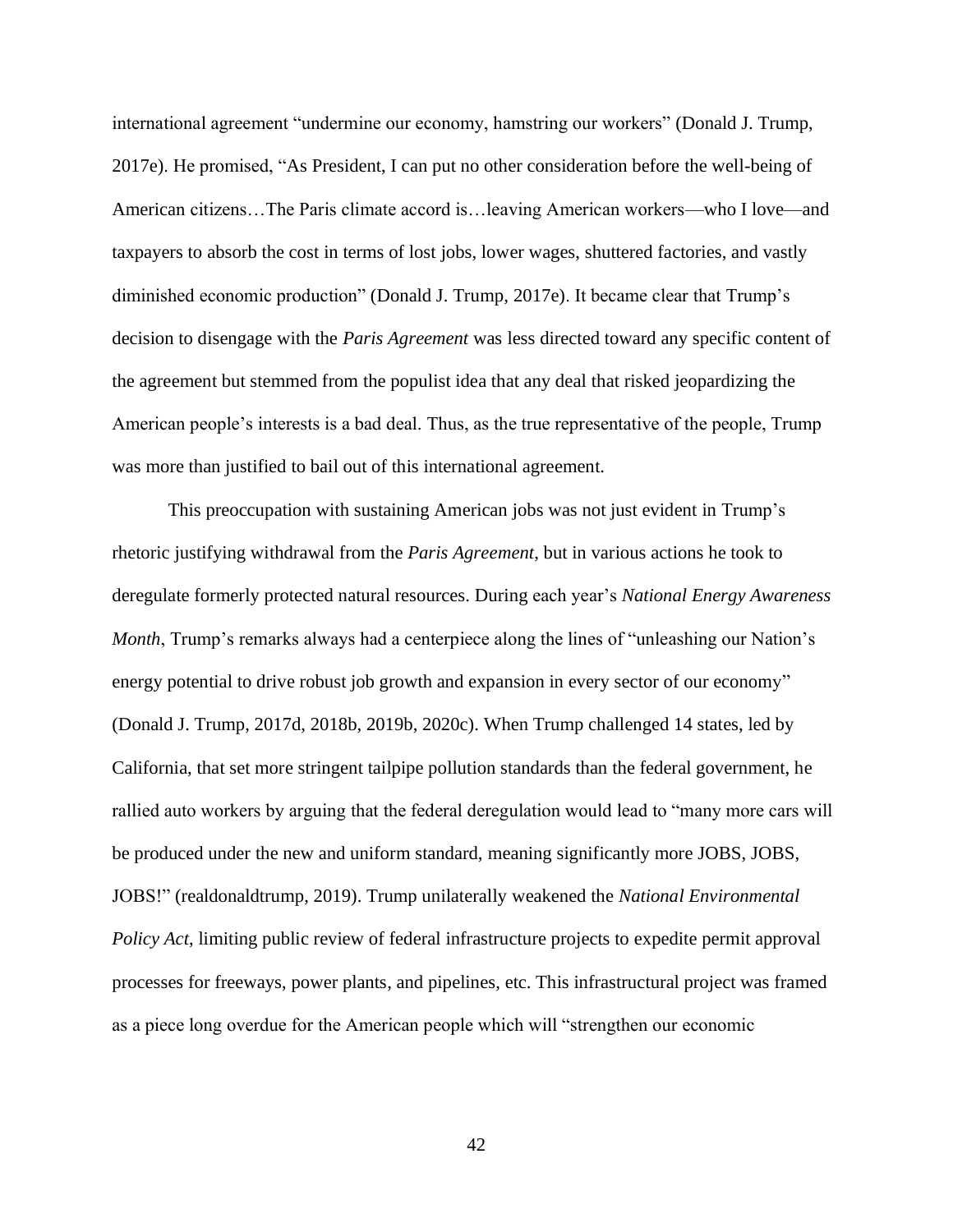platform…create millions of jobs, increase wages for American workers, and reduce the costs of goods and services for American families and consumers" (Donald J. Trump, 2017k).

## *1.2 Coal miners: get your lives back*

Workers in the energy sectors, especially the shrinking coal mining communities, formed and sustained strong electoral support for Trump throughout his political career, reciprocating his relentless populist campaign for their nostalgia for their old ways of life. Returning jobs to energy workers was a central part of his campaign rhetoric as he said at a Nashville Rally, "We're going to put our miners back to work. We're going to put our auto industry back to work. Already, because of this new business climate, we are creating jobs that are starting to pour back into our country like we haven't seen in many, many decades" (Donald J. Trump, 2017h).

In the coal community, Trump was very successful at creating and appealing to coal miners' "heartland," a uniquely populist term that "represents an idealized conception of the community they serve. It is from this territory of the imagination, that populists construct the 'people' as the object of their politics" (Taggart, 2004, p. 274). For coal miners, such "heartland" evoked by Trump was something they've lost and longed for in the past decades when their livelihoods, communal life, and shared identity dissipated under strict environmental regulation over coal mining. Reversing previous federal restrictions on coal—what Trump referred to as the "War on Coal"—was a key component of Trump's anti-environmental agendas since the beginning. His spokesman responded to journalists in 2017 regarding this matter, saying, "Absolutely, I think he made a pledge to the coal industry, and he's going to do whatever he can to help those workers" (Brady, 2017a).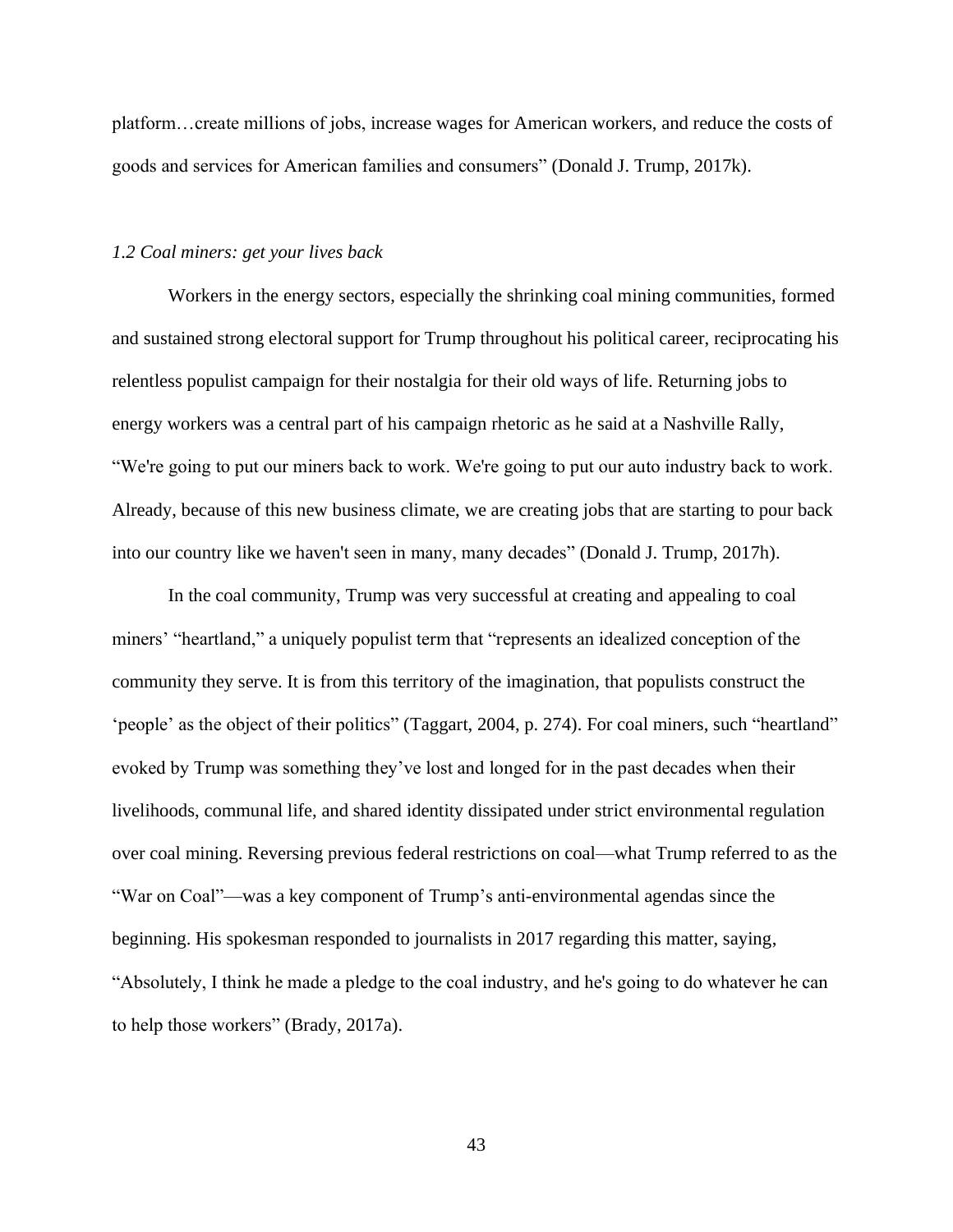In one of his speeches at a conservative conference in 2017, Trump claimed to protect coal miners by unfolding his larger plans to open up all kinds of natural resources for exploitation. He said, "We're preparing bold action to lift the restrictions on American energy, including shale, oil, natural gas, and beautiful clean coal, and we're going to put our miners back to work. Miners are going back to work. Miners are going back to work, folks. Sorry to tell you that, but they're going back to work" (Donald J. Trump, 2017k). Trump did not hide the supports that coal miners reciprocated to him either, as he said, "I had people in my office—I had miners, and I had farmers, and I had builders building homes. And many of them were tough, strong men and women. And almost all of them were crying. They said, 'Sir, you've given our life back to us'" (Donald J. Trump, 2019c). Coal miners' gratitude towards Trump's anti-environmental agendas further boosted his legitimacy as the populist leader who would go to great lengths to safeguard his constituencies' ways of life.

This successful mobilization of coal miners through the populist anti-environmental agendas was also captured by Kojola (2019, p. 371) when he argued that "nostalgia for preserving mining as a way of life and anger at outsiders disrupting their livelihoods and extractive moral economy." The "environmental imaginaries and the social meanings of land, labor, and natural resources" (Kojola, 2019, p. 378) in the mining community were exploited by Trump. He promised these mining communities that they will have their old jobs back and reclaim their "heartland." As Kojola observed, such populist rhetoric in Trump's antienvironmental agendas did not just rely on the appeal to the people, it had deep connections with his populist nationalistic and anti-elite appeals as well. The next sections explore these two populist anchors for Trump's anti-environmental agendas in more detail.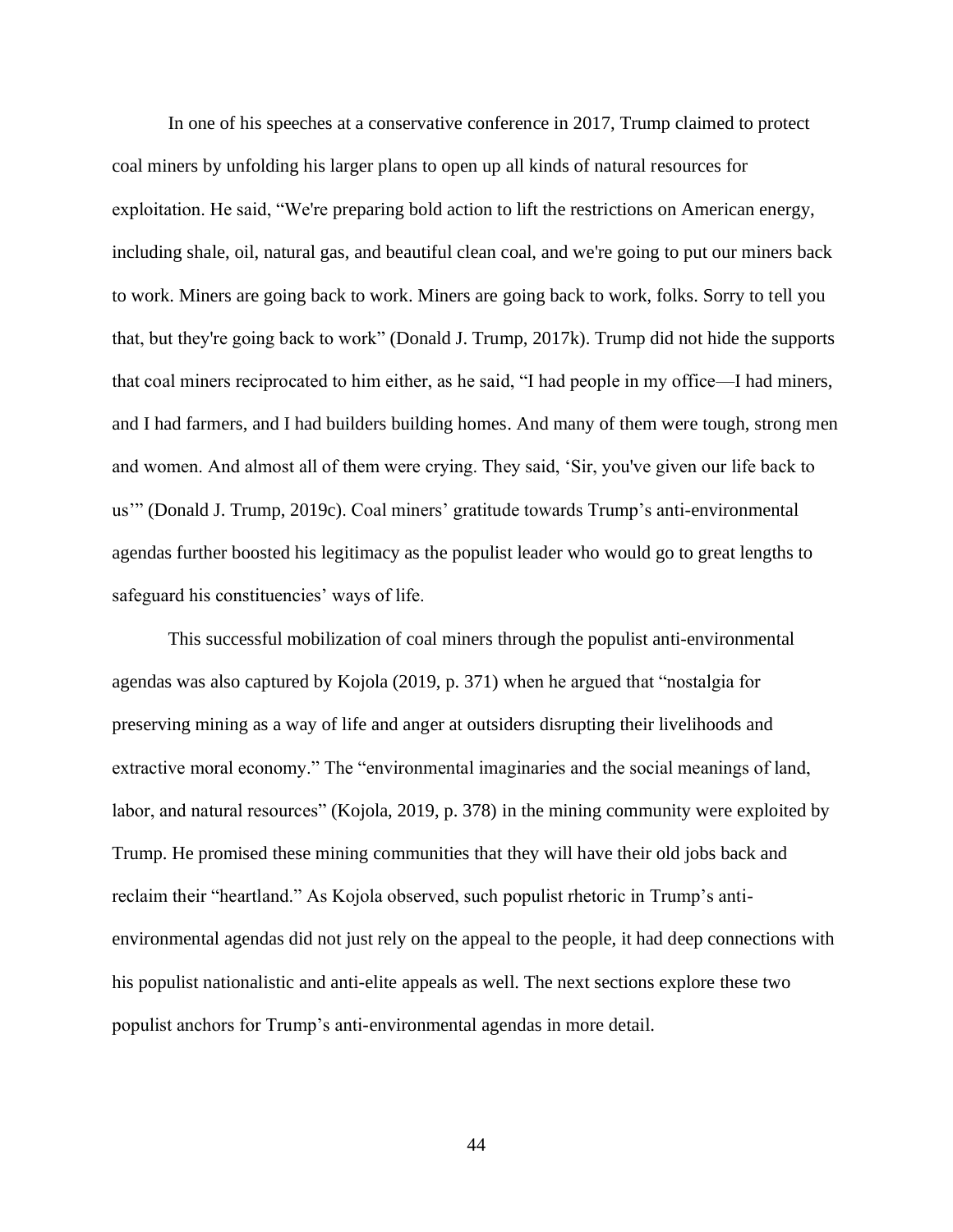## *2. Out with Obama: Demolishing Washington Elites' Pro-environmental Legacies*

On one hand, Trump's anti-environmental agendas appealed to the pure and hardworking American people by promising job opportunity and their old ways of living. On the other hand, he attributed the abandonment and betrayal felt by these ordinary Americans to the corrupt elites' pro-environmental legislations. Trump brandished his populist rhetoric to declare that he has devoted his anti-environmental agendas to battle the selfish elites for the interests of the ordinary people.

Legislations dismantling Obama-era environmental policies and deregulating the environment were justified by Trump's populism. Previous legislations were portrayed as attempts by Washington elites, bureaucrats, and their special interests to amass power and wealth through excessive regulations at the expense of the people. They were defamed as the culprits of the average Americans' plights whose jobs and old ways of life were sacrificed under the stringent environmental regulations. Trump's core populist rhetoric anchoring his antienvironmental agendas was brilliantly summarized by his 2016 *Wall Street Journal* opinion piece:

*"I, for one, am not interested in defending a system that for decades has served the interest of political parties at the expense of the people. Members of the club—the consultants, the pollsters, the politicians, the pundits, and the special interests—grow rich and powerful while the American people grow poorer and more isolated. The only antidote to decades of ruinous rule by a small handful of elites is a bold infusion of popular will. On every major issue affecting this country, the people are right and the governing elite are wrong. The elites are wrong on taxes, on the size of government, on trade, on immigration, on foreign policy. What we are seeing now is not a proper use of*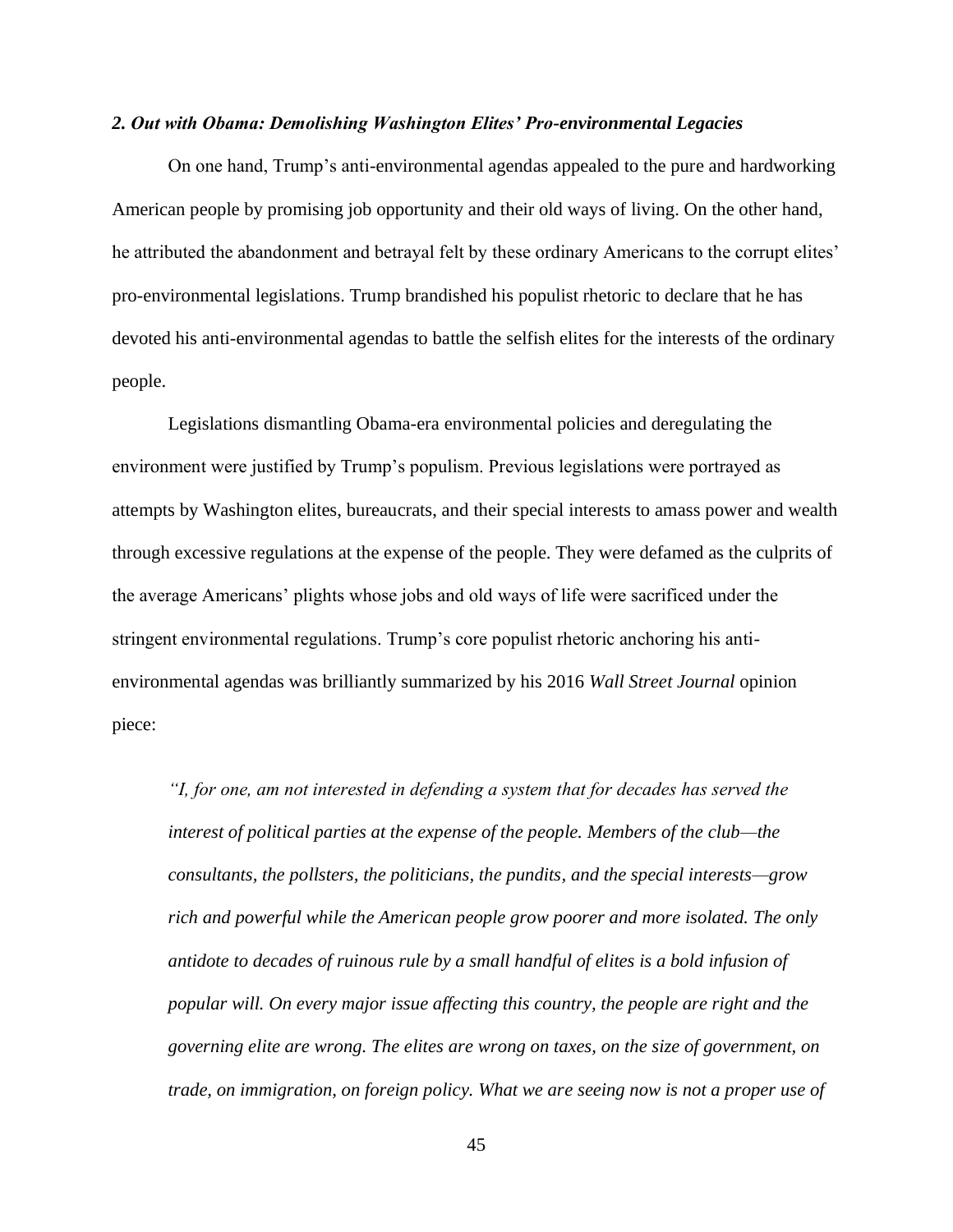*the rules, but a flagrant abuse of the rules. Delegates are supposed to reflect the decisions of voters, but the system is being rigged by party operatives with 'double-agent' delegates who reject the decision of voters" (Donald J. Trump, 2016).*

This paragraph has all the central anti-elite elements of the populist rhetoric that Trump later employed to frame his anti-environmental agendas: a small group of corrupt elites in power, elites' self-interested and failed policies, the political system rigged by Washington insiders, the elites' betrayal of average Americans, and Trump himself as an outsider breaking into the system to set records straight. The following two sub-sections unpack how Trump maneuvered these elements to frame and justify his repertoire of anti-environmental policies as an anti-elite outsider elected to represent the average Americans against the self-interested Washington elites who's been running the show for too long.

## *2.1 The corrupt elites in the Obama administration*

Many see Trump's entire campaign as a backlash against Obama and what he stood for. And Trump himself certainly did not shy away from branding his administration as the polar opposite of Obama's, especially when it came down to their environmental agendas. It has become clear that Trump was obsessed with "dismantle[ing] the Obama Administration's climate change policies" (Carlson, 2017) with his entire populist rhetorical arsenal.

The Trump administration took every opportunity to roll back environmental policies and to deregulate natural resources, especially those on fossil fuel, put under protection by Obama and previous administrations. For example, Trump pulled out of the *Paris Agreement*, one of the most significant global climate treaties of the past decades, under Obama's leadership (Friedman, 2019b; Donald J. Trump, 2017e); the Obama-era control on methane, a significantly more potent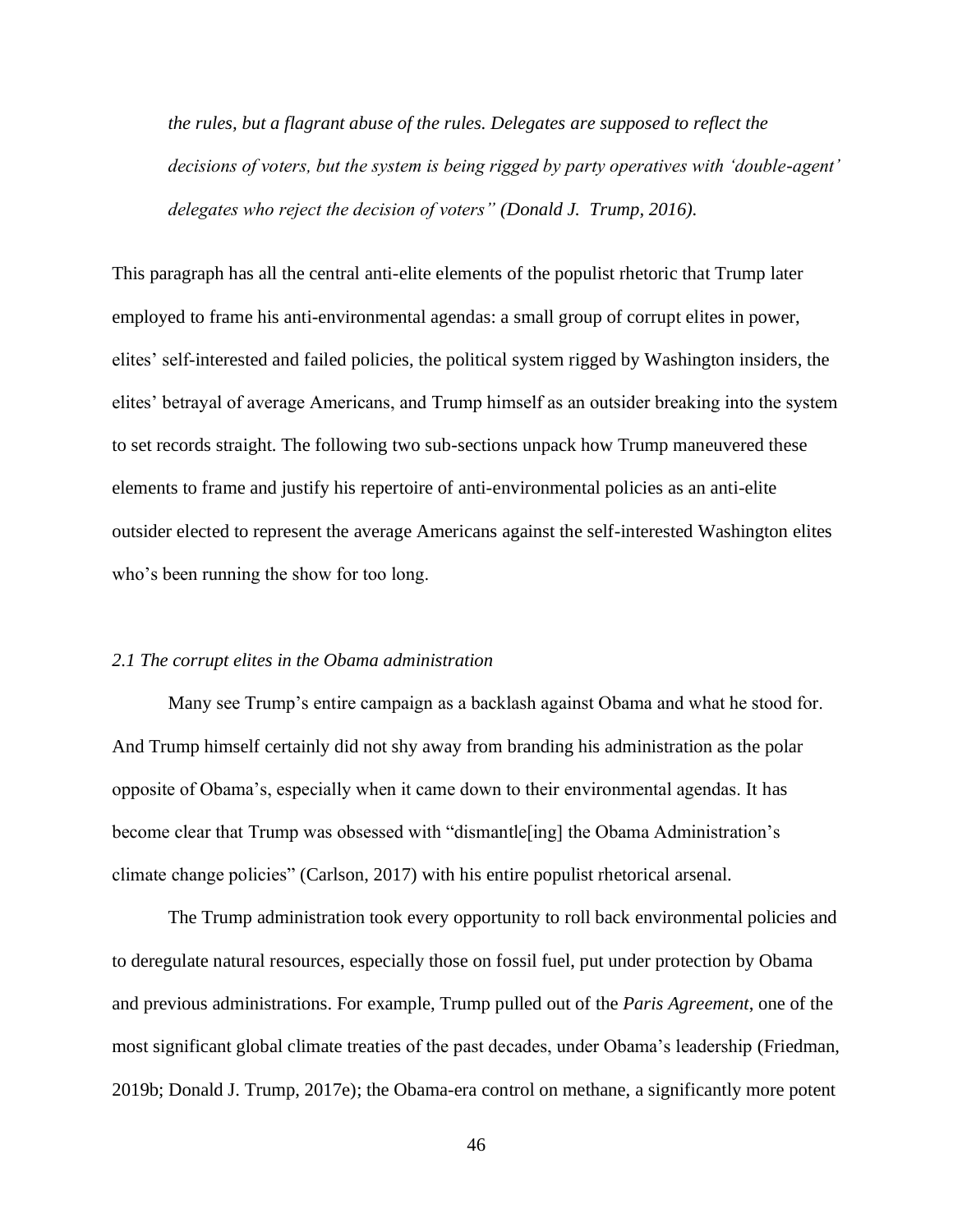greenhouse gas than carbon dioxide, was lifted (Davenport, 2020); various restrictions on coal, one of the dirtiest sources of energy, including that on mining and operation of coal plants were loosened or taken away (Friedman, 2019a) via the replacement of Obama's signature *Clean Power Plan* with a much weaker *Affordable Clean Energy Rule* (Irfan, 2019). Trump significantly curtailed previously established environmental review process for infrastructural projects, many of which could be highly environmentally impactful such as pipelines, drilling, and mining projects (Reuters, 2020; Donald J. Trump, 2017a, 2017b). Furthermore, he rolled back the long-standing legislative commitments to clean air and clean water continued by all presidents since the 1970s were rolled back by Trump (Davenport, 2018; Friedman & Davenport, 2019).

Trump challenged the Obama administration with his populist rhetoric to discredit, defame, and vilify them as the elites who trade in what the people really want for the benefit of their co-conspiring elites. James Brady (2017a), the White House Press Secretary under Trump, made it clear in 2017 that "we're not going to do some of the crazy stuff the previous administration did" in terms of climate policies. Trump's Secretary of Energy, James Richard Perry (2017) set a similar tone in a cabinet meeting saying, "We're not going to be held hostage to some Executive order that was ill-thought-out."

After officials set the stage for framing the Obama administration's pro-environmental rule as "crazy" and "ill-thought-out" (Brady, 2017b; Perry, 2017), Trump unleashed an all-front populist war on the environmental policies enacted by Obama and his "elite friends". Of course, the first blow went to the *Paris Agreement*, depicted as "simply the latest example of Washington entering into an agreement that disadvantages the United States" (Donald J. Trump,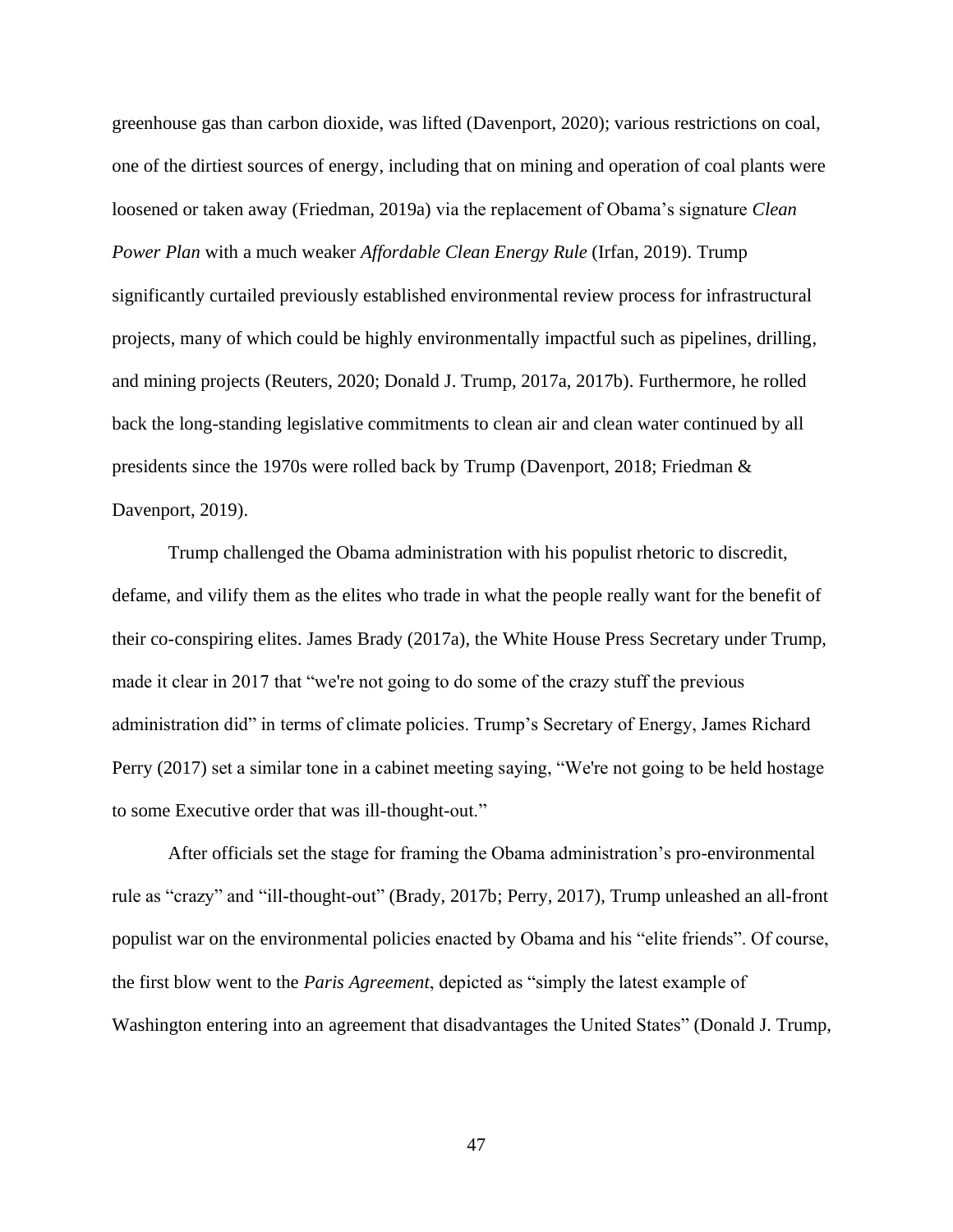2017e). Immediately following that, Trump delivered an even stronger wave of attacks on Obama's legacies at the national front.

The Obama-led elites were believed to have colluded with foreign powers to undermine American people's interests and to have "waged a relentless war on American energy…They sought to punish our workers, our producers, and manufacturers with ineffective global agreements" (Donald J. Trump, 2019e). Revoking *Waters of the United States Rule*, Trump branded himself as the protector of personal freedom and individual rights. He put out a statement claiming that "no longer will Federal bureaucrats be allowed to micromanage every public pond and drainage ditch on private land. They've taken away your rights. They took away your—they took away your heart" (Donald J. Trump, 2019c).

In specific state-centered cases, such as shrinking two of Utah's national monuments, Trump emphasized the pervasiveness of the infringement on people's rights by the Washington elites even at the state level. He warned, "the natural resources of Utah should not be controlled by a small handful of very distant bureaucrats located in Washington" (Turkewitz, 2017). The Republican Senator of Utah, Mike Lee echoed this populist rhetoric by defending Trump's image as the president of the Utah people and as someone who is "sympathetic to the fact that we've been mistreated…and I'm grateful that he is willing to correct it" (Turkewitz, 2017).

When it came to large-scale infrastructures, previous regulations mandated stringent environmental assessments to regulate projects that could pose serious harm to the environment and local ecology. Yet, Trump labeled these rules as unnecessary and a hindrance to the growth of national energy infrastructure as he said, "For decades, special interest groups, bureaucrats, and radical environmental activists stymied the maintenance, repair, growth, and expansion of our Nation's energy infrastructure, preventing us from achieving energy independence" (Donald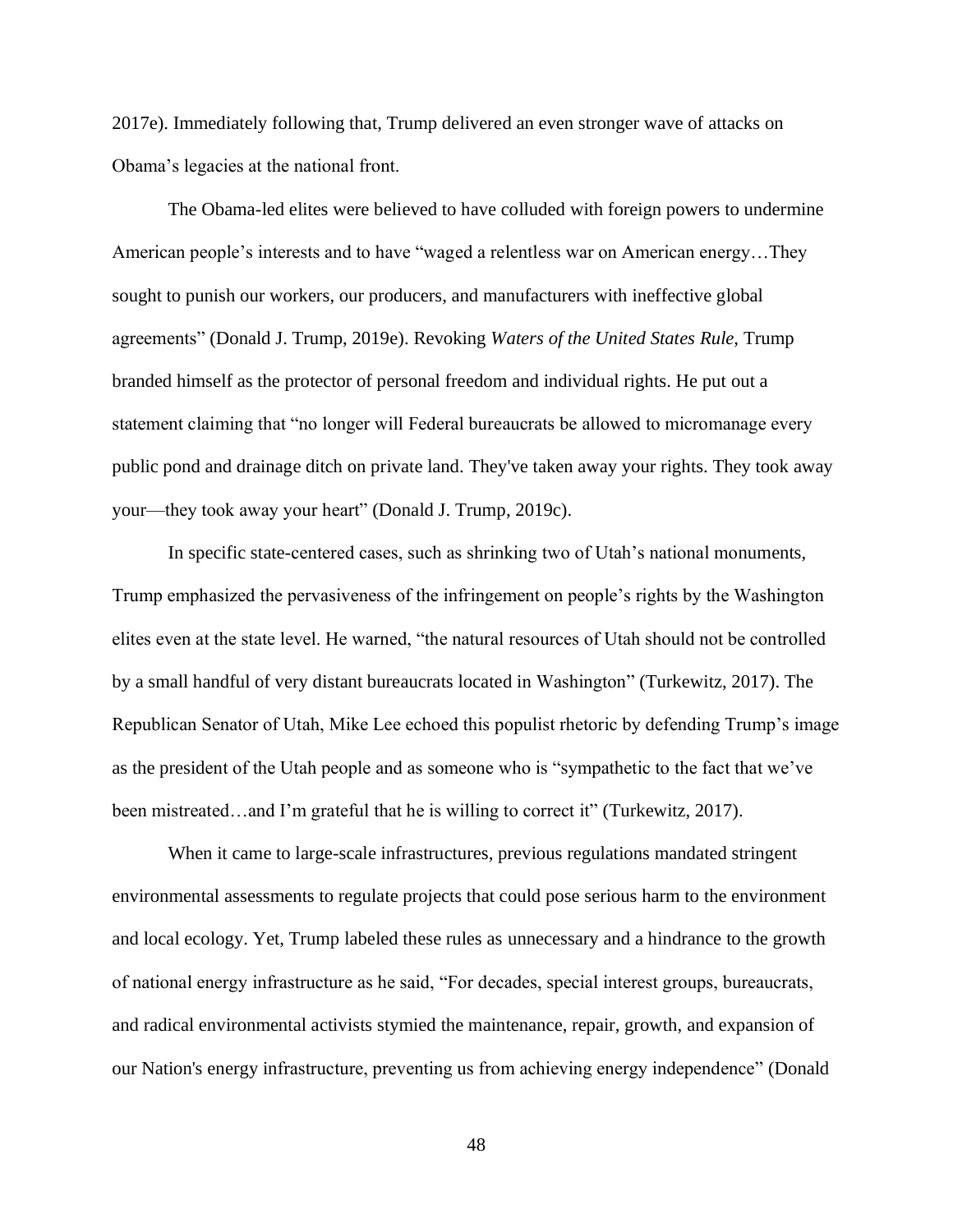J. Trump, 2020c). Trump added, "The single biggest obstacle to building a modern transportation system has been mountains and mountains of bureaucratic red tape in Washington DC…Together we are reclaiming America's proud heritage of a nation of builders and a nation that can get things done" (Reuters, 2020). The elites were portrayed as obstacles to the very heart of American nation-building. This stance on infrastructures reinforced Trump's populist appeal as a leader who could correct elites' wrongdoings that had alienated the people and endangered national interests.

## *2.2 Taking your lives back from the elites*

Trump was proven to be a successful populist by his ability to stack elements of his populist discourse on top of each other to create an interlocking and coherent populist rhetoric. This interconnectivity between elements of his populist rhetoric was made very explicitly in his attacks on pro-environmental elites. Trump did not defame the elites in isolation, rather he consistently tried to frame their pro-environmental agendas in direct conflict with the interests of ordinary American people.

As shown in previous sections, secure jobs and a strong economy were crucial to Trump's populist appeal to the people. When Trump was characterizing the failure and damage done by the Washington elites and the Obama administration's pro-environmental legislations, jobs and the economy had taken a center stage too. In this way, Trump buttressed his own image as the true representative of the people to undo damages imposed on the people by elites and to deliver what the people really want, jobs and a decent life. "The last administration had stifled this industry with one costly job-killing regulation after another" (Donald J. Trump, 2020a) well summarized Trump's rhetoric on this front.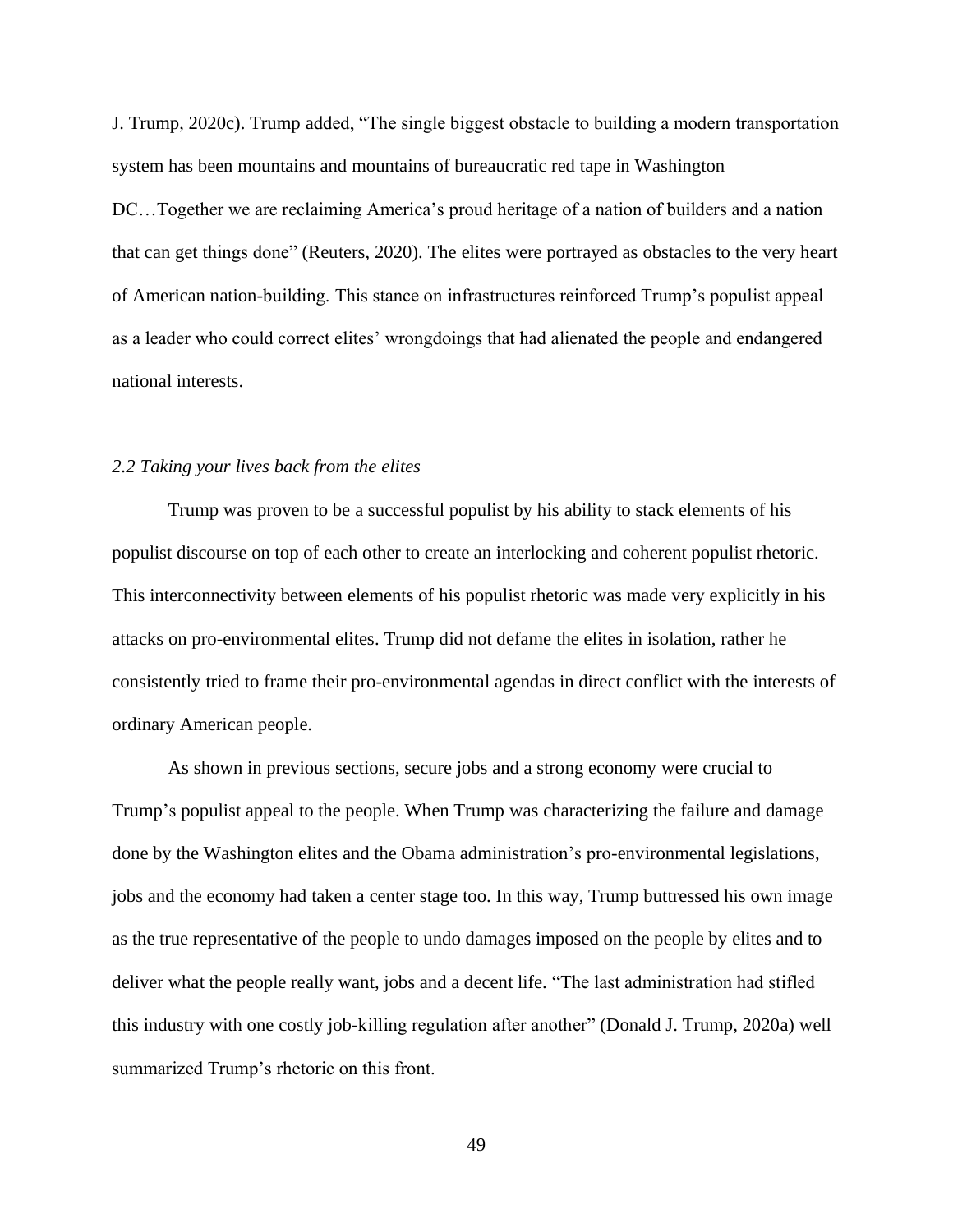Trump was particularly fixated on the energy sector, a foundational piece in his deregulatory policies. He justified his actions by saying that "the previous administration waged a relentless war on American energy…These radical plans would not make the world cleaner; they would just make and put Americans out of work, and they put them out of work rapidly" (Donald J. Trump, 2019f). The loss of energy jobs, especially for coal miners, was depicted as the result of the "relentless assault from the previous administration…More than a third of all of the coal mining jobs had vanished" (Donald J. Trump, 2019c). Moreover, such assault was also a direct consequence of "federal regulations and bureaucrats [who] were working around the clock" to obstruct coal leases, drilling, mining, and energy infrastructure projects (ibid.).

Trump was not afraid to bring fire to specific states either. He particularly used this populist rhetoric to appeal to his supporters in Pennsylvania where he accused the last administration of killing its coal and fracking industry, the source of nostalgia and pride in its rural communities. He alluded to miners' lost way of life to manufacturing jobs under proenvironmental regulations by saying that "I don't know what the hell you're going to do. You don't want to make widgets, right?" (Donald J. Trump, 2019c).

In addition to the heavy emphasis on jobs, another way through which Trump showed his advocacy for the average Americans against the elites was to build a strong economy that had been prevented to grow by pro-environmental regulations. He loved quoting numbers, especially the economic costs of previous legislations to prove that his plans are superior and more beneficial for the people. For example, he claimed that Obama's *Clean Power Plan* "would have cost Americans nearly \$40 billion a year and caused electricity prices to soar to double digits, while cutting coal production by almost 250 million tons" (ibid.) if he didn't step up on behalf of the people to shut it down.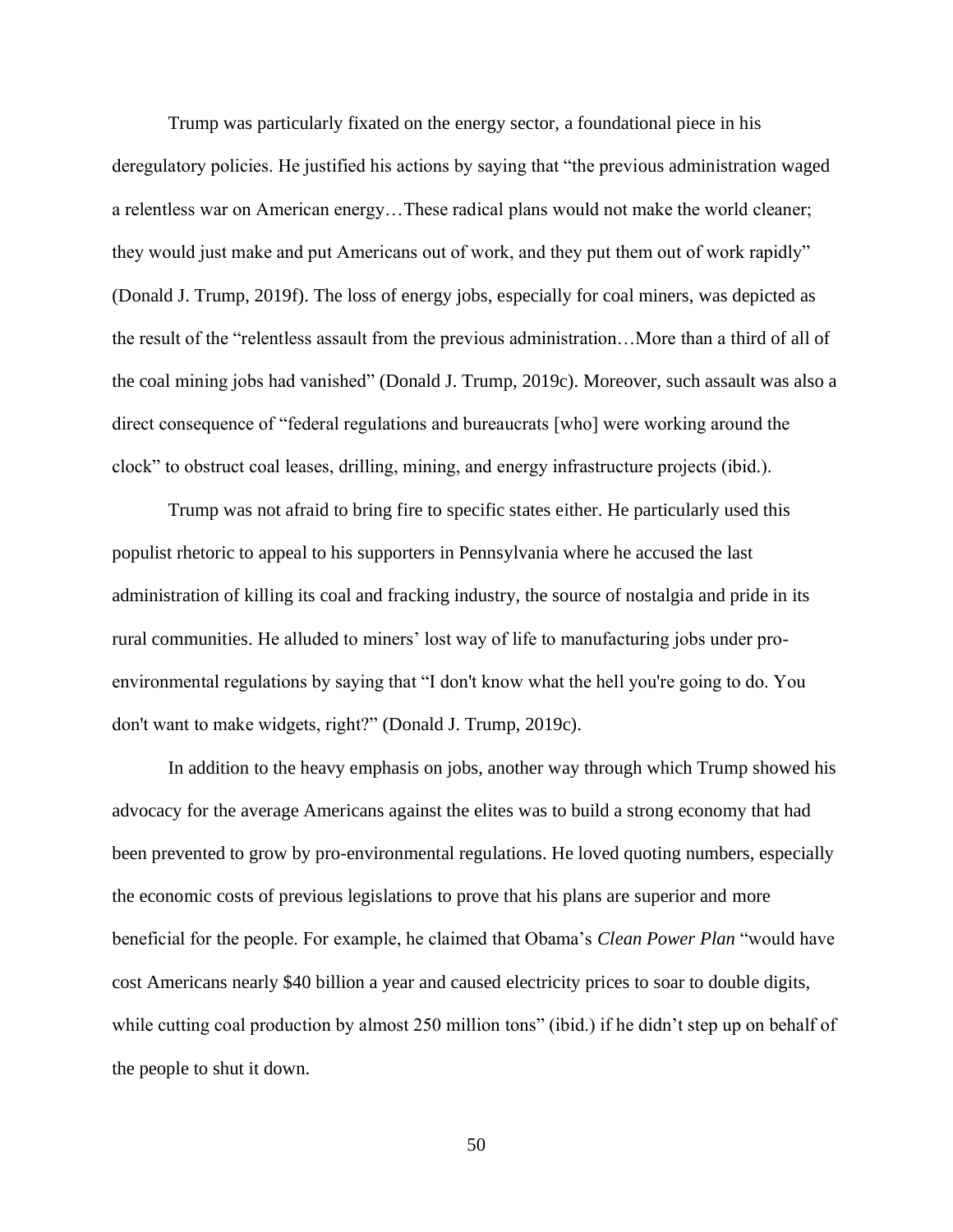Trump did not miss any chance to attack the *Paris Agreement*, and economic numbers gave him ample support to do so as he quoted in the official statement for *Paris Agreement* withdrawal:

*"Compliance with the terms of the Paris…could cost America as much as 2.7 million lost jobs by 2025 according to the National Economic Research Associates. According to this same study, by 2040, compliance with the commitments put into place by the previous administration would cut production for the following sectors: paper, down 12 percent; cement, down 23 percent; iron and steel, down 38 percent; coal—and I happen to love the coal miners—down 86 percent; natural gas, down 31 percent. The cost to the economy at this time would be close to \$3 trillion in lost GDP and 6½ million industrial jobs, while households would have \$7,000 less income and, in many cases, much worse than that" (Donald J. Trump, 2017e).*

The Democrats were a frequent subject of Trump's attacks. He painted them as a party ran by the elites and out of touch with the people. He was particularly fond of attacking their *Green New Deal* proposal. Here again, he cited economic numbers and predicted job losses to back his claims, "Their plan is estimated to cost our economy nearly \$100 trillion, a number unthinkable…kill millions of jobs; it will crush the dreams of the poorest Americans and disproportionately harm minority communities…we will defend American sovereignty, American prosperity, and we will defend American jobs" (Donald J. Trump, 2019e). Not surprisingly, this partisan attack circled back to the Democratic support for *Paris Agreement* where "two hundred and twenty-eight House Democrats voted to put America back into the disastrous Paris climate accord. How's that working out for Paris? How's that one working out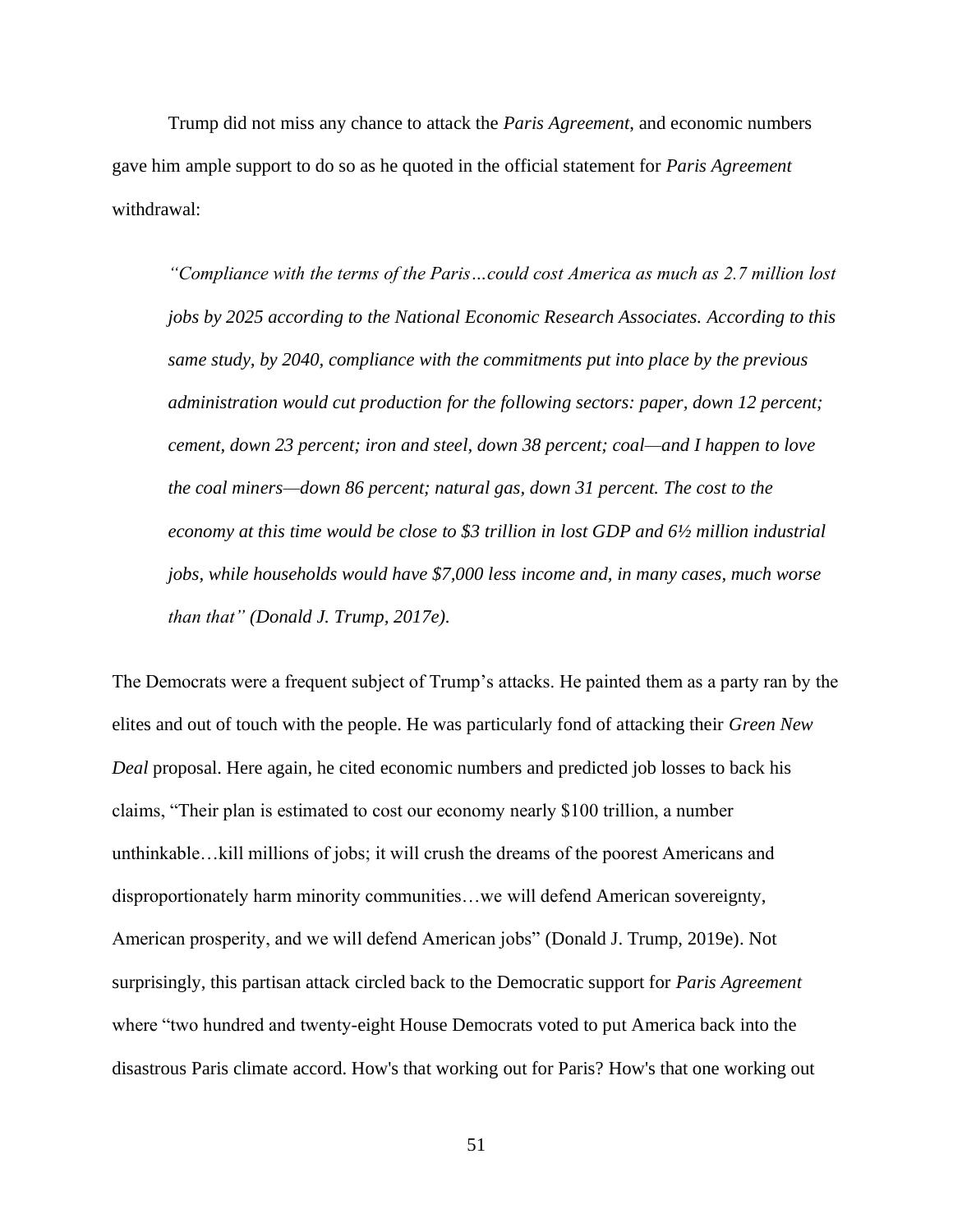for France? The yellow vests. They didn't like [it]…it hasn't been working out well" (Donald J. Trump, 2019b).

In addition, Trump did refer to the *Yellow Vest* movement in France that protested against Macron's policy to raise fuel tax for conservation. This movement was openly backed by his French right-wing populist counterpart *National Rally*. In this instance, it was clear that Trump could bring a range of evidence to support his populist anti-environmental agendas as long as they prove his point that the people's interests have been ignored and sacrificed for the Washington elites' self-interested pro-environmental legislations.

## *3. "America First": Energy Independence and Global Leadership*

The final populist anchor of Trump's environmental agendas was in line with his vigorous branding of American nationalism, captured by his slogan "Make America Great Again." Trump had adopted numerous hostile foreign policies and restricted immigration of all sorts. His right-wing nationalistic "America First" doctrine was one of the guiding principles for his foreign policymaking. Trump made no exceptions in his nationalistic campaign to govern strictly within the national borders even for the environment, a universally recognized global issue.

Trump withdrew from many international environmental agreements and partnerships, among which included the *Paris Agreement* which has been discussed at length in previous sections. Rhetorically, Trump seized every opportunity to blame environmental problems on other countries, especially the emerging power of China and leading powers in Europe, while glorifying the great American environment. His administration rolled back a series of environmental protections to open up the energy reservoir, especially that of fossil fuel within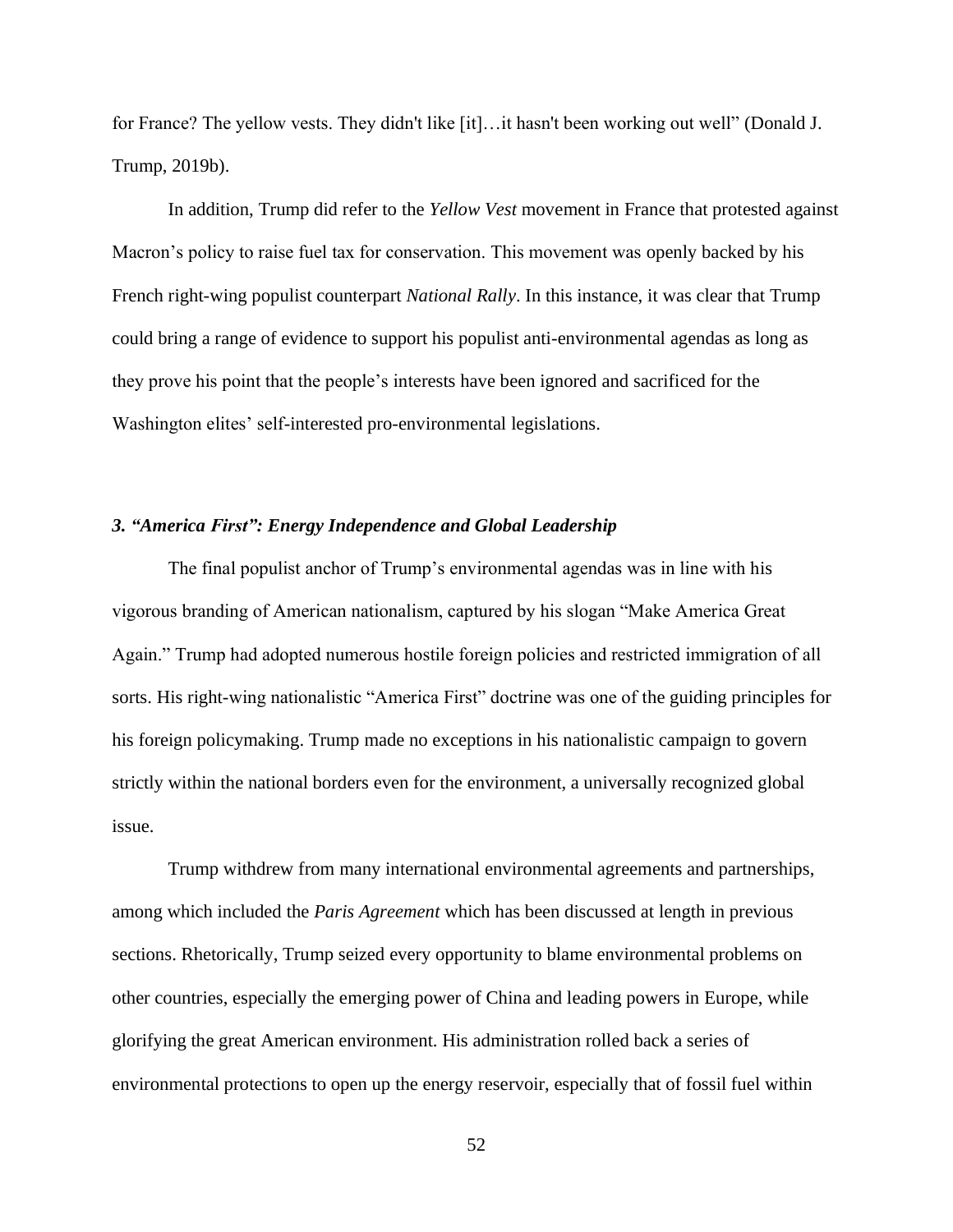the U.S. as a backbone for his pursuit of energy sovereignty. All these actions were anchored in the nationalistic populist rhetoric of energy sovereignty, resource nationalism, and pride in America's great environment and its global leadership.

#### *3.1 "America First": the paramount energy sovereignty*

Centered on his nationalistic and populist principle of "America First," one of Trump's major goals on the environmental front was to pursue energy sovereignty. Energy sovereignty was also identified as a key dimension of resource nationalism commonly found in populist parties' anti-environmental agendas (e.g. Andreucci, 2018; Koch & Perreault, 2018; Lyall & Valdivia, 2019). Energy sovereignty is an umbrella term pertaining to two elements of Trump's populist anti-environmental agendas, including a secure national frontier/border, and energy independence secured by access to the rich reservoir of natural resources on American soil.

The rhetoric on securing the American frontier was evident in Trump's framings around the state's oceanic frontier. In his annual remarks for the *Ocean Awareness Month*, themes of national security, safeguarding resources, economic independence and competitiveness were stressed repeatedly in ways like "We must recognize the importance of our offshore areas to our security and economic independence, all while protecting the marine environment for present and future generations" (Donald J. Trump, 2017c); "By exploring, developing, and conserving the ocean resources of our great Nation, we will augment our economic competitiveness, enhance our national security, and ensure American prosperity" (Donald J. Trump, 2018a); "Our ocean and coastal waterways are essential to our national security… global competitiveness, and transportation…have the potential to promote economic prosperity, create jobs, and strengthen our maritime and homeland security for current and future generations of Americans" (Donald J.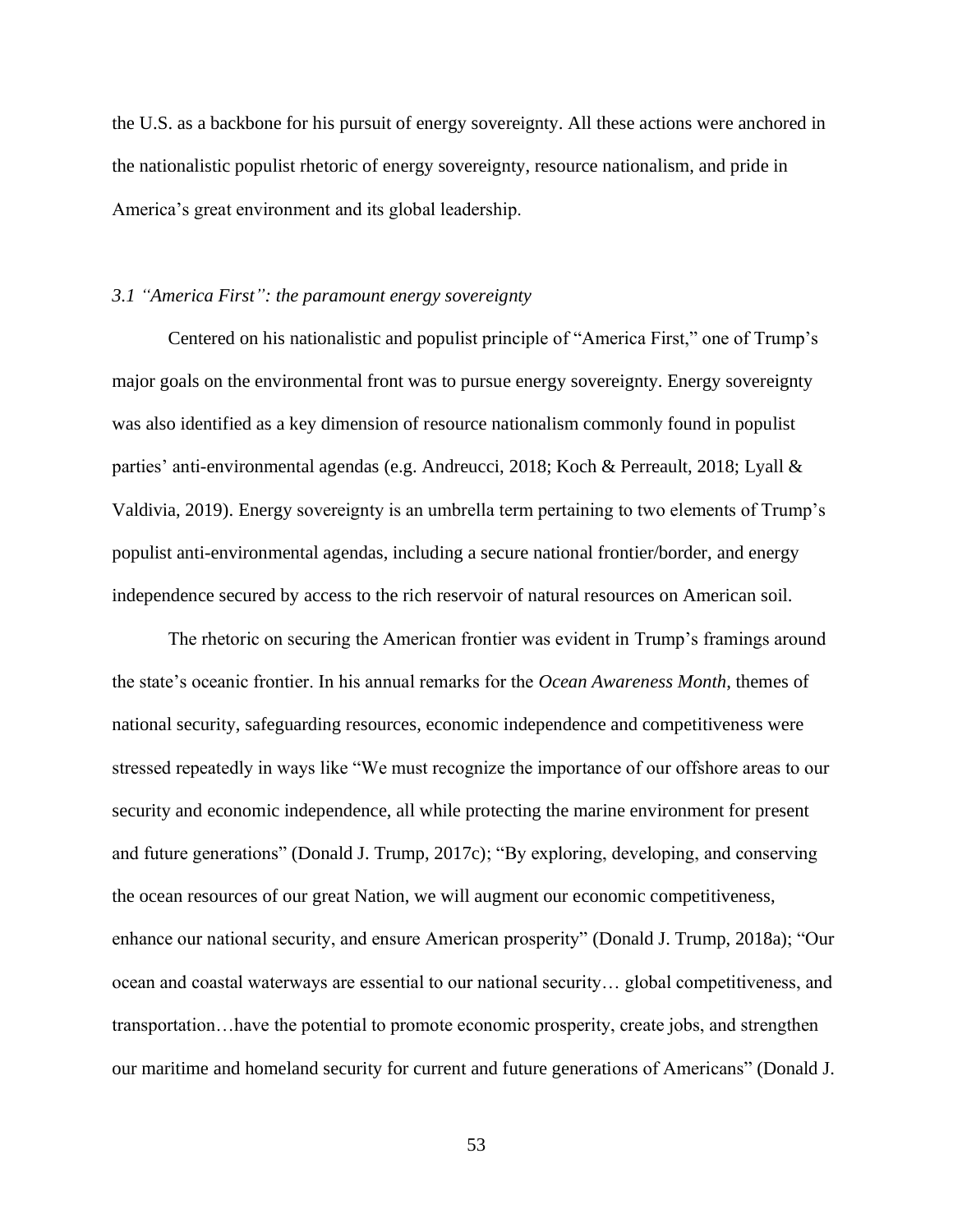Trump, 2020b). The ocean, as the outermost border of the U.S., was given a symbolic role in Trump's environmental rhetoric as an important frontier to his overall goal of national security, energy sovereignty, and global competitiveness.

The expansion of resource extraction enabled by Trump's deregulation policies was at the core of U.S. energy sovereign and self-sufficiency. One major action taken by the Trump administration on this front was opening up oil exploration in previously protected areas. One of these areas was the Alaska refuge's coastal plain along the Beaufort Sea. It was believed to contain the largest untapped onshore oil reserve in North America (Fountain & Eder, 2018). The administration's Principal Deputy Assistant Secretary Casey Hammond supported this action, saying that it "is a significant achievement in delivering on our commitment to provide energy for America, from America" (BLM Alaska, 2021). It was consistent with the Press Secretary's earlier comment about energy policies that aimed at "keeping with President Trump's desire to make the United States energy independent" (Brady, 2017a).

Partnership with fossil fuel companies was critical to Trump's vision of energy sovereignty. On this matter, Trump personally addressed *Shell Pennsylvania Chemicals Plant*, praising their efforts in expanding natural gas fracking to provide a stable supply of gasgenerated electricity to American households as opposed to wind farms that "destroy everybody's property values, kill all the birds" (Donald J. Trump, 2019e). In Trump's own words, it was about making sure that "we are no longer beholden to foreign powers or domestic radicals. We are powering our Nation on our own terms" (Donald J. Trump, 2020c) and "to freeing our Nation from reliance on the Organization of Petroleum Exporting Countries (OPEC) cartel and to helping our friends and allies overseas reduce their dependence on those who seek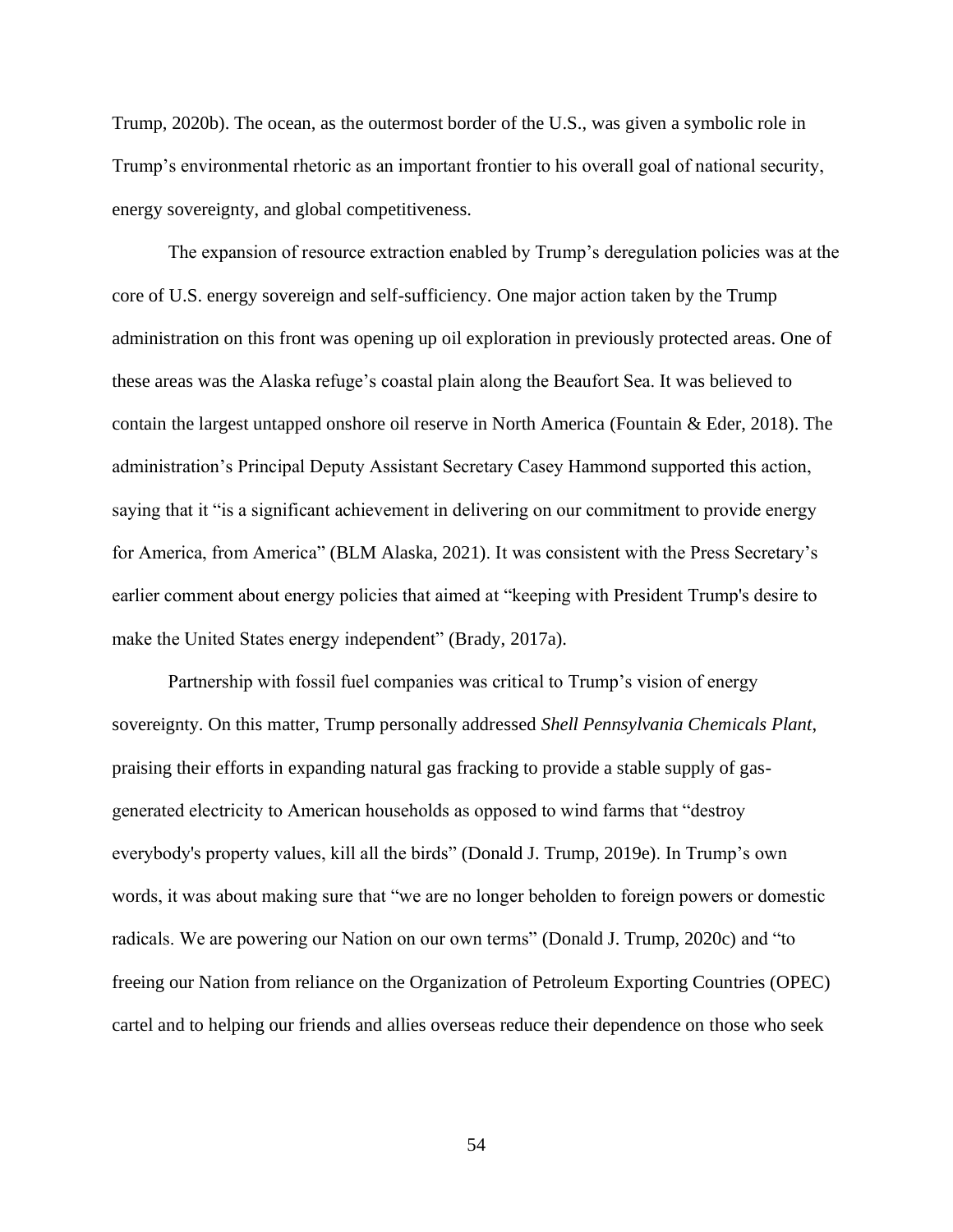to use energy as a weapon. An energy dominant America is good for Americans -- and good for the world" (Donald J. Trump, 2017d).

Lying behind the idea of energy sovereignty was a strong antagonistic view towards other countries who were perceived as potential enemies capable of undermining the United States by holding its energy supplies hostage. This view was consistent with Trump's overall xenophobic and aggressively nationalistic populism where he thrived on vilifying other countries as potential threats to justify retreats from international collaborations by putting American interests above everything else.

## *3.2 American global dominance & international rivals*

The *Paris Agreement* took the most heat under Trump as the signature international agreement he single-handedly pulled the U.S. out of. This move was framed in a number of ways to align with his nationalistic populist agenda. The treaty was portrayed as hurting the U.S. disproportionally while letting other countries run loose from the same obligations. "The Paris Agreement handicaps the United States economy in order to win praise from the very foreign capitals and global activists that have long sought to gain wealth at our country's expense…it would only punish our country while foreign polluters operate with impunity" (Donald J. Trump, 2017e, 2017f). Trump withdrew from the *Paris Agreement* because he is different from the politician under the Obama administration who "don't put America first. [But] I do, and I always will" (Donald J. Trump, 2017e). He further exaggerated its potential harms on the basis of national security as it was believed to expose the U.S. to "future intrusions on the United States sovereignty and massive future legal liability" (Donald J. Trump, 2017e). Therefore, "to protect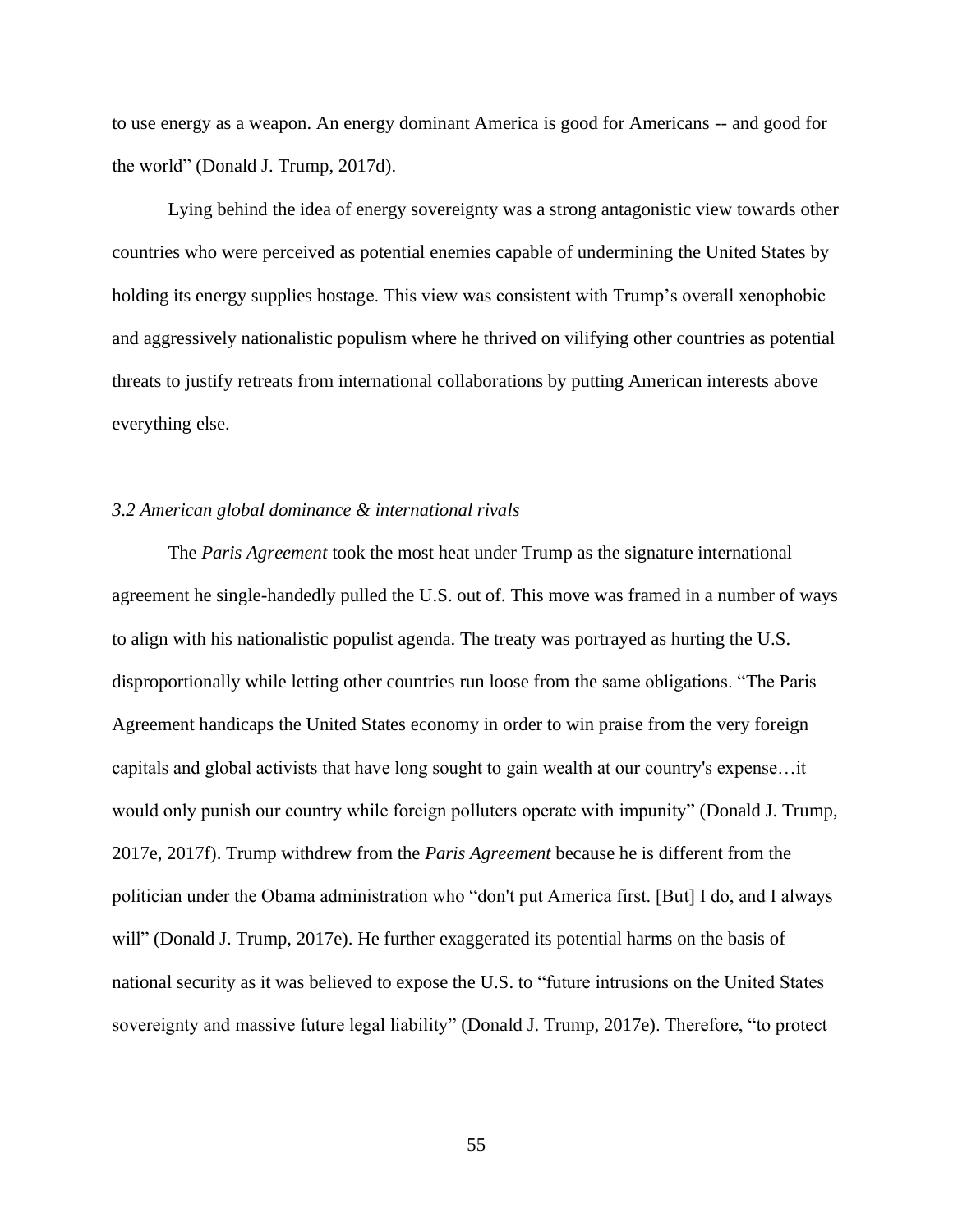those jobs and the sovereignty and freedom of the United States, I followed through on my promise to withdraw from the Paris Climate Accord" (Donald J. Trump, 2017l).

By painting this picture of America under surge from foreign powers, Trump set the stage to frame himself as the only president strong enough to stand up to foreign powers to protect American interests. This image was seconded by Mandy Gunasekara, a former senior adviser under Trump when she claimed that people view a global agreement led by the United Nations as an infringement on American sovereignty, and leaving the *Paris Agreement* "is celebrated by your average Trump supporter" (Friedman, 2019b).

Aside from the *Paris Agreement*, Trump strived to assert American dominance in any possible scenario as a way to fulfill his populist promise of "Making America Great Again." He enjoyed showing U.S. superiority by comparing itself with other countries such as China and India. When it came to pollution, Donald J. Trump (2017e) said, "You look at China, you look at India, you look at Russia, you look at so many other places, their smokestacks are pouring out. Everything is pouring out. And I want to be clean. And we're going to be clean." He hence could claim that the U.S. had proudly committed to cleaner air and less pollution than its rival countries. Connecting with earlier points about his pride in U.S.'s natural resource reservoir, Trump contrasted U.S. and China. He said, "We're lucky. You go to places like China, they don't have oil and gas. They don't have it under their—they have to go buy it…that costs them a fortune to go out and buy it. They hurt themselves in the long run…But we have this unbelievable—the greatest in the world…now we're the number-one—think of it, as I said—the number-one energy producer in the world" (Donald J. Trump, 2019e).

This pride in America's natural resources was later used to justify the administration's big move to significantly shorten the process for environmental assessment on infrastructural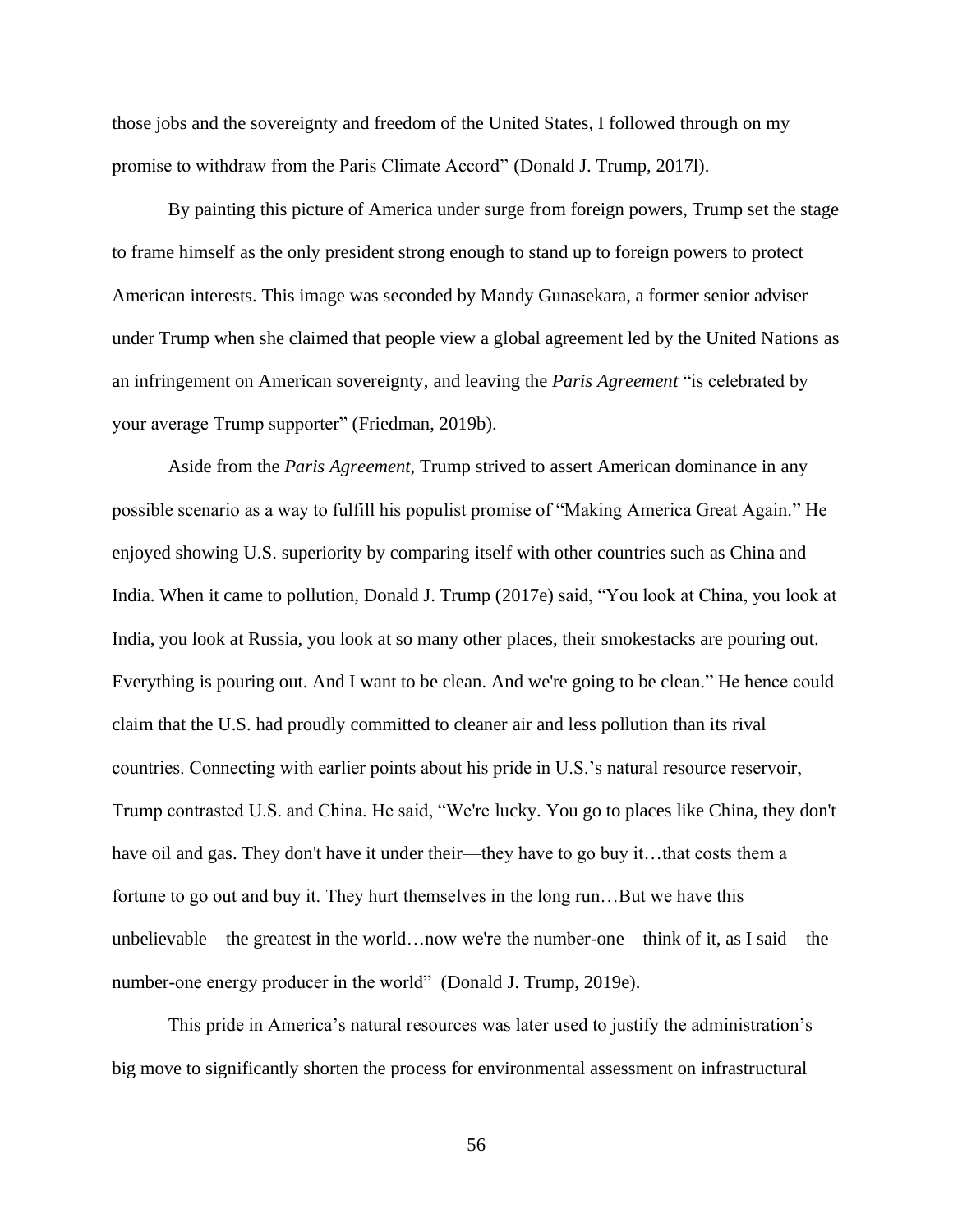projects so that more of these amazing natural resources could be opened to extraction. They were believed to sustain America's global competitiveness and dominance in the global energy field. In the official document for this legislation, the first bullet of the stated purpose in Section 1 included "increased infrastructure investment to strengthen our economy, enhance our competitiveness in world trade" (Donald J. Trump, 2017b). Similarly, Martin Durbin, the president of the *U.S. Chamber of Commerce's Global Energy Institute* put it as "a big step forward and it's about our nation maintaining its global competitiveness" (Friedman, 2020). Therefore, the Trump administration's nationalistic populist grounds for sustaining American competitiveness and dominance provided ample justification for his anti-environmental agendas on resource extraction and deregulation.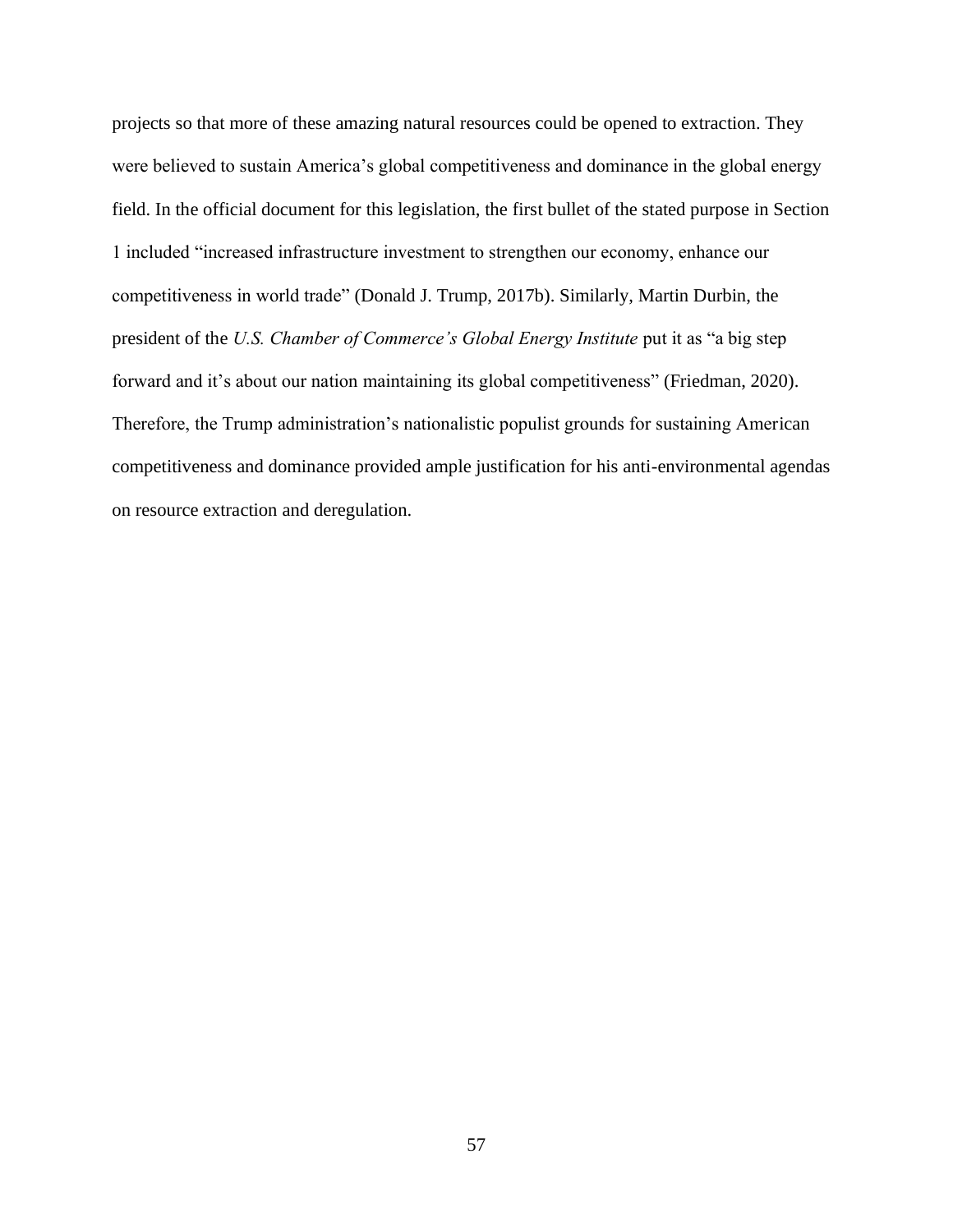## **VI. Right-wing, Pro-environment Party: National Rally under Marine Le Pen in France**

In this chapter, we turn to another right-wing populist party that has been under the spotlight in the past decade. It took the opposite approach to the environment from that of the GOP. This chapter investigates the unusual pro-environmental agendas of France's right-wing populist party National Rally (*Rassemblement National*, abbreviated as RN) —formerly known as National Front (*Front National*)—under the leadership of Marine Le Pen. Since 2014, RN stood out as one of the few leading right-wing populist parties in the world that have steered toward an outright positive stance on environmental issues.

This chapter begins with an overview of RN's populist campaign and pro-environmental agendas under the leadership of Le Pen. The following three sections are introduced and later expanded, each focusing on a distinctive feature of RN's populist pro-environmental agenda.

## *Overview: National Rally, Populism, and Pro-environmental Agendas*

The French right-wing populist party RN has been a serious contender in French politics, especially in the most recent decade. RN's strong presence in French politics and Le Pen's nearly successful 2017 presidential campaign made it a leading example of the recent right-wing populist surge in Europe. The party primes itself on a staunchly nationalistic platform to defend the French people and the historical French principles of "Liberty, Equality, Fraternity" (Marine Le Pen, 2017b) against "invasions" from foreign cultures. RN also runs on a clear anti-elite and anti-globalization (especially anti-EU as it explicitly supports Frexit) platform. It denounces globalization which is seen as political and economic elites' proxy to amass personal gains at the expense of the French public's wellbeing. RN brands itself as the alternative to the elites, calling for a "revolution of proximity, local before global." This motto ties in neatly with RN's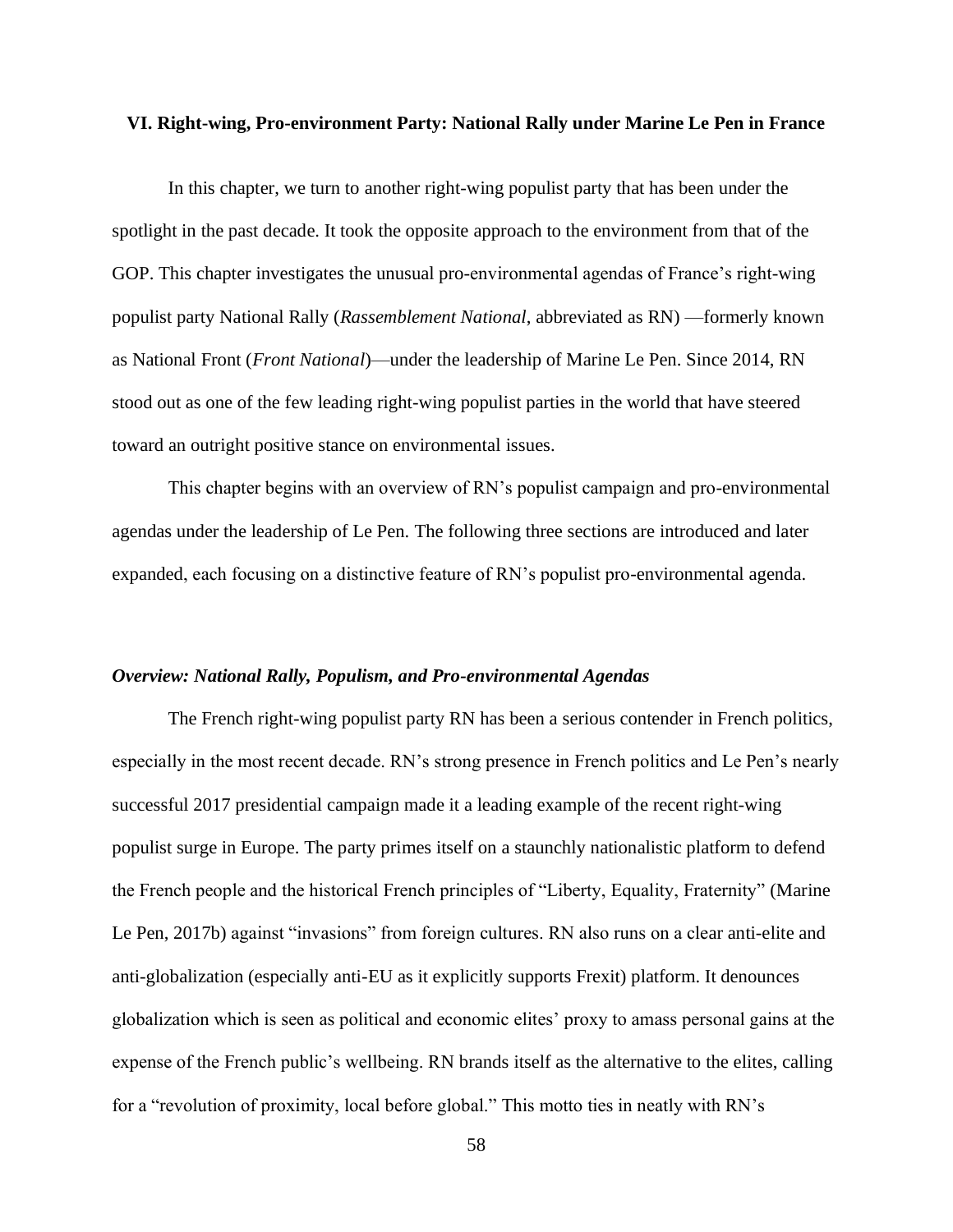promotion of nationalism as Le Pen repeatedly vouches to protect "one language, one culture" within the "one [French] national community" (Sandford, 2017).

In 2014, when most far-right populist parties in Europe were preoccupied with campaigning against the Greens for electoral support, RN took an expected turn by launching a pro-environmental campaign: the *New Ecology* (*Nouvelle écologie*) movement. This *New Ecology* movement claimed to present a "patriotic" and "realistic" response to climate change (Nadal, 2021), and a localized alternative to "ineffective" international climate governance. Since then, RN pushed for various pro-environmental agendas in its campaign. Proenvironmental elements were notable in Le Pen's *144 Presidential Commitments* during her 2017 presidential race (Marine Le Pen, 2017a), had an active presence on RN websites in the form of *New Ecology Collective* (*Collectif Nouvelle Ecologie*) press releases, and centered RN's counter-proposal *15 Questions for Environment, Counter-project Referendum* (*15 Questions Sur L'Environnement, Conter-Project de Référendum*) against Macron's environmental plan in 2021 (Rassemblement National, 2021).

The following sections unpack how RN's pro-environmental agendas are firmly anchored in its populist rhetoric. They are rooted in three populist elements of RN's campaign: 1). Nationalism, feeding the anti-globalization and anti-EU sentiments by promoting local and patriotic solutions to environmental problems; 2). Anti-elitism, denouncing the existing political and economic elites while branding RN as the political alternative; and 3). People-centricity, making its pro-environmental policies responsive to the demands and interests of ordinary French citizens, especially at the local level.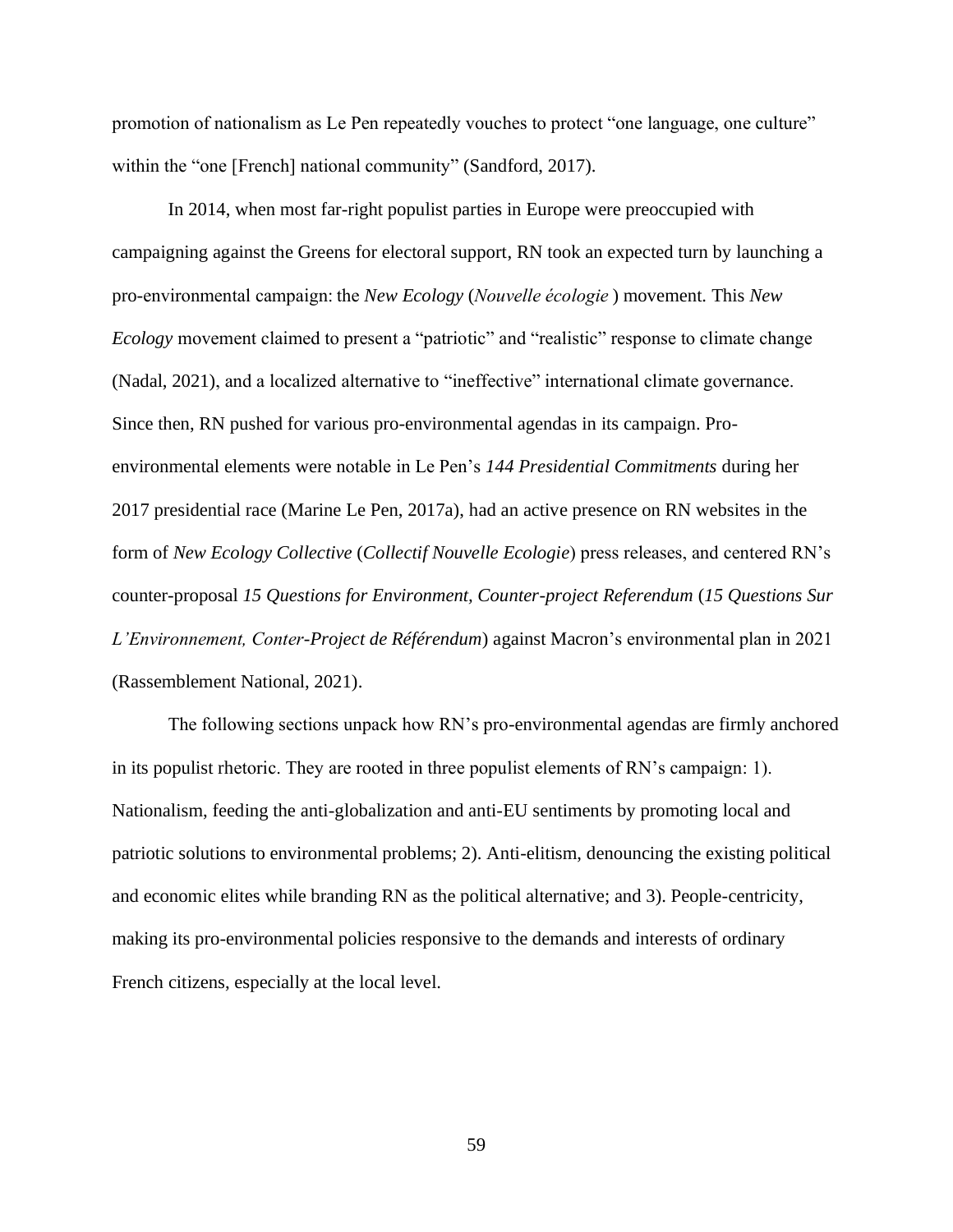Each of the following three sections highlights one general populist feature of RN's rhetoric, and then analyzes their applications in RN's pro-environmental agendas. The first section is divided into three sub-sections and the other two remain un-divided. To arrive at this understanding, evidence is drawn from RN's official statements, announcements and press releases, RN's legislative proposals, Le Pen and key party officials' speeches on environmental issues, and closely related secondary sources.

## *1. Patriotic Ecology: Anti-globalization, Anti-EU, and French "Eco-nationalism*

The central political conflict of the time, according to Le Pen, is "no longer put the right and left in opposition, but patriots and globalists" (Sandford, 2017). Le Pen's populist rhetoric is deeply rooted in nationalistic and anti-globalization sentiments. She openly denounced her opponents who support globalization, claiming that "they've made an ideology out of it. An economic globalism which rejects all limits, all regulation of globalization, and which consequently weakens the immune defenses of the nation state, dispossessing it of its constituent elements: borders, national currency, the authority of its laws and management of the economy, thus enabling another globalism to be born and to grow: Islamist fundamentalism" (Sandford, 2017). Le Pen brought the much-needed counterforce to protect the French nation when France was under surge from the virulent forces of globalization.

This patriotic and anti-globalization rhetoric informed, shaped, and supported Le Pen's pro-environmental agendas. Le Pen branded them as patriotic in nature. Yet, they were equally, if not more, defined by the outward enemies RN claimed to rescue the French nation from, such as international organizations, the EU, and other powerful countries. Along these lines, RN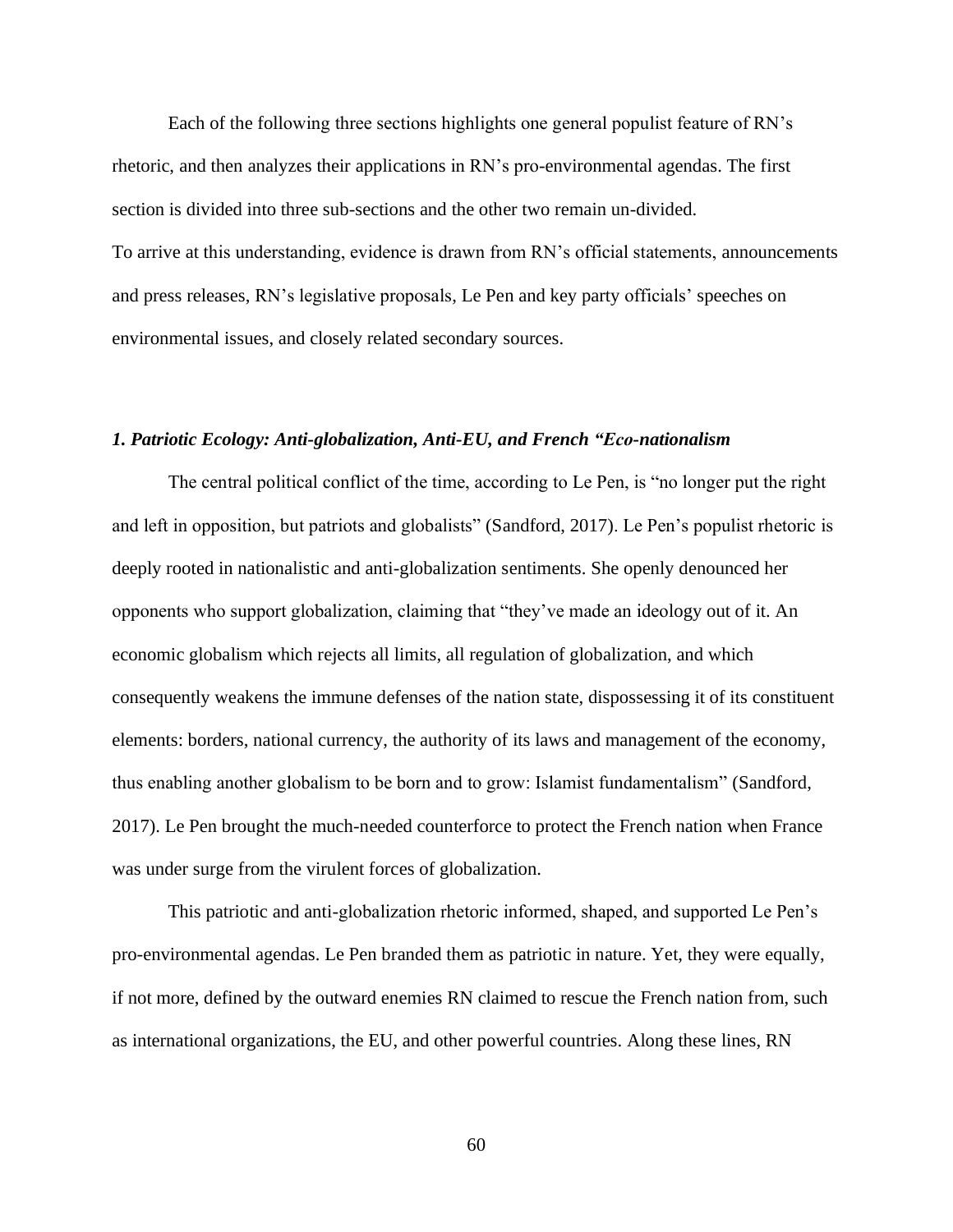pushed for pro-environmental agendas based on the principle of "nationalistic green localism," and opposed to any global climate governance.

## *1.1 Hervé Juvin and logic of "nationalistic green localism"*

The architect of RN's unique strand of patriotic local environmentalism was Hervé Juvin, a public intellectual serving as an RN MEP in the European Parliament and a representative of the French region *Pays de la Loire* (Baleo, 2019; Nadal, 2021). He coined the term "nationalistic green localism" centered on the idea that "environmentalism [is] the natural child of patriotism" (Milman, 2021). RN adopted this principle as the basis for its pro-environmental agendas. It is essentially populist because RN adopted it to justify itself as the defendant for the ordinary French people's way of life against corruptions from neoliberal globalization that had long been promoted by international organizations and other elite French parties.

RN followed Juvin (2019) to denounce "the globalist swindle that hides behind the climate alert campaign" and vouched to reclaim the true ecology which "is a matter of local, singularities, and collective choices" within the French border. In the same speech, Juvin claimed that "only States in full possession of their territories can control, manage, and limit the activities of companies or their populations. Only Nations that guarantee the borders and identity of their people can preserve their culture, their civilization, and the difference in their way of life" (ibid.). What's at stake here was not only the French way of life and culture but more importantly, French national sovereignty and democracy which are prerequisites for the former. When the globalists asserted that "since climate change does not stop at borders, the solutions are global and can only come from global organizations that do not know borders nor the sovereignty of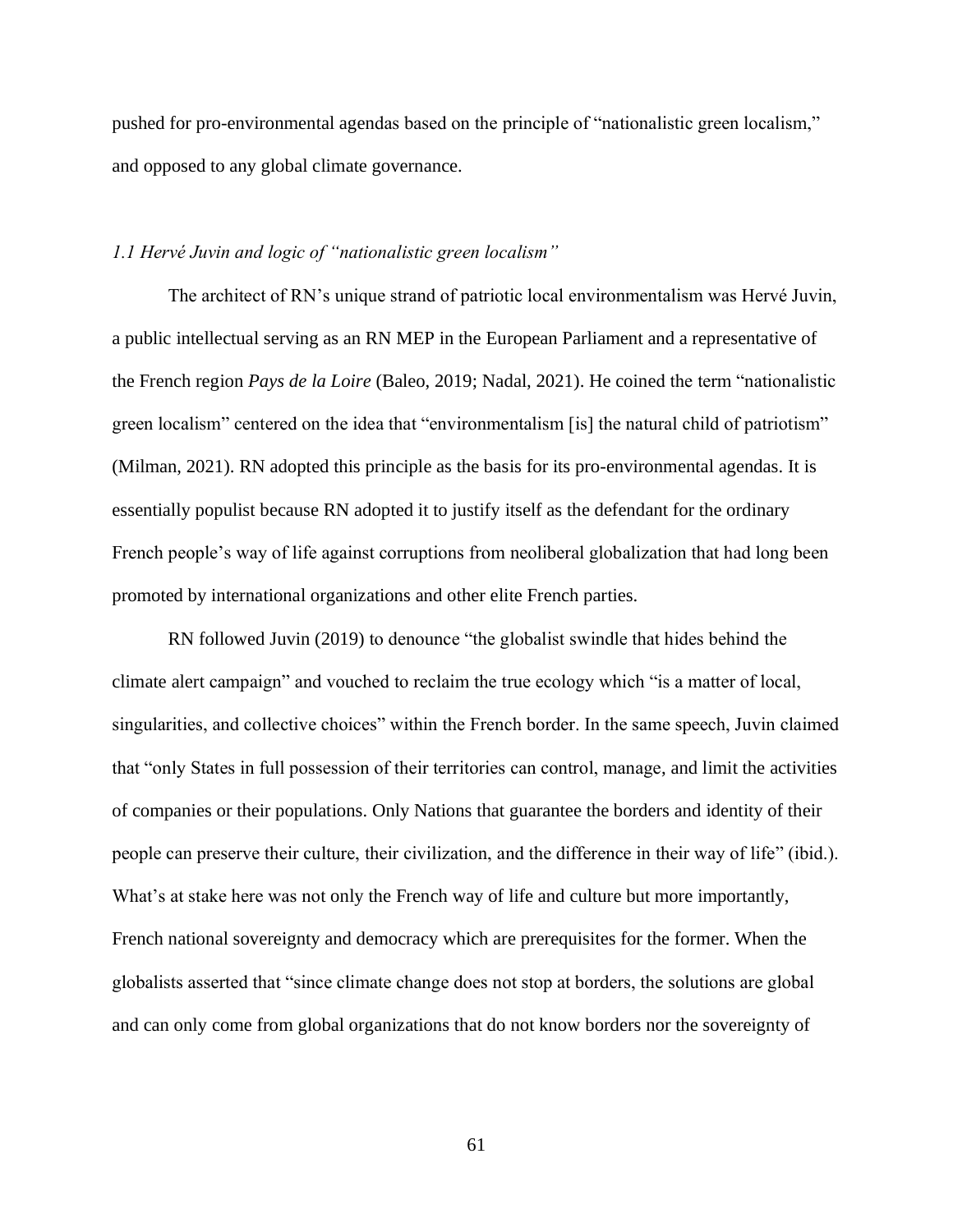States, nor democracy!" (Juvin, 2019), Juvin and RN painted them as dangerous threats to the essence of the French nation.

Juvin's "nationalistic green localism" successfully weaved the core of RN's populist elements into its pro-environmental agendas to form a coherent narrative, merging two fronts that were previously believed to be incompatible with each other. French patriotism and nationalism, national borders as legislative boundaries, and preservation of French culture and its way of life all became part of this patriotic ecological movement. RN's pro-environmental agendas, hence, rested on the idea that the French local environment can only be managed and preserved by French people and local French businesses, free from international interference, and supported by a patriotic party that understands these principles, the RN.  $3$ 

*1.2 Anti-globalization and anti-EU: globalists' failure to protect the environment for the French people*

Carrying out the classic populist strategy of creating the dichotomy of power struggles between the pure people and their enemies, RN went to great lengths to construct the enemies who are at odds with RN's nationalistic environmental agendas. These enemies are the globalists who have dominated the political arena with their favorable stances towards globalization and the EU. Le Pen brilliantly summarized this central "us v. them" dichotomy in the opening statement of her *144 Presidential Commitments*:

*"This presidential election will bring two visions face to face. The 'globalist' choice on the one hand, represented by all my competitors, which seeks to destroy our great* 

<sup>3</sup> Section 3 will continue and expand the analysis of the localist aspects of RN's pro-environmental rhetoric.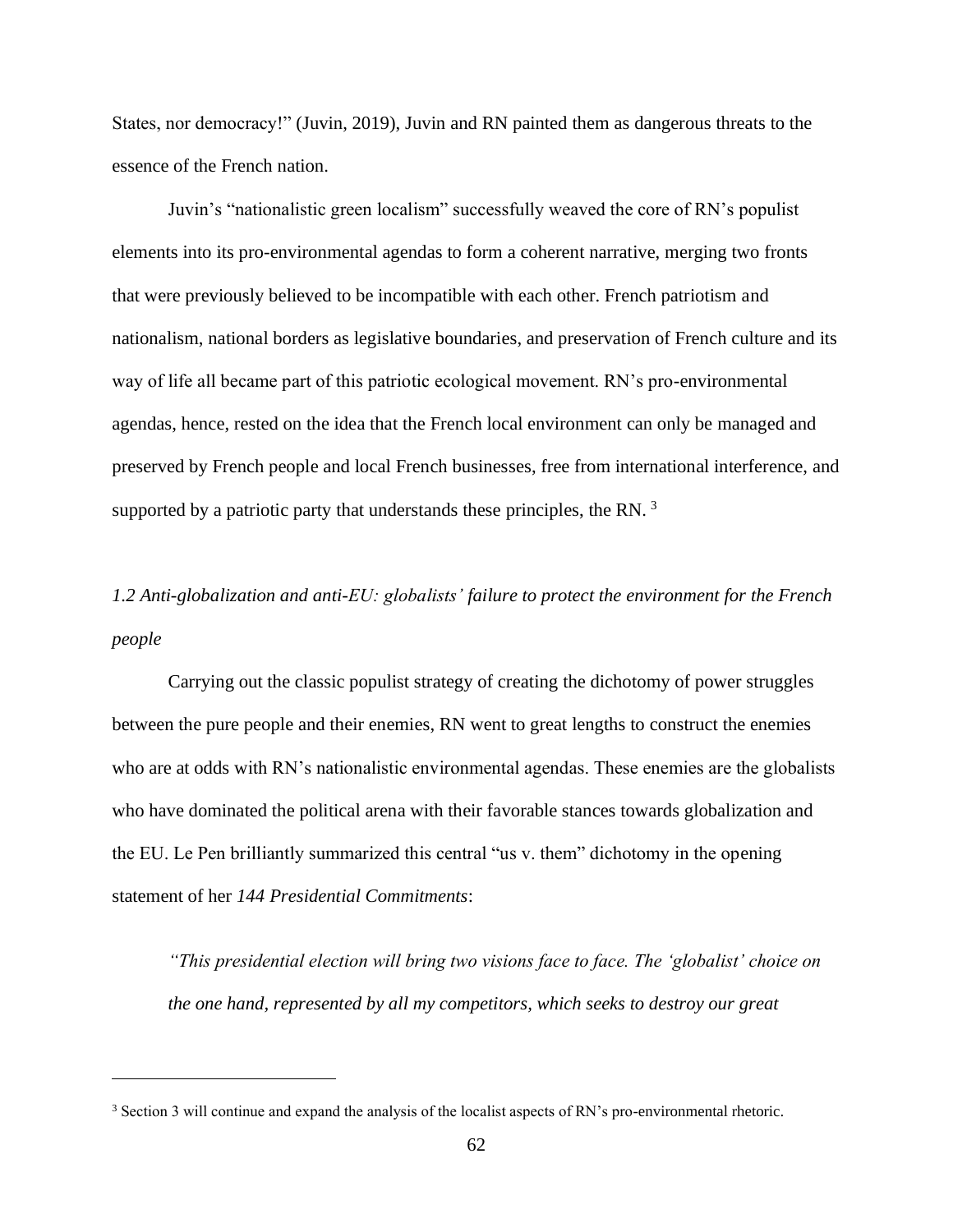*economic and social balances, which wants the abolition of all borders, both economic and physical, and which wants ever more immigration and less cohesion between the French. The patriotic choice of the other, which I embody in this election, which puts the defense of the nation and the people at the heart of all public decisions and which above all wants the protection of our national identity, our independence, the unity of the French, social justice and prosperity for all" (Marine Le Pen, 2017a, p. 2).*

In the speech for her presidential campaign launch, Le Pen made it clear that local sustainability and environmental friendliness are inseparable from RN's anti-global populist agenda. She promised to bring "the second revolution we need…the revolution of proximity local before global...We want a sustainable economy for France we can achieve the relocation of our production by a reasonable and calculated use of economic protectionism and by applying economic patriotism; these are normal economic tools although they are currently prohibited by the European Union" (Marine Le Pen, 2017b).

In order to achieve this goal of a localist sustainable economy, RN launched a fierce campaign against any act of global governance, especially those involving the EU. The most important climate treaty of the decade, the *Paris Agreement*, was undoubtfully under fire. Juvin (2019) denounced the *Paris Agreement* as "a symbol of the impotence of the great globalist machines that the failure of the *Paris Agreement* (2015) despite the resounding communiqués, whose objectives will not be kept, and most of the participants do not even hold the desired direction!" RN claimed that international treaties could never achieve the goals they desire because of their unwillingness to halt international free trade. RN considered global free trade a major contributor to climate change because it "push the lowest environmental bidder and increase the pollution linked to transport" (Marine Le Pen, 2017c). According to RN "the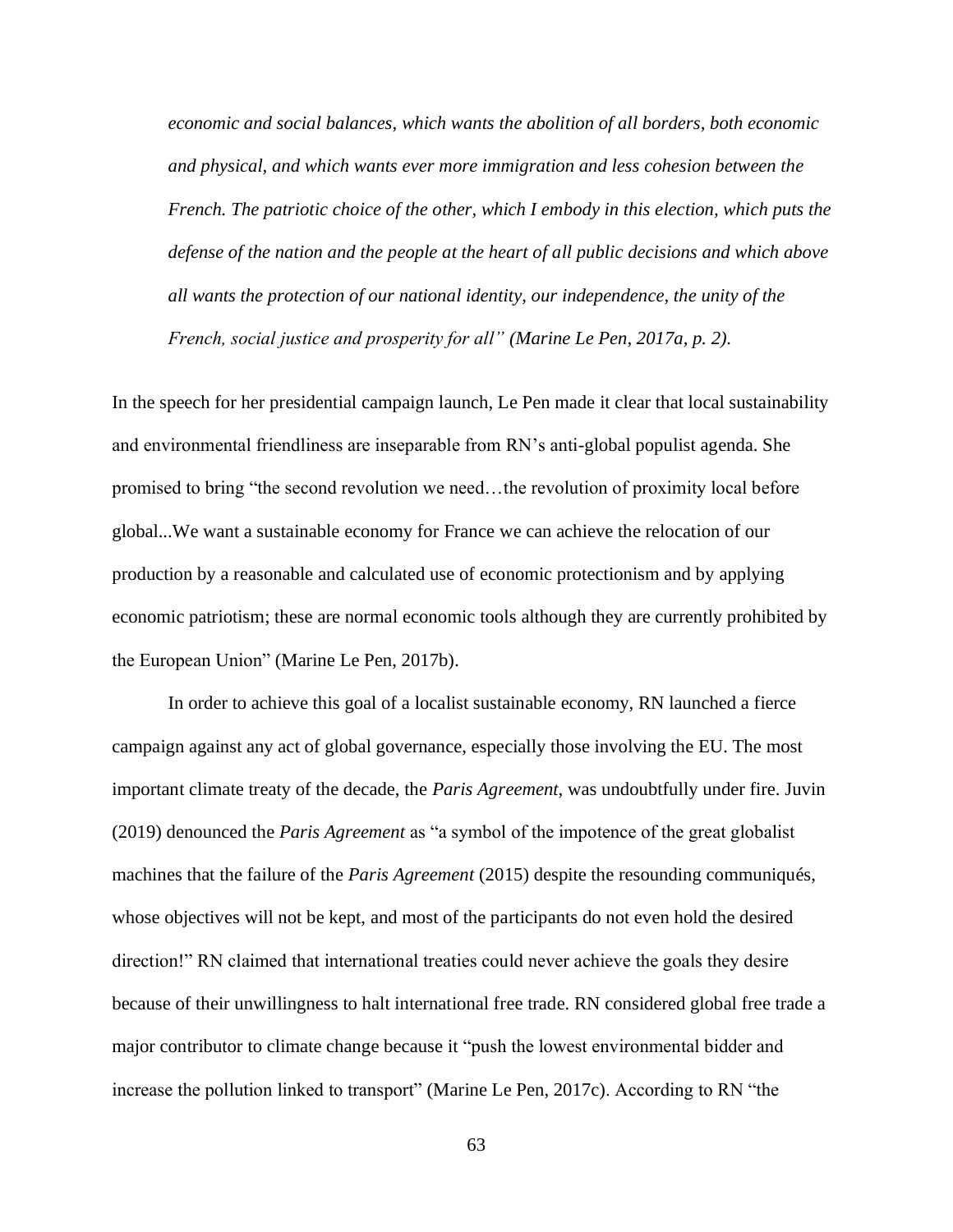reduction of greenhouse gases would in fact be increased tenfold if we agreed to call into question an economic model of globalized free trade, which is structurally bad for the environment," and therefore bad for French people (Front National, 2015).

In addition to the inherent inability of international treaties to address what RN sees as the root of environmental problems—global free trade—it also antagonized international organizations. EU was their primary target, vilified for its ineffective, technocratic, and bureaucratic environmental governance. This corrupt international governance model was imposed on countries like France. In a *New Ecology Collective* press release objecting to the Kigali Agreement, RN explicated this logic by saying that "we are opposed to ineffective and dangerous supranational mechanisms, where decisions and actions are imposed from above on nations and therefore on peoples" (Collectif Nouvelle Ecologie, 2016a).

RN also took every opportunity to catch the EU's failed attempts to protect the environment, proving its incompetency at addressing environmental problems at the supernational level. On EU's belated action on banning bee-killing pesticides, RN "denounce[d] the deadly deficiencies of the Brussels technocracy" and claimed "this ban is a salvation for professionals but the damage to our ecosystems is immense and partly irreversible" (Odoul, 2018). It highlighted the EU's failure in enforcing strict diesel standards as a sign of corruption from "the disproportionate weight of lobbies in the decisions of the European Commission…The European Commission knew, the European Commission lied and did not protect the Europeans. Worse, the European Commission continues to lie" (Collectif Nouvelle Ecologie, 2015b). And, in the case of regulating endocrine disruptors, since the French Minister of the Environment Ségolène Royal "considers the definition of endocrine disruptors presented by the European Commission to be 'unacceptable.' It became clear that the protection of living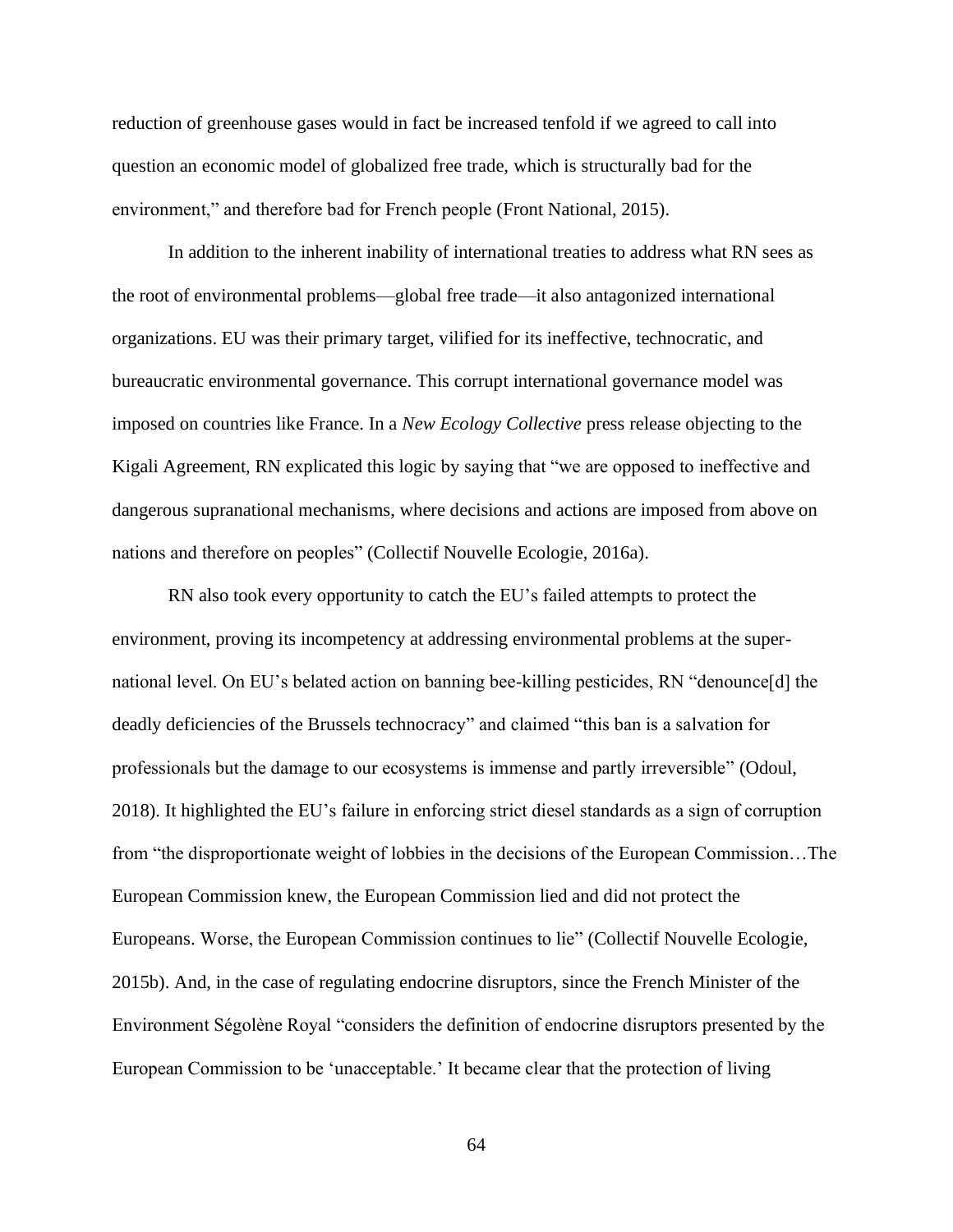organisms and consumers cannot be achieved within the framework of the European Union" (Philippe Murer & Richermoz, 2016).

In all these cases, RN employed a classic populist dichotomy to portray the EU as the enemy of the French people on environmental matters. Using this antagonistic framework, RN took every opportunity to show the incompetency and ineffectiveness of the technocratic international governance model. In addition, participants of international treaties were also treated as puppets of special interests to cripple French values and undermine the interests of the French people.

# *1.3 In defense of France: calling for patriotic ecology*

Denouncing international climate actions as ineffective and corrupt was in the common right-wing populist parties' playbook. However, what's special about RN's environmental agendas was that it took a step further from simply denouncing international climate actions as useless and ineffective. RN proposed its own solutions to environmental problems based on its principle of patriotic ecology, as Jordan Bardella, the head of RN's European election candidates list put it, "Borders are the environment's greatest ally; it is through them that we will save the planet" (Mazoue, 2019).

RN introduced its own version of patriotic climate action, inspired by Juvin's "nationalistic green localism" and in fierce opposition to any international governance. As Juvin (2019) laid out, the internal logic of this patriotic environmentalism is that "we will refuse any provision that, under the guise of a good green conscience, would undermine the customs, traditions, craft practices and the agricultural or gastronomic way of doing things in France."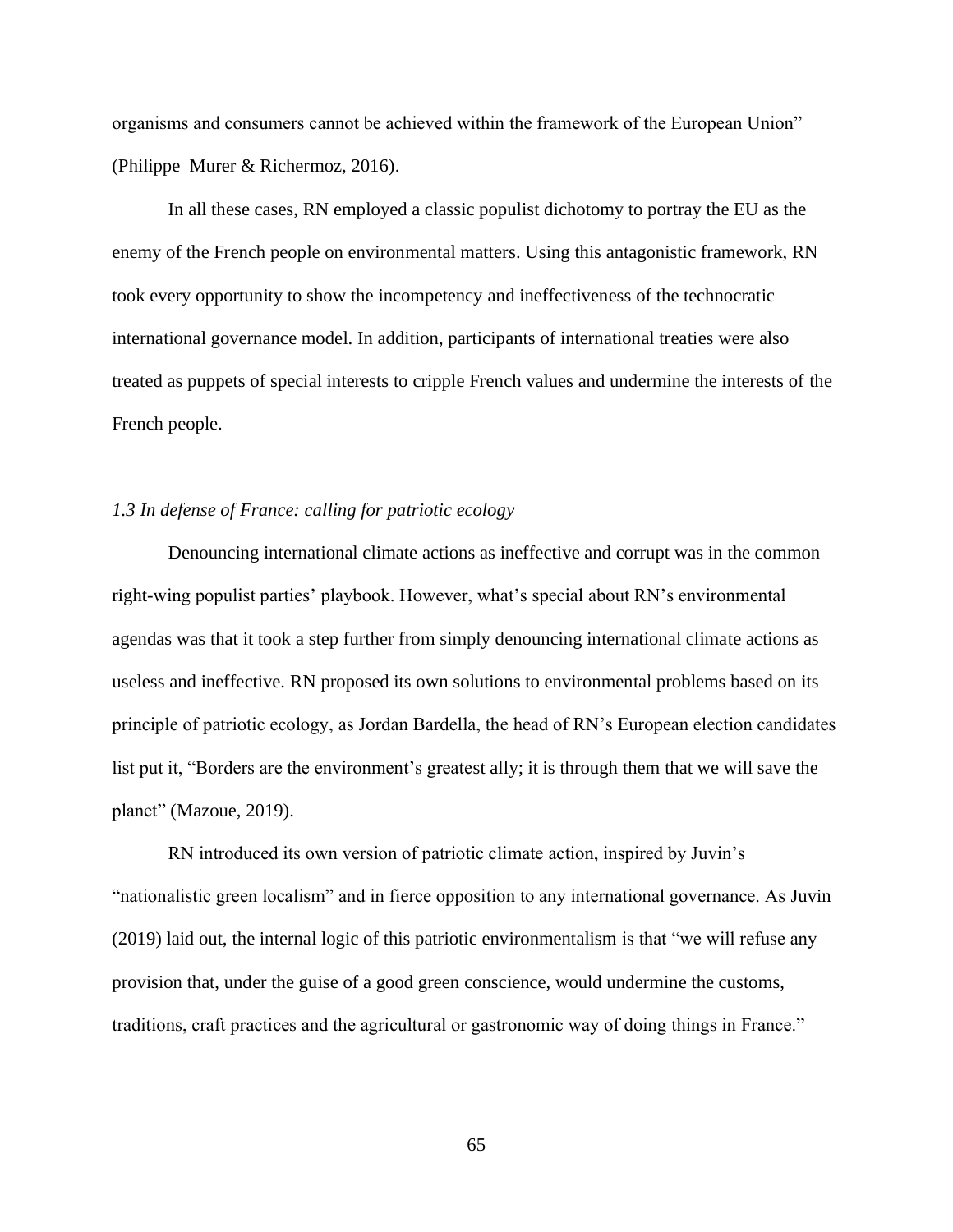The *New Ecology* movement was crafted under such a framework. An RN environmental committee member and MEP Mireille d'Ornano said that "the *New Ecology* movement is based on national interest and patriotism. We have to be closer to our people and not against our country's interests" (Neslen, 2014). One of the cornerstones of RN's environmental agendas was the promotion of nuclear power as they framed it as a matter of "national sovereignty," of the "nation's energy independence," and the best energy source to secure national control over energy generation (Collectif Nouvelle Ecologie, 2016b; Marine Le Pen, 2017a; Maréchal Le Pen & Collard, 2014).

In Le Pen's *144 Presidential Commitments*, she proposed a considerable number of sustainability measures in section VII titled "A Sustainable France." They were founded on the principle of patriotic ecology with explicit references to "economic patriotism" (Marine Le Pen, 2017a). In the sub-section "France, An Agricultural Power At The Service Of Healthy Food," Le Pen called for "apply[ing] economic patriotism to French agricultural products in order to immediately support our farmers and fishermen," "transform[ing] the Common Agricultural Policy into a French Agricultural Policy," and "ban[ing] the import of agricultural and food products that do not respect French production standards" (Marine Le Pen, 2017a). She aimed at transforming French agriculture into a nationalistic, local-based, protectionist sector and applying environmental standards that are only specifically crafted to fit the French agricultural sector. In the sub-section "Environment And Energy Transition: France Must Aim For Excellence," promises on nationalistic and local ecology were made "to preserve the environment, break with the economic model based on the unbridled globalization," and to "massively develop the French renewable energy sectors (solar, biogas, wood...) through intelligent protectionism, economic patriotism" (Marine Le Pen, 2017a).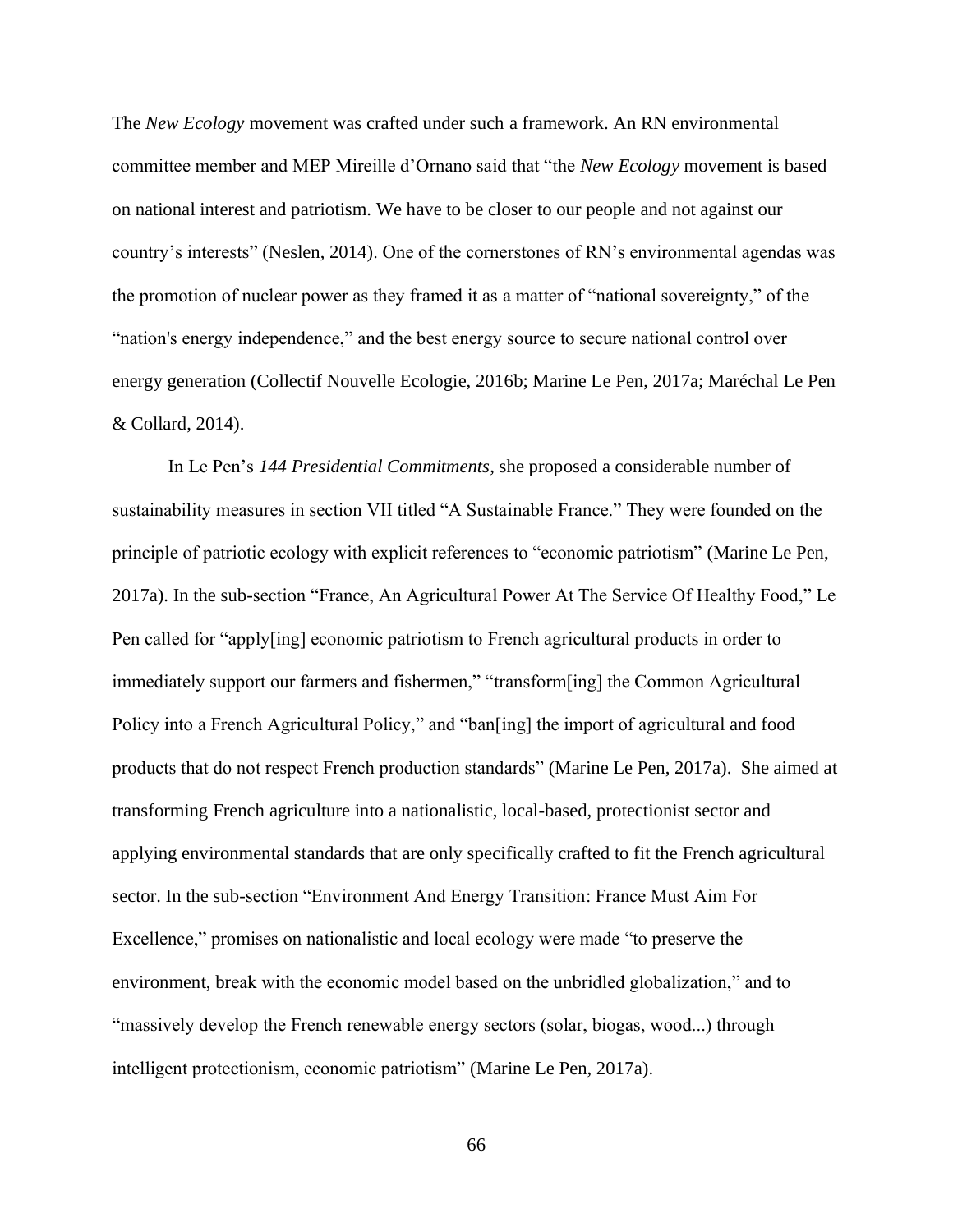To replace the ineffective and harmful international climate governance, RN presented its own counter-projects based on nationalistic ideals. On the EU's belated action on banning beekilling pesticides, RN "reaffirms that the effective and sustainable safeguarding of biodiversity requires the reclaiming of the sovereignty of each nation" (Odoul, 2018). On diesel regulations, RN proposed to abandon the EU standard since "it is time for a French public agency…to see the light of day and be the only one to control the level of pollution emitted by vehicles sold in France, to authorize their marketing" (Collectif Nouvelle Ecologie, 2015b). Defending its Frexit agenda while denouncing the EU's unsafe standards on endocrine disruptors, RN called for "tak[ing] back our sovereignty to protect our citizens with regulations that serve their interests and not those of 'agribusiness' multinationals…Yes, ecology goes through Frexit!" When it comes to *Nexcis*, a French start-up innovating photovoltaic renewable energy met by fierce global competition, RN voiced its unwavering support for *Nexcis* as a "French initiative, French genius, and patriotic ecology" (Collectif Nouvelle Ecologie, 2015a). Therefore "for the employment, independence, and climate protection, we [RN] therefore call for a *New Ecology*, revolutionary since it is patriotic, proud, and courageous in the challenges ahead" (ibid.). All these initiatives and rhetoric employed by RN show a consistent populist anchoring of its pro-environmental agendas in its populist anti-globalization and anti-EU rhetoric. RN also pushed for various alternative proposals and initiatives in response to the failure of globalization and Europeanization. RN was able to package its alternative environmental policies in the form of populistic, nationalistic, and local ecology. It was a continuation of its populist appeal as the only French party genuinely representing and advocating for the interests of the French people against threats to the French way of life from the imposition of international technocratic environmental governance.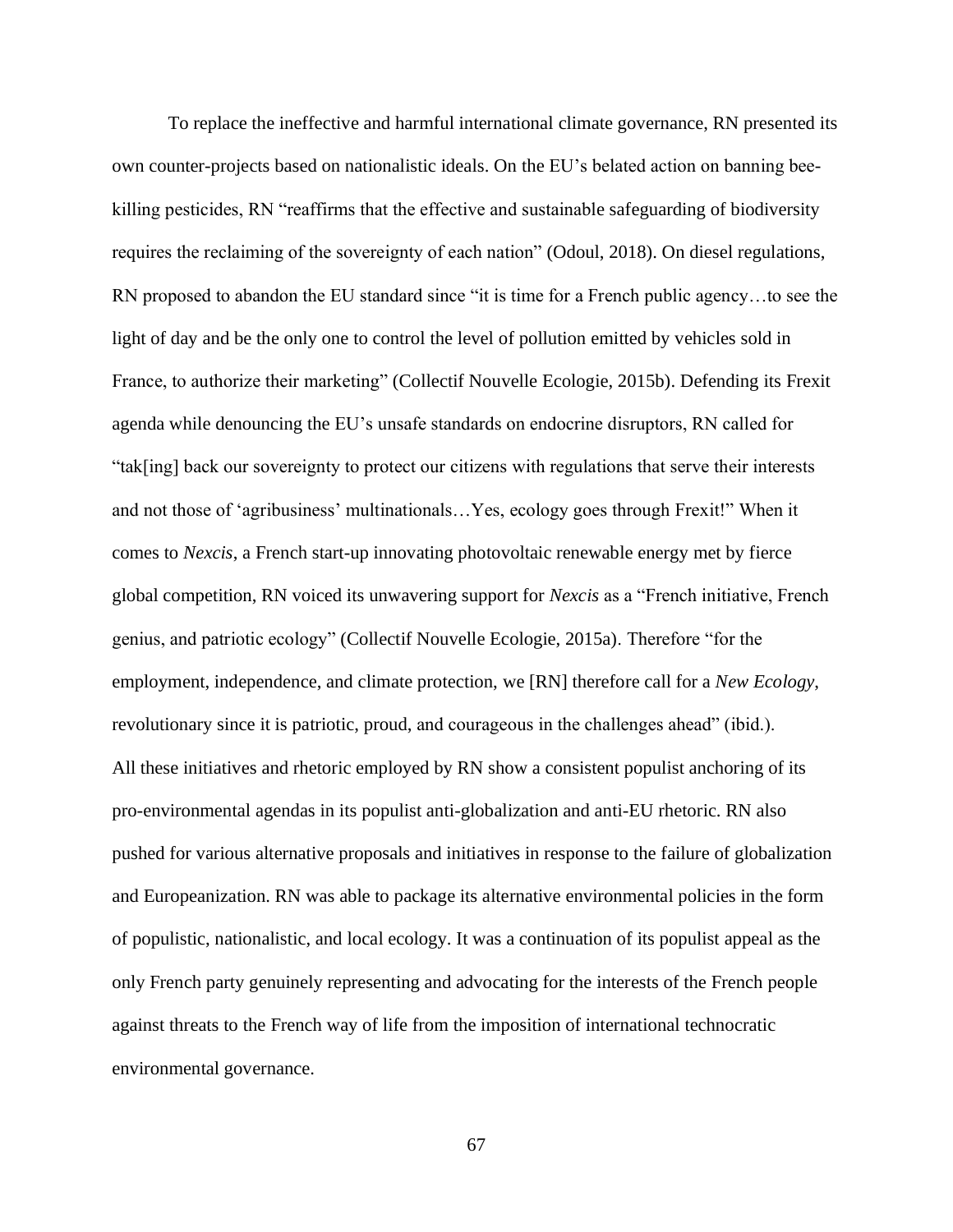## *2. Say No to "Professor Macron" and Corporate Interests: A Party for People's Ecology*

Paralleling with RN's strong anti-globalization and anti-EU rhetoric, another group of enemies central to its populist framing is the corrupt elites who sustain and benefit from the nation's political and economic status quo. Two groups were particularly under fire from RN's populist pro-environmental rhetoric: Macron and other dominant political parties in France, and corporate elites both at home and abroad.

The core of any populist rhetoric is pitting the pure people against corrupt elites. In many cases, the corrupt elites refer to some form of the existing political establishment, parties in power, or current political leaders. For RN, this is not an exception. RN was particularly critical of Macron and his administration, especially during Le Pen's presidential campaign in 2017 when she was competing head-to-head against Macron. Le Pen's loath for the political establishment was evident in her presidential campaign launch speech where she said, "The candidates, either left-wing or right-wing, but both guided by financial interests, I am the candidate of the people" (Marine Le Pen, 2017b). An iconic populist moment to brand herself as the candidate of the people as opposed to those representing elite special interests.

One of the easiest ways for Le Pen to criticize the current establishment on the environmental front was to connect such criticism with RN's anti-globalization rhetoric, claiming any international agreement signed by the current administration as a betrayal of the French people for their own selfish gains. For example, Emmanuelle Cosse, the National Secretary of the EELV for France, was accused by Le Pen in a 2014 televised debate on BFMTV of "promoting a profoundly anti-ecological model through the European Union and the absence of borders" (Martin, 2014). Immediately following that, Le Pen presented her newly crafted nationalistic *New Ecology* movement as an alternative for the people. During the same time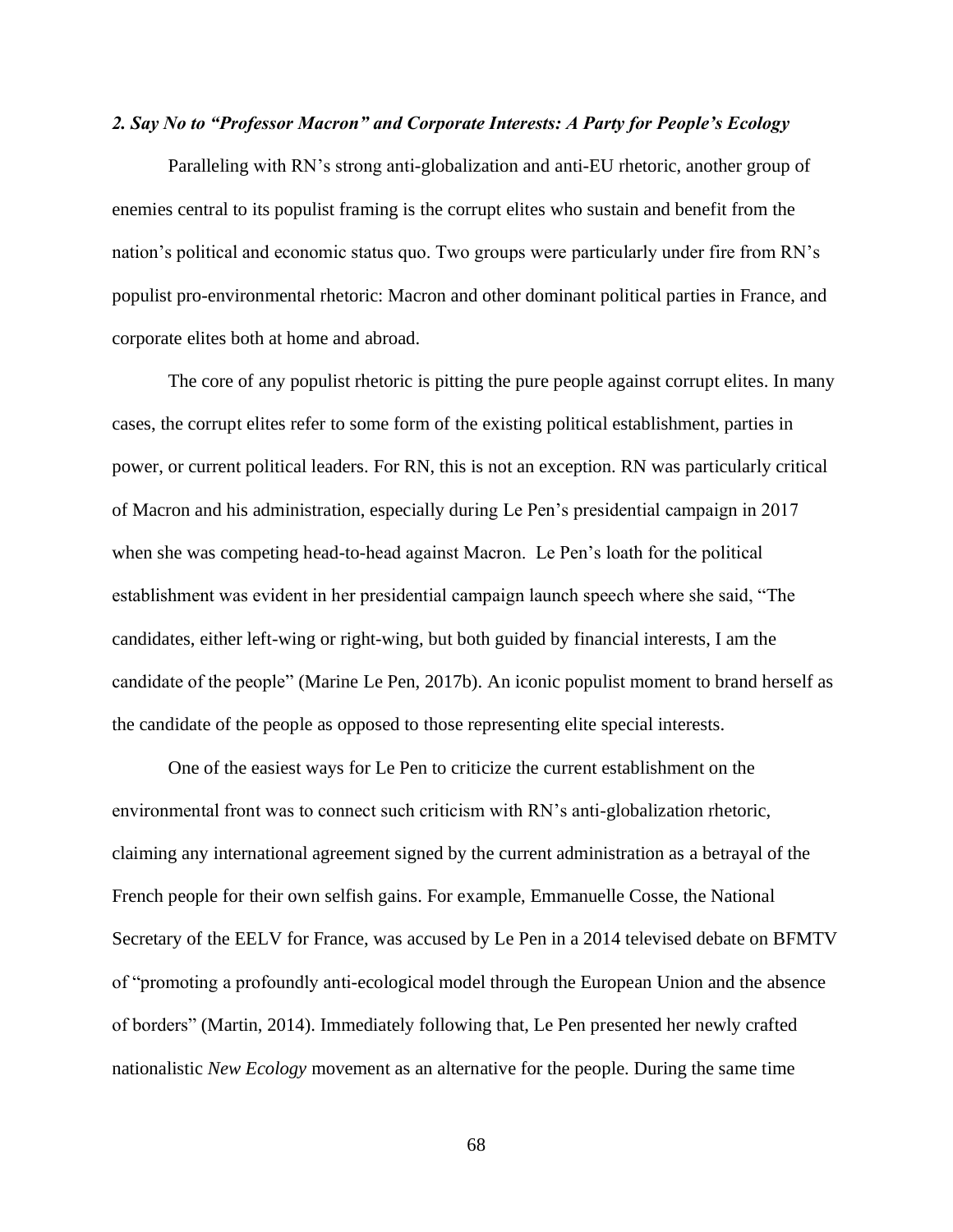when RN was pushing for its *New Ecology* agenda, it vilified the Green party. RN's general secretary, Nicolas Bay, stated that "they have managed to make us, the very people who are so attached to the flora, fauna, and landscapes of our beautiful country, hate political environmentalism" (Machin & Wagener, 2019). By delegitimizing other parties' environmental agendas, RN set itself apart as the only party that can act according to the French people's interests.

The *New Ecology Collective* press release on RN's official website had always been a powerful campaign tool for RN to express its contempt for other parties' environmental policies while branding its own proposals as the only genuinely people-centered environmental solutions. The current administration's regulations over private automobiles and the promotion of public transportations were under storm. RN decried legislators who ignored the need to reform Paris's old metro and RER systems which were believed by RN as the real culprits of fine-partial pollution in Paris. "Madame Hidalgo [mayor of Paris], a great bobo ideologue" was accused of being "on a crusade against diesel and the automobile in general" where "this major problem of pollution in the subways does not seem to concern the socialists who have a selective indignation at the pollution" (Philippe Murer & Richermoz, 2015). Along the same lines, Christophe Najdovski, Mayor Hidalgo's deputy in charge of travel was portrayed as aloof and out of touch with the people when he supported the promotion of public transportation in Paris. RN mocked his detachment from the people by saying, "Mr. Najdovski lives off the grid, in an imaginary country" (de Saint-just, 2015).

Another example would be legislations restricting hunter activities to protect biodiversity. RN used the same populist framework to say that "the actors of the territories have been excluded from the discussions that concern them primarily. Such a process shows the contempt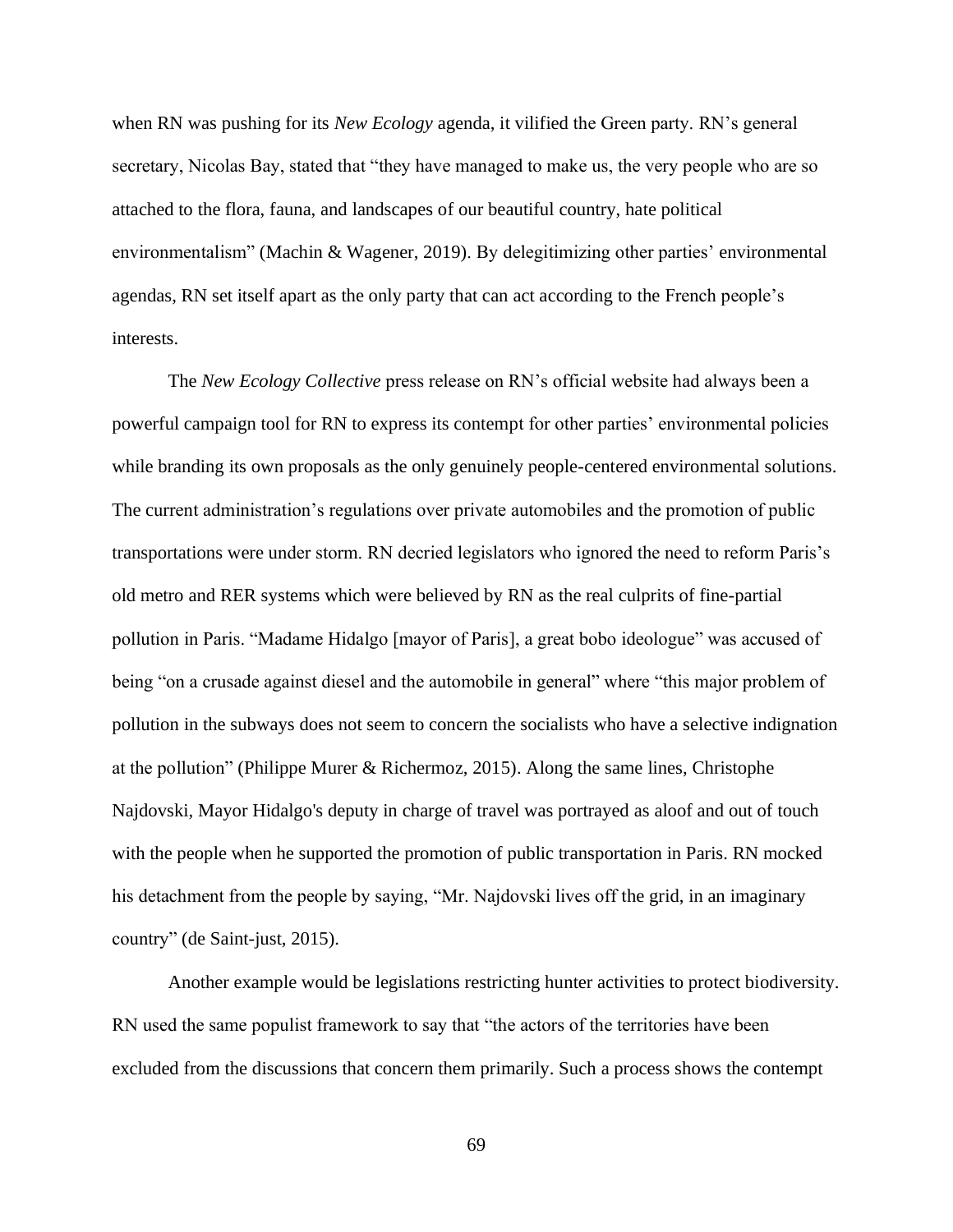of the government and the Greens for our fellow citizens in rural areas… The 'ecologist' deputies…make their sectarianism triumph by destroying the hunting activity and its traditions" (M. M. Le Pen, 2015). In this case, not only were the political elites out of touch with the people, RN also implied the dysfunctionality of the political system which enabled this unilateral political decision to be made in the first place, without any consultation with the people affected. And RN, as a political alternative with its localist principles, would ensure future decisions "to be taken as close as possible to the citizens and directly controlled by them" as Le Pen (2017a) promised in her *144 Presidential Commitments*.

During the *Yellow Vest* movement in 2018, French citizens took the streets to voice grievances against the government's newly imposed tax on fuel and crude oil. The protests grew and morphed into demonstrations against economic inequality, high cost of living, and unresponsiveness from the government to grassroots demands. This was the perfect populist crowd for RN to appeal to. Le Pen and RN publicly supported protesters, framing fuel taxation as "punitive environmentalism" promoted by a bohemian bourgeois elite in Paris who "shut in their pretty offices with nice moldings on their ceiling and absolutely no connection to the situation of our compatriots" (Higgins, 2018). The Macron administration was criticized as again, out of touch with the ordinary people when he mistakenly "believes them to be [lazy], [while they are nothing] but poor workers, admirable single mums and needy pensioners" (La Tribune, 2019).

Jorden Bardella, the young candidate leading RN's list for the European elections, stood up to criticize the "great false debate" which was "completely locked down" by "interminable lectures orchestrated by professor Macron" (ibid.) who kept justifying environmental goals at the expense of ordinary citizens' interests. Le Pen denounced taxation on diesel "because it is the lower classes who will be the direct victims" (Bauduin, 2017). Le Pen's own environmentally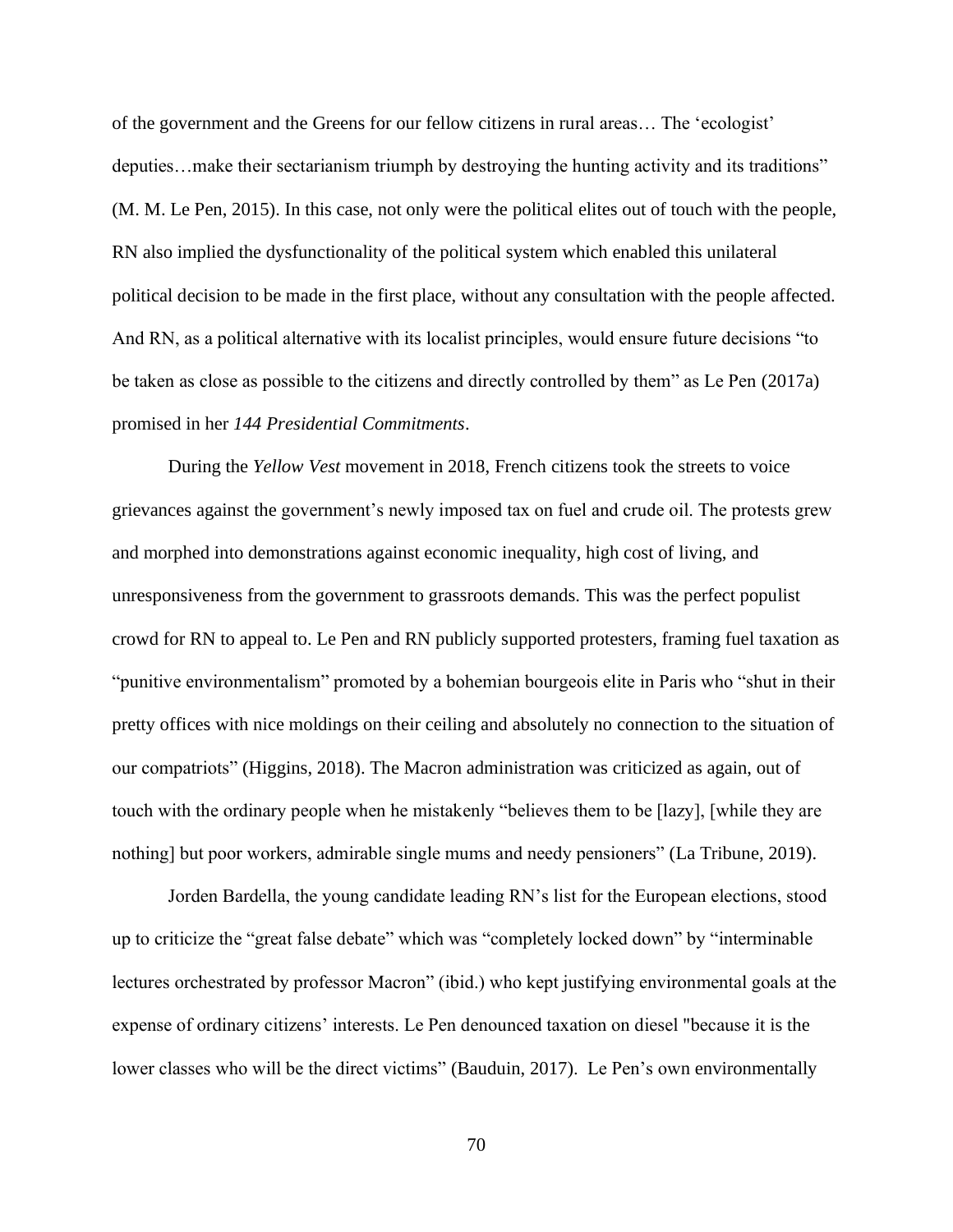sound alternatives proposed that "the State must invest massively in the search for hydrogen cars", which she believed to be the "cleanest" vehicles out there (ibid.).

Another group of French elites that was targeted by RN was the corporate/economic elites who have been making an enormous amount of profit under the current administration. One way that the economic elites undermined the interests of ordinary French people was by taking advantage of pro-environmental policies. Juvin (2019) believed that "too often, the ecological requirement is diverted to the benefit of multinationals and dominant players, simply because of the complexity of the rules and standards."

These economic profiteers were also everywhere in the EU. "The financial world [is] rubbing its hands at the idea of the hundreds of billions that the [European] Union is committed to spending on objectives that are as uncertain as they are distant - the commissions of the financial intermediaries will be very real, as will the incomes of the NGOs and agencies that will award them their certificate of good ecological conduct!" (Juvin, 2019). In this case, the government bureaucrats, technocrats, and corporate elites operate like a revolving door at both the national and international levels to make environmental legislations inaccessible to the ordinary people so that they can benefit personally in the name of the environment. In response, Le Pen promised in her *144 Presidential Commitments* that she will put an end to this practice, "I also want to give the French people their money back, because for too many years, our social and fiscal policies have impoverished the middle and working classes, while enriching the multinationals and squandering public money" (Marine Le Pen, 2017a, p. 2).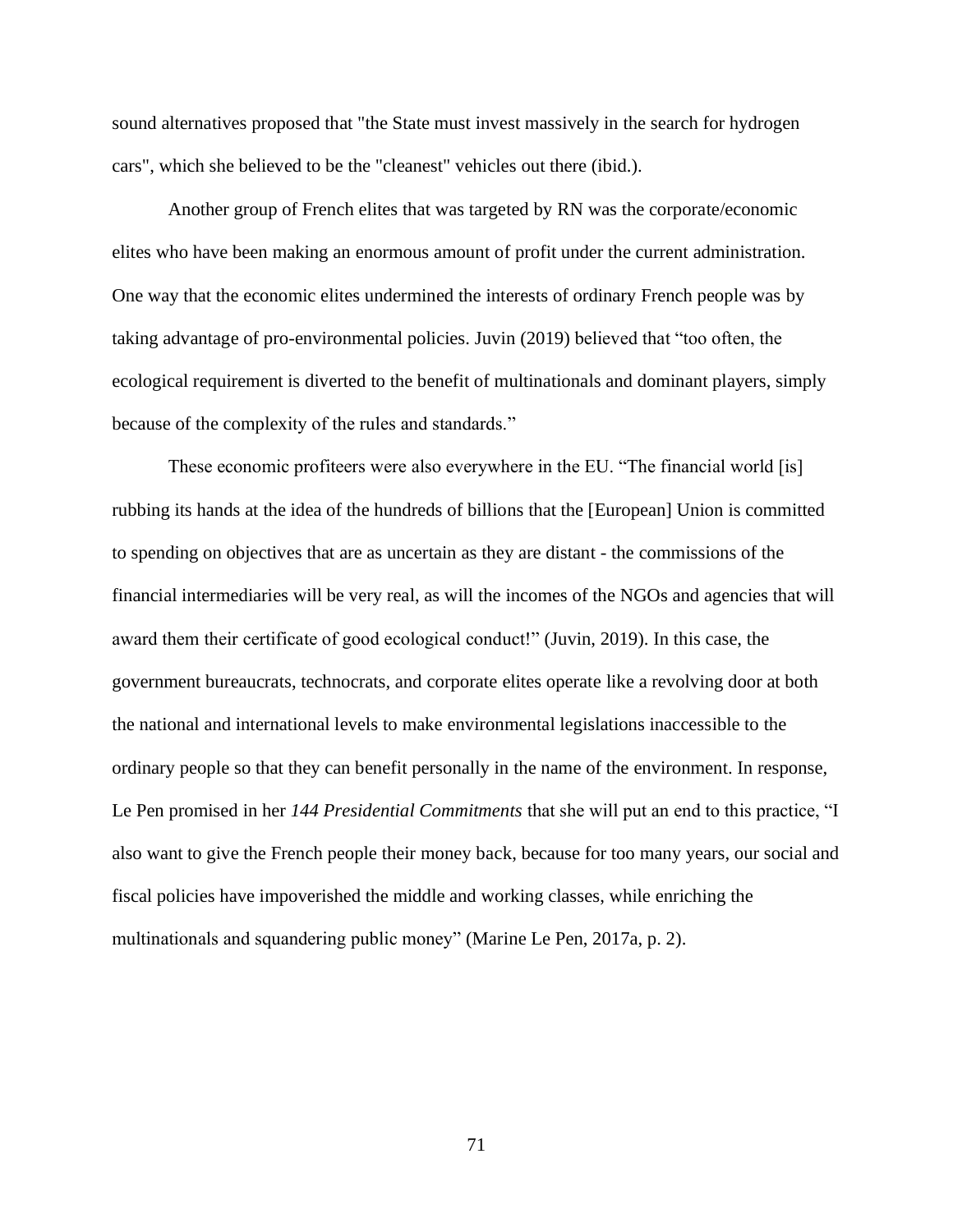# *3. Environment with Borders: French Environment for French People Only*

Last but not least, after setting up both globalizing powers and national elites as enemies of the people, RN seized the opportunity to bring the populist narrative to a full circle with direct appeals to the virtuous people. The people's interests were sacrificed by the governing elites, but will be redeemed once RN is in power.

In Le Pen's pivotal 2017 presidential campaign launch speech, she declared, "I am the candidate of the people" and "No French person, no part of France…must be forgotten" (Marine Le Pen, 2017a, p. 2). To support that, she promised that RN "want[s] every French citizen…to feel supported by the national community and by a careful and benevolent state. We want a strong state, we want a state that plays a strategic role in the economy and who could blame us for it is you the people who embody the state and what the state is, the instrument to fulfill your will" (Marine Le Pen, 2017b). Le Pen essentially promised to put the state, under her and RN if the campaign was successful, directly at the service of the people.

This idea of people-centrality anchored RN's environmental agendas in two ways. The first was direct and explicit, translated into RN's promises to convert people's will into environmental policies. Previous sections touched on instances where RN countered political enemies and showed direct support for the people on environmental issues, such as backing the *Yellow Vest* movement, denouncing international treaties and the EU's negligence of French people's interest, and proposing alternative policies for people's interests in areas of air pollution and hunting rights. In RN's 2021 *Counter-project Referendum* on ecology, a list of fifteen questions was proposed "to be decided by the French people, the proposed law to organize this consultation and the proposed constitutional law to translate the results of the popular vote on ecology" (Durand, 2021; Rassemblement National, 2021, p. 3). This was an attempt by RN to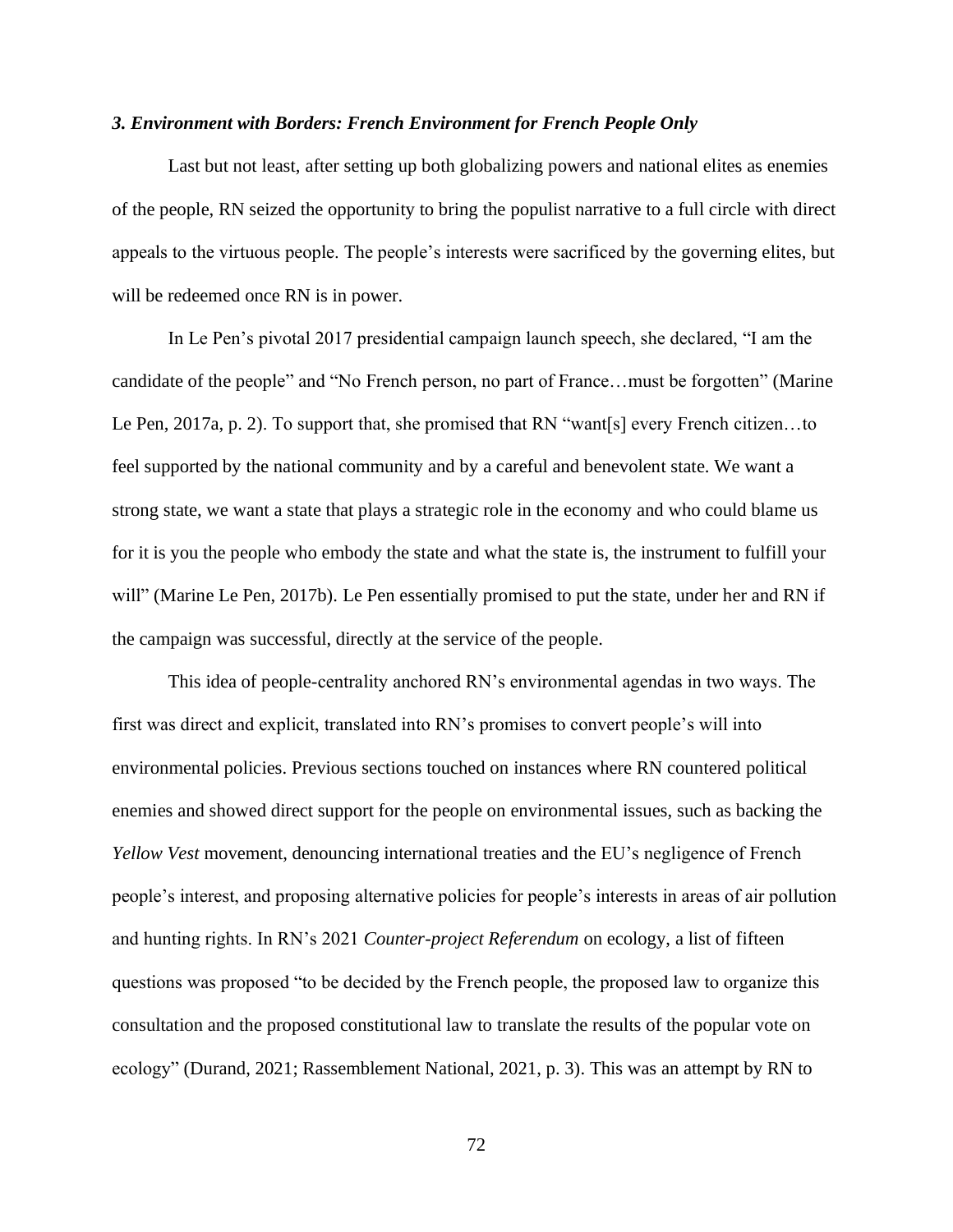root for direct democracy of the people on ecological matters. Such emphasis on direct democracy was also shown in RN's statements scolding Macron's *General State of the Food* where "ordinary French people - individuals, associations - in short, 'sixty million consumers' were left out of the discussion on structuring subjects of food, to improve its quality and cost, all in the service of relocated employment and respect of our environment" (Collectif Nouvelle Ecologie, 2017). RN promised its own version of "a French Agricultural Policy" to consult with and protect the interests of French farmers.

The second way in which RN's environmental policies were tailored toward the people was more implicit and rested on the principle of "a human ecology." Juvin (2019) put it as "the political ecology that we propose is first and foremost a human ecology, which places in the foreground the respect of peoples and their diversity, diversity of customs, beliefs and traditions, of political regimes, diversity of economic, legal and social systems." This seemingly inclusive framework was bounded by national borders. The traditions, customs and people referred to in Juvin's statement were under a nationalistic context. In the same speech, Juvin (2019) went on to explain that "authentic ecologists are those Europeans rooted in a region, a city, a village, who are from somewhere, and who want to remain at home" and "ecology is a matter of local, singularities, and collective choices." This localist ecology was envisioned to take the form of direct democracy of the people in different French regions to make the best decisions for their homeland. This vision was usually discussed in the context of anti-globalization and the *New Ecology* movement, as shown in previous sections.

One practical example of this pro-environmental, people-centered localism can be found in the city of *Hénin-Beaumont*. The city implemented LED bulbs for all street and building lights, gave free trees for homeowners to shield against heat waves, and built a field dedicated to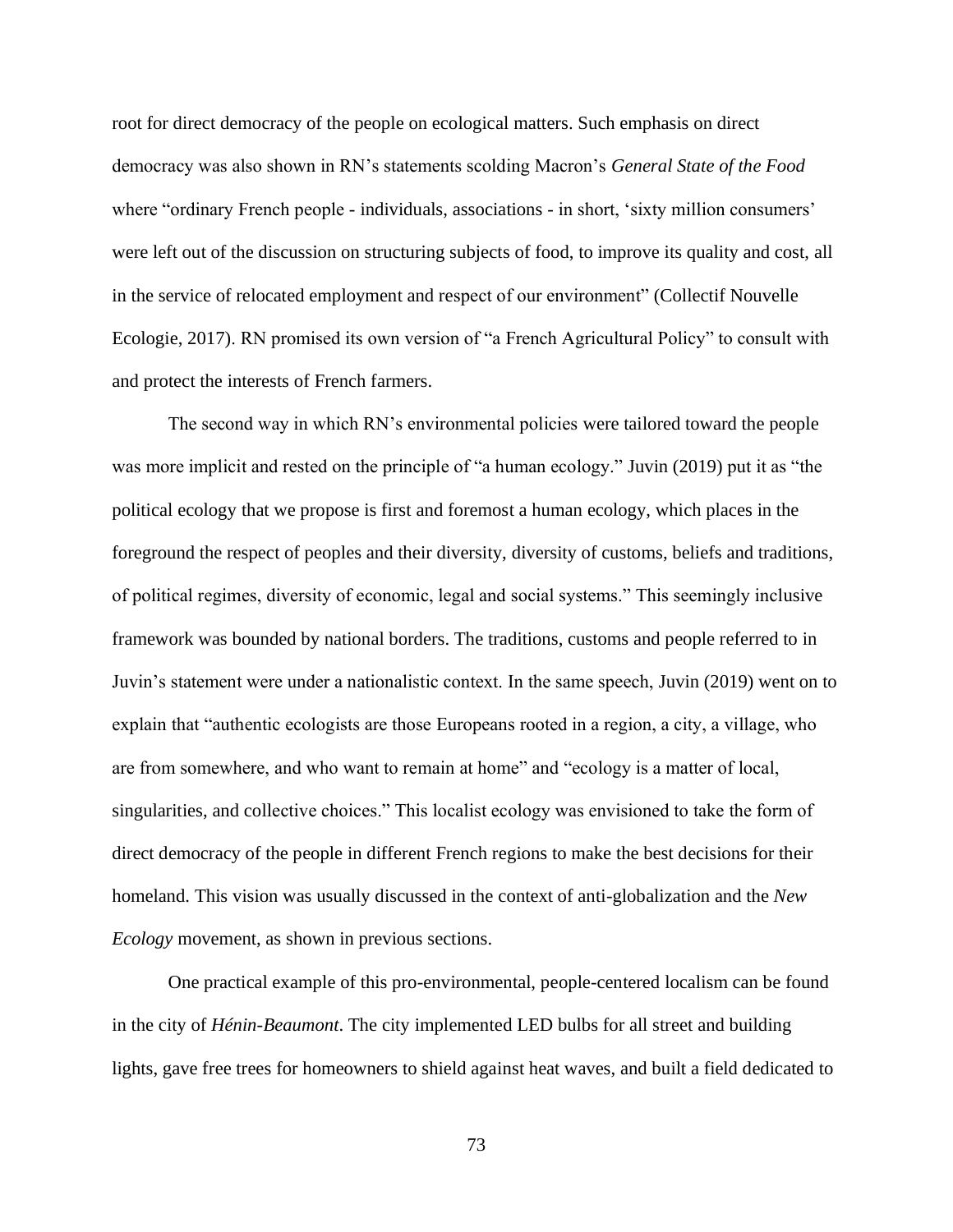the "eco-grazing" of sheep (Onishi, 2019). All of these environmentally-friendly changes were implemented by RN members in the city administrations, as a pioneering example to show how responsive, people-based environmental solutions look like under the RN framework. Christopher Szczurek, a deputy mayor of *Hénin-Beaumont* and a member of RN's national board commented that "for a long time, political parties took ahold of ecology and aimed it only at the bourgeois and well-off. and now we see that the working class can also find something of real interest in it" (Onishi, 2019). This city's project homed in on the idea of RN being a party for the ordinary people by crafting and implementing people-centered environmental solutions close to their homes.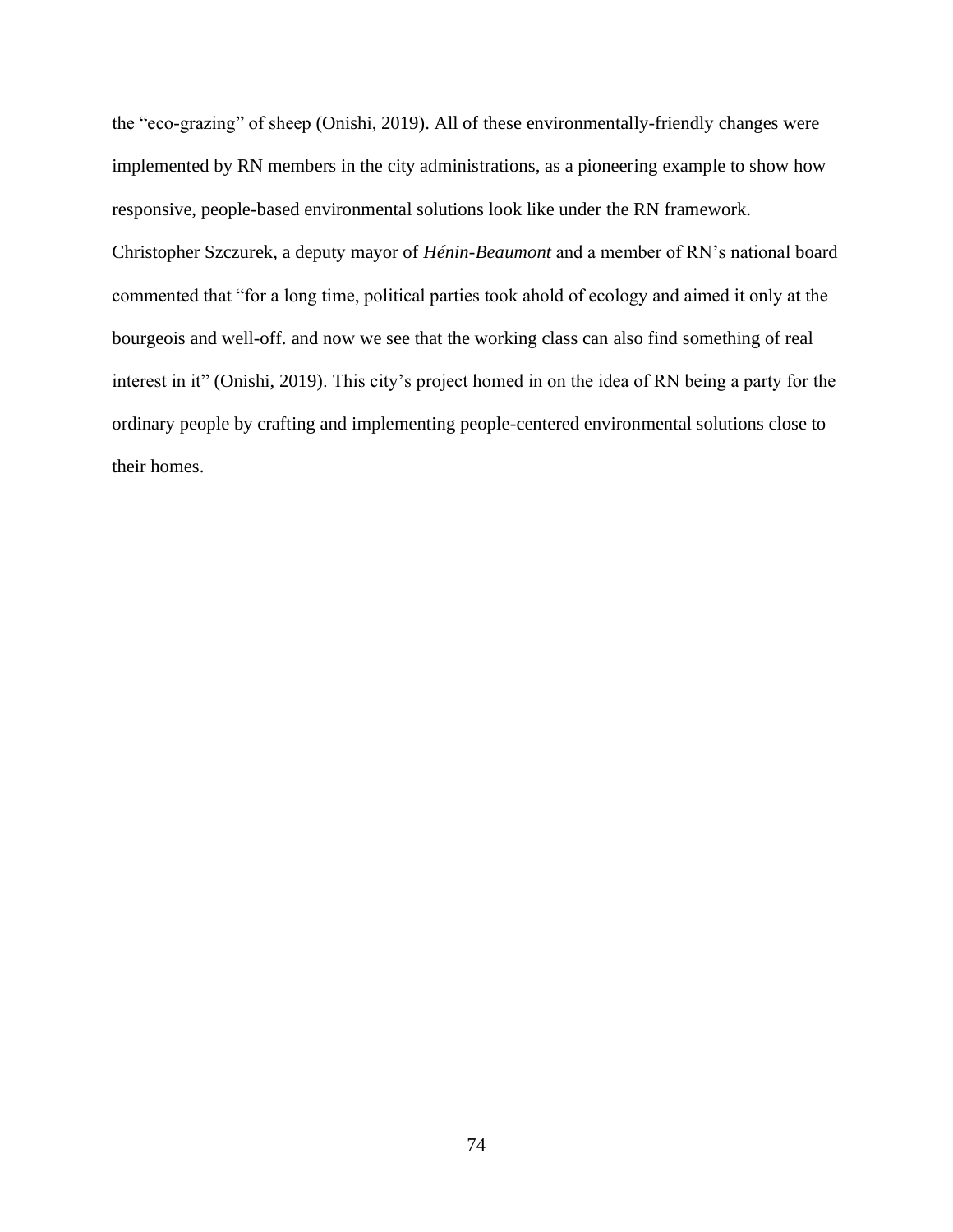#### **VII. Left-wing, Pro-environment Party: Podemos under Pablo Iglesias in Spain**

In Southwestern Europe, another country's populist party also campaigned on proenvironmental agendas. This chapter focuses on Spain's progressive, breakthrough left-wing populist party Podemos (meaning "We Can") during its prominent years between 2014 and 2021. Podemos had two major environmental initiatives incorporated into its political campaign and leveraged its populist pro-environmental platforms to attract predominantly young voters. I found the lowest number of sources regarding its environmental agendas among the four cases, partly as a result of its dwindling support in later years, the limited number of environmental issues it focused on, its over-generalized proposals, and it being the most moderate party among the four in terms of campaign rhetoric.

This chapter begins with an overview of Podemos' rise and fall as a breakthrough populist party in Spain, and then goes into summarizing its pro-environmental agendas. Following the overview, two sections are introduced and later expanded, each focusing on a distinctive feature of Podemos' populist pro-environmental agenda.

## *Overview: Podemos, Populism, and Pro-environmental Agendas*

Podemos, a left-wing populist party, grabbed the spotlight as a rapidly rising disruptor in Spanish politics in the 2010s. Created from the indigenous anti-austerity movement (15-M movement) in 2011, Podemos was led by former political science professor Pablo Iglesias who borrowed extensively from Laclau's theory of populism (Barriere, Durgan, & Robson, 2015; Hancox, 2015). The anti-corruption sentiments and grievances towards the failure of the 1978 constitutional settlement during the 15-M movement were carried on by Podemos as a central component of its left-wing populist rhetoric. Podemos branded itself as serving the "popular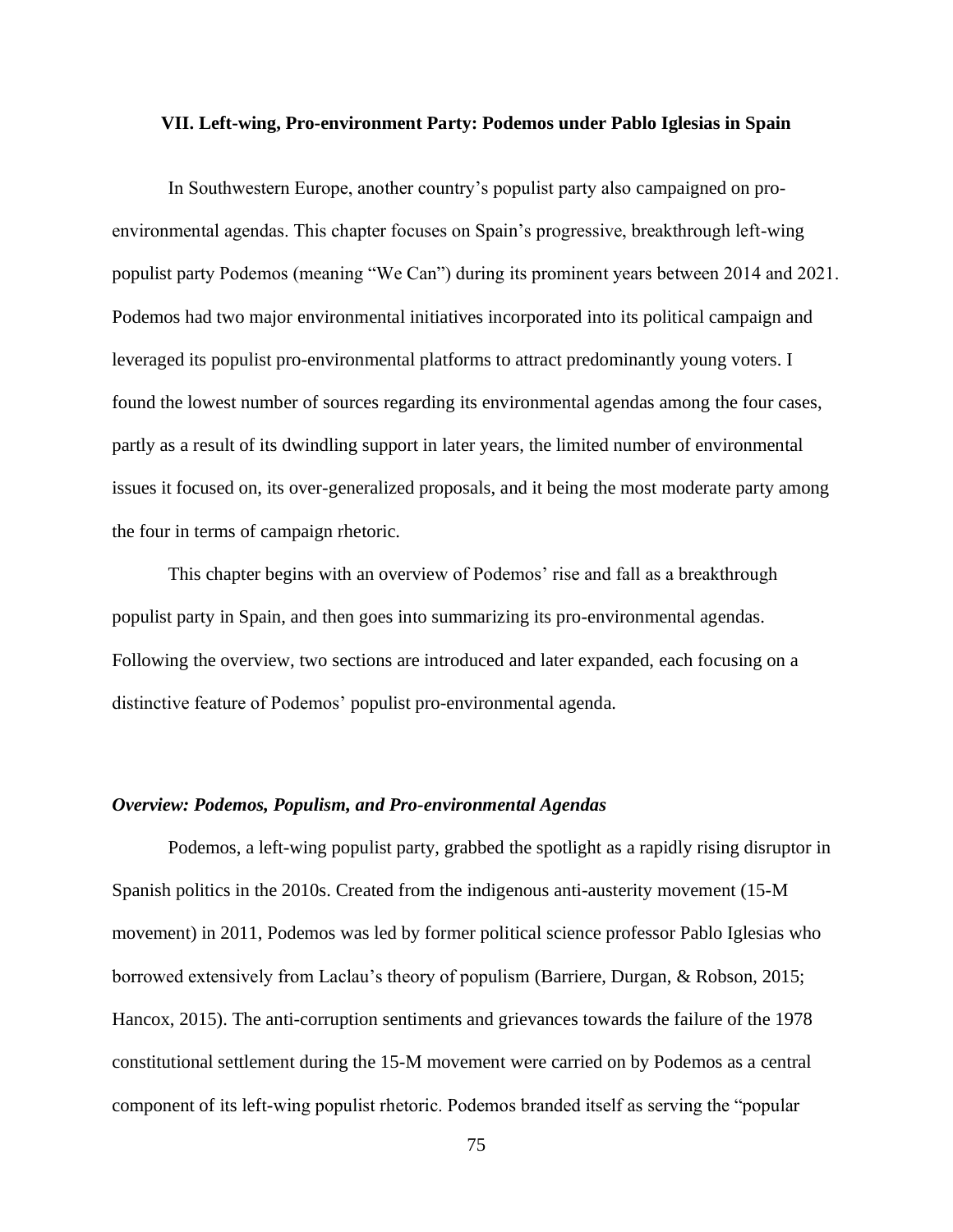unity and citizenship" to reclaim sovereignty and democracy that was held hostage by the oligarchic "caste," and to hand them back to the Spanish people (Errejón, 2014).

Carrying over its strong populist platform and mass support from the 15-M movement, Podemos won its first political representation in the 2014 European Parliament election with 7.97% votes (1,245,948 votes) (Errejón, 2014; Zarzalejos, 2016). Following that, Podemos won around 20% of the votes casted in both the 2015 and 2016 general elections. It became the third largest parliamentary party in the 2016 general election, gaining representation in all regions (Rodríguez-Teruel, Barrio, & Barberà, 2016). In 2020, the left-wing alliance *Unidas Podemos* centered on Podemos and the left-wing *Spanish Socialist Workers' Party* (*Partido Socialista Obrero Español*, abbreviated as PSOE) broke the 80-year bipartisan deadlock in Spain to form a coalition government (Jones, 2020, 2021; Rios, 2019). Although losing support since 2021 due to the failure to realize its electoral promises and the resignation of Iglesias from all party posts, Podemos had been a serious political contender in Spanish politics for a decade, with a stream of revolutionary and invigorating ideas that have left long-lasting effects on Spanish politics for years to come (Sola & Rendueles, 2018).

Campaigning as a progressive left-wing populist party with a strong emphasis on a young voter base, Podemos had placed environmental issues at its core since day one. It was critical of leading parties' environmental policies, vocal on various environmental issues, proposed the *Green New Deal* (inspired by, and the name taken from the *Green New Deal* proposal in the U.S.), and took a step further to propose its own *Green Horizon Plan (Plan Horizonte Verde*) when existing environmental proposals were too moderate for its taste. Compared to right-wing parties' fierce and purposeful framing of their environmental agendas, Podemos's environmental efforts seemed to be shy of flames. It is also the only party among the four cases that did not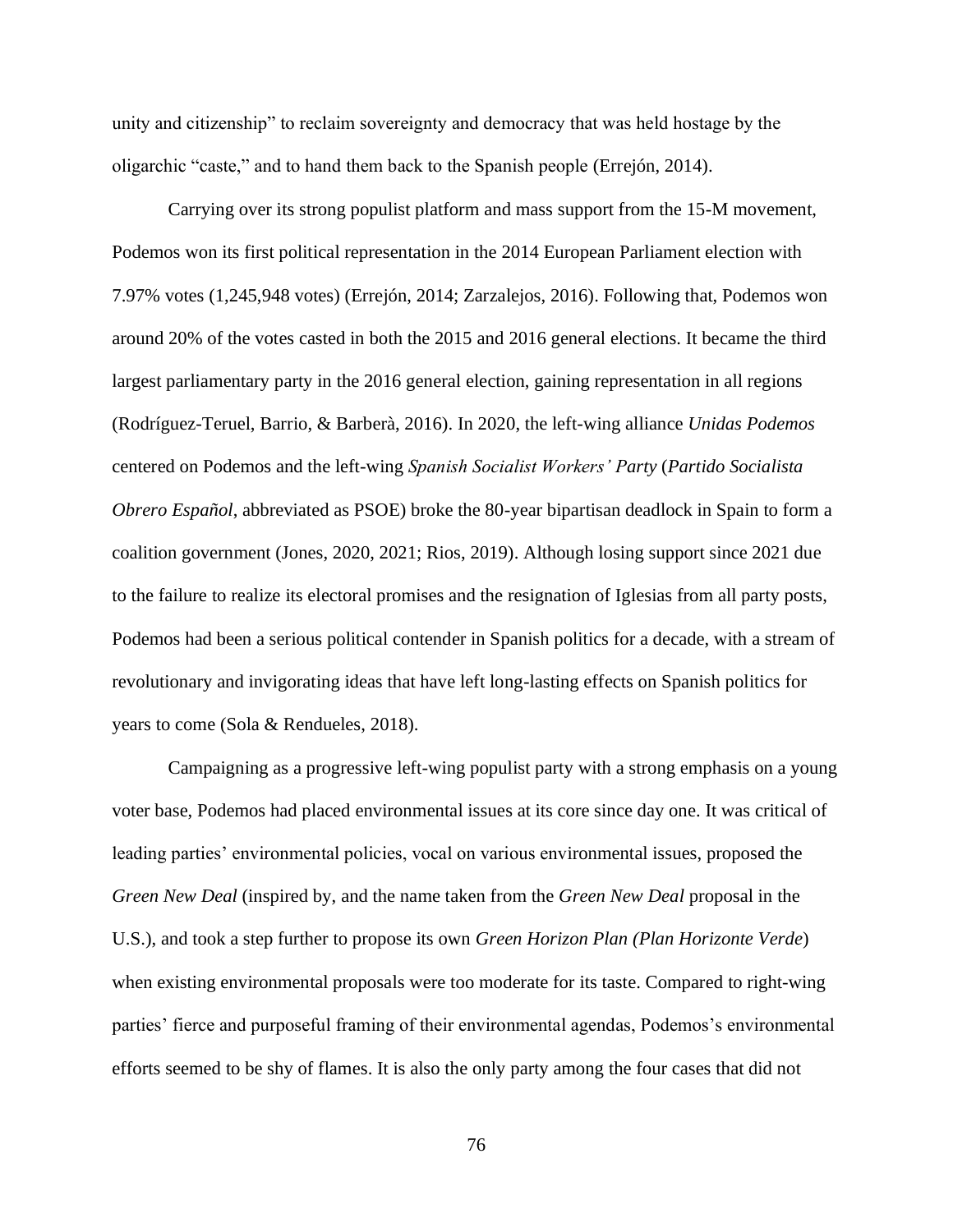have a strong nationalistic or anti-globalization rhetoric attached to its environmental agendas. Yet, looking closely at Podemos' pro-environmental agendas, they were not short of sparks that effortlessly weaved their populist elements into their pro-environmental agendas.

The following analysis dissects Podemos' pro-environmental agendas to show how they are deeply rooted in two core elements of its populist rhetoric: 1). People-centricity, framing its pro-environmental agendas as projects initiated by and serving the demands of the common Spanish people; and 2). Anti-elitism, demonizing the political and economic elites as the enemy of the people who have betrayed their electorate and benefitted from Spain's stagnant political reality.

Each of the next two sections dives into one key feature of Podemos' populist proenvironmental rhetoric. Each section begins with an overview of one particular feature of Podemos' general populist rhetoric, and then transitions into dissecting its connections with Podemos' pro-environmental agendas. The first section is broken down into two sub-sections while the second section is undivided.

Evidence for this section is drawn from written and video materials published by the official Podemos website and channels, writings and speeches by key Podemos leaders, and secondary journalistic reports and scholarly literature related to Podemos' pro-environmental agendas.

#### *1. We Can: A People's Movement for the Spanish Environment*

Podemos's left-wing populist rhetoric centered around the idea of direct participatory democracy. As Iglesias put it, the idea behind the party is as straightforward as "citizens doing politics. If the citizens don't get involved in politics, others will. And that opens the door to them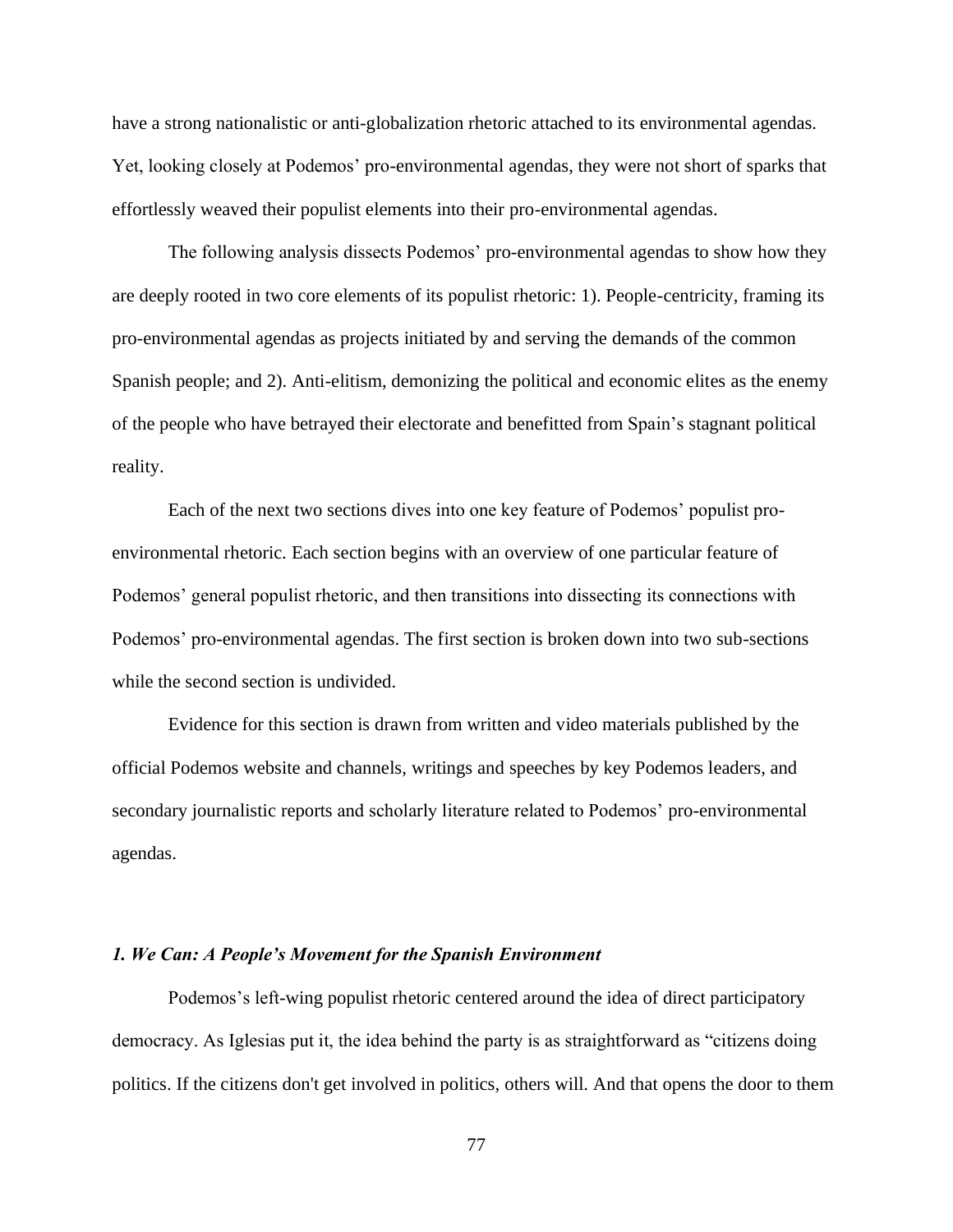robbing you of democracy, your rights and your wallet" (Kassam, 2014). Podemos brands itself as not only a party that stands up and advocates for citizens' rights, but also as a party where "we don't want to structure ourselves in the same closed off way… We're a citizen force, made up of people who got together and ran an electoral campaign practically without any money," according to Iñigo Errejón, Podemos' campaign director (ibid.).

One key strategy of Podemos' campaign was centered on the principle of participatory democracy by the general public. Podemos' primaries for the European elections were open to anyone who wanted to participate and attracted 33,000 voters in 2014 (ibid.). A cornerstone of the Podemos' projects was *indignado*-style "circles," or assemblies to unite local communities to meet, debate, or vote (Tremlett, 2015). These populist actions were intended, as Errejón (2014) put it, to create a party that is "headed by people that express new ways to relate to politics and represent a real threat for the two-party system…and those who have hijacked our democracy."

This people-centricity of Podemos' populist style anchored its environmental agendas and policy proposals from the *Green New Deal* to the *Green Horizon Plan* and influenced its positions on various environmental issues. Podemos also openly campaigned on a proenvironmental platform, "Podemos has championed the fight against climate change politically in Spain since its inception, including in all its electoral programs proposals and key measures to combat it and curb its devastating effects" (Podemos, 2019a).

The following two sub-sections unpack how the populist people-centricity played out in Podemos' pro-environmental rhetoric in two ways.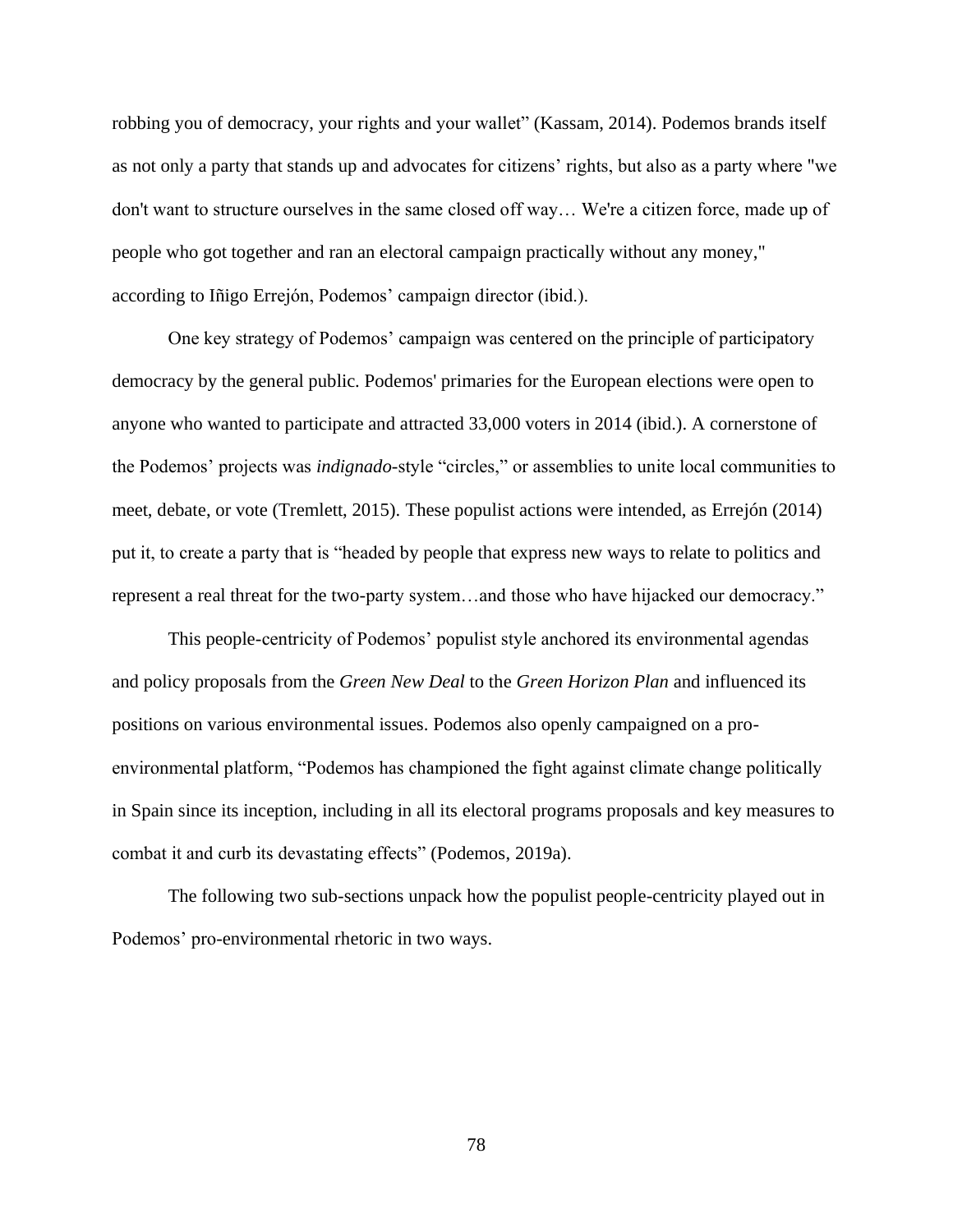#### *1.1 Of the people: direct democracy and participatory politics for the environment*

Since the very beginning of Podemos' campaign, they made it clear that Podemos will listen to and respond to the people, especially young people's demands for effective environmental actions. Podemos' members have worked on different fronts to respond to its constituencies. Txema Guijarro, a member of the Spanish parliament for Podemos said in an interview, "When we mobilize, we change things… and the young people who have come out onto the street telling us we do not have two planets" (Guijarro, 2019). Similar messages had been broadcasted on Podemos' official YouTube channel. In a campaign video for their *Green New Deal*—the most prominent pro-environmental legislations supported by the Podemos—the narration by a young woman went, "Students from all over the world are mobilizing and finding their own ways of doing politics to demand real and courageous actions against climate change. Hundreds of thousands of young people say…that if the planet were a bank, we would have already rescued it…We need to…turn this economic system insensitive to the care of the people and the planet and incompatible with respect for the rights of the majority and also of nature" (Podemos, 2019b).

In both cases, Podemos communicated directly to its followers to show that it is listening to the voices of young people, a major source of its electoral support. Then, Podemos branded its policy orientations as a response to their demands. The *Green New Deal* video ended with the narrator saying, "We [the youth] are the ones who will have to live that future. If we want, we can" (ibid). Podemos used the pun of Podemos meaning "we can" to send the message of itself being a party that is built on and responding to people's calls for climate action.

Transitioning to Podemos' more ambitious *Green Horizon Plan* in 2020, the appeal to the people as architects for Spain's climate future was reinforced. In the official announcement for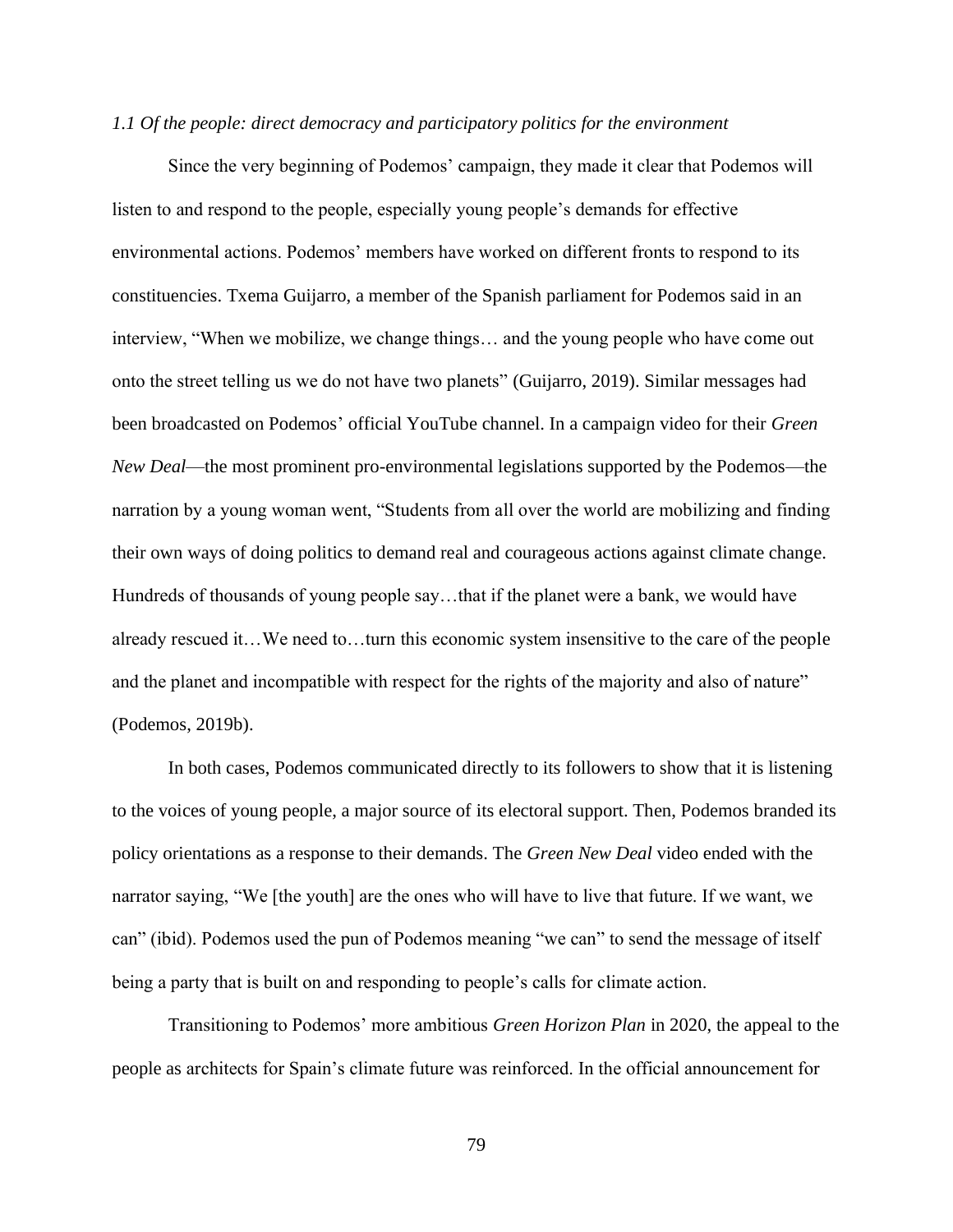the *Green Horizon Plan*, it pointed out that "the implementation of these measures [in the Green Horizon Plan] will require an unprecedented mobilization of all the productive and intellectual energies of our country" (Podemos, 2019a). Such "mobilization" implied that Podemos intended to pull resources from people across the country to make it a collective project for the environment. It "is a participatory politics where we appeal to a certain kind of people power…basing ourselves on mass mobilization" (Guijarro, 2019).

# *1.2 For the people: Podemos' environmental agendas at people's service*

In conjunction with the idea of being responsive to people's demands on environmental issues, Podemos went at length to promise that its policy proposals will be centered on the Spanish people's interests. Podemos' pro-environmental agendas were branded as not only democratically drafted by the people, but also carefully crafted for them. The element of peoplecentricity was articulated by one of Podemos' MEPs, Pablo Echenique, "You cannot take care of the environment without taking care of people first" (Podemos, 2019a). Further, Podemos' proenvironmental agendas promised that it would not let the burden of sustainability fall disproportionally on them as it had been before. To this end, *Unidas Podemos* stated, "It is clear that the cost of an ecological transition cannot be borne by those who are most affected. The cost has to be for those who have polluted the most. That is why we are talking about a change in the production model... because it has to decrease from above and not from below" (Gallego, 2019).

One of the core pro-environmental initiatives pushed by Podemos was transitioning energy companies' ownership from private to fully public via establishing "a national company" (Guijarro, 2019). As early as 2014, the *Green New Deal* was committed to "establish a number of strategic public companies… [including] a state investment bank so as to secure Spain's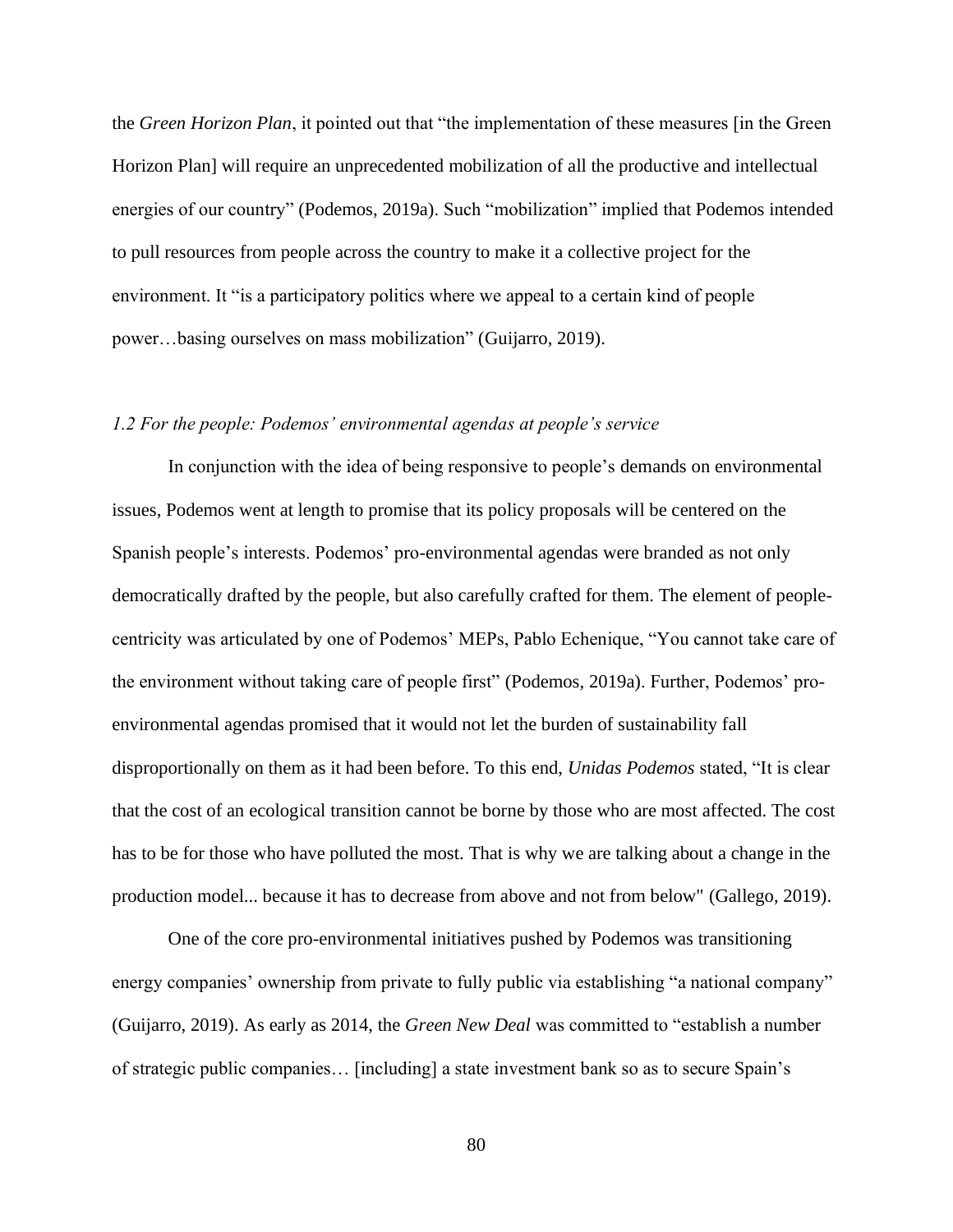energy transition to 100 percent renewables over the next 20 years" (ibid.). Podemos framed it as the most democratic form of governance over energy production and the foundation for replacing fossil fuel with renewable energy. Not only did public ownership line up neatly with Podemos' left-wing ideologies, but public ownership in Podemos' populist blueprint also meant ownership by the Spanish people, aligning with its populist principle of people-centricity.

The creation of more jobs for the Spanish people was also one of the core promises in Podemos' pro-environmental agendas. The *Green New Deal* claimed to "generate quality jobs, reduce inequalities, and take care of the planet as a priority" (Podemos, 2019b). According to Pablo Ecnenique, the *Green New Deal* aimed "to create hundreds of quality jobs, increase innovation, recover migrated talent, and start a path to compete at the top in the value-added industry" (Podemos, 2019a). All the goals envisioned were tailored toward making the Spanish economy stronger and more sustainable for the welfare of its people. Later, the *Green Horizon Plan* explicitly promised "the creation of two jobs for each job that is lost will be guaranteed by law" (ibid.). On the issue of fighting wildfires, specifically, Podemos resolved to "improving the working conditions of professionals and increasing the size of the workforce" (ibid.). All of the environmental issues and solutions proposed by Podemos were framed to prioritize ordinary Spanish citizens' interests.

#### *2. No More Special Interests: Podemos' Anti-elite Pro-environmental Agendas*

As the breakthrough party in Spanish politics, Podemos put significant efforts into constructing its identity as radically different from the ruling elites who were the culprits of "the two-party system…and those who have hijacked our democracy" (Errejón, 2014). The elite caste (*la casta*), was "a diffuse term that could include politicians, bankers, speculators, and any other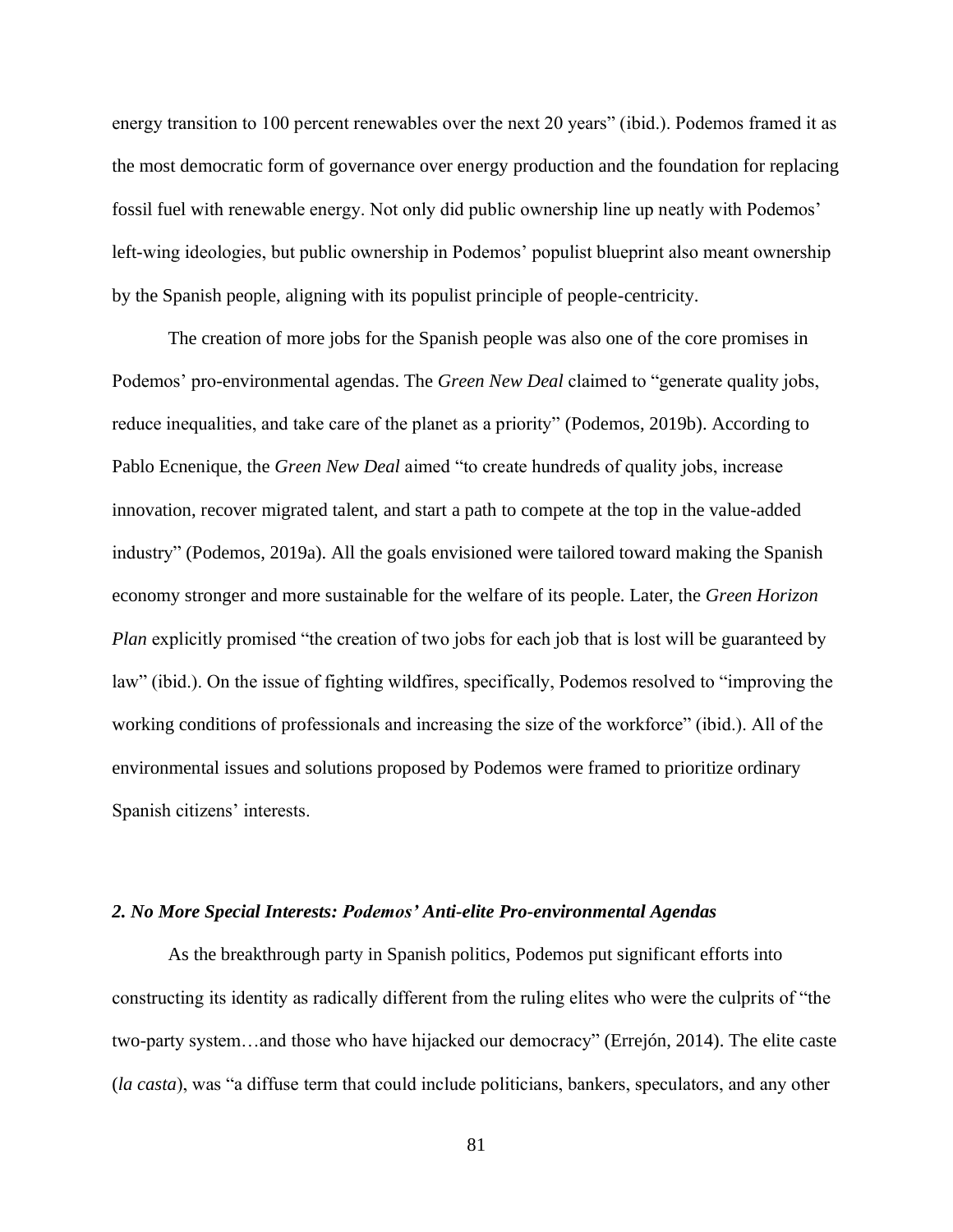privileged group" (Sola & Rendueles, 2018). These elites sustained and benefited from Spain's corrupt and stagnant political, social, and economic system. They were oblivious to people's plight. The elites selfishly utilized their privilege for personal gains instead of serving the ordinary people. Iglesias made this clear by saying, "Look, those people are your enemies" (Tremlett, 2015) and openly called the super-rich "enemies of Spain" (Guijarro, 2019).

In contrast to the elites, Podemos branded itself as the true alternative representing the real interests of the people. For example, Iglesias claimed that MEPs representing other parties in Spain "travel to Brussels in business class" and have "colluded with lobbyists behind the scenes" (Kassam, 2014). Iglesias, on the other hand, claimed to be the down-to-earth outsider and promised that "if any lobby group approaches us, we'll make that information public" (ibid.). Errejón (2014) backed this rhetoric by saying that "Podemos was born as a tool in the service of 'popular unity and citizenship', namely the articulation of 'floating' discontent in order to create a popular mobilization to reclaim sovereignty and democracy held hostage by the oligarchic caste." Podemos also highlighted its approaches to party financing issues to set itself apart from wealthy parties. They asserted that "we're doing a people's campaign, we need to show how we're different. The others get checks from banks — we appeal to our own base" (Guijarro, 2019). Podemos presented itself as a tool for the people to overturn the monopoly of power by the elites and to finally run the country democratically for their real interests.

This strong anti-elite sentiment anchored many items in Podemos' pro-environmental agendas. In Podemos' campaign video for the *Green New Deal*, the narrator highlighted that "the economic crisis of the last decade has left clear winners and losers while precariousness has increased, and inequality have not been reversed… The great fortunes of the banks, the vulture funds and the larger energy companies have seen their profits multiply… [They] cannot, even if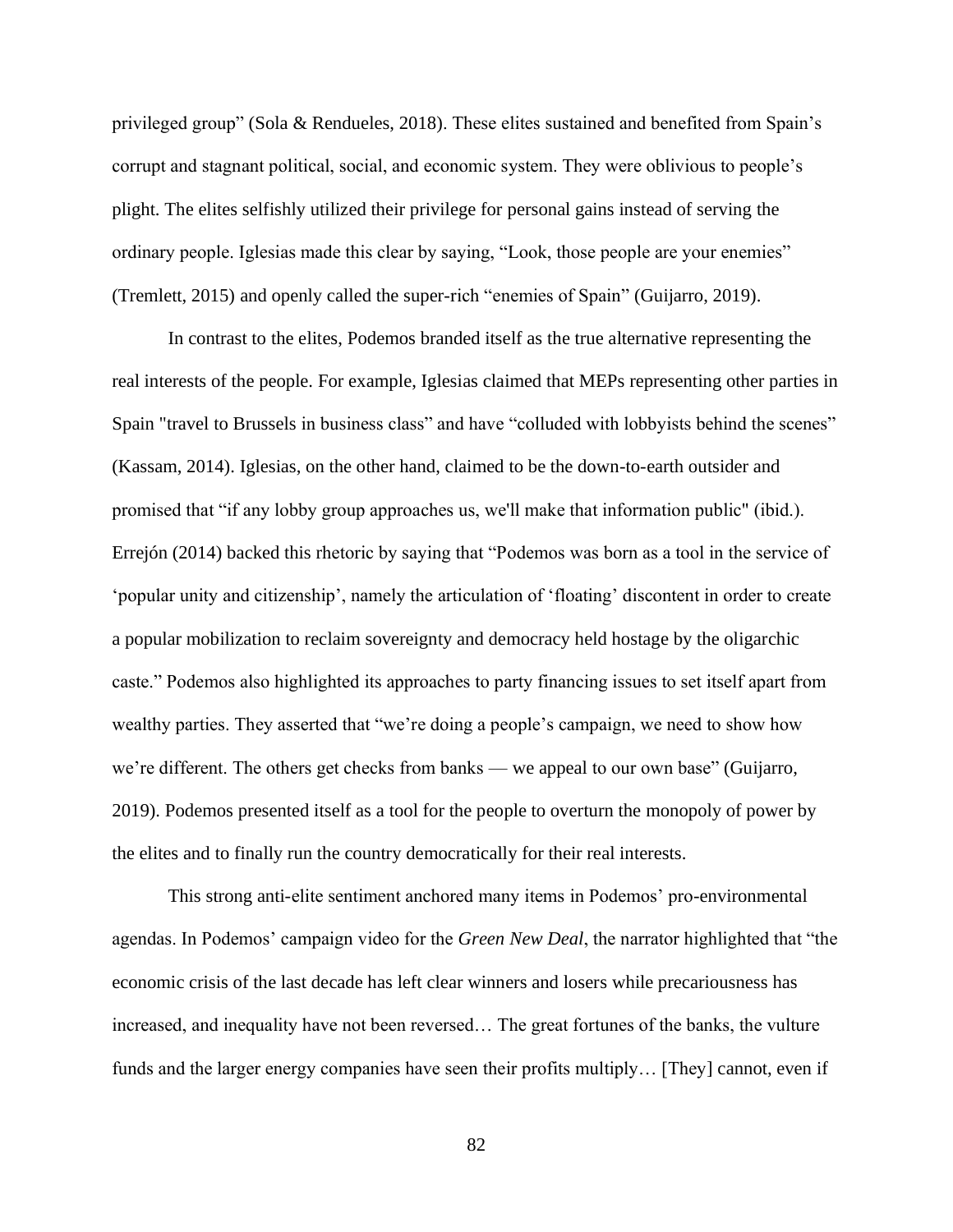they wanted to make these changes a reality" (Podemos, 2019b). The entire package was based on the premise that the elites who benefited from the past economic crises have neither the willingness nor means to build a more sustainable and equitable system in Spain. Therefore, Podemos, as the political alternative standing up for the Spanish people, declared itself the solution people needed by advancing "sets of measures which have never really been seen in Spain before" (Guijarro, 2019). Podemos took a step further in its more radical *Green Horizon Plan* with two central measures: "The prohibition of revolving doors between public officials and the boards of directors" and "The creation of a public energy company" (Gallego, 2019).

Plans for the energy sector played a major part in Podemos's anti-elite pro-environmental agendas. Iglesias exposed a list of former political leaders who were members of major energy corporations' boards of directors (these corporations included *Endesa Iberdrola*, *Naturgy*, *Abengoa*, and *Enagas*.). Iglesias concluded that "if these companies buy former ministers and former presidents, it is impossible to face the challenges of climate change" (ibid.). They set out to prove that the elites gained significant profits from such privatization of energy, "The profit margin of the large Spanish electricity companies (for their business in Spain) practically doubles that of their European counterpart: what we could call 'extra profits'… amount to €9,400 million. This money has come out of the consumer's pocket" (Podemos, 2016). To change the status quo, Iglesias promised to replace the "oligarchies" running private electricity companies with public energy companies that will serve the interests of the people and "to guarantee that no one suffer from energy poverty" (Gallego, 2019). Podemos laid out its nationalization campaign based on the principle that "access to energy, like access to housing or education, is a citizen's right" (Podemos, 2016).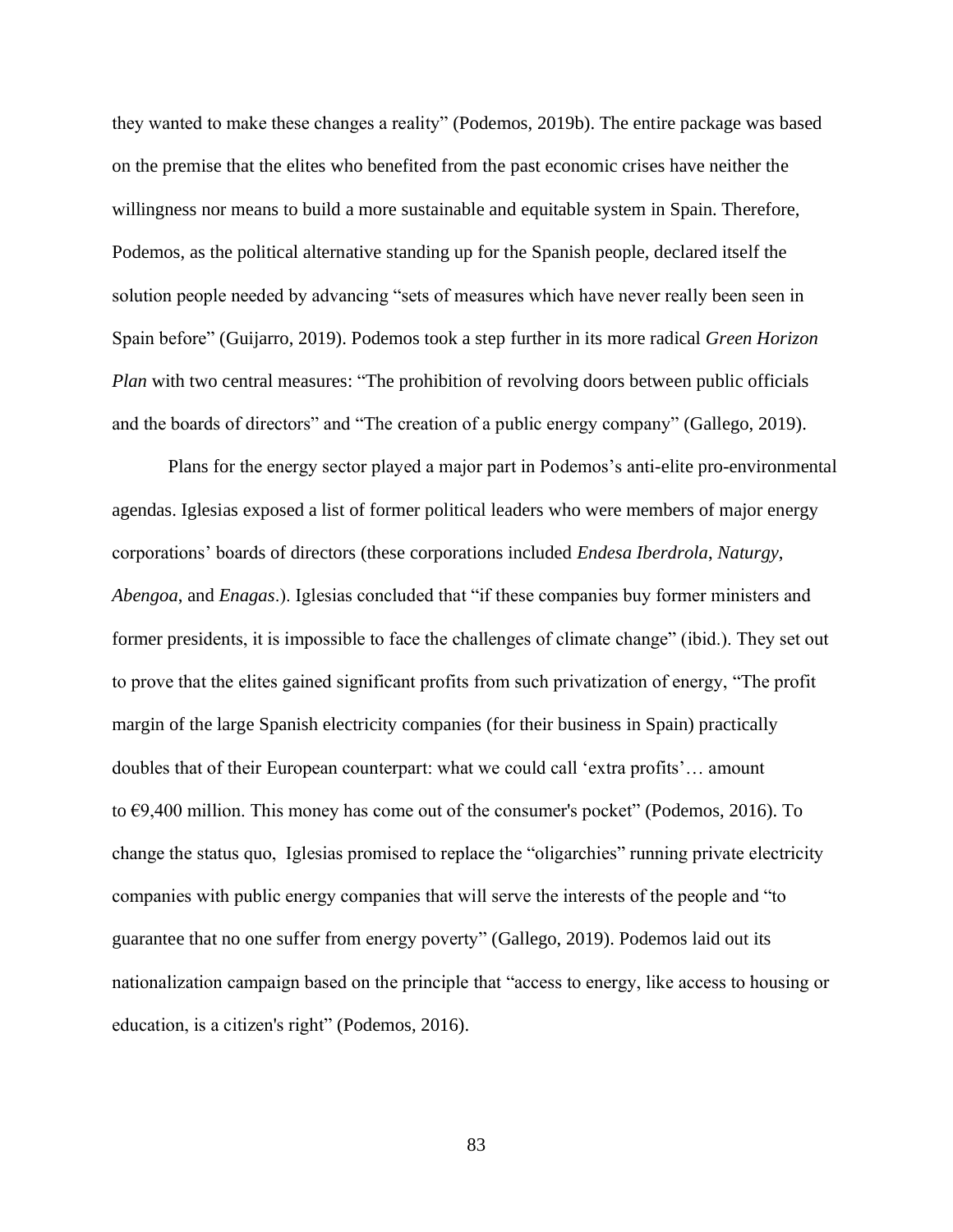On the growing frequency of devastating forest fires, Podemos linked their causes to the inability of the current government to manage forests as a result of elite profiteering. Podemos claimed that "economic interests exert a great influence on the forest floor: they socialize the environmental losses and impacts and privatize the benefits, leaving aside the majority interest of the citizenry…covert privatization and the precariousness of salaries, has fueled the *fire busines*" (Podemos Environmental Area, 2017). The corrupt elites not only ignored the growing risks of wildfires, but also found ways to profit from these natural disasters. Podemos, in response, proposed various policies to preserve forest "ecosystems and the sustainable natural landscape...the hallmarks of the rural environment" (Podemos Environmental Area, 2017). It also made promises of forest management based on the needs of rural populations who felt left behind by private interests and distant governing bodies.

Podemos (2015) published an official statement on the *World Environment Day*, stating that,

*"Governments, by kidnapping institutions, protect an unsustainable production model that is causing the depletion of natural resources, energy geo-dependence and the greatest environmental problem facing Humanity: Climate Change…The kidnapping by public administrations that should watch over nature and make Spain progress towards sustainability, has launched partisan policies favoring a privileged minority while resources are depleted, our rivers and mountains are polluted and our unique species they perish… We are faced with the political responsibility of abandoning any policy that does not assume that there is only one planet and that it is finite."*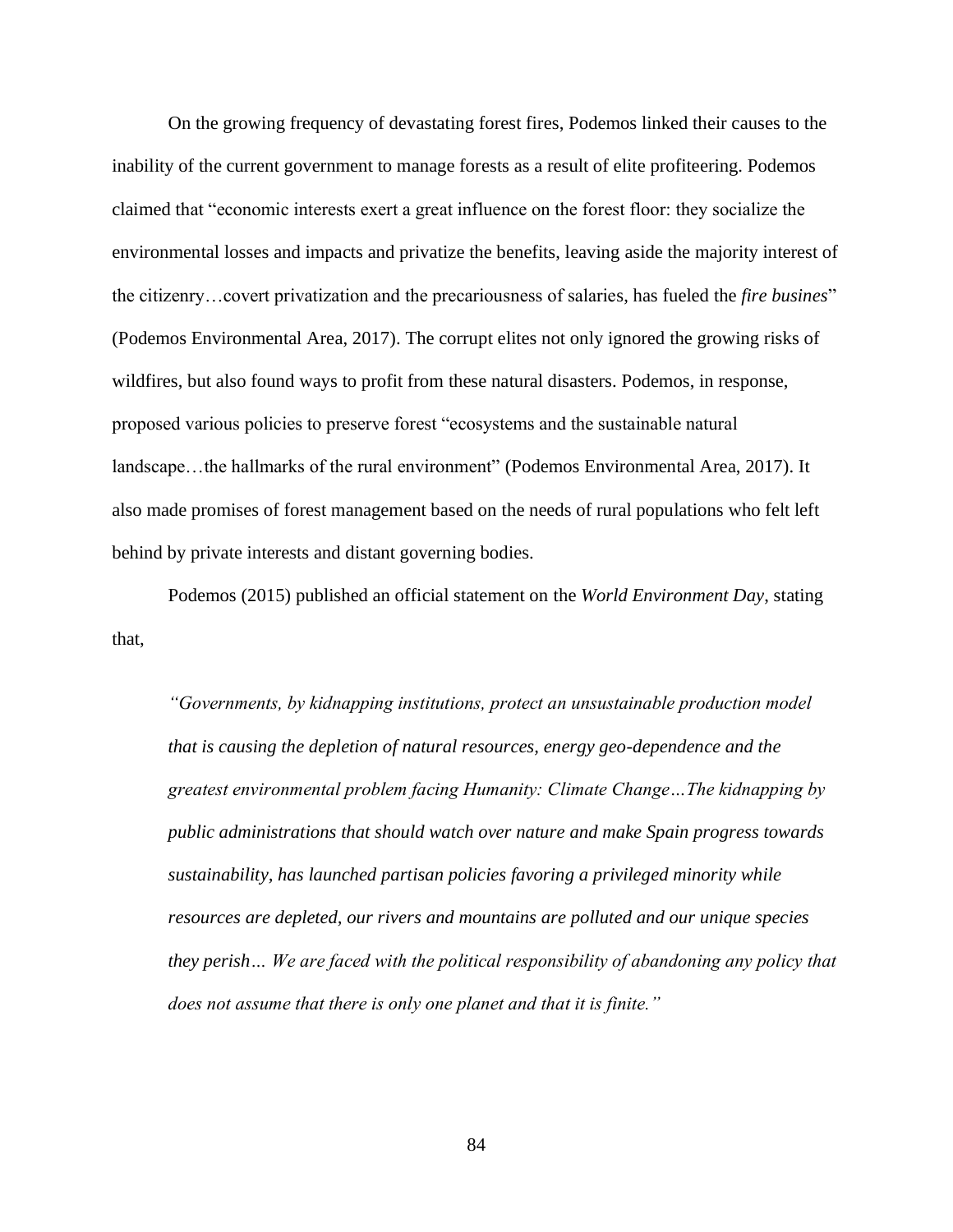This quote encapsulated Podemos' anti-elite logic behind its populist pro-environmental agendas. Podemos centered its rhetoric on criticisms of elites' corruption and self-interests as well as presented itself as the new political alternative serving the interests of the people.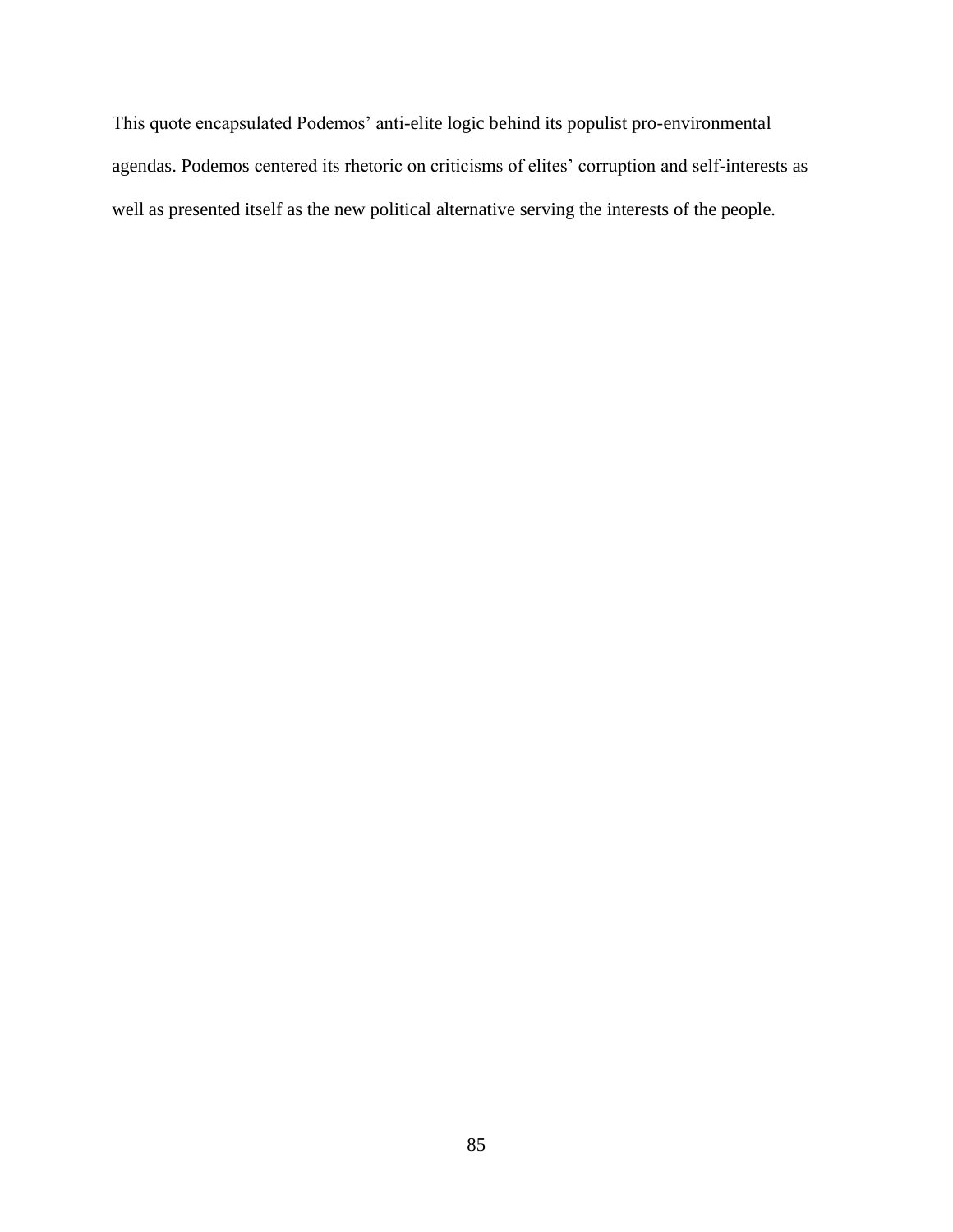### **VIII. Left-wing, Anti-environment Party: Chávez and Maduro's Regime in Venezuela**

Last but not least, this final case study brings us to Venezuela, in Latin America. The country has been under a left-wing, Socialist populist regime for decades, led by a succession of two authoritarian leaders, Hugo Chávez and Nicolás Maduro. For a country with heavy reliance on the extraction of natural resources, Venezuela has always relied on anti-environment agendas in the sense that its policies and rhetoric justified the extraction of fossil fuels and minerals. The populist rhetoric employed by both Venezuelan presidents didn't usually address environmental issues directly as opposed to other populist leaders' rhetoric discussed in previous chapters. This case exemplifies a particular kind of indirect anti-environmental agendas that is, nonetheless, firmly anchored in a populist rhetoric.

This chapter begins with an overview of both Chavez and Maduro's populist style as well as laying out Venezuelan's trajectory of anti-environmental agendas under their governance. Then, four subsequent sections detail the populist elements anchoring Chávez and Maduro's anti-environmental agendas.

## *Overview: Chávez and Maduro, Populism, and Anti-environmental Agendas*

Hugo Chávez and his successor Nicolás Maduro have been charismatic populist leaders of Venezuela for over two decades. Chávez led the country with the left-wing *Socialist Fifth Republic Movement* (*Movimiento Quinta República*) during his first 10 years in office and then founded the *United Socialist Party of Venezuela* (*Partido Socialista Unido de Venezuela*, abbreviated as PSUV) in 2007. PSUV had since supported both him and Maduro as the dominant party of Venezuela. The following paragraphs will introduce Chávez and Maduro's left-wing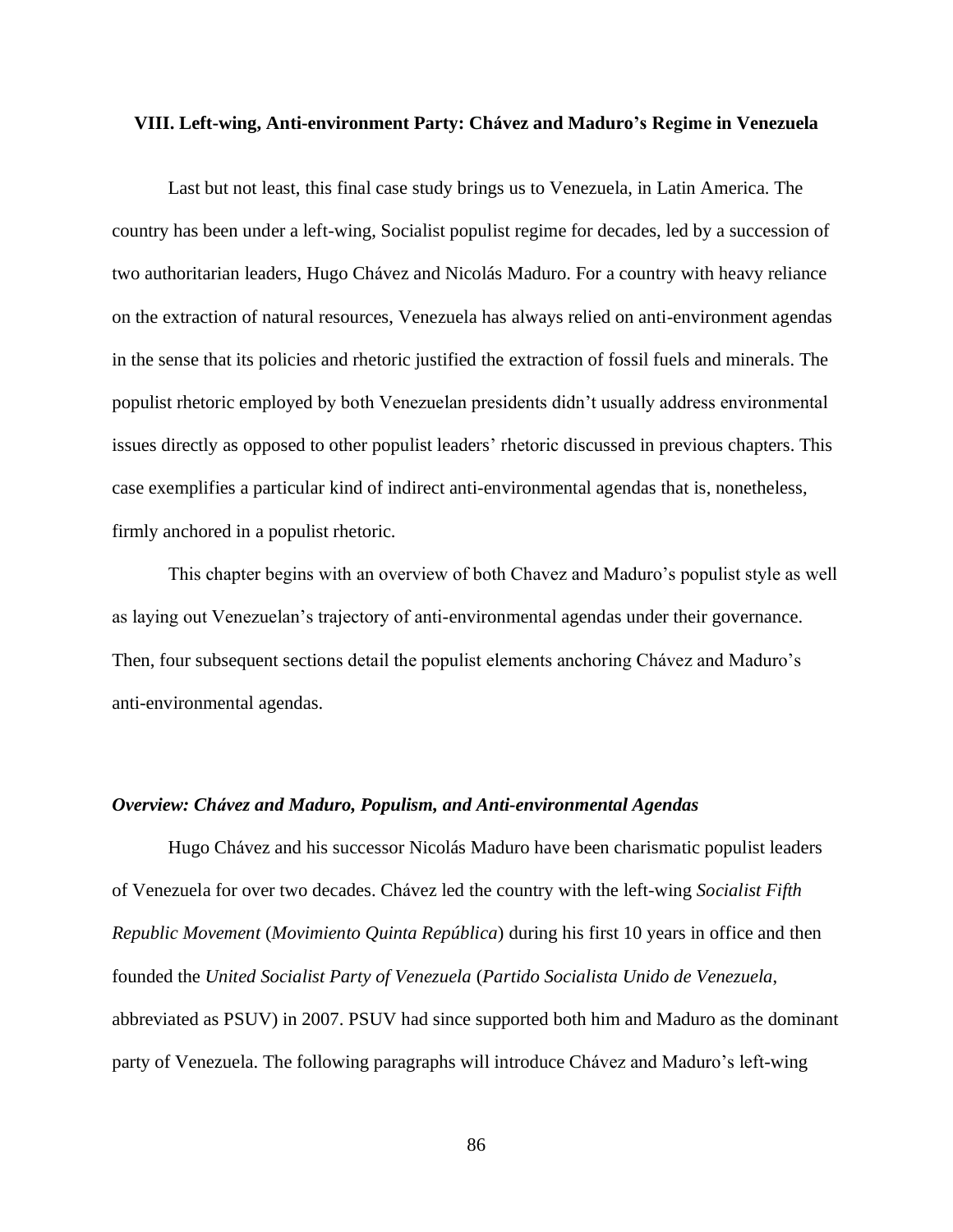populist style and their anti-environment agendas to set up for more detailed analysis in upcoming sections.

Roberts (2012, p. 136) claimed that "Chávez was arguably the most quintessential populist figure Latin America had seen since Juan Perón…However populism was defined, Chávez fit, as he seemingly embodied whatever core and ancillary properties were attached to the concept." There seems to be a broad consensus on Chávez's prominence as Latin America's most iconic populist leader (e.g. Hawkins, 2009; Sagarzazu & Thies, 2018; Zúquete, 2008). This was also demonstrated by Chávez's cornerstone Socialistic project *Chavismo*. It was founded on the populist and "morally constructed antagonistic duality between a virtuous 'people' (*el pueblo*) and an incorrigibly venal and corrupt elite (the oligarchy or, more colorfully, the 'rancid oligarchy' in the parlance of *Chavismo)*" (Roberts, 2012, p. 136).

Chávez positioned himself as the true representative of the people by campaigning for Socialist programs such as massive social spending from oil revenues, nationalization of key industries, and a direct form of democracy "based on plebiscitarian expressions of popular sovereignty and grassroots participation in community organizations and self-governing structures" (Farnsworth, 2021; Roberts, 2012, p. 137). Maduro, as the hand-picked successor for Chávez, followed his footsteps to continue this *Chavistas* left-wing populist campaign as he asserted that "I am doing nothing else but fulfilling the mission entrusted to me by Comandante President Hugo Chávez Frías as I have been doing and as I will do out of love for his person and his work" (Venezuela, 2013). Aside from his dubious electoral victory after Chávez's death and fraud allegations overshadowing subsequent elections, Maduro clung to power with his populist rhetoric's appeal and legitimization. He defended himself by saying that "I, Nicolás Maduro Moros, am a genuinely and profoundly democratic president" (Phillips, 2019).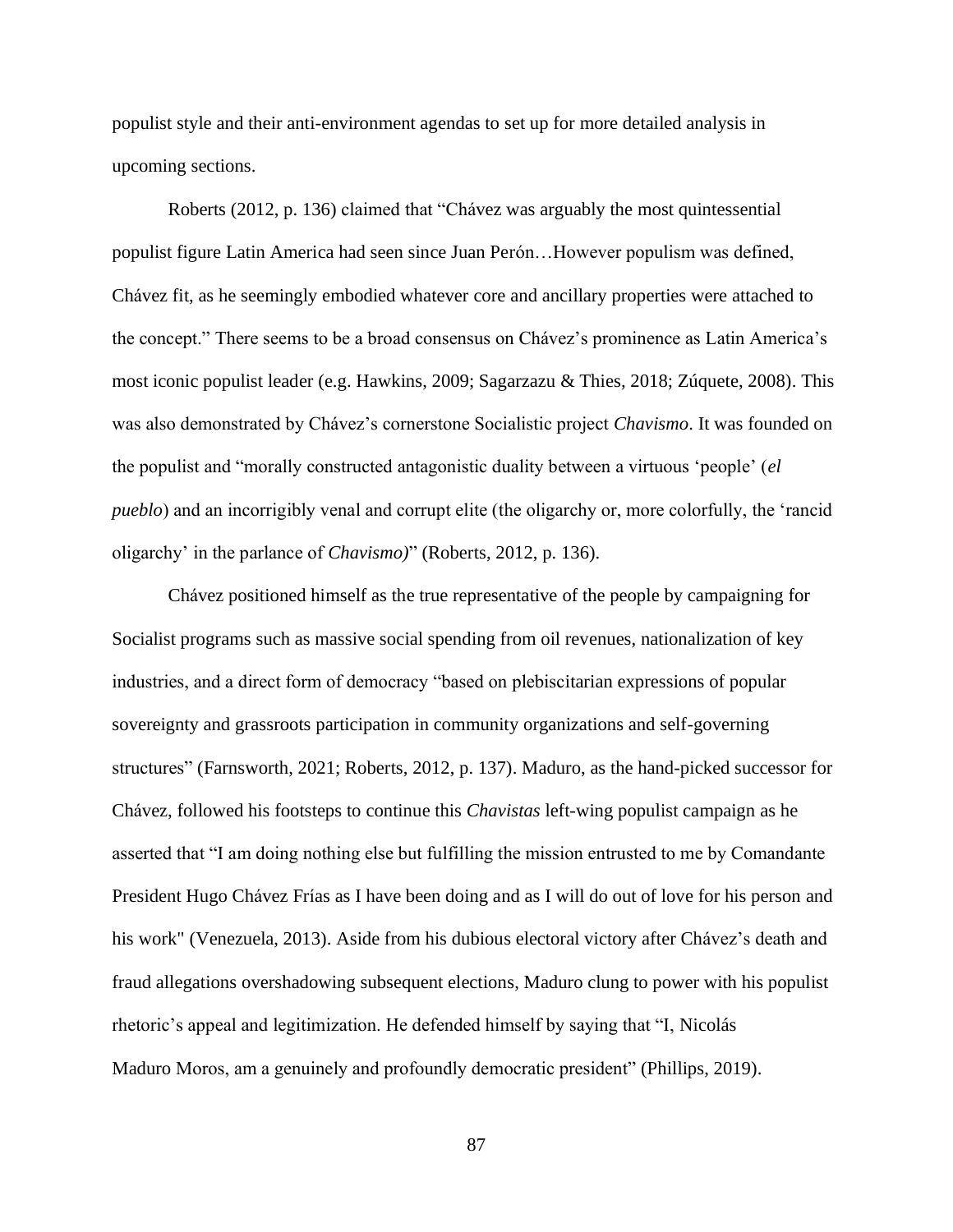Abiding by the textbook populist style, Chávez was very skillful at positioning himself as the political alternative for the people against threats from enemies abroad and elites at home. Reminiscent of Venezuela's anti-colonial struggles, anti-imperialist sentiments have always been a central component of Chávez's populism. They particularly targeted the U.S., their "imperialistic neighbor." Chávez portrayed the United States as a looming imperialistic threat to Venezuelan freedom and independence, especially after "Washington's thinly veiled support for the military coup that briefly removed him from office in April 2002" (Roberts, 2012, pp. 144- 146). In addition to enemies abroad, Chávez also put considerable efforts into demonizing the political and economic elites at home, especially regarding the oil oligarchy and elites' corruption. Positioning himself as the polar opposite of these "evil" forces, Chávez painted himself as the true outsider and representative of the people, promising to "care for the lower classes, work to eradicate neoliberalism, and continue to challenge the imperialists in the United States" (Ellner, 2003).

In his 2006 campaign closing speech (Hawkins, 2009), Chávez put all these populist elements and his "cosmic" struggle against the evil into perspective by saying:

*"Let no one forget that we are confronting the Devil himself. Sunday, 3 December at the ballot box. We will confront the imperialist government of the United States of North America [sic]—that is our real adversary, not these has-beens here, these lackeys of imperialism. . . Because you are not going to reelect Chávez really you are going to reelect yourselves, the people will reelect the people. Chávez is nothing but an instrument of the people."*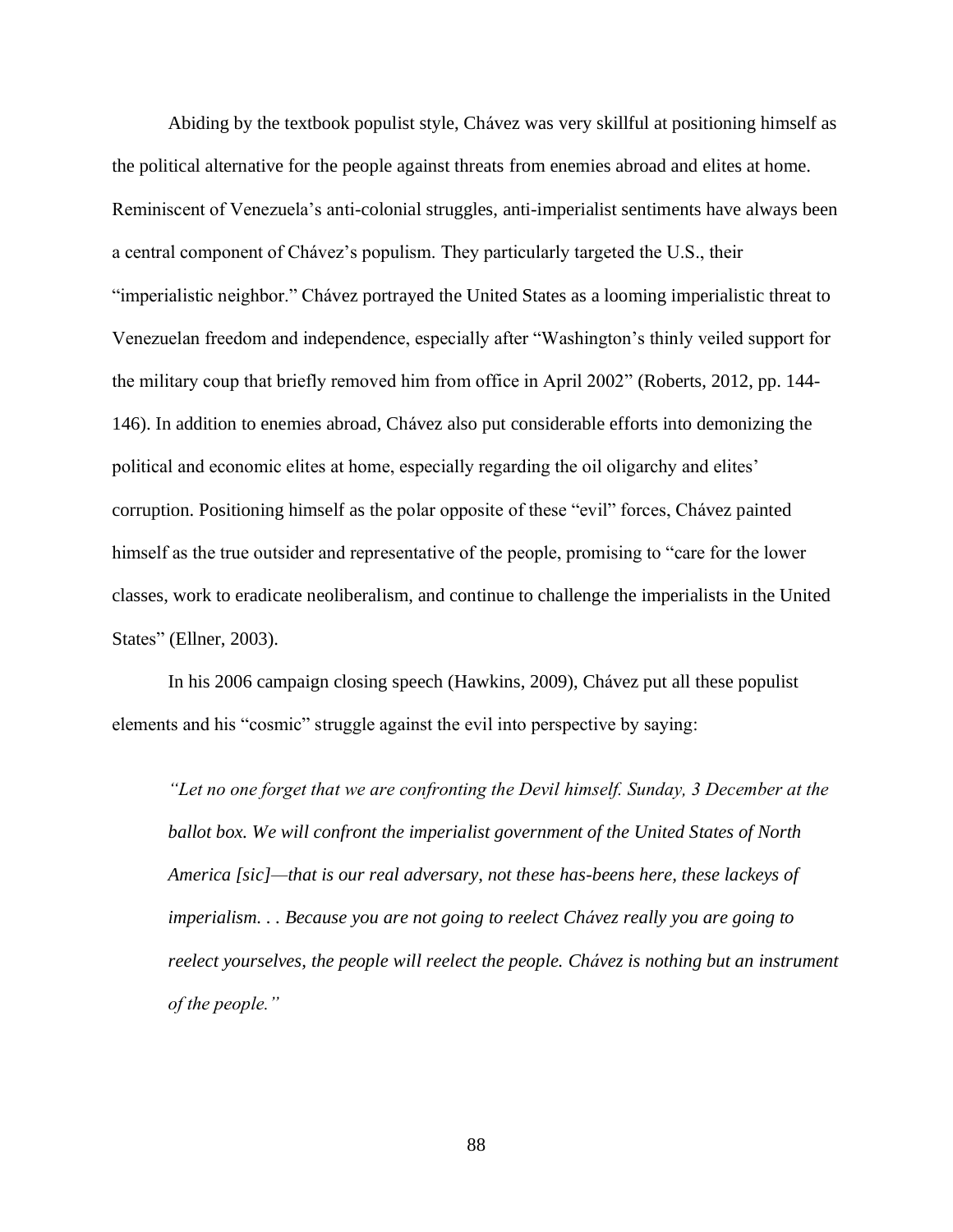Continuing the populist legacy of Chávez, Maduro carried on his core populist rhetoric. In his 80-minute address to fellow *Chavistas* and international leftist allies, Maduro said (Phillips, 2019):

*"Stop, Europe … Don't come again with your old colonialism. Don't come again with your old aggression. Don't come again, old Europe, with your old racism. There's been enough enslavement – the looting that you subjected us to for 500 years … We are a true, profound, popular, and revolutionary democracy … not a democracy of the elites … of super-millionaires who go into power to enrich their economic group and to rob the people."*

A key area where Chávez and Maduro employed their populist rhetoric was the environment. Despite being known for active participation at international climate conferences and keeping up with most major climate treaties, Venezuela has always had a fundamentally anti-environmental regime stemmed from its reliance on oil and mineral extraction.

Venezuela has a deep reliance on oil extraction, especially through its state-owned oil company Petróleos de Venezuela, S.A. (PDVSA) (Baena, 2019; Berg, 2021; Hellinger, 2016, 2021; Wiseman & BéLand, 2010). The *Orinoco Oil Belt* accounted for 95% of the country's export, earnings around 55% of the federal budget as for 2012. Chávez's *Sowing the Oil Crop* plan (*Plan Siembra Petrolera*) aimed to produce 4 million barrels of oil a day by 2014 and 10 million by 2030 (Heinrich Boell Foundation, 2012). Regulations over oil extractions were minimized over the years to generate greater profit at the expense of environmental protection. For example, between 2010 and 2016, PDVSA self-reported more than 46,000 oil spills and announced that it would stop reporting them starting from 2016 (Berg, 2021). In July 2020, the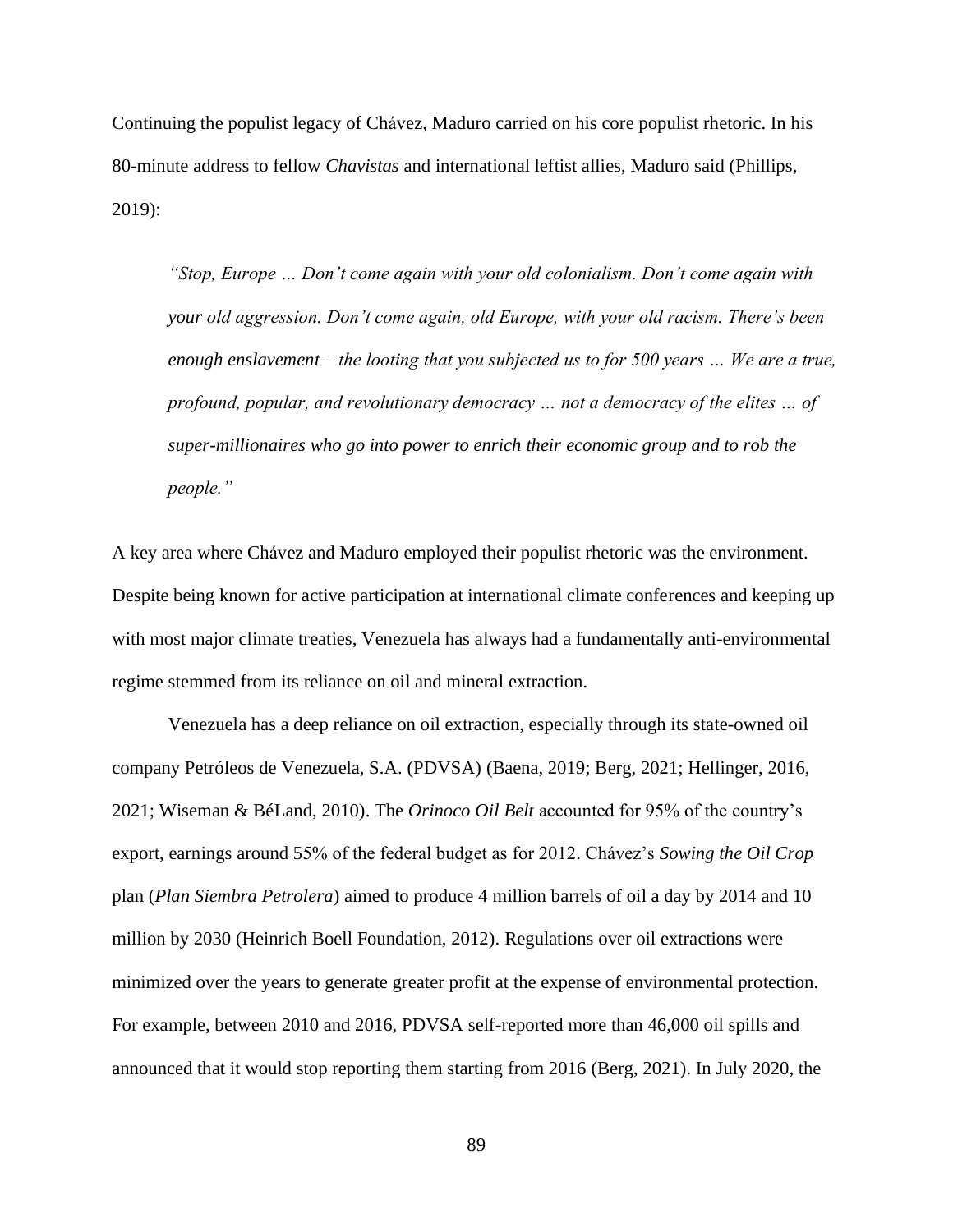El Palito refinery leaked over 20,000 barrels of oil into the water, spreading to the protected Morrocoy National Park (ibid.). And in June 2021, an oil tank at Punta Cardón in Falcón State leaked 3.6 million liters of gasoline over nice days, through a crack in its base resulted from the lack of maintenance since 2016 (ibid.). Venezuela also ranks as the top seven countries in the world for gas flaring, the combustion of natural-gas byproducts that releases a considerable amount of methane into the atmosphere (ibid.). All these examples show how Venezuela not only relied heavily on resource extraction but was also conducive to additional environmental damages caused by the extractions.

Reacting to international sanctions on oil exports, Maduro shifted its extractive focus to expand mining in the *Orinoco Mining Arc* (*Arco Minero del Orinoco*). This mining arc opened up 112,000 square kilometers of the Amazon rainforest—some of the most biodiverse areas of the Amazon rainforest and borders Canaima National Park, a UNESCO World Heritage Site for mining. It contains proven reserves of thousands and millions of tons of gold, diamonds, iron, bauxite, copper, coltan, etc. (Ebus, 2018; Notilogía, 2016; Rendon, 2020). No environmental impact assessment in the region was carried out despite being mandated by law (Ebus, 2018). Moreover, the Maduro regime has been reported to use state security to facilitate rampant criminal mining groups to extract, process, and sell minerals (Rendon, 2020).

These actions under Chávez and Maduro proved an assessment of Venezuelan environmental governance by the EU in 2007 (European Commission, 2007). It concluded that:

*"A significant gap remains between the advanced framework and apparent political willingness of the authorities on one hand, and continued difficulties in relation to the country's environmental performance and achievements. Particular challenges include*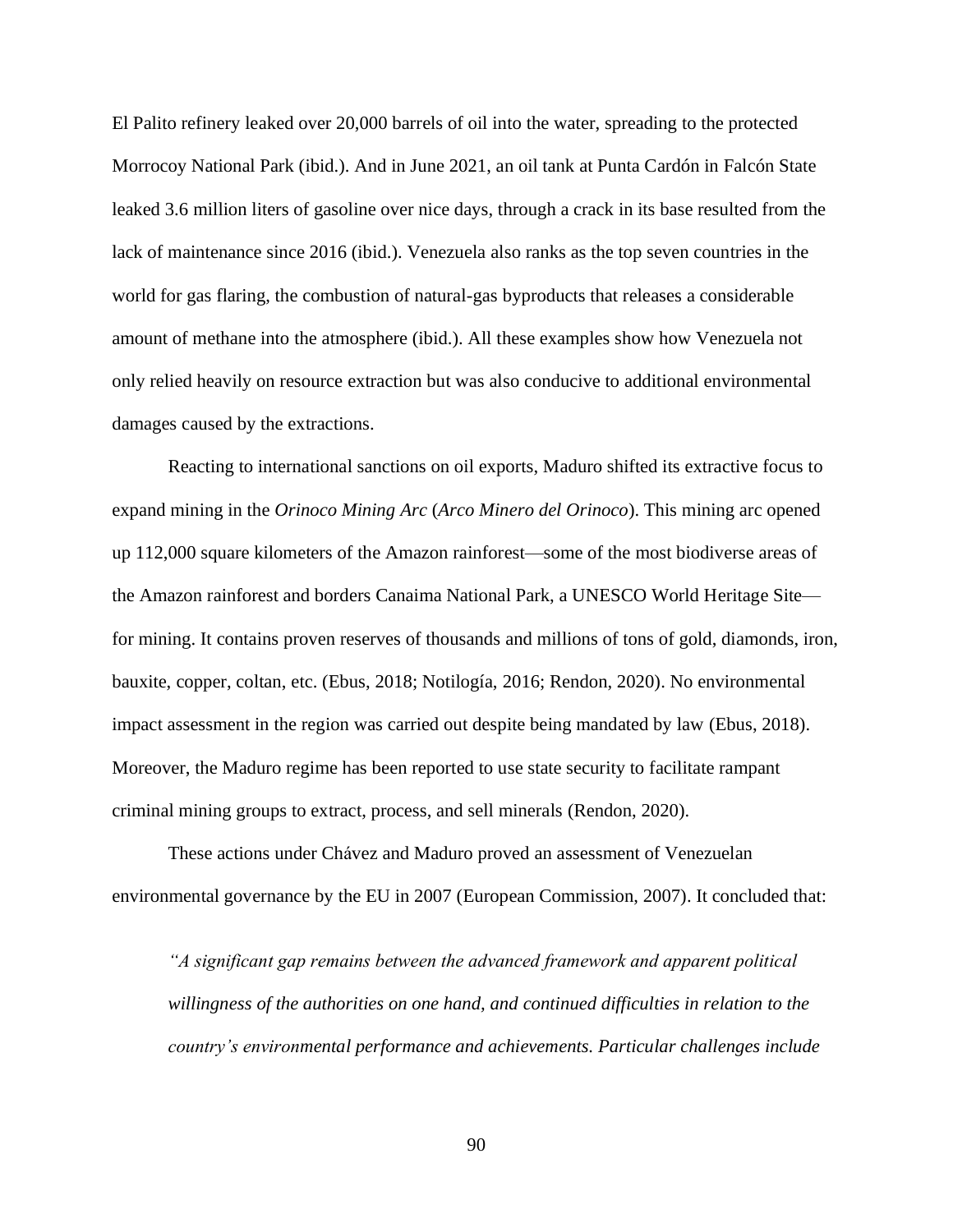*deforestation, desertification, a reduction in biodiversity, insufficient management of waste and pollution caused by industry, agriculture, and mining areas."* 

In this context of Chávez and Maduro's left-wing populist rhetoric and their anti-environmental projects, three following sections unpack how their anti-environmental agendas are anchored in three populist elements. These three elements are: 1). Anti-Capitalism, framing the economic elites as the enemy who exploits natural resources for selfish gains at the expense of the Venezuelan people; 2). Anti-imperialism, framing foreign powers as a threat to Venezuelan national sovereignty which needs to be defended with national control over Venezuela's natural resources; and 3). People-centricity, promising to defend and benefit ordinary Venezuelan citizens with resource extraction.

Before diving into each populist element in detail, I begin with a section that analyzes Chávez's world-renowned speech at the 2009 *Copenhagen UN Climate Change Conference*. This speech shows a convergence of Chávez's three populist elements anchoring his antienvironmental agendas. After this section, three subsequent sections unpack each populist anchor of Venezuela's anti-environmental agendas in more detail.

The evidence for the following sections is drawn from Chávez and Maduro's speeches, official party documents and government policies, press releases, and relevant secondary journalistic and scholarly sources.

# *Anchoring Rhetoric: A Convergence of Chávez's Anti-environmental Agendas' Populist Anchors*

In 2009, one of the most important *UN Climate Change Conferences* was held in Copenhagen. There, Chávez delivered the speech on climate that he was most known for. It was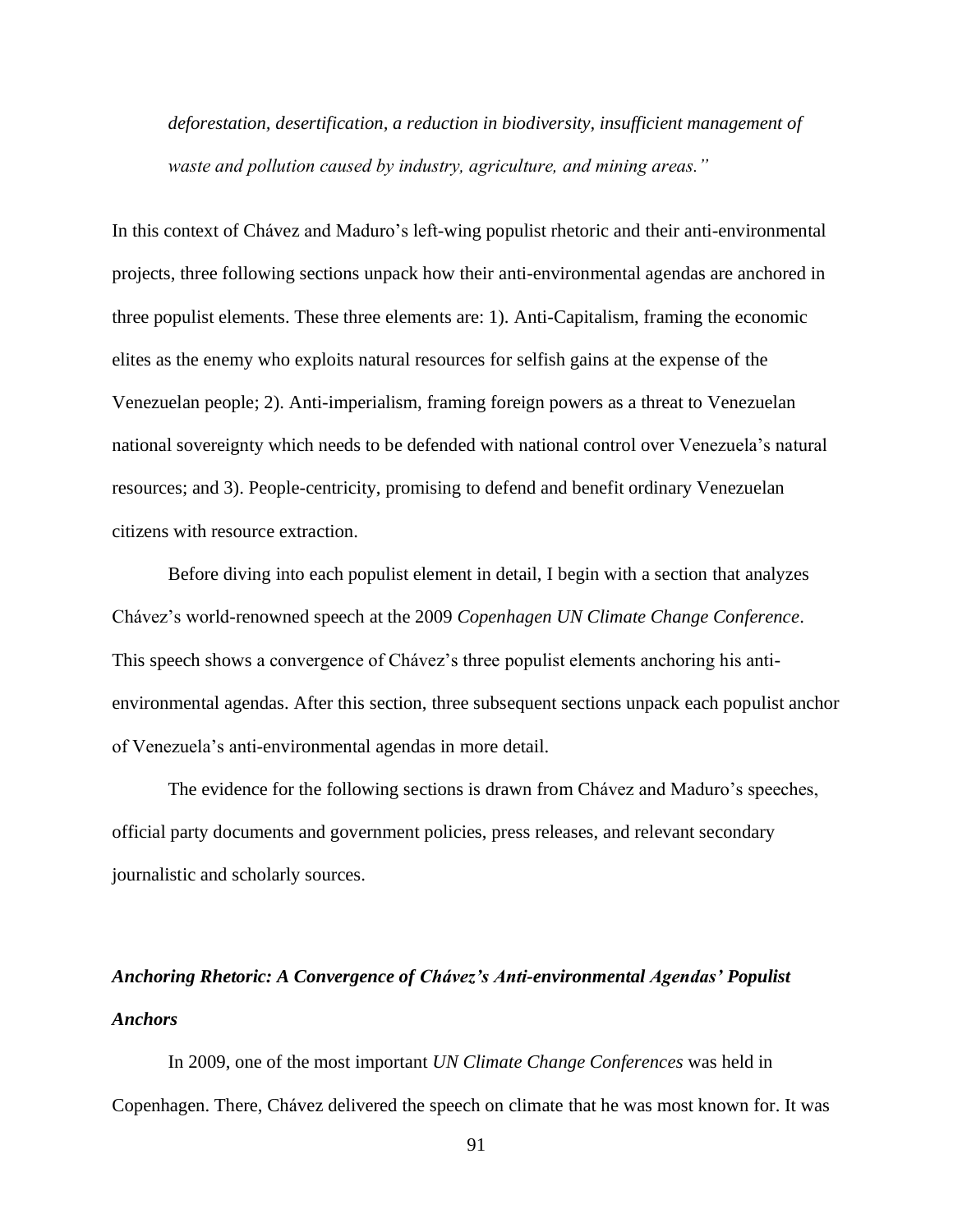a 15-minute tirade blaming the deteriorating state of the environment on Capitalism, the "imperial dictatorship" of the developed countries, and the exploitation of the ordinary people by the elites and the super-rich. This speech is a perfect example showing the convergence of all three key populist elements in Chávez's anti-environmental agendas.

Before diving into the speech itself, one clarification is needed. The speech delivered by Chávez at this summit was not explicitly anti-environmental at first glance. He actually acknowledged and highlighted that "climate change is undoubtedly the most devastating environmental problem of this century" (Chávez, 2013). Yet, consistent with his implicit domestic anti-environmental agendas was that he shifted the blames for causing and the burdens of addressing climate change to developed countries. Thus, he justified letting developing countries like Venezuela carry minimum responsibilities for addressing climate change. Along these lines, Chávez advocated, "Developed countries should set binding, clear and concrete commitments for the substantial reduction of their emissions and assume obligations of financial and technological assistance to poor countries to cope with the destructive dangers of climate change" (ibid.).

In this speech, Chávez was vocal about anti-Capitalism, an unusual position to take on international platforms. Yet it was consistent with Chávez's populist and Socialistic agendas. Capitalism and the economic elites were crucial to his populist construction of the evil enemies. He said, "Let's talk about the cause, let's not evade responsibilities, and let's not evade the depth of this problem. The cause, undoubtedly…is the destructive metabolic system of capital and its embodied model: Capitalism" (ibid.). Capitalism breeds an extremely uneven social structure, leading to differential responsibilities to climate change. Chávez claimed that "we are profoundly unequal...Seven percent is responsible, these 500 million richest people are responsible for 50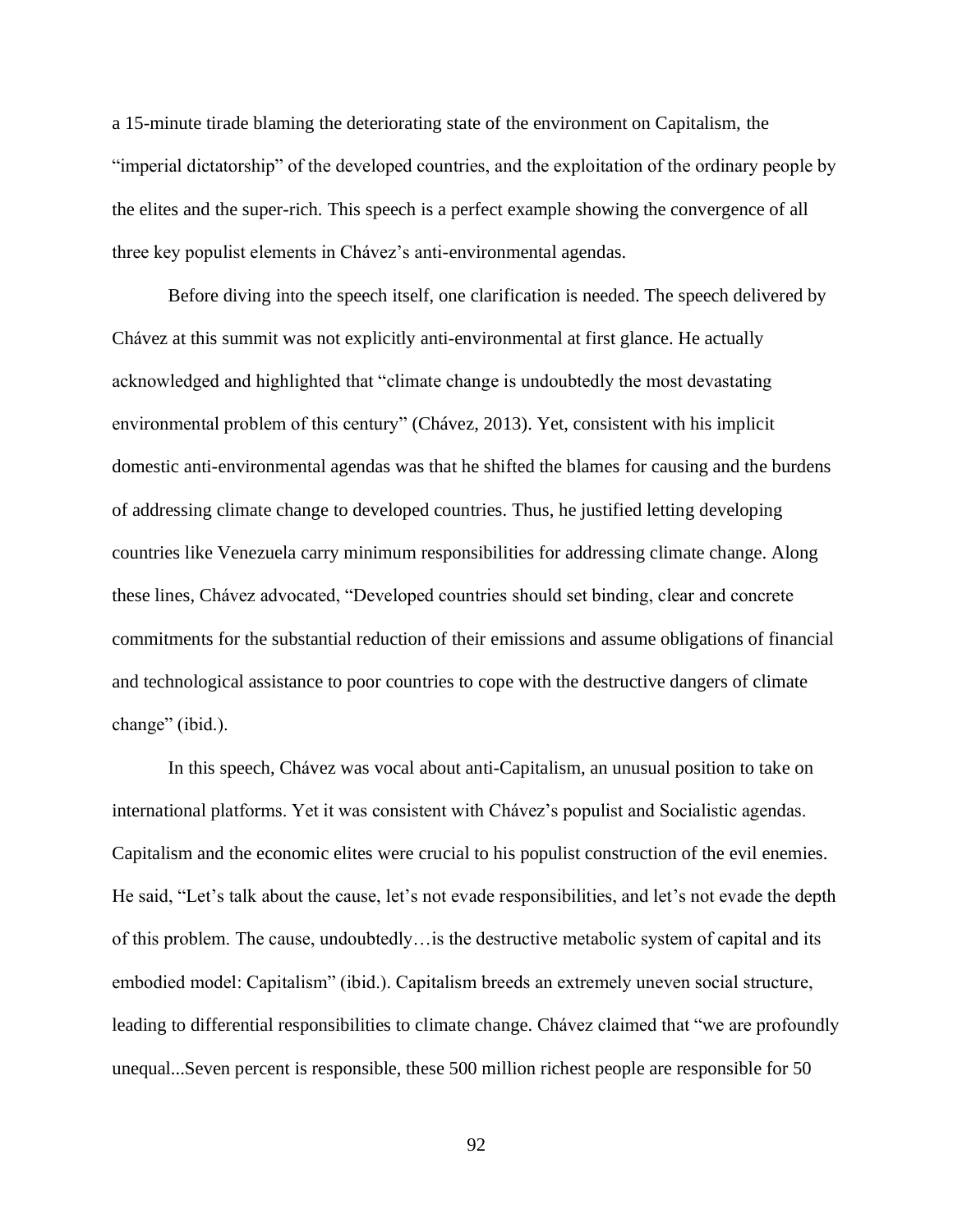percent of emissions, while the poorest 50 percent accounts for only seven percent of emissions" (ibid.). By framing the economic elites under Capitalism as the ultimate culprits for the climate crisis, Chávez also painted them as enemies of the people. The economic elites selfishly chose not to take responsibility for the harm they caused as Chávez mocked them, "If the climate were a bank, it would have been saved already" (ibid.).

Another key enemy of the people in Chávez's populist environmental rhetoric was the imperial powers, led by the U.S. and other developed countries. He claimed that "what we are experiencing on this planet is an imperial dictatorship, and from here we continue denouncing it…There is a group of countries that consider themselves superior to us in the South, to us in the Third World, to us, the underdeveloped countries" (ibid.). Developed countries are the wrongdoers who exploited smaller countries under neoliberalism and imposed on them environmental degradation and economic backwardness. The current situation was believed to be single-handedly caused by these global powers whose "political conservatism and selfishness…show high insensitivity and lack of solidarity with the poor, the hungry, and the most vulnerable to disease, to natural disasters" (ibid.).

Last but not least, following the framing of the enemies, the populist rhetoric is not complete until one advocates for the oppressed, ordinary people. Chávez referred to this point towards the end of his speech, concluding that "we the peoples of the world ask of the empires, to those who try to continue dominating the world and exploiting us…let's stop environmental degradation and avoid the great catastrophe of climate change, let's integrate ourselves into the noble goal of everyone being more free and united" (ibid.). It echoed both his Socialist platforms and the branding of himself as the true leader of the people.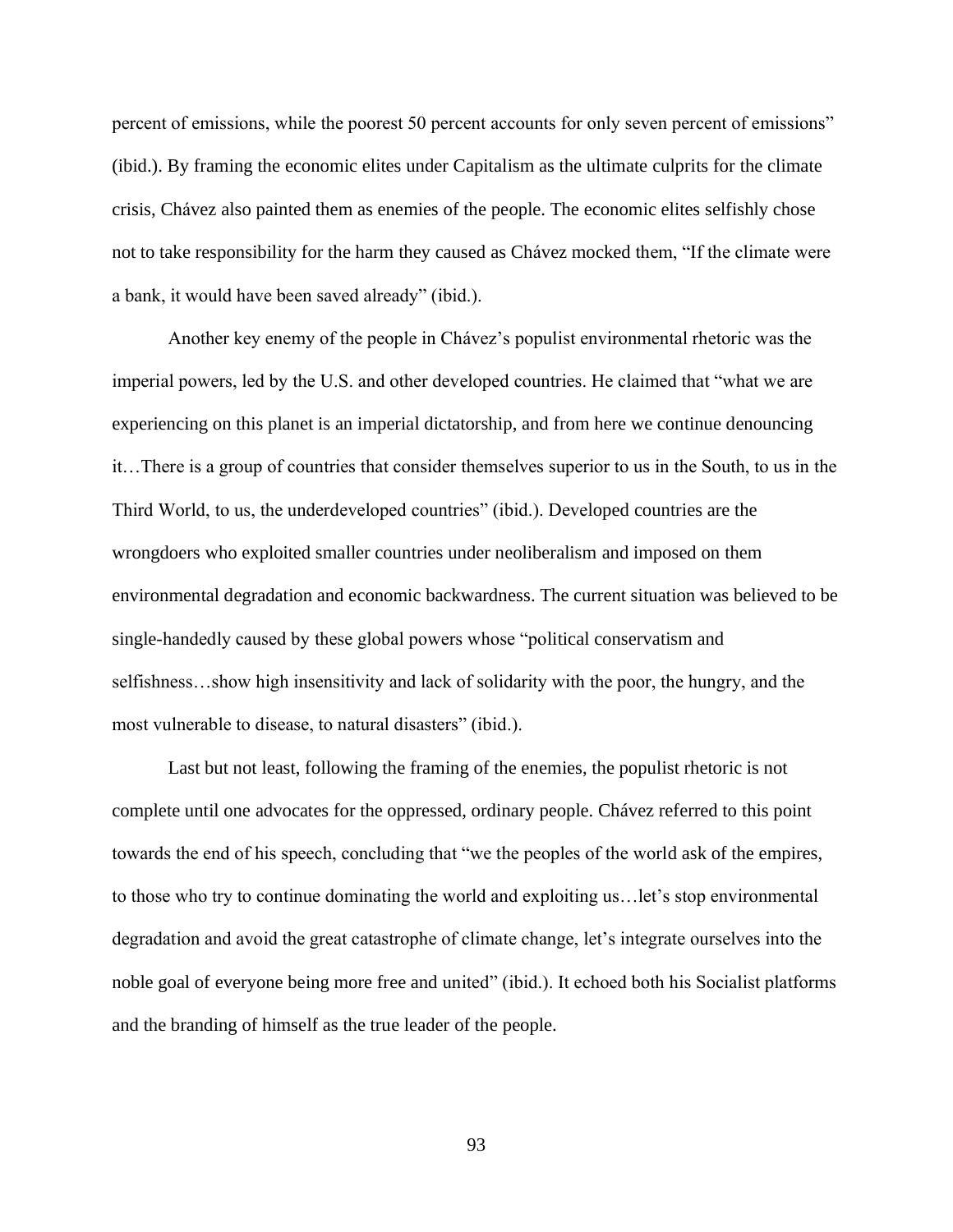#### *1. Anti-Capitalism: Reclaiming Resources from the Elites in a Socialist State*

As left-wing, Socialist, populist leaders, Chávez and Maduro naturally incorporated anti-Capitalist framings into their anti-environmental rhetoric. *Law of the Homeland Plan: Second Socialist plan for the Economic and Social Development of the Nation 2013~2019* (*Ley del Plan de la Patria: Segundo Plan Socialista de Desarrollo Económicoy Social de la Nación 2013- 2019*, abbreviated as LHP) was a comprehensive plan presented by PSUV in 2013, laying out main socio-economic objectives and policy orientations for the country. In its opening section on "The plan of the homeland, a new phase of the Bolivarian Revolution," objective II aimed "to continue building the Bolivarian socialism of the 21st century in Venezuela as an alternative to the destructive and savage system of capitalism and thereby ensure the 'greatest amount of social security, the greatest amount of political stability and the greatest amount of happiness' for our people" (Venezuela, 2013, pp. 4-5). It is a perfect example of the populist dualism between the corrupt Capitalism and the happiness of the people, where promoting the latter by destroying the former is Chávez's populist priority.

This anti-Capitalist goal was translated into various environment-related policy proposals in the same document, such as Objective 2.1 on oil extraction, "Transcending the capitalist oil rentier model towards the socialist productive economic model, based on the development of the productive forces" (ibid., 13). Similar rhetoric was also used on international platforms. Claudia Salerno, the top negotiator for Venezuela at the UN's *Doha Climate Change Conference*, criticized the idea of carbon trading as "mechanisms to take profit of a certain kind of pollution" (Salerno, 2012). This justified Venezuela's objections to pro-environmental carbon trading on the grounds of refusing to be taken hostage by the global Capitalist system.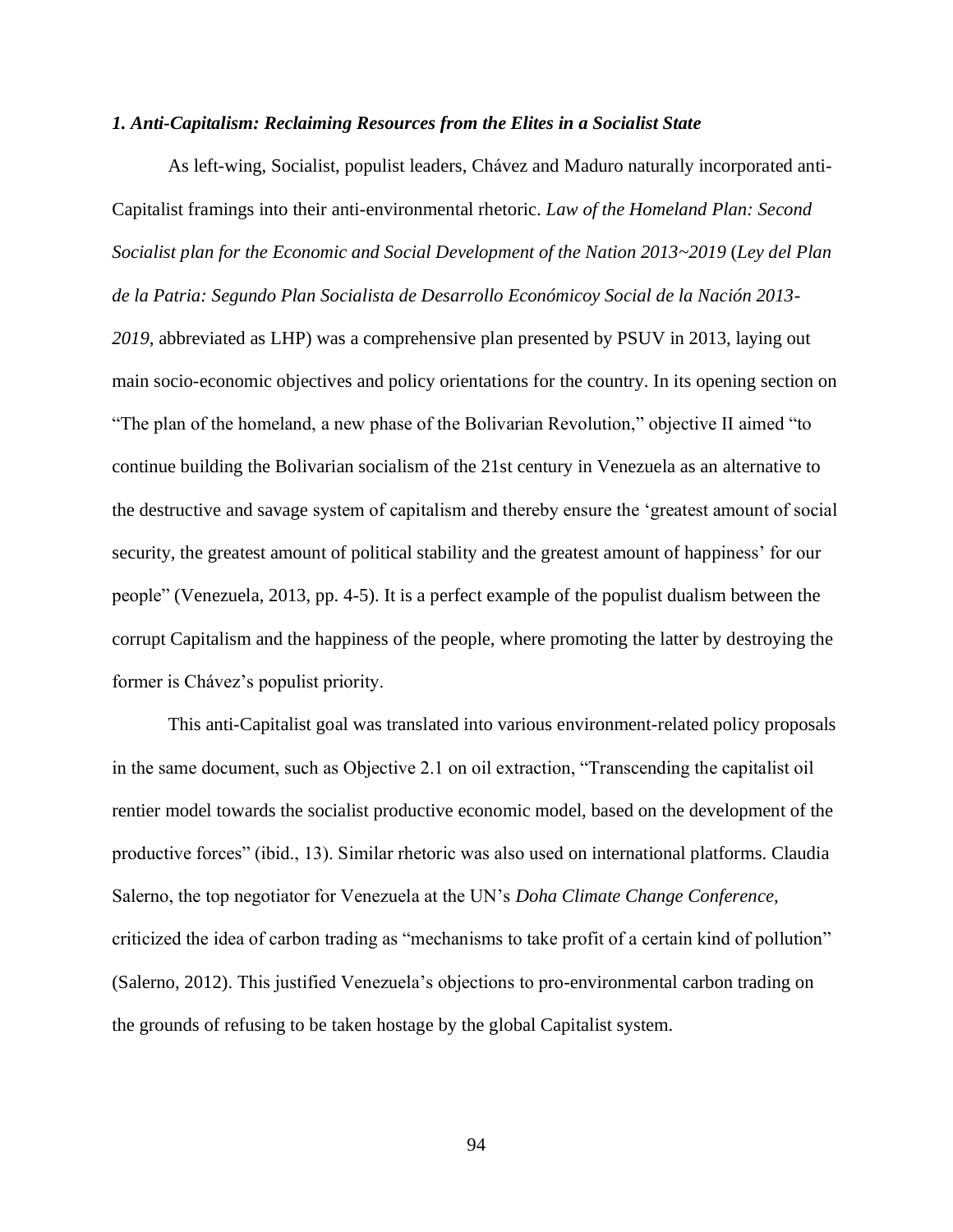Along the lines of denouncing Capitalism was the antagonization of the economic elites. One prominent group that was consistently vilified by Chávez was PDVSA's managers, prior to nationalization. Chávez employed the populist rhetoric to name them an "exploitative international ruling elite" who amassed resources and wealth at the expense of the general Venezuelan people (Wiseman & BéLand, 2010). To take control back from the elites, Chávez announced that "PDVSA belongs to all Venezuelans…This *petroleum elite*, which for years managed the enterprise that belongs to all Venezuelans…there was always hidden a deep antinational and anti-Venezuelan sentiment" (ibid.). This villainization of the oil elites helped to justify Chávez's push to nationalize PDVSA and to legitimize the flow of extensive oil revenue into the government's funds.

# *2. Anti-imperialism: Oil and Mining as Symbols of National Sovereignty*

As a former Spanish colony fought its way to independence, Venezuela has antiimperialism running deep in its veins. This historical sentiment has been elevated by Chávez and Maduro's populist regime to another level, especially for justifying the exploitation of the country's natural resources such as oil and minerals.

The first step of integrating anti-imperial sentiments into the populist anti-environmental rhetoric was to establish the antagonism and enmity between the Venezuelan nation and foreign powers. The most intensive attack on foreign countries, other than from Chávez's 2009 UN speech, was targeted at U.S. sanctions imposed on pro-Maduro parties and businesses for Maduro's violation of democratic principles and human rights, particularly sanctions on oil export. Maduro called it a "total oil blockade by the North American empire; of the total persecution by imperialism" (Albacity.org, 2020) and "sanctions against us are a serious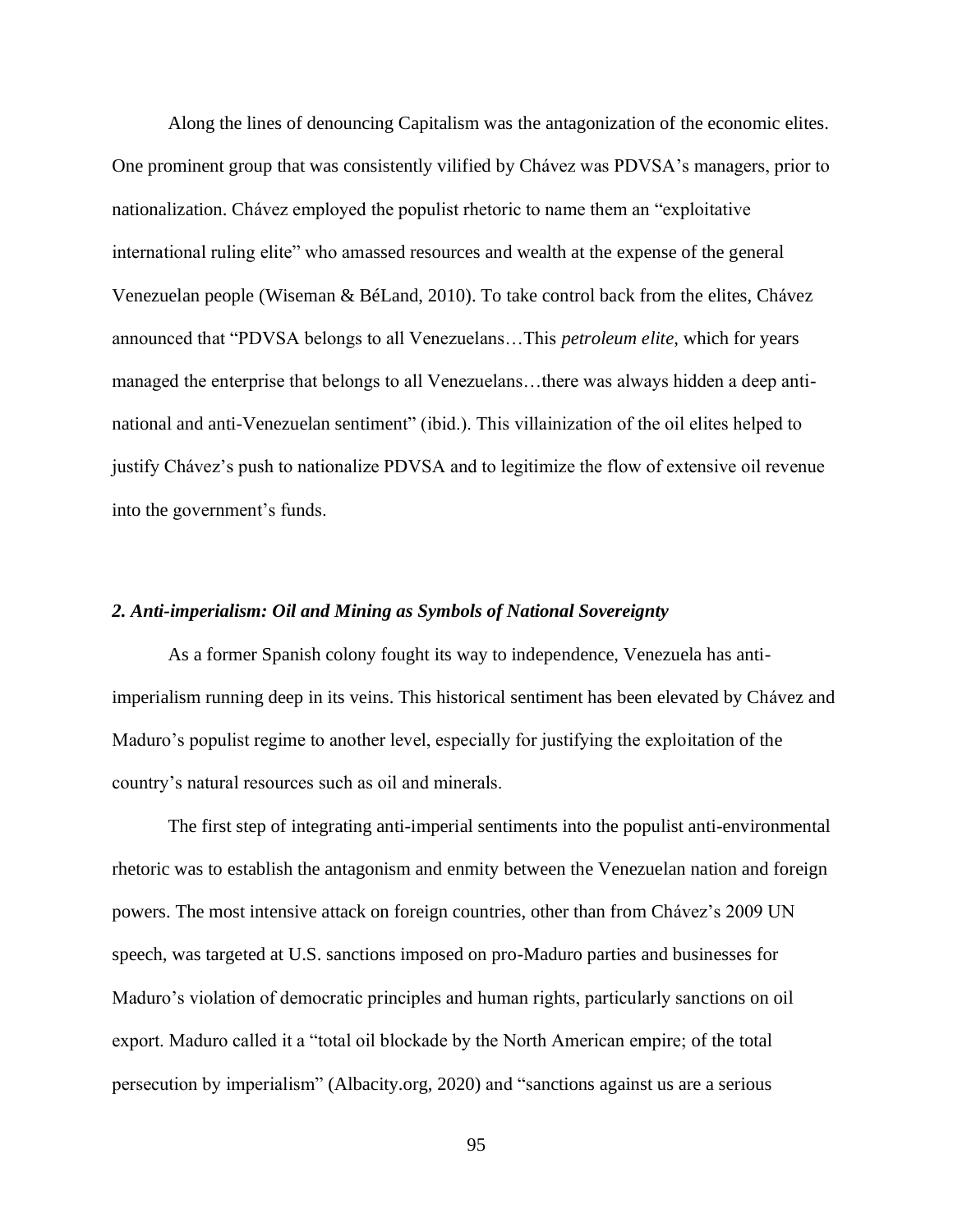violation of Venezuelans' human rights. And it's not only a cruel mechanism that attacks the population…[but also] to prompt a regime change" (Maduro, 2021). Consistently, Maduro used hostile language to describe these sanctions with phrases like "assault," "persecution," and "sabotage" (Palmigiani, 2021). He set up the U.S. and its Western allies as enemies trying to bend Venezuela to their demands or to turn the Venezuelan government into their puppet for its natural resources.

In response to these carefully constructed imperial enemies abroad, Maduro's second populist step was to frame himself as the staunch defender of Venezuela's national sovereignty, independence, and freedom. He was not afraid to confront foreign powers head-on. In an interview with the BBC in 2019, Maduro addressed these international "aggressions" directly by distinguishing Venezuela from other oil-rich countries troubled by relations with the U.S. He declared that "Venezuela is not Iran or Libya, Venezuela has its capacity. We will confront all these issues and be assured that all those campaigns of media aggression, of lies, we will slowly start to conquer them with reality" (Maduro, 2019). In a general debate of UN's 75<sup>th</sup> session, Maduro's speech carried a similar message, claiming that "neither an illegal embargo nor aggression against our government have taken us off our path to protect the lives of our people. We are resisting this criminal, inhuman aggression...We're fighting for peace, for our homeland, for our region, for humanity" (United Nations, 2020). Instances like these helped to boost Maduro's strongman image as a populist leader who would defend the country's natural resources, sovereignty, and people against international aggressors.

This populist anti-imperialist rhetoric was not simply manifested in a defensive stance against foreign powers. Chávez and Maduro took the anti-imperialist spirit a step further to construct the idea of oil sovereignty. Chávez was its original architect who made oil a symbol of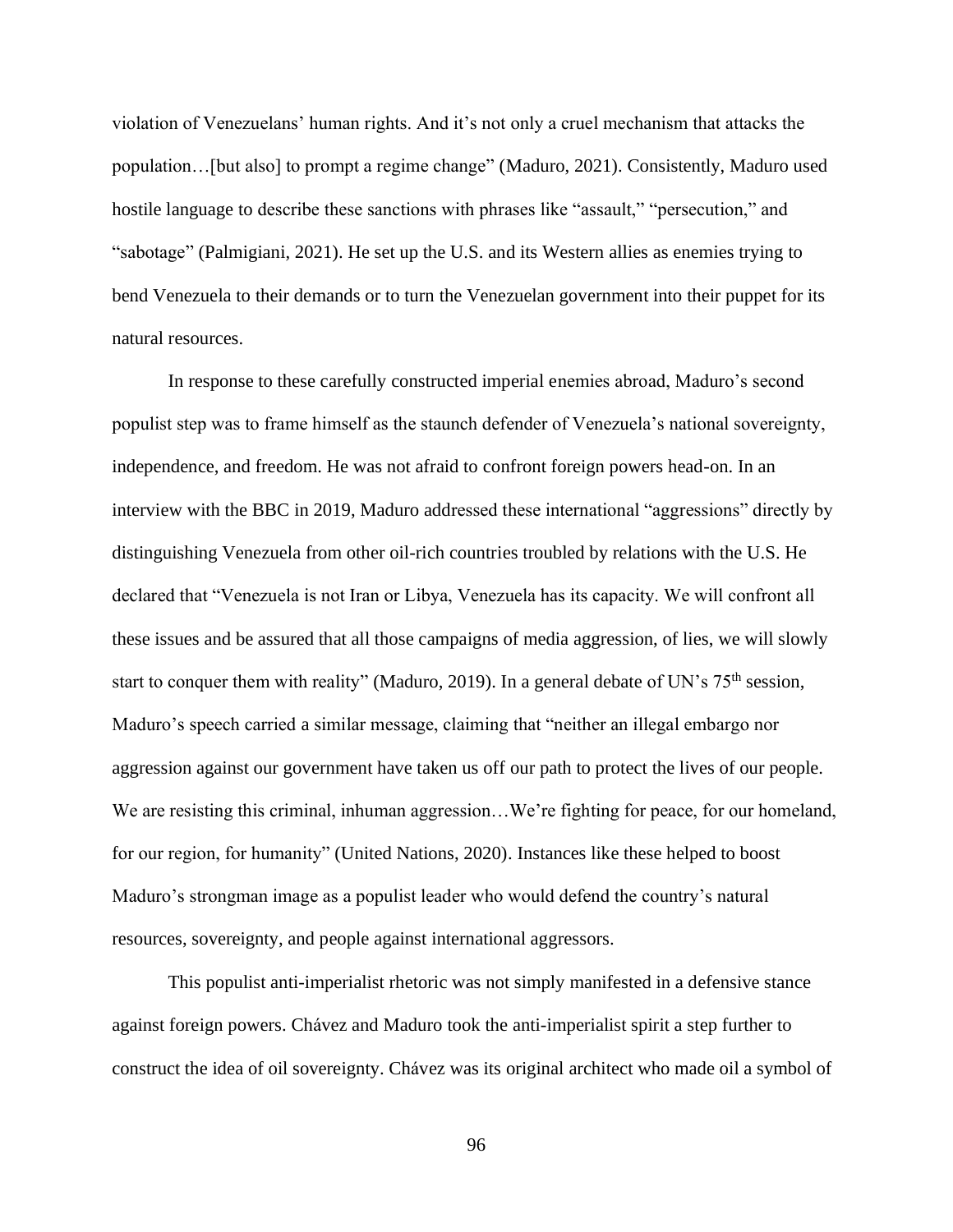national sovereignty in Venezuela. Economic independence gained from oil revenue symbolizes Venezuela's anti-imperialist struggles and national pride (Wiseman & BéLand, 2010). During the process of nationalizing PDVSA, Maduro "redefined [its role] in line with the broader national interest" (Buxton, 2003, p. 125) as public ownership of oil became synonymous with the populist and Socialist promises of economic equality among the people.

Chávez translated anti-imperialism and oil sovereignty into policy proposals in LHP, guided by "the fourth major historic objective…to move forward in the search for a multi-centric and pluripolar world, without imperial domination and with unrestricted respect for the selfdetermination of peoples" (Venezuela, 2013, pp. 4-5). Elaborating on this principle was "Policy 27. Oil Sovereignty: To reduce the economic, industrial and technological dependence of the national oil industry…that strengthen Full Oil Sovereignty," and to "develop Industrial Conglomerates and Petro-industrial Bases in the Orinoco Oil Belt" with industrial advancements, expansion of oil transportation systems, and developments of oil-related technologies (Venezuela, 2013, p. 33). These actions eventually fed into Chávez's promise of using "oil to make local capital instead of foreign capital" to invest into Socialist programs for the ordinary Venezuelan citizens (Parker, 2005, p. 45).

Resonating with Chávez's framing of oil extraction as a symbol of national sovereignty, Maduro (2021) reiterated its importance by saying that "Venezuela has a right to produce oil freely, to sell it, to make profit from it, to comply with international regulations, to provide for its people…We want to reach 1,500,000 barrels of petroleum production." In addition to oil extraction, another anti-imperialist weapon wielded by Maduro was the control and expansion of the mining industry. Maduro and the minister of ecological mining development Robert Mirabal saw gold production in *Orinoco Mining Arc* as a symbol of national victory in the "economic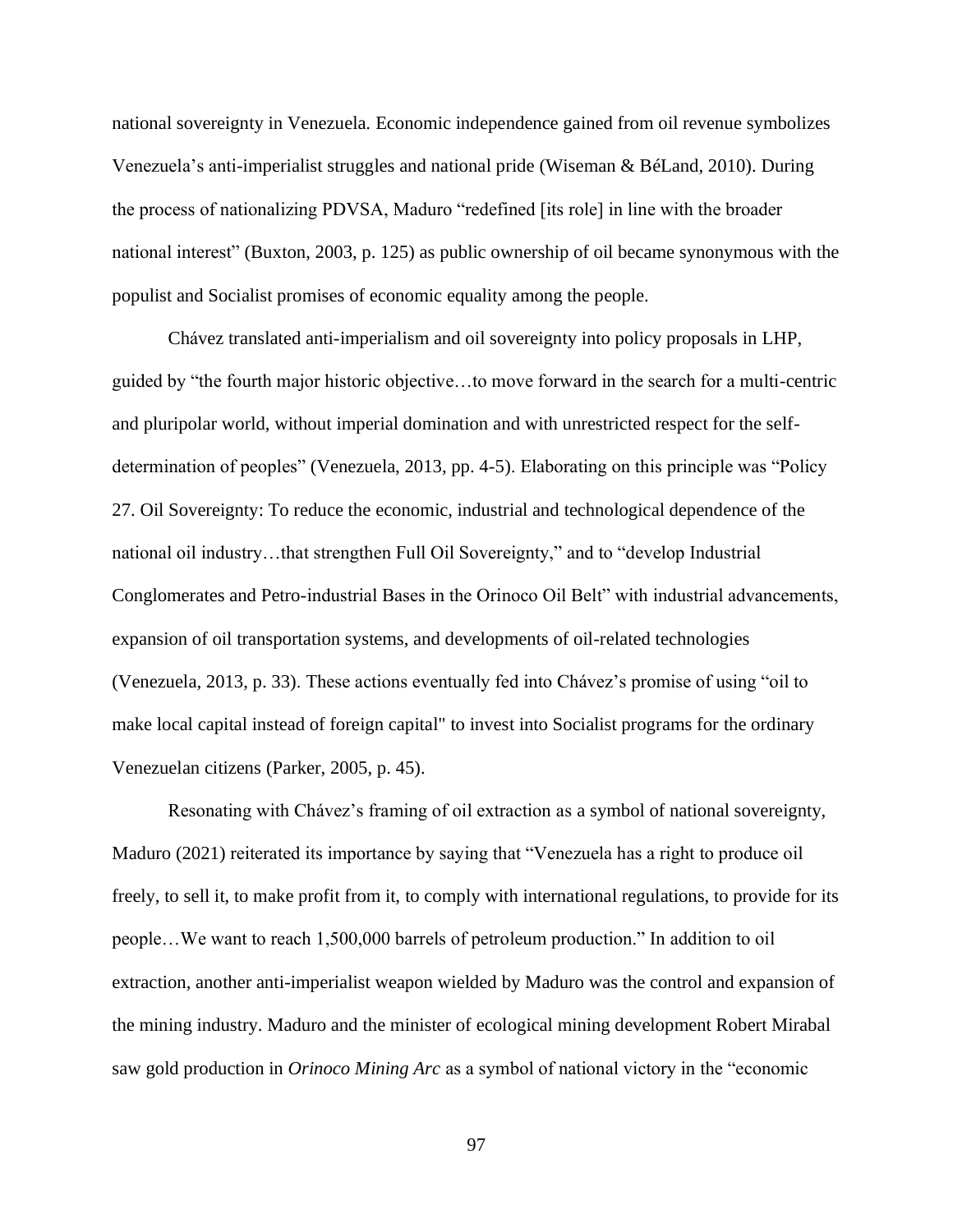war" against foreign sanctions and of the success of the Venezuelan "productive model" (Rosales, 2017).

#### *3. For the People: Prioritizing Venezuelan People's Well-being and Agency*

There is no populism without putting people under the spotlight. Alongside setting up the dual identities of the enemy—Capitalist elites and imperial powers—in their populist antienvironmental agendas, Chávez and Maduro directly appealed to the ordinary Venezuelan people by promising them a centerpiece of the state's profitable oil and mining operations. This framing is consistent with Zúquete's (2008, p. 92) characterization of *Chavismo* as a form of "missionary politics" in which a charismatic leader "leads a chosen people gathered into a moral community struggling against all-powerful and conspiratorial enemies, and engaged in a mission toward redemption and salvation."

The well-being of the Venezuelan people was framed as the foundation for Chávez and Maduro's anti-environmental agendas. In the opening passages of LHP, the populist project was framed as a tool to achieve "the greatest social happiness and political stability for the Venezuelan people, under the socialist thinking and action of the Supreme Commander and Leader of the Bolivarian Revolution, Hugo Chávez" and "to continue advancing in the full satisfaction of the basic necessities for the life of our people" (Venezuela, 2013, pp. 2, 4). Specific policies were proposed to achieve these populist goals, including the expansion of domestic oil extraction as discussed in earlier sections. When presenting LHP to the country, Chávez declared that it was the people who "will be in charge of the program" (ibid.). LHP was established not only as a program designed for the people, but also as a deeply democratic program to give initiatives back to the people.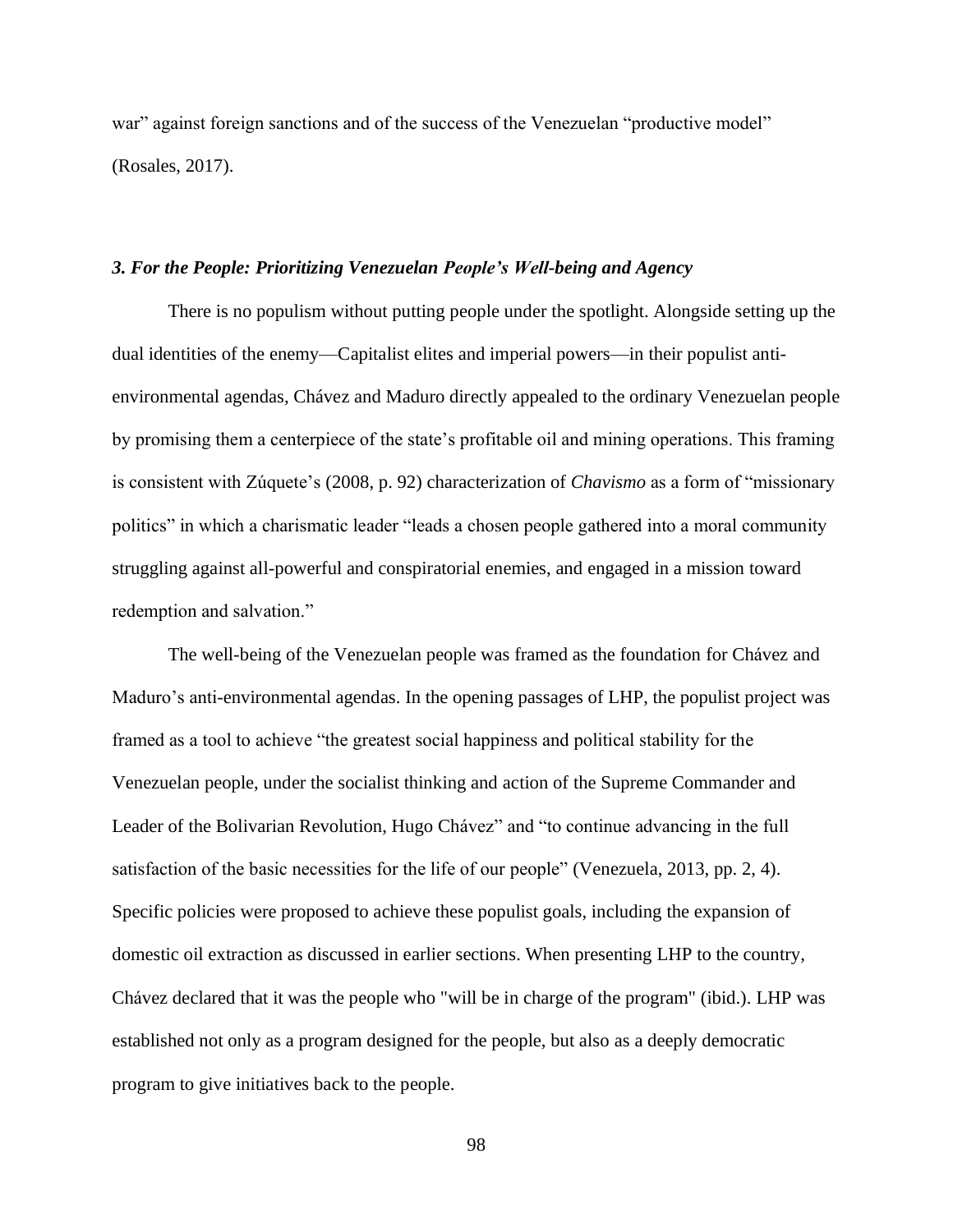This type of grassroots action called on by Chávez was also shown in the case of oil workers taking control of oil installations prior to their nationalization in 2007. Venezuela's oil minister Rafael Ramirez described it as "President Chávez has ordered us to take full control over the sovereignty of our oil, and we are doing that today," paving the way for nationalization and expansion of oil extraction in Venezuela at the turn of the decade (Elliott, 2007). Chávez was able to justify the nationalization of oil companies because he instructed the oil minister Tareck El Aissami and the president of PDVSA Asdrúbal Chávez, to "speak with the working class, to recover everything…and to guarantee that our PDVSA shines and flies high for the benefit of our Venezuela" (Albacity.org, 2020). Maduro later signed a decree extending the leadership of the *Ali Rodríguez Araque Presidential Commission* in PDVSA to tighten his control over oil production with the same people-centric logic.

Maduro's development of the *Orinoco Mining Arc* was also justified in the name of the people. Maduro claimed that small-scale miners and indigenous communities were included in the mining arc's new development model and that the state was able to manage areas rampant with illegal mining and gang-related violence (Rosales, 2017). Although neither action were confirmed to be true (Ebus, 2018), Maduro was able to exploit this populist rhetoric of safeguarding the rights and security of minority people to push through mining expansion. In his Twitter post promoting the development of the mining arc, Maduro claimed that "Venezuela has a Mining Sector Plan 2019-2025… we will move towards the prosperity and happiness of the people" (NicolasMaduro, 2019).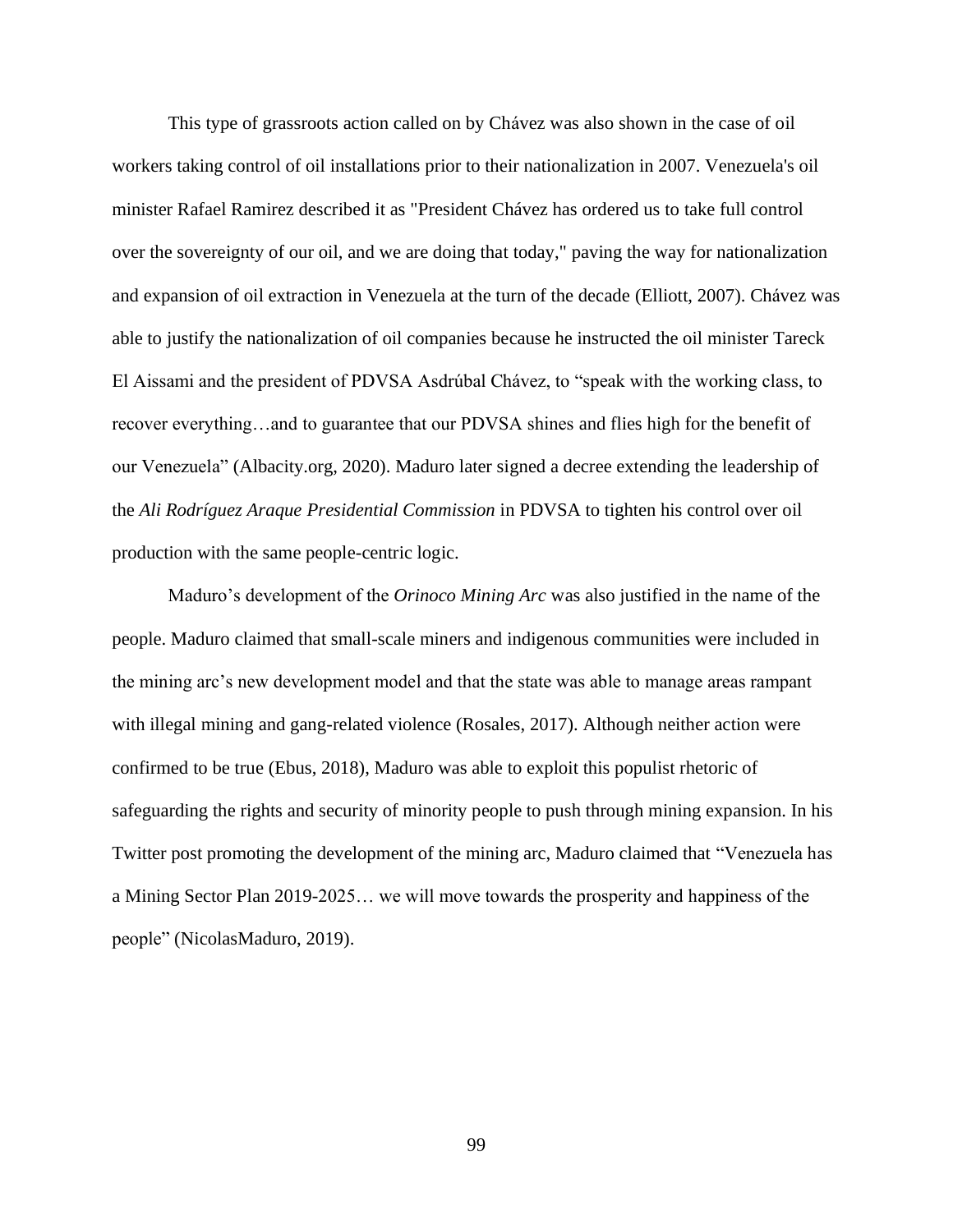## **IX. Discussion**

These four case studies show that populist parties manifest greater variations in the directions they have taken on environmental agendas than what the literature has suggested. Multiple parties, even right-wing parties, have promoted broad pro-environmental agendas, and each party emphasized different environmental issues in their respective environmental agenda. None of this has been fully captured by previous scholarship.

More importantly, these case studies demonstrate that despite variations along party lines and environmental stances, populist parties ultimately anchor their environmental agendas in their populist rhetoric. These framing anchors are generally grounded in three features of populism: people-centricity, nationalism, and anti-elitism. In addition to this core argument, in the following sections, I discuss four additional findings from the case studies: 1) group variations in environmental agendas' populist anchors among cases and their core consistencies; 2) the environment as a secondary issue in the populist core; 3) the outward-facing construction of the enemy on environmental issues; and 4) sustained consensus on the acknowledgment of environmental issues.

## *1. Group Variations in Framing Anchors of Populist Parties' Environmental Agendas*

At first glance, the populist anchors of each parties' environmental agendas seem to converge into three core populist elements: people-centricity, nationalism, and anti-elitism. Yet, just from these four cases, considerable variations in their populist framing strategies can be observed. The following two sub-sections will shed light on them. Along the lines of the operationalization of this thesis, I first discuss the variations along party lines, and then along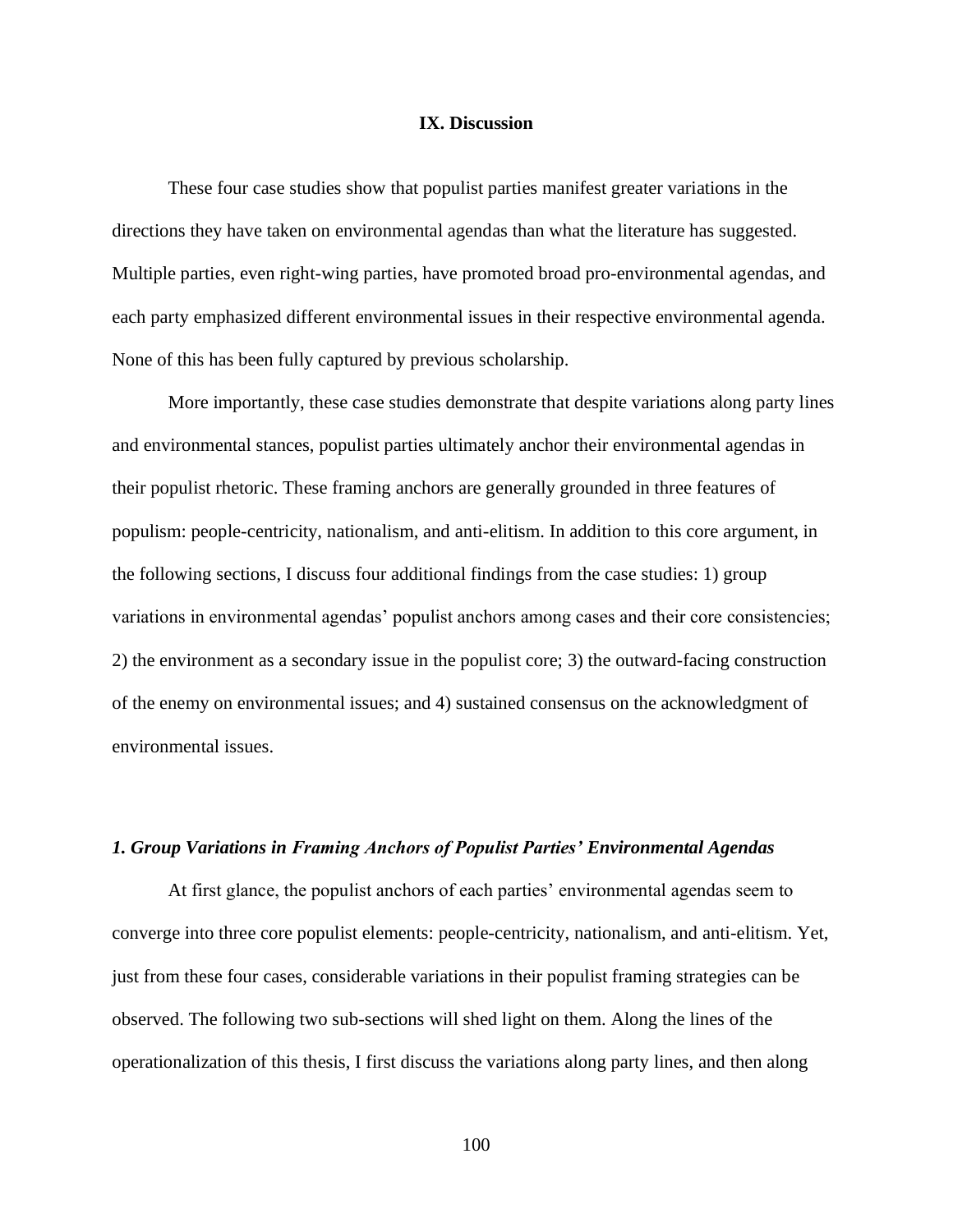positions of their environmental agendas. Finally, I circle back to stress the populist framing consistency of these parties' environmental agendas.

# *1.1 Party-family variations*

For right-wing populist parties, exclusive nationalism has been one of their core features to appeal to supporters (Dunn, 2013; Wodak, KhosraviNik, & Mral, 2013). It underlies some of their key policy orientations such as opposition to immigration and hostility towards free trade. The same tendencies are manifested in the U.S.'s and France's right-wing populist parties' environmental agendas. Both parties' rhetoric draws extensively from nationalistic ideas, rejecting any international treaties or collaborations, and taking matters into their own hands. Sovereignty is key in these cases, especially energy sovereignty which underpins policies on resource extraction and energy generation to ensure a country is self-sufficient in energy. Both parties equate national interests with the people's interests, framing themselves as guardians of the people by prioritizing the country's environmental needs ahead of anything else. In the U.S., this has taken the form of "American-first" principles, while in France, it is incarnated in the idea of "nationalistic green localism.

For left-wing populist parties, the most prominent shared feature is populist Socialism. Both parties pushed for the nationalization of private companies in key energy sectors. Indeed, nationalization polices do reflect the influences of nationalistic values, yet these populist parties' focuses differ from right-wing nationalism in two ways. Firstly, the nationalization proposed in Spain and Venezuela did not exclusively target foreign companies, but mostly domestic companies. Nationalization was translated into the Socialist populist idea of the people's democratic public ownership. Secondly, and despite Chavez's aggressive anti-imperialist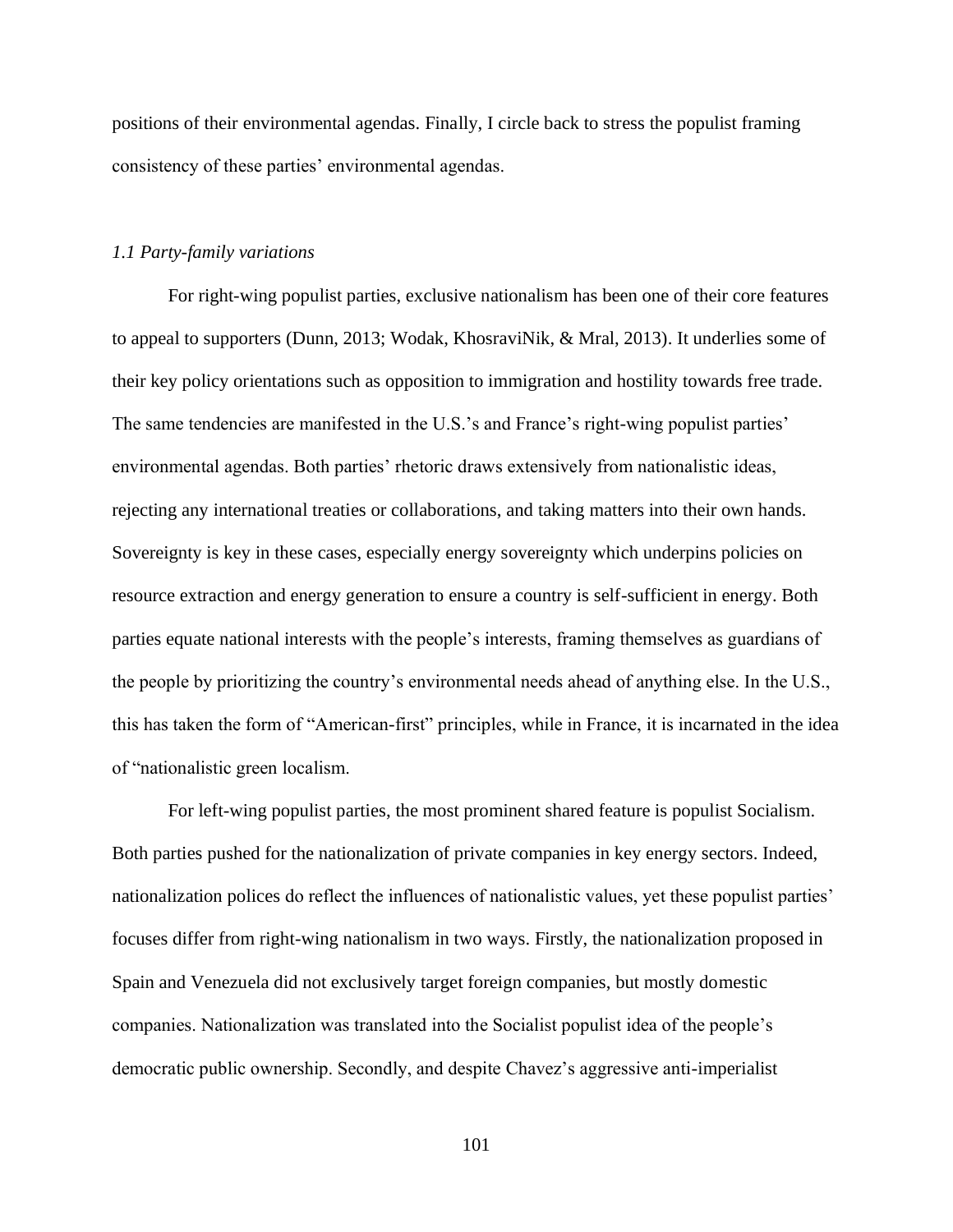campaign, these two parties have been quite receptive to the international community at many levels, such as Venezuela's track record of ratifying UN climate treaties and Spain's moderate attitudes towards the EU and other international organizations. Hence, both parties' policy emphasis on nationalization aligns with their populist Socialist appeals. In addition, both parties have a greater proportion of their language explicitly referencing the people and Socialist values than do right-wing parties, further demonstrating their key framing anchor in populist Socialism.

Another key difference between left- and right-wing populist parties' environmental agendas' framing anchors is that right-wing populist leaders tend to address environmental issues more directly and explicitly than left-wing populists do. Both Le Pen and Trump spent considerable time and energy talking about the environment directly throughout various campaigns and touched on many issues ranging from energy to natural resources, from conservation to human well-being. They also continued their populist style of using inflammatory and emotional language around the environment, either defending their own agendas or attacking enemies' policies or intentions. Conversely, left-wing populist parties omitted many key environmental issues from their agendas. For Podemos, even though they had run on a pro-environmental agenda from day one, there was little source material on their actual language or policies on environmental issues, as compared to the other three. For Venezuela, both Chavez and Maduro danced around most environmental issues by focusing on resource extraction and by shifting the responsibility for environmental actions to developed countries.

### *1.2 Environmental orientation variations*

The main difference in environmental agenda framing between pro- and antienvironmental populist parties comes down to their environmental agendas' levels of specificity.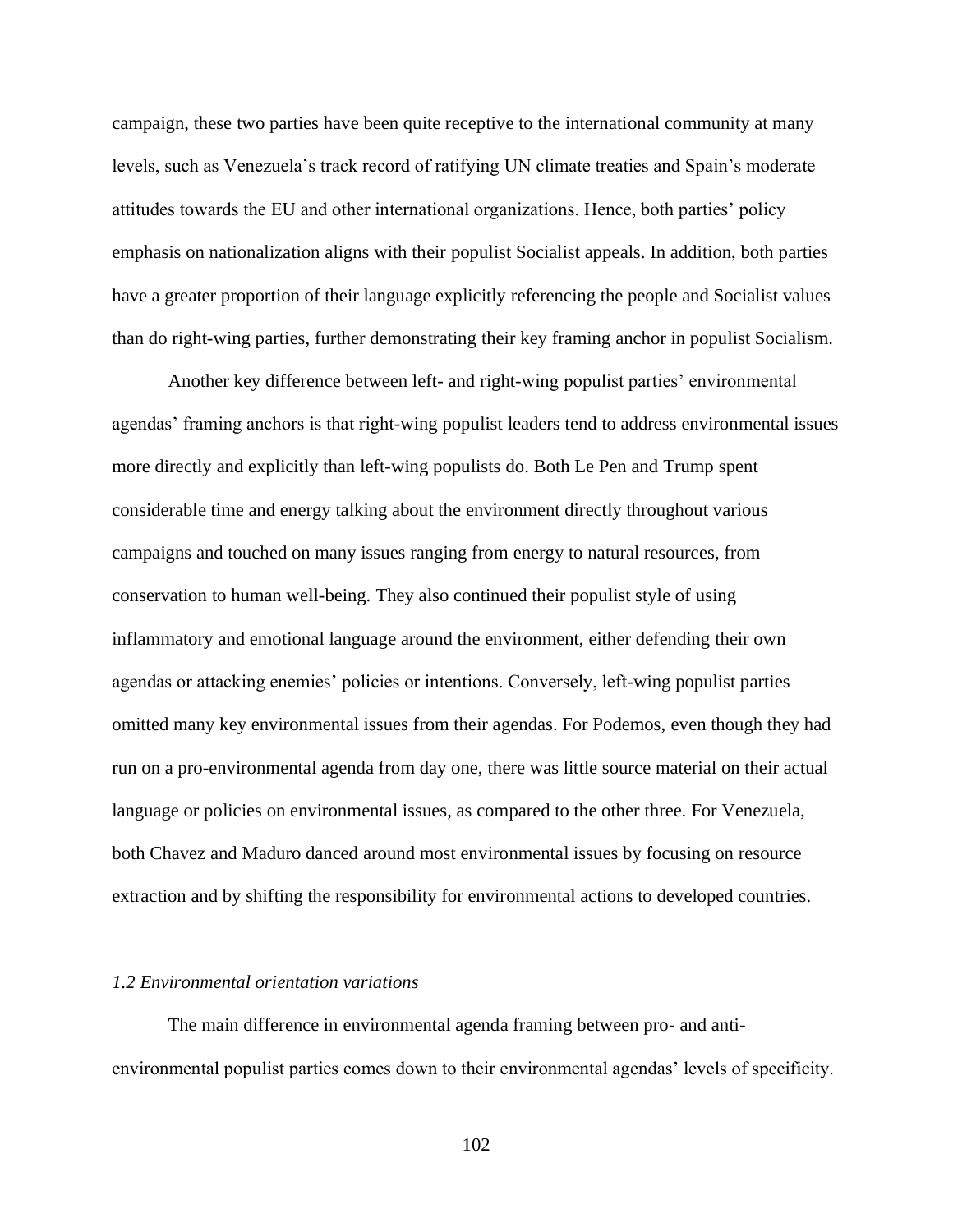Anti-environmental populists tend to advocate for specific policy directions while proenvironmental ones tend to rely on the principle of direct democracy and leave more room for citizens to decide.

Anti-environment populist parties in Venezuela and the U.S. have presented clear environmental agendas backed by a variety of national policies. In Venezuela, both Chavez's and Maduro's regimes were underpinned by strong-willed resource-extraction policies. The former concentrated on oil extraction marked by the nationalization of the PDVSA and the opening of the *Orinoco Oil Belt* for drilling; the latter focused on opening up mining operations in the *Orinoco Mining Arc*. In the U.S., there was a large repertoire of legislation under Trump aimed at striking down environmental protection and opening up natural resources and land for economic activities (Popovich et al., 2021). Both of their rhetorical repertoires also resonated with this level of assuredness with decisive tones and clear references to particular legislations, working with a clear pathway and explicit agendas.

On the other hand, pro-environment populists tend to be more vague in their agendas' environmental initiatives. They do, however, tend to focus more on the mechanisms through which pro-environmental actions could be done, instead of laying out concrete steps. Indeed, both Le Pen and Iglesias presented signature pro-environmental packages during their campaigns. RN had the *New Ecology* movement and Podemos had both the *Green New Deal* and the *Green Horizon Plan*. Yet, partly because of their limited campaign success, none of their environmental proposals were widely implemented. More importantly, judging from the proposals themselves, the scope of issues covered, and the number of directly applicable policies fell short in general. The *New Ecology* movement relied heavily on the principles of patriotic ecology, localism and regional self-determination, and the *New Ecology Collective* press releases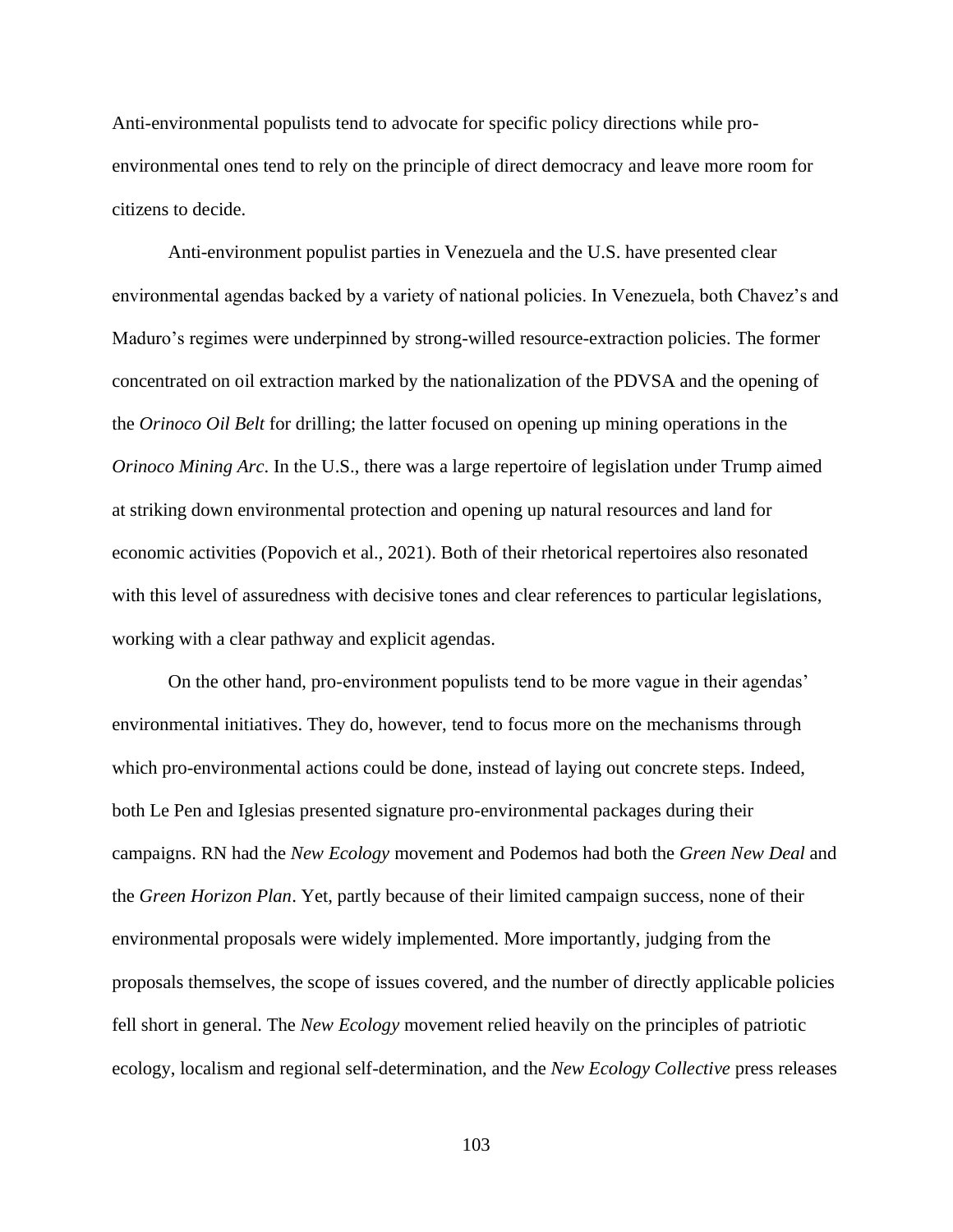overwhelmingly focused on environment-related comments or criticisms over other organization's policies rather than proposing actions. Neither the *Green New Deal* nor the *Green Horizon Plan* by Podemos presented a clear roadmap for policymaking. Rather, they were mostly rhetorical campaign tools that left space open for citizens to decide under direct democracy.

#### *1.3 Populist framings after all: consistencies among variations*

Despite the variations observed across the four case studies, one consistency—at the heart of this thesis's argument—is that all populist parties anchor their environmental agendas in populist principles and frame them with populist language. The variations act as powerful proof to show that even with such a diverse pool of populist environmental agendas, strategies, and orientations, they ultimately fall under the command of a populist core. The unwavering strength of their populist rhetoric serves as an anchor for each of their environmental agendas to fit into their overall populist political campaigns. The next section builds on this point.

#### *2. The Environment as a Secondary Issue to the Populist Core*

The second observation from these case studies is that the populist parties' environmental agendas are secondary to core issues closer to the heart of populism. Parties did not adjust their populist rhetoric or principles to fit the path of their environmental agendas. Rather, it was the opposite; populist parties framed their environmental agendas—whichever direction they took in a way that fit their overall populist framework and key features of their populist rhetoric. This observation of environmental issues being secondary to the populist core is consistent with Duina and Carson's (2019) study. They found that far-right populist parties in Europe were able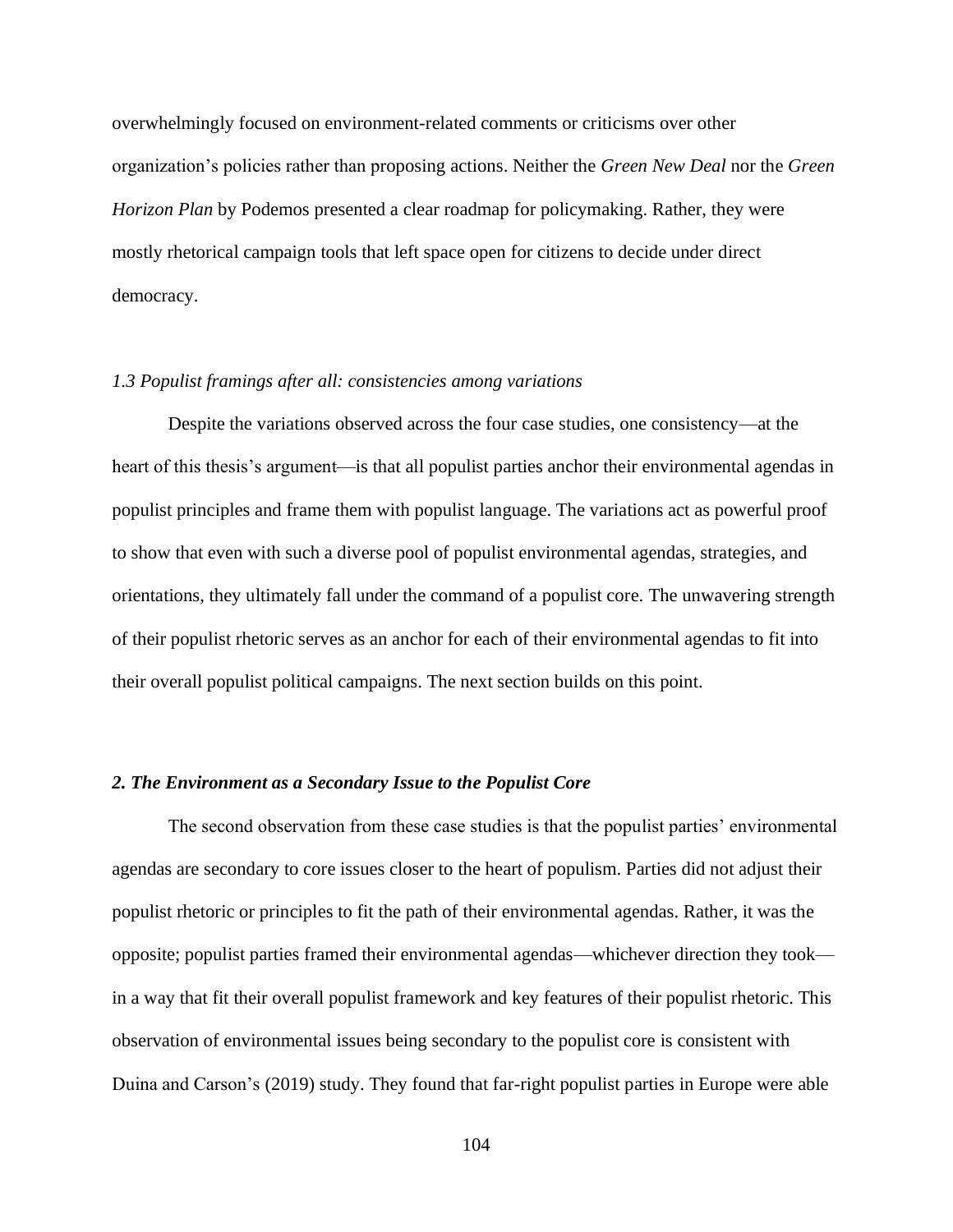to adapt to and incorporate inclusive and progressive agendas which come secondary to their populist core on nationalism and European superiority.

Populist parties adapt their environmental agendas to fit the national context and to justify them under their populist frameworks. The differential pursuit of energy sources by Venezuela and France is exemplary of how contrary policies have been justified by the same populist element— nationalism. Venezuela's populist leaders justified fossil fuel extraction and mineral mining as patriotic because they boost national economic sovereignty in the face of imperial threats from the West. In France, however, the promotion of cleaner nuclear power over fossil fuel was a key step towards French "national sovereignty."

In each case, the core populist features the case study countries employed were kept intact, and even reinforced when they embedded different environmental agendas. The populist logic remained coherent and rational because they had framed environmental agendas to fit them into their populist core. Therefore, regardless of how central environmental issues are to their populist parties' campaigns, their environmental agendas remain secondary to their populist core.

In these four case studies, we have yet to see any key aspect of these parties' environmental framing transcend or challenge the scope of their populist frameworks. Even for instances in which the populist parties' environmental rhetoric is internally contradictory—such as Trump's unusual appreciation for the American natural environment and conservation, and Chavez's acknowledgment of the severity of climate change—they still adhere to their parties' populist core. Moreover, I predict that environmental issues will remain peripheral to the core concerns of populist parties for a long time to come. They will remain secondary to concerns over immigration, national sovereignty, globalization, and the political elite. This could be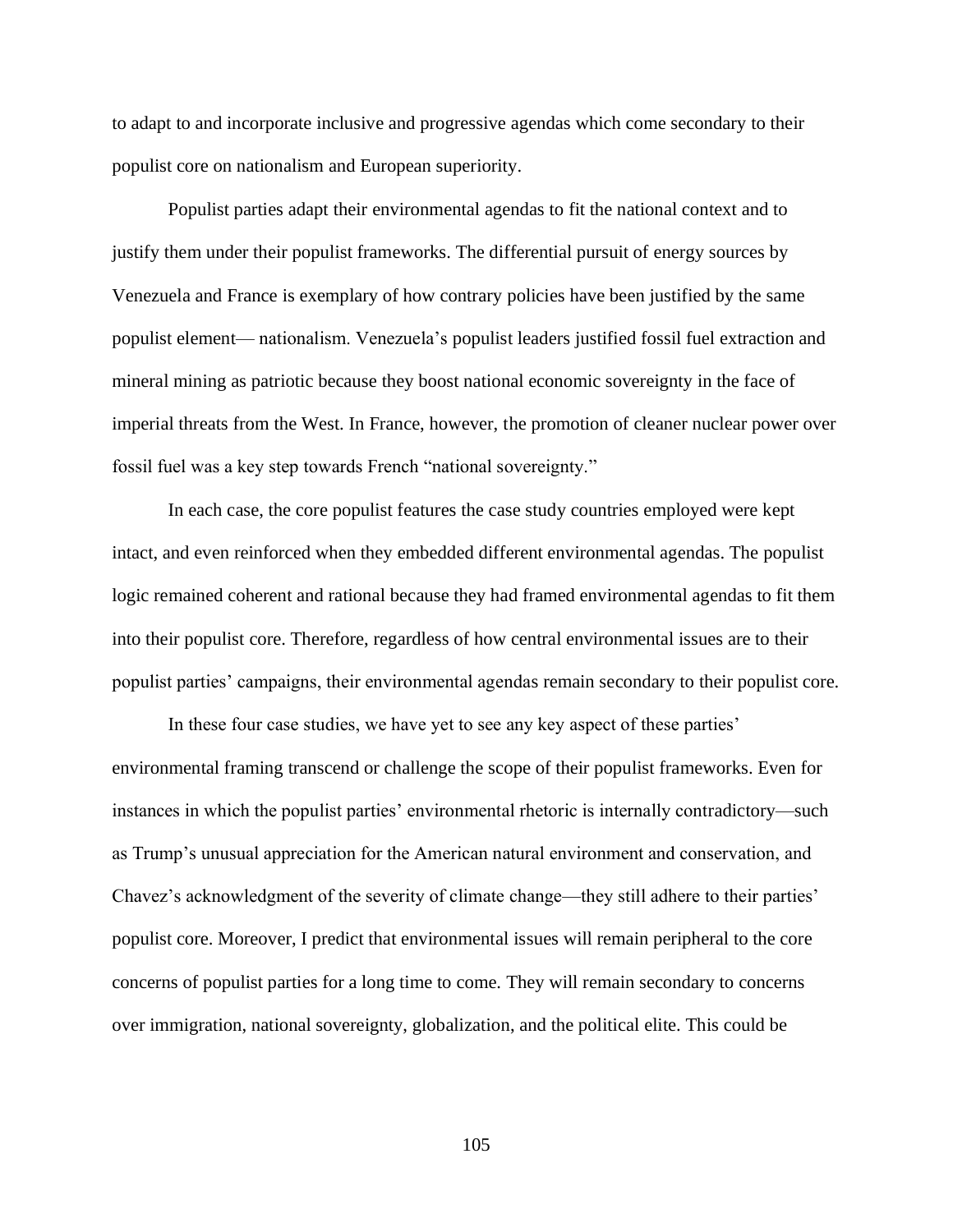especially true concerning the pro-environmental populist parties with their limited success in implementing their policy proposals, in spite of being vocal on pro-environmental fronts.

Further, there are inherent incompatibilities between core populist features and environmentally favorable policy orientations that may render the scholarly emphasis on populist partiers' overwhelming anti-environmental image true on a more essentialist level. For example, the global nature of climate change is inherently in conflict with nationalistic elements of populism, and pro-environmental policies constrained by national borders are curtailed. Yet, populist parties have yet to compromise on treating national boundaries as limits of environmental policies. Pro-environment populist parties will be tested when this conflict between the international nature of climate change and their insistence on nationalistic policy solutions exacerbates. Stressors on this front can come from the predicted increase in climate displacement and climate migration in the upcoming years. Populist parties could get away with their framing strategies as long as there is no conflict between their primary concerns and secondary issues. It is when such conflict arises and becomes unavoidable that the populist parties may be forced to re-frame their stances on secondary issues to preserve their primary ideologies.

#### *3. The Outward-facing Construction of the Enemy on Environmental Issues*

Continuing the conversation on issues populist parties face when confronting the global nature of climate change, the third observation these four case studies offer is that populist parties, when it comes to framing around environmental agendas, are forced to look outward to frame and respond to issues related to international actors.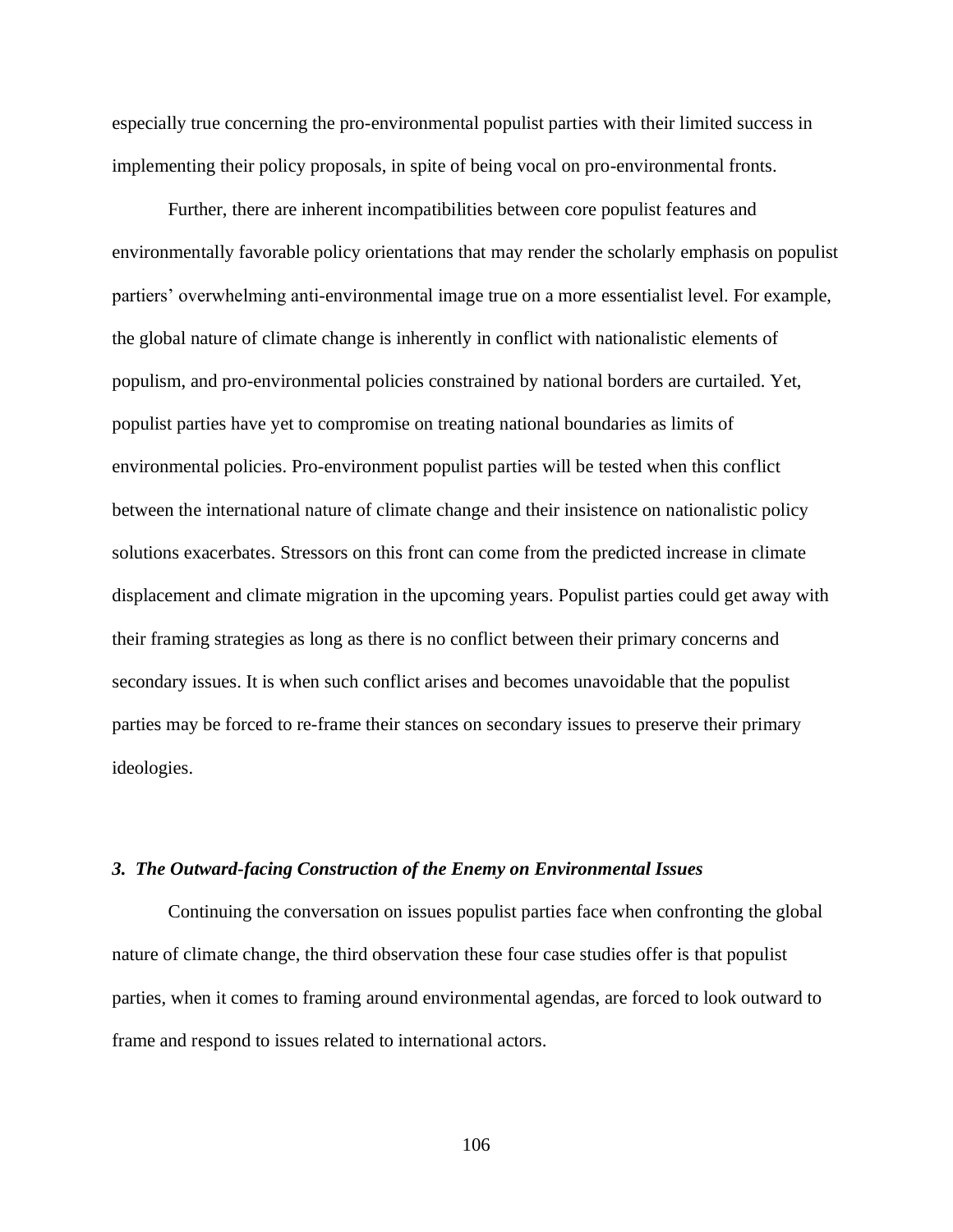It would be impossible to ignore the role of international organizations or foreign countries in climate change. Thus, populist parties devote a considerable portion of their environmental rhetoric to framing both international organizations and foreign countries. They all tend to stick with their populist nationalistic core and antagonize foreign states or institutions. This takes multiple forms such as dismissing or pulling out of international climate treaties, and painting other countries as enemies to national sovereignty and/or energy security.

This focused antagonization of international actors in populist environmental rhetoric can broaden our understandings of the populist framing of the "enemy." Enemies in this case are no longer domestic groups based on ethnic identities or immigration status, but are stretched to the institutional level to include particular rival nation-states or international organizations. This is supported by what Brubaker (2017a) has characterized as "horizontal" opposition between insiders (the people) and outsiders (the enemy). The latter refers to a broad constellation of "impersonal forces or institutions" threatening the people's way of life or security, such as "globalization, unfettered trade, the European Union…" (Ibid.).

Extrapolating from the case studies, this type of antagonization of foreign institutions can trigger two types of populist framings: offensive and defensive. The offensive stance can be seen in the U.S. where Trump's rhetoric of responding to international enemies was aggressive competition in the international stage and making America the leading power on environmentalrelated issues to crush enemies. Conversely, the defensive stance is evidenced in the French and Venezuelan cases. Both parties' reactions to foreign enemies were not to outcompete them like Trump had done. Rather, they framed their strategies along the lines of self-sufficiency and national sovereignty, not seeking to assert their dominance abroad to overtake their enemies.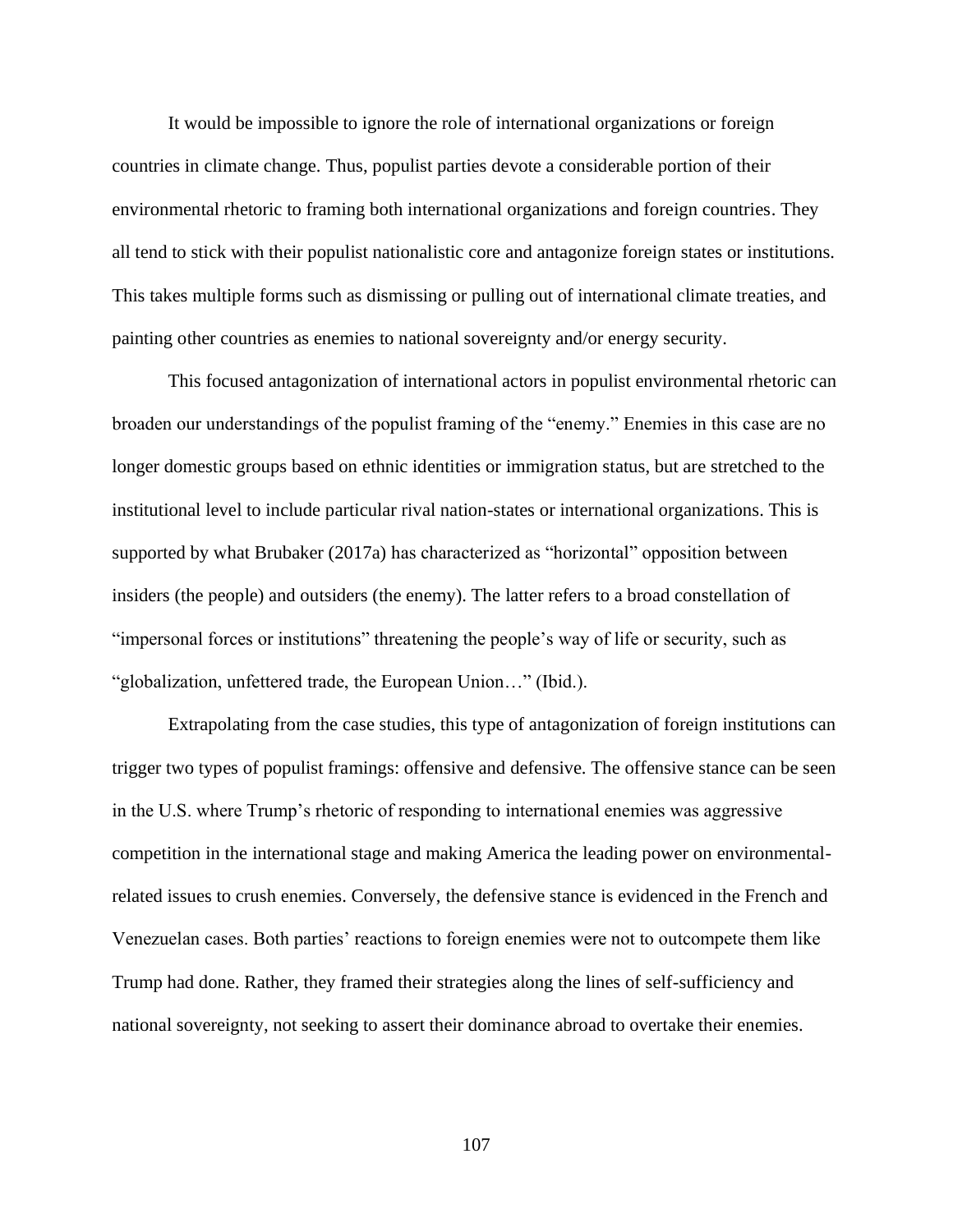## *4. The Last Global Consensus Standing? The Undeniability of Environmental Problems*

Lastly, zooming out from the details of case studies, one surprising take-away is that despite the variations in populist parties' environmental agendas alone positions on the environment, it is difficult for them to take outright antagonistic stances towards the environment.

Even when populist parties have adopted broadly anti-environmental agendas such as in the U.S. or in Venezuela, there have remained sporadic moments—sometimes on prominent stages such as Chávez's speech at the UN Climate Conference in Copenhagen—when both parties' leaders have acknowledged existing environmental problems<sup>4</sup> and the necessity of environmental protections. This trend coincides with climate skeptics' recent change of tactics from outright climate denial to various forms of climate skepticism, since the former is losing traction with the public as both theoretical and real-life evidence of climate change becomes harder to refute (Runciman, 2017).

The compromise populist anti-environmental parties took to echo, or at least acknowledge, pro-environmental sentiments is particularly astounding. This is because populist parties are famous for, and gain much of their popularity from, being the party to break international norms on various issues. There is a long track record of populist leaders across the world ruthlessly overturning consensus on many global issues such as women's rights, LGBTQIA+ rights, the benefits of globalization, the recognition of international organizations, and neutral or favorable attitudes towards immigration. Populist parties' consensus on acknowledging environmental problems could be a breakthrough issue where they share

<sup>&</sup>lt;sup>4</sup> This is not necessarily the reality of climate change since Trump had banned the use of the term "climate change" in certain cases (McKibben, 2017), and had been an open climate denier throughout his years in office.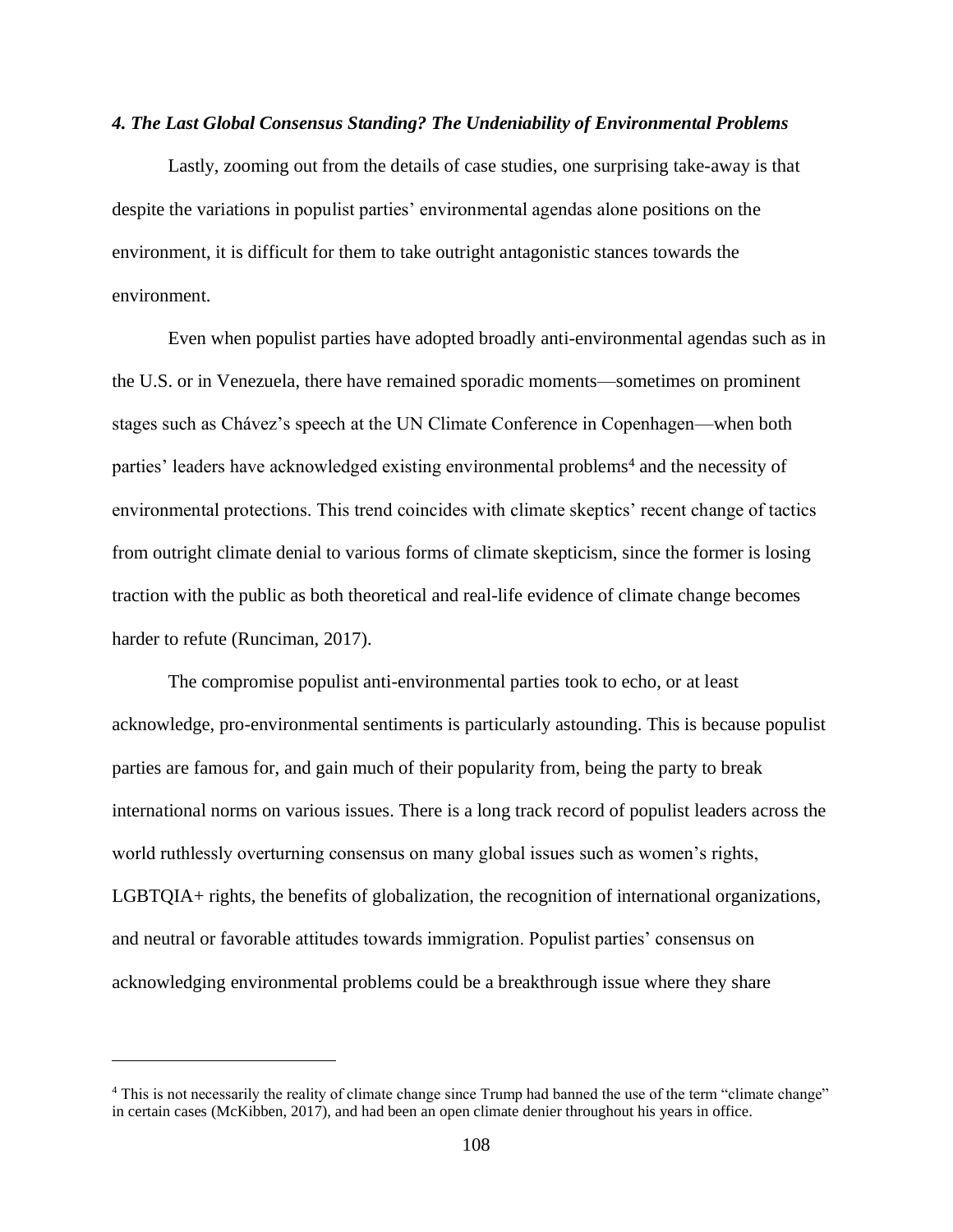commonalities with the global consensus, regardless of the directions they take on environmental issues.

Yet, for two reasons, one should not be too optimistic about this turn of the events. Firstly, the ingenuity of anti-environmental populist parties' acknowledgment of environmental problems is questionable since they pursue hostile policies on many environmental fronts. The pro-environment sentiments also could be seen as mere gestures to maintain their appearances in certain instances such as Earth Day for Trump and the UN Climate Summits for Chávez. Secondly, consistent with studies on populist parties' strategic leveraging of environmental political opportunities to gain electoral support (Oswald et al., 2021), these good-faith proenvironmental acknowledgements are similar to opportunistic gestures aimed at gaining political capital for these populist parties.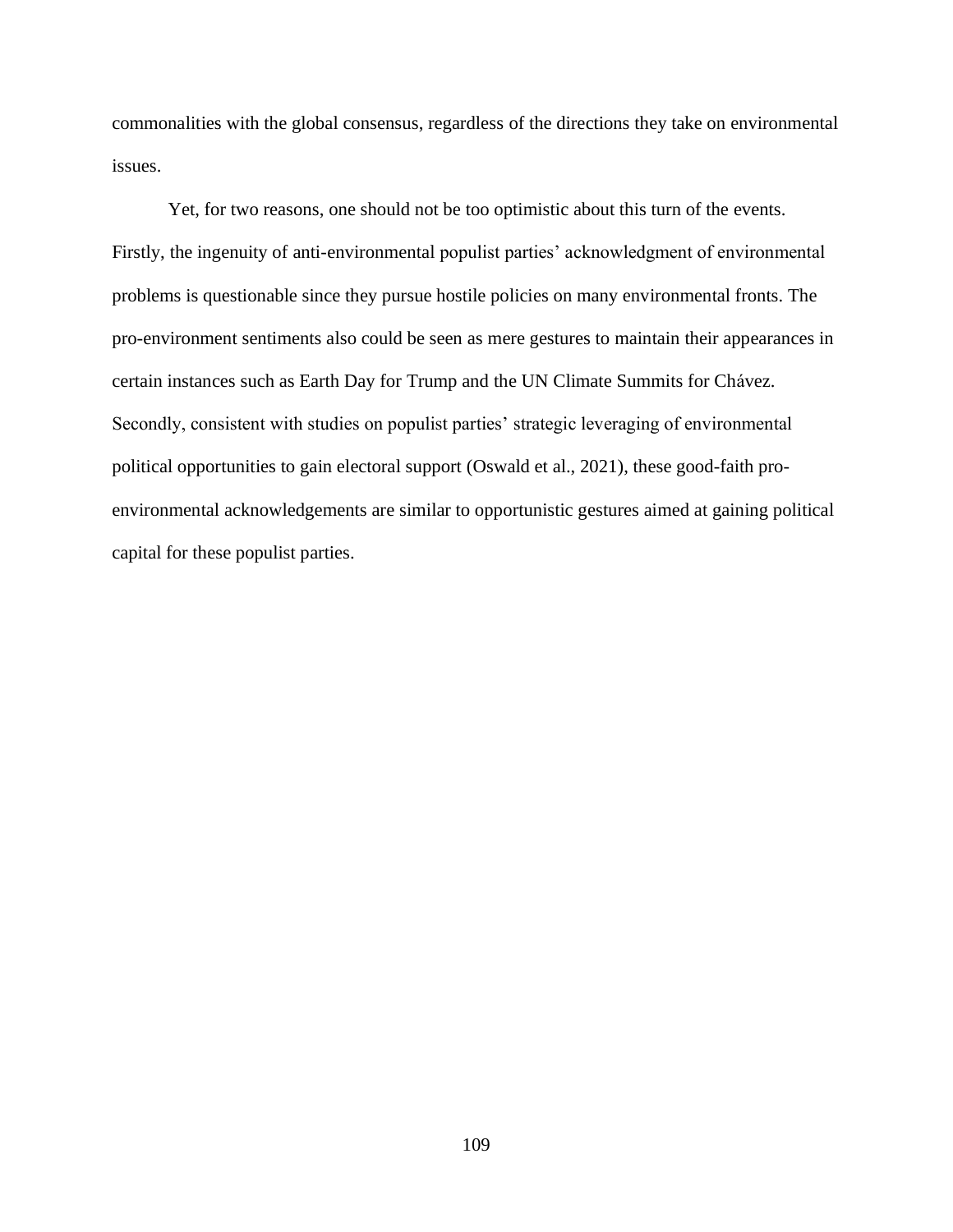## **X. Conclusion**

I have chosen the four case studies—the Republican Party under Trump, the RN under Le Pen, Podemos under Iglesias, and Chávez and Maduro's populist Socialist regime in Venezuela—for their variations in party family (left- or right-wing) and positions of environmental agendas (pro- or anti-environment). They provide evidence that populist parties' environmental agendas, on both ends of the political spectrum, are more diverse and nuanced than the literature has suggested.

One consistency I have found among these variations is that these four populist parties ultimately anchor their environmental agendas in their populist rhetoric, specifically grounded in three key features of populism: people-centricity, nationalism, and anti-elitism. With this broadly consistent populist framing of environmental agendas in mind, populist parties do show considerable variations in how they articulate the populist framing of their environmental agendas. These variations can be observed among individual cases, along party lines, as well as along their environmental agendas' orientations. Right-wing populist parties tend to frame their environmental agendas with exclusive nationalism as well as explicit language and policy orientations. Left-wing populist parties frame them around the idea of populist Socialism as well as being less comprehensive in policy coverage and implicit with language used. Parties tend to frame their anti-environmental agendas with more confidence and specificity, while those with pro-environmental agendas tend to be more vague and leave room for specific policies to be decided by direct democracy.

This thesis also offers several ways through which these case studies can broaden understandings of populism. Firstly, I demonstrate that environment issues come secondary to core issues closer to the heart of populist concerns. I predict that populist parties will prioritize

110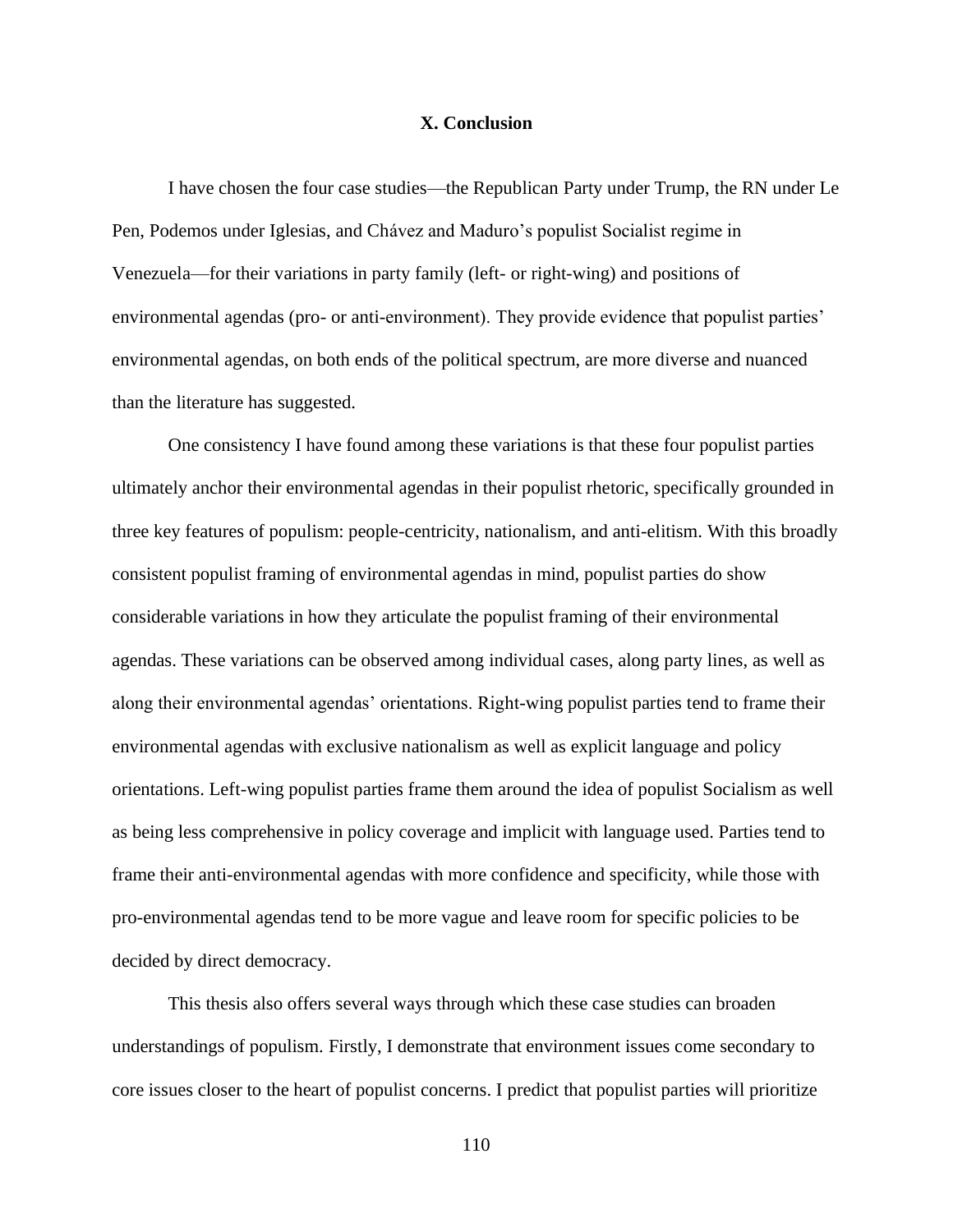their stances on core issues if they conflict with their environmental agendas. One scenario could be future mass climate displacement and migration which would pit populist parties' nationalistic core against the international nature of climate change. Secondly, as populist parties are forced to respond to a global issue like climate change, I find that they are compelled to be more outwardfacing and tend to frame their enemies at an institutional level to include foreign countries and international institutions. I extrapolate from the case studies that populist parties react to these international, institutional enemies either offensively or defensively. Lastly, despite being ingenuine and opportunistic in some cases, acknowledgement of environmental issues is universal among populist parties—a rare moment of cross-party consensus on a single issue.

The evidence presented in this thesis is limited to four populist parties. However, if correct and representative of the landscape of populist parties' environmental agendas' framing, it raises important questions about our understanding of the relationship between populism and the environment, as well as implications for the scholarly landscape of populism. Hence, I propose several questions for further investigation following the initial exploratory step undertaken by this thesis.

Firstly, more populist parties' environmental agendas should be investigated to assess whether they are all anchored in core elements of the populist rhetoric, and what new variations they bring to the table. Many populist parties with emphasis on the environment could be investigated, such as the AfD in Germany, Bolsonaro's regime in Brazil, the PiS in Poland, and the Five Star Movement in Italy. In addition, future studies could also account for an important variation that is beyond the scope of this thesis—populist parties with inconsistent environmental agendas. Investigation into RN could be broadened to achieve this since they were known for climate denial prior to 2014. This variation could be particularly powerful in revealing the

111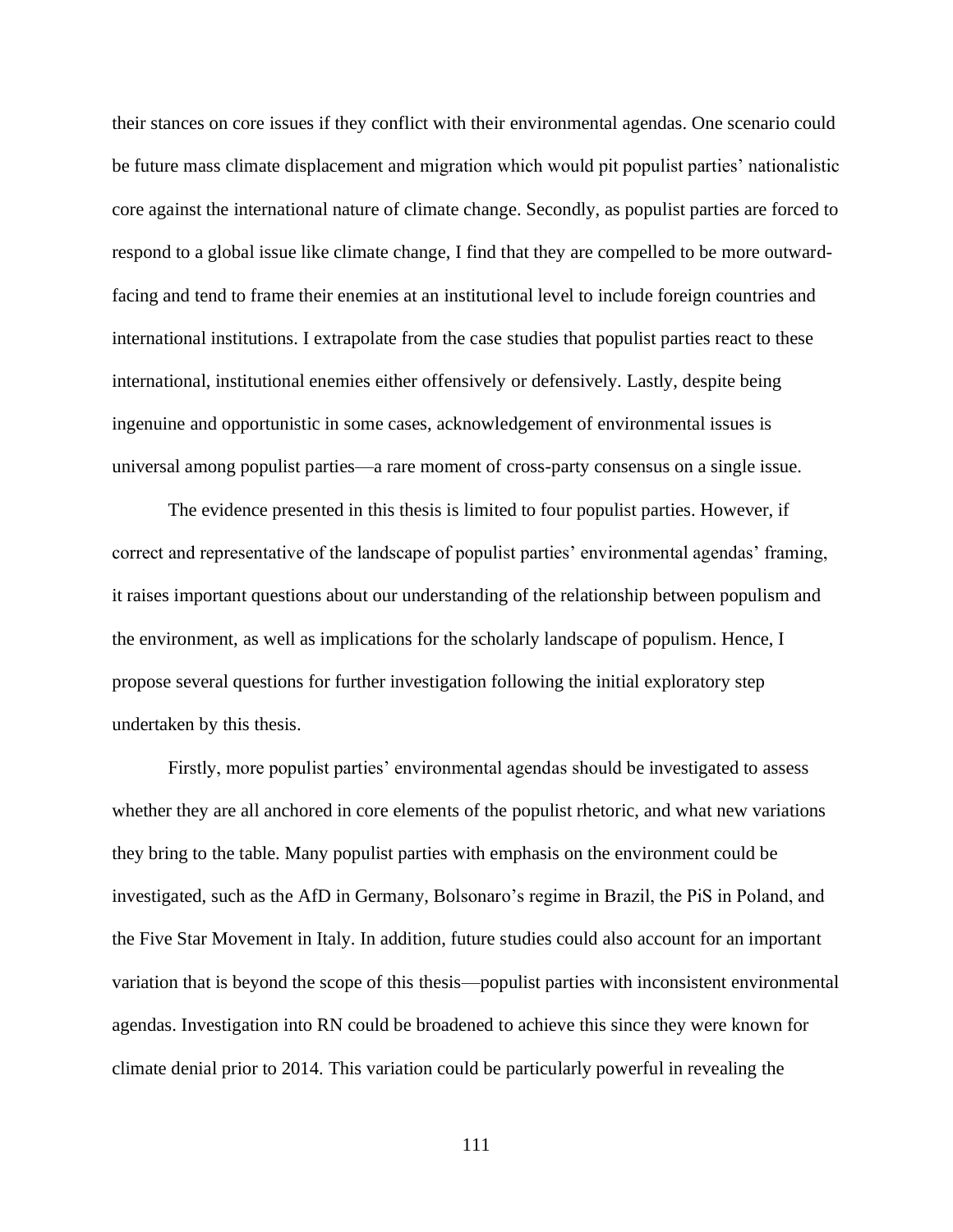consistency of the populist framing and the anchoring of diverging environmental agendas adopted by the same party over the years. Austria's FPÖ and Germany's AfD also fit into this category.

Secondly, this thesis focuses on the rhetorical framing of populist parties' environmental agendas. Future studies could approach the topic from a more concrete and practical angle. Researchers could investigate environmental policies enacted by these populist parties to assess whether their actual policy orientations align with their populist political agendas. Lastly, the predictions from the discussion chapter could be tested in future studies. If there are cases of populist parties' environmental agendas conflicting with their core issues, the argument of the environment being a secondary populist issue could be tested. In addition, researchers could also follow the proliferating stances on climate skepticism and their connections with populist parties. As the fight against climate change intensifies, populist parties' prominence and their environmental agendas need to be explicated in more nuanced ways, as they could lead to a new tide of resistance against the critical needs of international climate governance and climate action.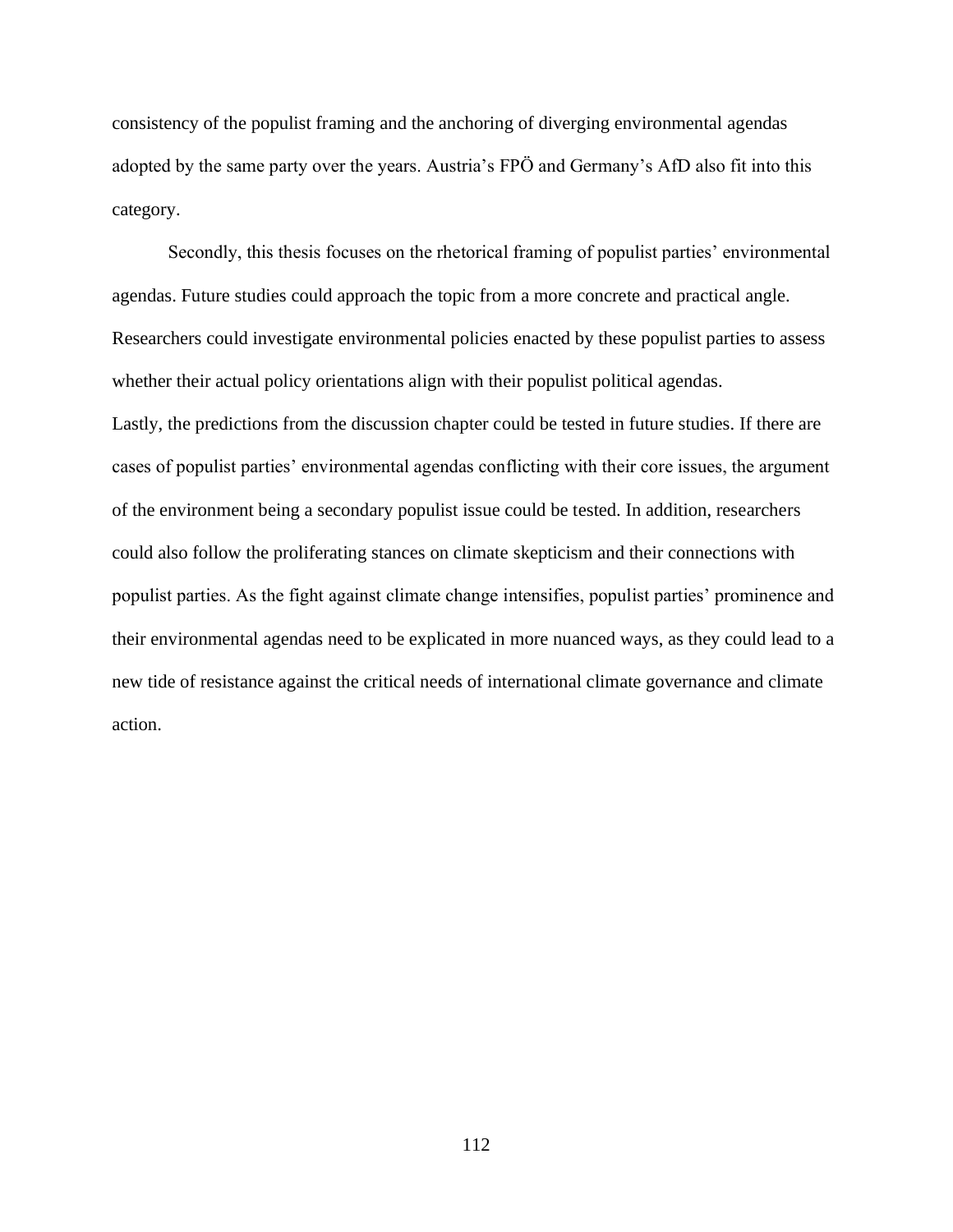## **Bibliography**

Agnew, J., & Shin, M. (2017). Spatializing Populism: Taking Politics to the People in Italy. *Annals of the American Association of Geographers, 107*(4), 915-933.

doi:10.1080/24694452.2016.1270194

Albacity.org. (2020). President Maduro extends the "Ali Rodriguez Araque Presidential Commission" in PDVSA. Retrieved from<https://www.aporrea.org/energia/n358105.html>

Albertazzi, D., & McDonnell, D. (2008). Introduction: The Sceptre and the Spectre. In D.

Albertazzi & D. McDonnell (Eds.), *Twenty-First Century Populism: The Spectre of Western European Democracy* (pp. 1-11). London: Palgrave Macmillan UK.

Andreucci, D. (2018). Populism, Hegemony, and the Politics of Natural Resource Extraction in Evo Morales's Bolivia. *ANTIPODE, 50*(4), 825-845. doi[:https://doi.org/10.1111/anti.12373](https://doi.org/10.1111/anti.12373)

Associated Press (Producer). (2020). Trump Stumbles Over the Word 'Yosemite' During Bill Signing. Retrieved from [https://www.nytimes.com/video/us/100000007272140/trump-stumbles](https://www.nytimes.com/video/us/100000007272140/trump-stumbles-over-yosemite.html)[over-yosemite.html](https://www.nytimes.com/video/us/100000007272140/trump-stumbles-over-yosemite.html)

Baena, C. E. (2019). The Policy Process in a Petro-State: An Analysis of PDVSA's (Petróleos de Venezuela SA's) Internationalisation Strategy: Taylor & Francis.

Baleo, M. (2019). Hervé Juvin, The Craftsman Of The New Doctrine Of National Unity.

(Achives and Speeches). Retrieved from [https://legrandcontinent.eu/fr/2020/06/26/herve-juvin](https://legrandcontinent.eu/fr/2020/06/26/herve-juvin-lartisan-de-la-nouvelle-doctrine-du-rassemblement-national/)[lartisan-de-la-nouvelle-doctrine-du-rassemblement-national/](https://legrandcontinent.eu/fr/2020/06/26/herve-juvin-lartisan-de-la-nouvelle-doctrine-du-rassemblement-national/)

Barriere, M., Durgan, A., & Robson, S. (2015). The challenge of Podemos. *International Socialism: A Quarterly Review of Socialist Theory,* (145). Retrieved from [http://isj.org.uk/the](http://isj.org.uk/the-challenge-of-podemos/#podemos145_13)[challenge-of-podemos/#podemos145\\_13](http://isj.org.uk/the-challenge-of-podemos/#podemos145_13)

Batel, S., & Devine-Wright, P. (2018). Populism, identities and responses to energy infrastructures at different scales in the United Kingdom: A post-Brexit reflection. *Energy* 

*Research & Social Science, 43*, 41-47. doi[:https://doi.org/10.1016/j.erss.2018.05.011](https://doi.org/10.1016/j.erss.2018.05.011)

Bauduin, C. (2017). Marine Le Pen sur RTL: la taxation du diesel, "un scandale à l'égard des classes modestes". Retrieved from [https://www.rtl.fr/actu/politique/marine-le-pen-sur-rtl-la](https://www.rtl.fr/actu/politique/marine-le-pen-sur-rtl-la-taxation-du-diesel-un-scandale-a-l-egard-des-classes-modestes-7787572760)[taxation-du-diesel-un-scandale-a-l-egard-des-classes-modestes-7787572760](https://www.rtl.fr/actu/politique/marine-le-pen-sur-rtl-la-taxation-du-diesel-un-scandale-a-l-egard-des-classes-modestes-7787572760)

Berg, R. C. (2021). *The Role of the Oil Sector in Venezuela's Environmental Degradation and Economic Rebuilding*. Retrieved from [https://www.csis.org/analysis/role-oil-sector-venezuelas](https://www.csis.org/analysis/role-oil-sector-venezuelas-environmental-degradation-and-economic-rebuilding)[environmental-degradation-and-economic-rebuilding](https://www.csis.org/analysis/role-oil-sector-venezuelas-environmental-degradation-and-economic-rebuilding)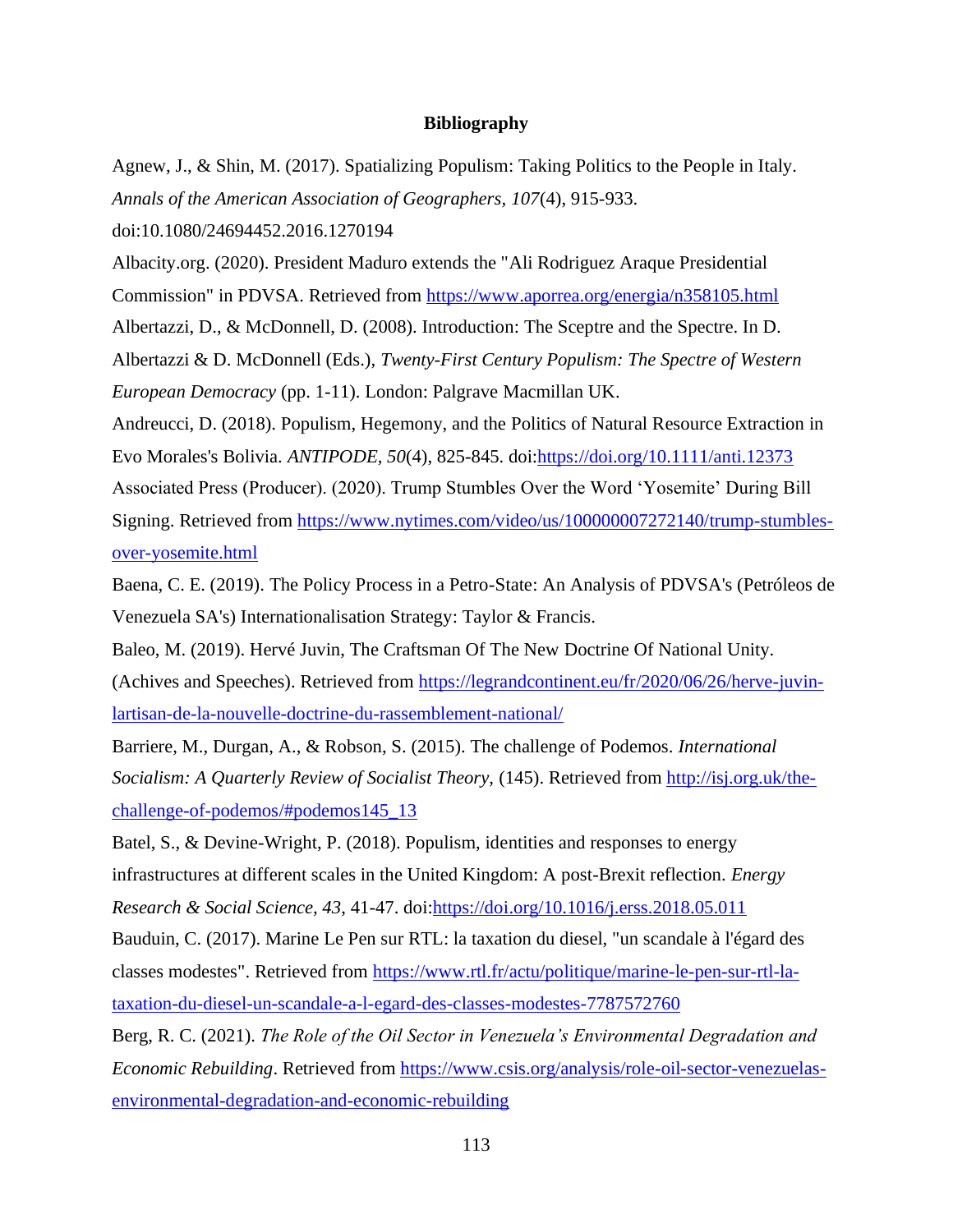Berker, L. E., & Pollex, J. (2021). Friend or Foe?—Comparing Party Reactions to Fridays for Future in a Party System Polarised between AfD and Green Party. *Zeitschrift für Vergleichende Politikwissenschaft, 15*(2), 1-19. doi:10.1007/s12286-021-00476-7

BLM Alaska. (2021). Trump Administration Updates Plan for Responsible Energy Development in Alaska's National Petroleum Reserve [Press release]. Retrieved from

[https://www.blm.gov/press-release/trump-administration-updates-plan-responsible-energy](https://www.blm.gov/press-release/trump-administration-updates-plan-responsible-energy-development-alaskas-national)[development-alaskas-national](https://www.blm.gov/press-release/trump-administration-updates-plan-responsible-energy-development-alaskas-national)

Böhmelt, T. (2021). Populism and Environmental Performance. *Global Environmental Politics, 21*(3), 97-123. doi:10.1162/glep\_a\_00606

Bonikowski, B. (2016). Three Lessons of Contemporary Populism in Europe and the United

States Populism in the Twenty-First Century. *Brown Journal of World Affairs*(1), 9-24.

Retrieved from<https://heinonline.org/HOL/P?h=hein.journals/brownjwa23&i=9>

[https://heinonline.org/HOL/PrintRequest?handle=hein.journals/brownjwa23&collection=journal](https://heinonline.org/HOL/PrintRequest?handle=hein.journals/brownjwa23&collection=journals&div=6&id=9&print=section&sction=6) [s&div=6&id=9&print=section&sction=6](https://heinonline.org/HOL/PrintRequest?handle=hein.journals/brownjwa23&collection=journals&div=6&id=9&print=section&sction=6)

Brady, J. S. (2017a). Background Briefing on the President's Energy Independence Executive Order [Press release]. Retrieved from<https://www.presidency.ucsb.edu/node/326556>

Brady, J. S. (2017b). Press Briefing by OMB Director Mick Mulvaney on the FY2018 Budget [Press release]. Retrieved from<https://www.presidency.ucsb.edu/node/328409>

Brubaker, R. (2017a). Between nationalism and civilizationism: the European populist moment in comparative perspective. *Ethnic and Racial Studies, 40*(8), 1191-1226.

doi:10.1080/01419870.2017.1294700

Brubaker, R. (2017b). Why populism? *Theory and Society, 46*(5), 357-385. doi:10.1007/s11186- 017-9301-7

Buxton, J. (2003). Economic policy and the rise of Hugo Chávez. *Venezuelan politics in the Chávez Era: Class, polarization, and conflict*, 113-130.

Buzogány, A., & Mohamad-Klotzbach, C. (2021). Populism and nature—the Nature of Populism: New perspectives on the Relationship Between Populism, Climate Change, and Nature Protection. *Zeitschrift für Vergleichende Politikwissenschaft, 15*(2), 155-164. doi:10.1007/s12286-021-00492-7

Canovan, M. (1999). Trust the People! Populism and the Two Faces of Democracy. *Political studies, 47*(1), 2-16. doi:10.1111/1467-9248.00184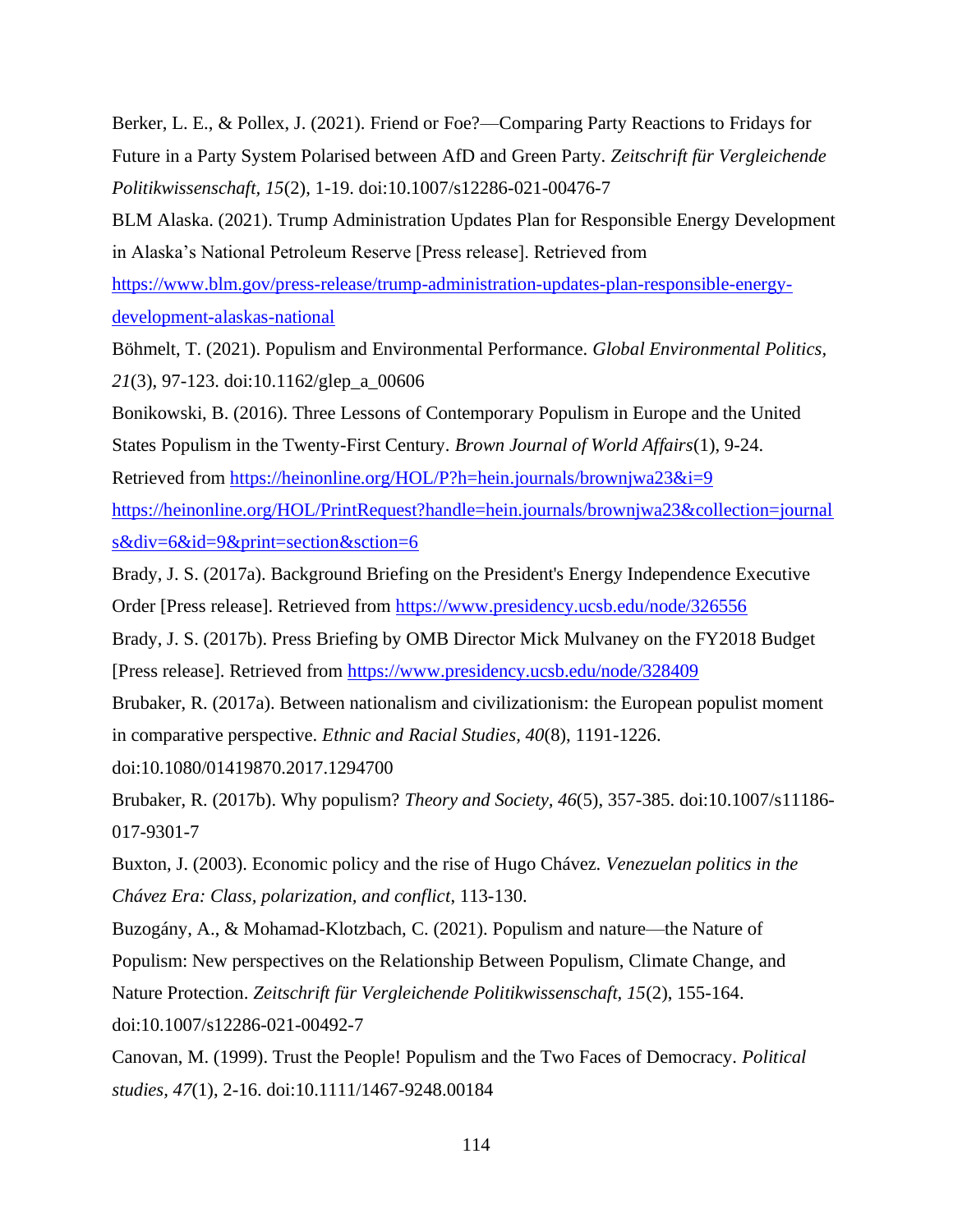Carlson, A. (2017). *Climate Change, Trump and Populism* Paper presented at the The Future of the Global Order Colloquium. [https://global.upenn.edu/sites/default/files/go-climate-change](https://global.upenn.edu/sites/default/files/go-climate-change-carlson.original.pdf)[carlson.original.pdf](https://global.upenn.edu/sites/default/files/go-climate-change-carlson.original.pdf)

Ćetković, S., & Hagemann, C. (2020). Changing climate for populists? Examining the influence of radical-right political parties on low-carbon energy transitions in Western Europe. *Energy Research & Social Science, 66*, 101571. doi[:https://doi.org/10.1016/j.erss.2020.101571](https://doi.org/10.1016/j.erss.2020.101571)

Chávez, H. (2013). Hugo Chávez on climate change and capitalism. Retrieved from <https://climateandcapitalism.com/2013/03/06/hugo-chavez-on-climate-change-and-capitalism/> Collectif Nouvelle Ecologie. (2015a). Nexcis ou le génie français mis à mal par la mondialisation

[Press release]. Retrieved from [https://rassemblementnational.fr/communiques/nexcis-ou-le](https://rassemblementnational.fr/communiques/nexcis-ou-le-genie-francais-mis-a-mal-par-la-mondialisation/)[genie-francais-mis-a-mal-par-la-mondialisation/](https://rassemblementnational.fr/communiques/nexcis-ou-le-genie-francais-mis-a-mal-par-la-mondialisation/)

Collectif Nouvelle Ecologie. (2015b). Pollution par les Diesel Volkswagen : la Commission Européenne savait, elle a menti [Press release]. Retrieved from

[https://rassemblementnational.fr/communiques/pollution-par-les-diesel-volkswagen-la](https://rassemblementnational.fr/communiques/pollution-par-les-diesel-volkswagen-la-commission-europeenne-savait-elle-a-menti/)[commission-europeenne-savait-elle-a-menti/](https://rassemblementnational.fr/communiques/pollution-par-les-diesel-volkswagen-la-commission-europeenne-savait-elle-a-menti/)

Collectif Nouvelle Ecologie. (2016a). Accords de Kigali: oui à des accords internationaux de bon sens [Press release]. Retrieved from [https://rassemblementnational.fr/communiques/accords-de](https://rassemblementnational.fr/communiques/accords-de-kigali-oui-a-des-accords-internationaux-de-bon-sens/)[kigali-oui-a-des-accords-internationaux-de-bon-sens/](https://rassemblementnational.fr/communiques/accords-de-kigali-oui-a-des-accords-internationaux-de-bon-sens/)

Collectif Nouvelle Ecologie. (2016b). Plaidoyer pour un EDF 100% public et pour une sécurité maximale des centrales nucléaires [Press release]. Retrieved from

[https://rassemblementnational.fr/communiques/plaidoyer-pour-un-edf-100-public-et-pour-une](https://rassemblementnational.fr/communiques/plaidoyer-pour-un-edf-100-public-et-pour-une-securite-maximale-des-centrales-nucleaires/)[securite-maximale-des-centrales-nucleaires/](https://rassemblementnational.fr/communiques/plaidoyer-pour-un-edf-100-public-et-pour-une-securite-maximale-des-centrales-nucleaires/)

Collectif Nouvelle Ecologie. (2017). Les États généraux de l'alimentation aborderont-ils les vrais problèmes ? [Press release]. Retrieved from [https://rassemblementnational.fr/communiques/les](https://rassemblementnational.fr/communiques/les-etats-generaux-de-lalimentation-aborderont-ils-les-vrais-problemes/)[etats-generaux-de-lalimentation-aborderont-ils-les-vrais-problemes/](https://rassemblementnational.fr/communiques/les-etats-generaux-de-lalimentation-aborderont-ils-les-vrais-problemes/)

Curato, N. (2017). Flirting with Authoritarian Fantasies? Rodrigo Duterte and the New Terms of Philippine Populism. *Journal of Contemporary Asia, 47*(1), 142-153.

doi:10.1080/00472336.2016.1239751

Davenport, C. (2018). Trump Administration Unveils Its Plan to Relax Car Pollution Rules. Retrieved from [https://www.nytimes.com/2018/08/02/climate/trump-auto-emissions](https://www.nytimes.com/2018/08/02/climate/trump-auto-emissions-california.html?module=inline)[california.html?module=inline](https://www.nytimes.com/2018/08/02/climate/trump-auto-emissions-california.html?module=inline)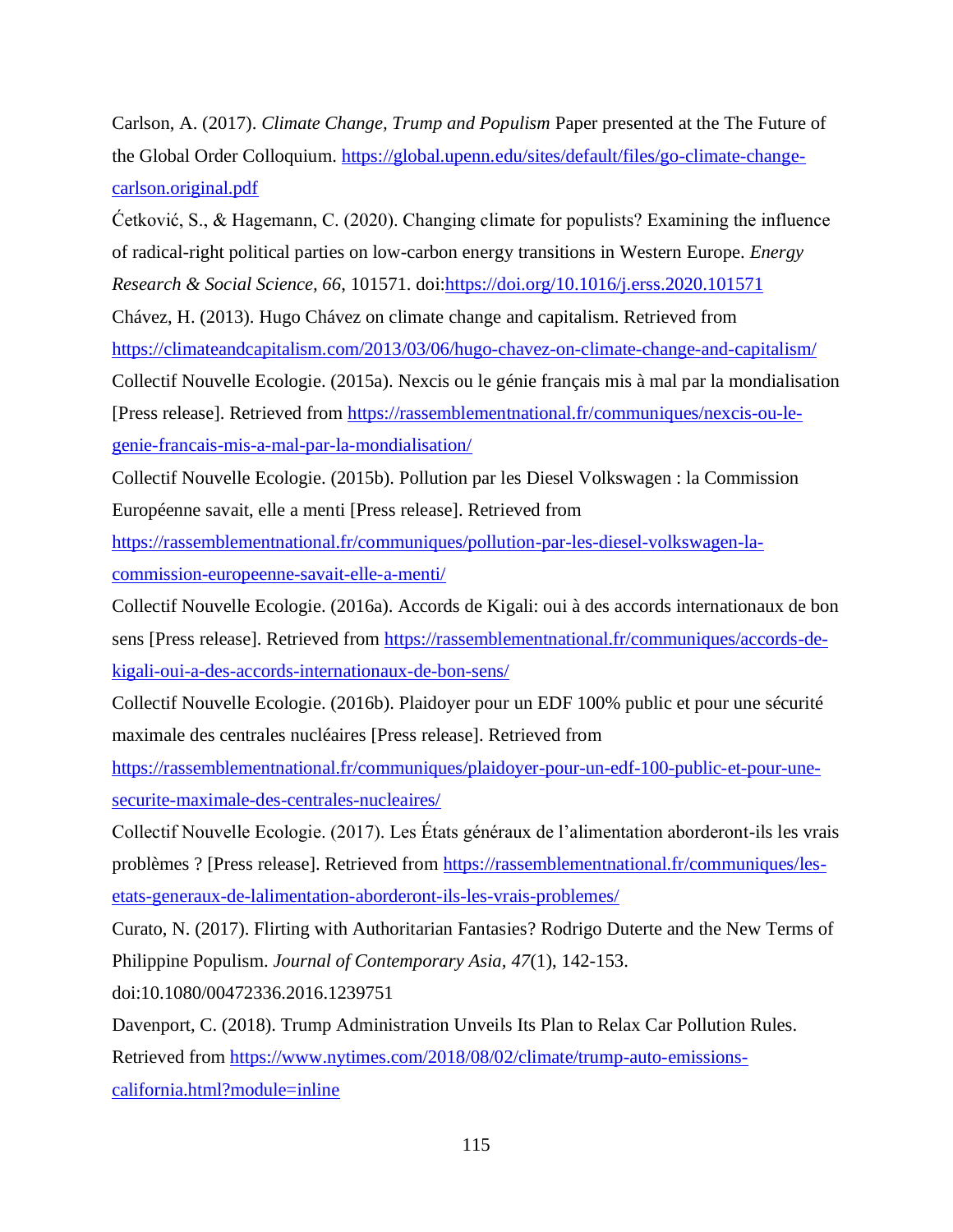Davenport, C. (2020). E.P.A. to Lift Obama-Era Controls on Methane, a Potent Greenhouse Gas. Retrieved from [https://www.nytimes.com/2020/08/10/climate/trump-methane-climate](https://www.nytimes.com/2020/08/10/climate/trump-methane-climate-change.html)[change.html](https://www.nytimes.com/2020/08/10/climate/trump-methane-climate-change.html)

de la Torre, C. (2018). Populism Revived: Donald Trump and the Latin American Leftist Populists. *The Americas, 75*(4), 733-753. doi:10.1017/tam.2018.39

de Saint-just, W. (2015). Pollution de l'air : M. Najdovski veut enfumer la banlieue [Press release]. Retrieved from [https://rassemblementnational.fr/communiques/pollution-de-lair-m](https://rassemblementnational.fr/communiques/pollution-de-lair-m-najdovski-veut-enfumer-la-banlieue/)[najdovski-veut-enfumer-la-banlieue/](https://rassemblementnational.fr/communiques/pollution-de-lair-m-najdovski-veut-enfumer-la-banlieue/)

Duina, F., & Carson, D. (2019). Not so right after all? Making sense of the progressive rhetoric of Europe's far-right parties. *International Sociology, 35*(1), 3-21.

doi:10.1177/0268580919881862

Dunn, K. (2013). Preference for radical right-wing populist parties among exclusive-nationalists and authoritarians. *Party Politics, 21*(3), 367-380. doi:10.1177/1354068812472587

Durand, M. (2021). Ecologie : Marine Le Pen présente son contre-projet de référendum. Retrieved from [https://www.lejdd.fr/Politique/ecologie-marine-le-pen-presente-son-contre](https://www.lejdd.fr/Politique/ecologie-marine-le-pen-presente-son-contre-projet-de-referendum-4030232)[projet-de-referendum-4030232](https://www.lejdd.fr/Politique/ecologie-marine-le-pen-presente-son-contre-projet-de-referendum-4030232)

Ebus, B. (2018). Venezuela's Mining Crisis Gains Regional Attention. Retrieved from <https://www.youtube.com/watch?v=r2ys-AimNbE>

Elliott, L. (2007). Venezuela seizes foreign oil fields. Retrieved from

<https://www.theguardian.com/business/2007/may/02/oilandpetrol.venezuela>

Ellner, S. (2003). The Contrasting Variants of the Populism of Hugo Chávez and Alberto

Fujimori. *Journal of Latin American Studies, 35*(1), 139-162. doi:10.1017/S0022216X02006685

Errejón, I. (2014). Spain's Podemos: An inside view of a radical left sensation. *Links:* 

*International Journal of Socialist Renewal*. Retrieved from<http://links.org.au/node/3969>

European Commission. (2007). *Venezuela Country Strategy Paper 2007-2013* (E/2007/622).

Retrieved from [https://eeas.europa.eu/archives/docs/venezuela/csp/07\\_13\\_en.pdf](https://eeas.europa.eu/archives/docs/venezuela/csp/07_13_en.pdf)

Farnsworth, E. (2021). Deconstructing Chavismo: The Myth and the Reality. Retrieved from <https://www.as-coa.org/articles/deconstructing-chavismo-myth-and-reality>

Forchtner, B. (2019). Climate change and the far right. *WIREs Climate Change, 10*(5), e604. doi[:https://doi.org/10.1002/wcc.604](https://doi.org/10.1002/wcc.604)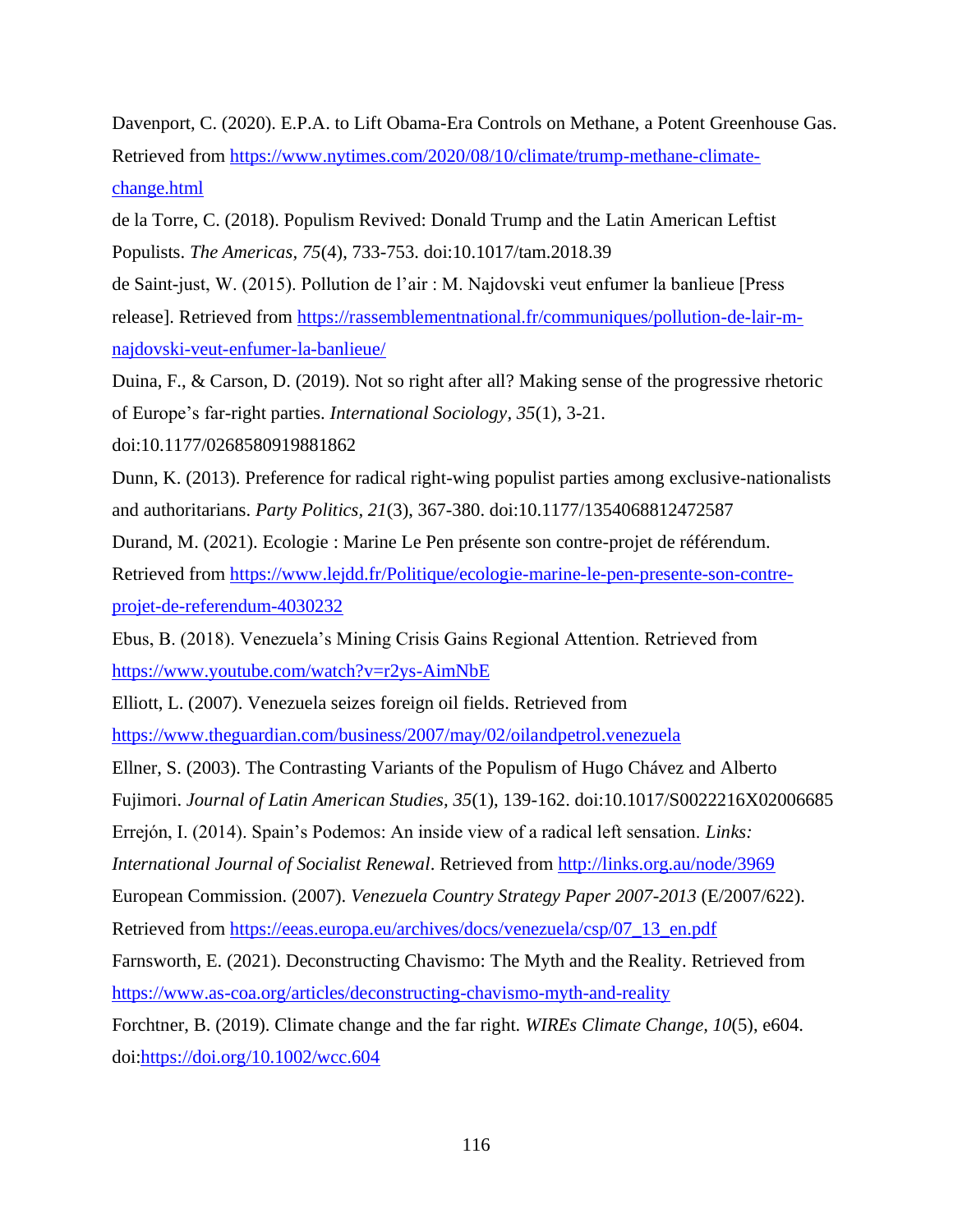Fountain, H., & Eder, S. (2018). In the Blink of an Eye, a Hunt for Oil Threatens Pristine Alaska. Retrieved from [https://www.nytimes.com/2018/12/03/us/oil-drilling-arctic-national-wildlife](https://www.nytimes.com/2018/12/03/us/oil-drilling-arctic-national-wildlife-refuge.html)[refuge.html](https://www.nytimes.com/2018/12/03/us/oil-drilling-arctic-national-wildlife-refuge.html)

François, S., & Adrien, N. (2021). "Identitarian ecology" the far right's reinterpretation of environmental concerns. *Illiberalism Studies*. Retrieved from

[https://www.illiberalism.org/identitarian-ecology-rights-reinterpretation-environmental](https://www.illiberalism.org/identitarian-ecology-rights-reinterpretation-environmental-concerns/)[concerns/.](https://www.illiberalism.org/identitarian-ecology-rights-reinterpretation-environmental-concerns/)

Fraune, C., & Knodt, M. (2018). Sustainable energy transformations in an age of populism, posttruth politics, and local resistance. *Energy Research & Social Science, 43*, 1-7. doi[:https://doi.org/10.1016/j.erss.2018.05.029](https://doi.org/10.1016/j.erss.2018.05.029)

Freeden, M. (1998). Is nationalism a distinct ideology? *Political studies, 46*(4), 748-765.

Friedman, L. (2019a). E.P.A. Finalizes Its Plan to Replace Obama-Era Climate Rules. Retrieved from<https://www.nytimes.com/2019/06/19/climate/epa-coal-emissions.html>

Friedman, L. (2019b). Trump Administration to Begin Official Withdrawal From Paris Climate Accord. Retrieved from [https://www.nytimes.com/2019/10/23/climate/trump-paris-climate](https://www.nytimes.com/2019/10/23/climate/trump-paris-climate-accord.html)[accord.html](https://www.nytimes.com/2019/10/23/climate/trump-paris-climate-accord.html)

Friedman, L. (2020). Trump Weakens Major Conservation Law to Speed Construction Permits. Retrieved from<https://www.nytimes.com/2020/07/15/climate/trump-environment-nepa.html>

Friedman, L., & Davenport, C. (2019). Trump Administration Rolls Back Clean Water

Protections. Retrieved from [https://www.nytimes.com/2019/09/12/climate/trump-administration](https://www.nytimes.com/2019/09/12/climate/trump-administration-rolls-back-clean-water-protections.html)[rolls-back-clean-water-protections.html](https://www.nytimes.com/2019/09/12/climate/trump-administration-rolls-back-clean-water-protections.html)

Front National. (2015). Libre-échange et mondialisation forcée, les vraies menaces pour l'environnement et la planète [Press release]. Retrieved from

[https://rassemblementnational.fr/communiques/libre-echange-et-mondialisation-forcee-les](https://rassemblementnational.fr/communiques/libre-echange-et-mondialisation-forcee-les-vraies-menaces-pour-lenvironnement-et-la-planete/)[vraies-menaces-pour-lenvironnement-et-la-planete/](https://rassemblementnational.fr/communiques/libre-echange-et-mondialisation-forcee-les-vraies-menaces-pour-lenvironnement-et-la-planete/)

Gallego, B. A. (2019). Podemos se desmarca del Green New Deal para abordar el "origen" de la crisis climática. Retrieved from [https://www.publico.es/politica/elecciones-10-n-separa-green](https://www.publico.es/politica/elecciones-10-n-separa-green-new-deal-abordar-origen-crisis-climatica-cree-green-new-deal-no-suficiente-enfrentar-crisis-climatica.html?utm_source=twitter&utm_medium=social&utm_campaign=web)[new-deal-abordar-origen-crisis-climatica-cree-green-new-deal-no-suficiente-enfrentar-crisis](https://www.publico.es/politica/elecciones-10-n-separa-green-new-deal-abordar-origen-crisis-climatica-cree-green-new-deal-no-suficiente-enfrentar-crisis-climatica.html?utm_source=twitter&utm_medium=social&utm_campaign=web)[climatica.html?utm\\_source=twitter&utm\\_medium=social&utm\\_campaign=web](https://www.publico.es/politica/elecciones-10-n-separa-green-new-deal-abordar-origen-crisis-climatica-cree-green-new-deal-no-suficiente-enfrentar-crisis-climatica.html?utm_source=twitter&utm_medium=social&utm_campaign=web)

Gallie, W. B. (2019). Essentially Contested Concepts. In B. Max (Ed.), *The Importance of Language* (pp. 121-146): Cornell University Press.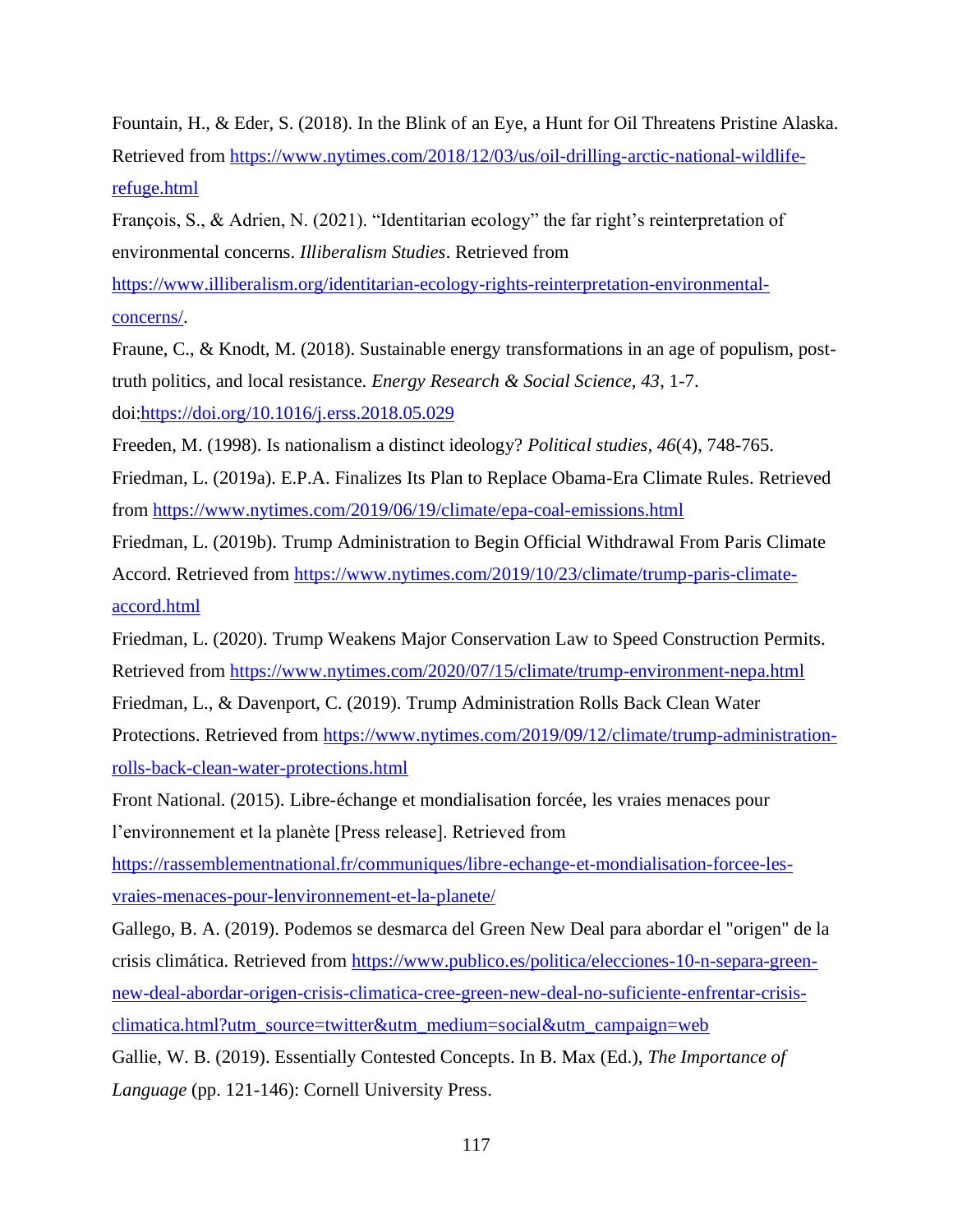Gemenis, K., Katsanidou, A., & Vasilopoulou, S. (2012, 2012). The politics of antienvironmentalism: positional issue framing by the European radical right.

Guijarro, T. (2019, Apr 28, 2019) Podemos's Green New Deal/Interviewer: E. Gilmartin & T. Greene. Jaconbin

Hancox, D. (2015). Why Ernesto Laclau is the intellectual figurehead for Syriza and Podemos. Retrieved from [https://www.theguardian.com/commentisfree/2015/feb/09/ernesto-laclau](https://www.theguardian.com/commentisfree/2015/feb/09/ernesto-laclau-intellectual-figurehead-syriza-podemos)[intellectual-figurehead-syriza-podemos](https://www.theguardian.com/commentisfree/2015/feb/09/ernesto-laclau-intellectual-figurehead-syriza-podemos)

Hawkins, K. A. (2009). Is Chávez Populist?: Measuring Populist Discourse in Comparative Perspective. *Comparative Political Studies, 42*(8), 1040-1067. doi:10.1177/0010414009331721 Heinrich Boell Foundation. (2012). *The Orinoco Oil Belt - Update*. Retrieved from <https://www.boell.de/sites/default/files/uploads/2012/10/venezuela-orinoco.pdf>

Hellinger, D. (2016). Oil and the Chávez Legacy. *Latin American Perspectives, 44*(1), 54-77. doi:10.1177/0094582X16651236

Hellinger, D. (2021). Maduro's Brown New Deal for Venezuela. Retrieved from <https://nacla.org/venezuela-pvd-oil-maduro>

Higgins, A. (2018). France's Far Right Sees Gold in Yellow Vest Movement. Retrieved from <https://www.nytimes.com/2018/12/16/world/europe/france-national-front-yellow-vests.html>

Huber, R., Maltby, T., Szulecki, K., & Ćetkovic, S. (2021). Is populism a challenge to European energy and climate policy? Empirical evidence across varieties of populism.

Huber, R. A. (2020). The role of populist attitudes in explaining climate change skepticism and support for environmental protection. *Environmental Politics, 29*(6), 959-982.

doi:10.1080/09644016.2019.1708186

Huber, R. A., Fesenfeld, L., & Bernauer, T. (2020). Political populism, responsiveness, and public support for climate mitigation. *Climate Policy, 20*(3), 373-386.

doi:10.1080/14693062.2020.1736490

Huber, R. A., Greussing, E., & Eberl, J.-M. (2021). From populism to climate scepticism: the role of institutional trust and attitudes towards science. *Environmental Politics*, 1-24. doi:10.1080/09644016.2021.1978200

Inglehart, R. F., & Norris, P. (2016). Trump, Brexit, and the rise of populism: Economic havenots and cultural backlash.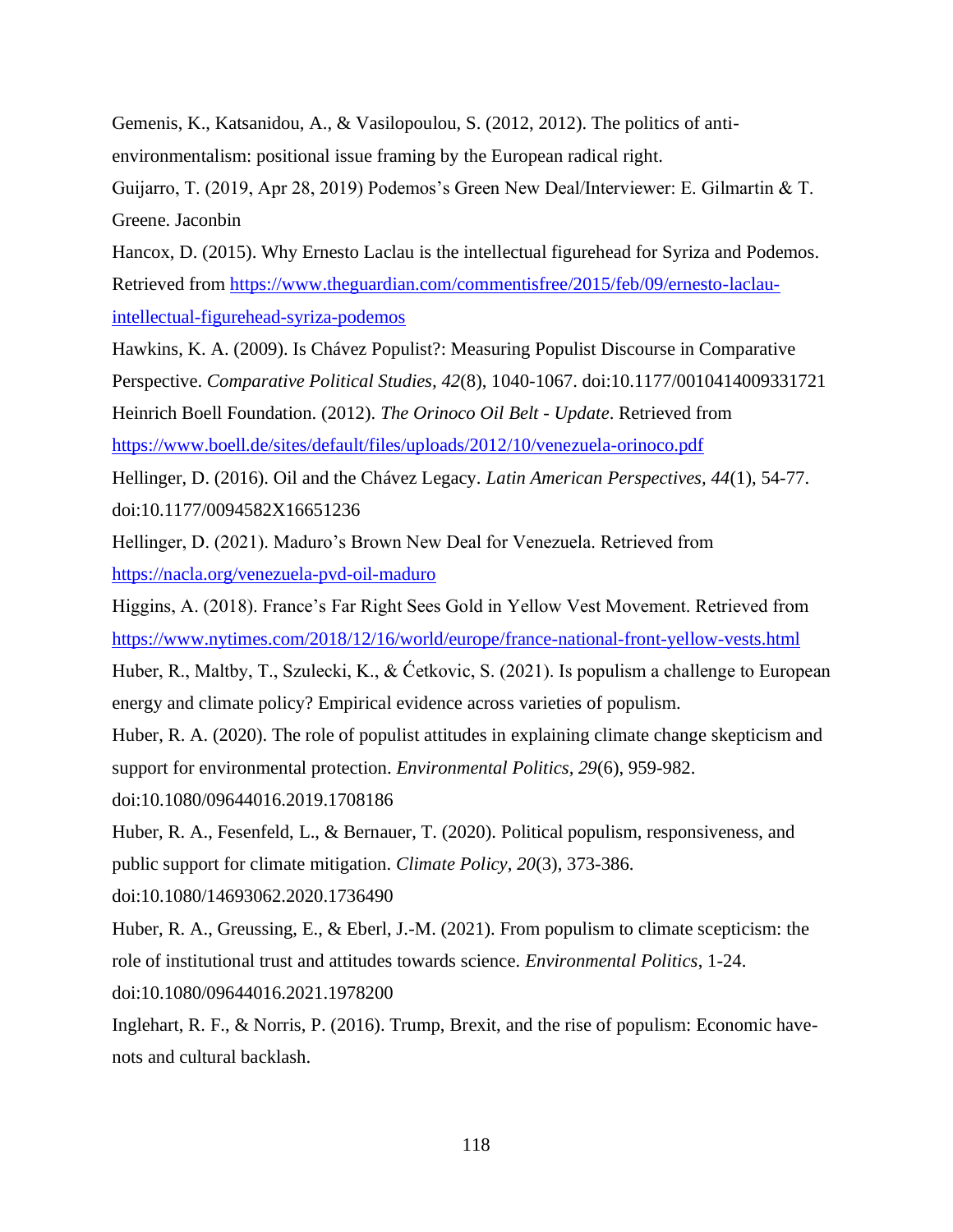Irfan, U. (2019). Trump's EPA just replaced Obama's signature climate policy with a much weaker rule. Retrieved from [https://www.vox.com/2019/6/19/18684054/climate-change-clean](https://www.vox.com/2019/6/19/18684054/climate-change-clean-power-plan-repeal-affordable-emissions)[power-plan-repeal-affordable-emissions](https://www.vox.com/2019/6/19/18684054/climate-change-clean-power-plan-repeal-affordable-emissions)

Jahn, D. (2021). Quick and dirty: how populist parties in government affect greenhouse gas emissions in EU member states. *Journal of European Public Policy, 28*(7), 980-997. doi:10.1080/13501763.2021.1918215

Jansen, R. S. (2011). Populist Mobilization: A New Theoretical Approach to Populism\*. *Sociological Theory, 29*(2), 75-96. doi[:https://doi.org/10.1111/j.1467-9558.2011.01388.x](https://doi.org/10.1111/j.1467-9558.2011.01388.x)

Jones, S. (2020). Socialists and Podemos to rule together in Spanish coalition. Retrieved from [https://www.theguardian.com/world/2020/jan/07/pedro-sanchez-spain-pm-government-vote](https://www.theguardian.com/world/2020/jan/07/pedro-sanchez-spain-pm-government-vote-parliament)[parliament](https://www.theguardian.com/world/2020/jan/07/pedro-sanchez-spain-pm-government-vote-parliament)

Jones, S. (2021). Pablo Iglesias leaves Spanish politics, 'very proud' of Podemos legacy. Retrieved from [https://www.theguardian.com/world/2021/may/05/pablo-iglesias-leaves-politics](https://www.theguardian.com/world/2021/may/05/pablo-iglesias-leaves-politics-podemos-spain)[podemos-spain](https://www.theguardian.com/world/2021/may/05/pablo-iglesias-leaves-politics-podemos-spain)

Juvin, H. (2019). « Green deal », réalités et illusions écologiques. Retrieved from <https://hervejuvin.com/green-deal-ecologie-humaine/>

Karni, A. (2020). Trump Signs Landmark Land Conservation Bill. Retrieved from <https://www.nytimes.com/2020/08/04/us/politics/trump-land-conservation-bill.html>

Kassam, A. (2014). Podemos hopes to cement rise of citizen politics in Spain after election success. Retrieved from [https://www.theguardian.com/politics/2014/may/27/podemos-citizen](https://www.theguardian.com/politics/2014/may/27/podemos-citizen-politics-spain-elections-indignados-movement)[politics-spain-elections-indignados-movement](https://www.theguardian.com/politics/2014/may/27/podemos-citizen-politics-spain-elections-indignados-movement)

Koch, N., & Perreault, T. (2018). Resource nationalism. *Progress in Human Geography, 43*(4), 611-631. doi:10.1177/0309132518781497

Kojola, E. (2019). Bringing Back the Mines and a Way of Life: Populism and the Politics of Extraction. *Annals of the American Association of Geographers, 109*(2), 371-381. doi:10.1080/24694452.2018.1506695

Kulin, J., Johansson Sevä, I., & Dunlap, R. E. (2021). Nationalist ideology, rightwing populism, and public views about climate change in Europe. *Environmental Politics*, 1-24. doi:10.1080/09644016.2021.1898879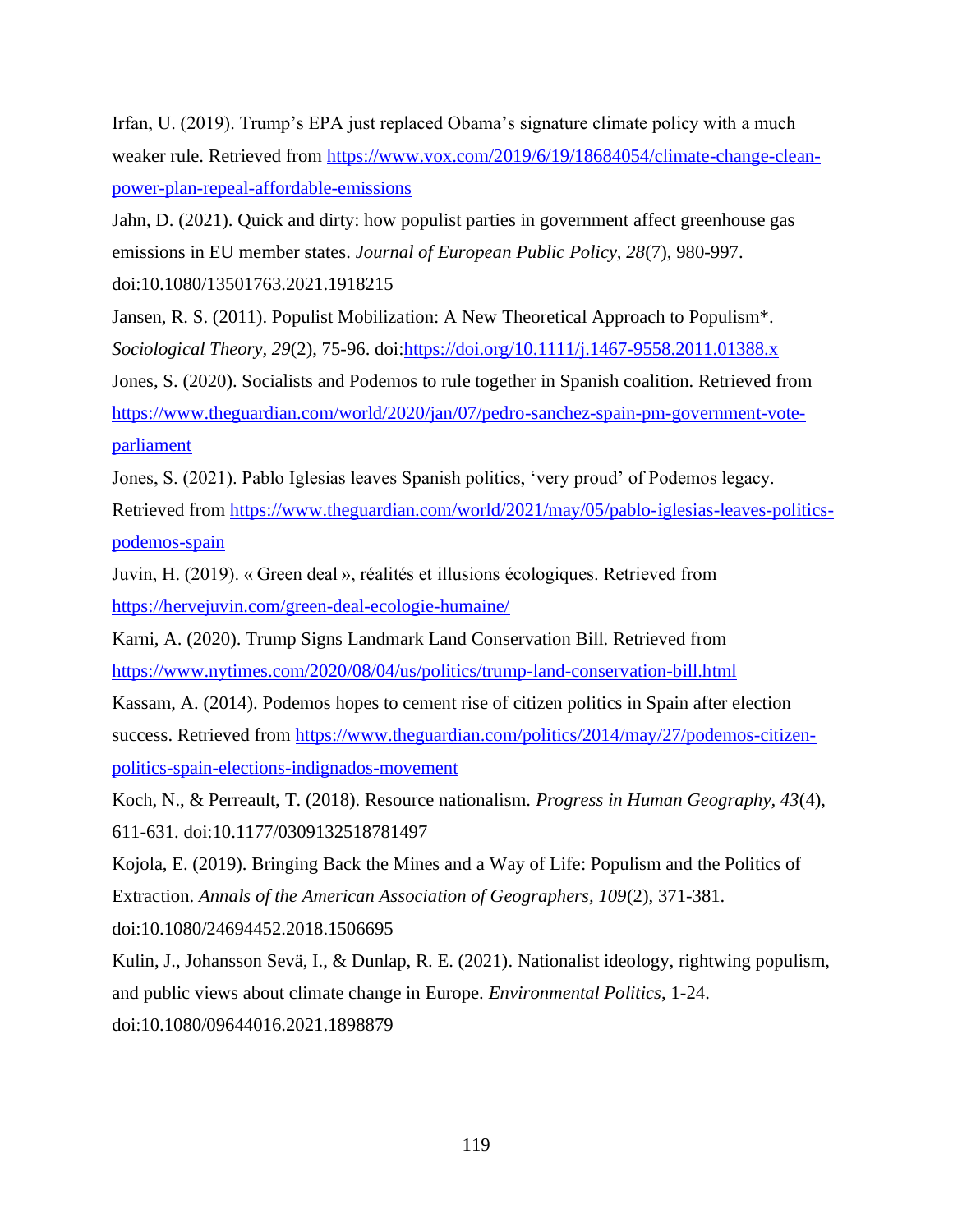La Tribune. (2019). Le Pen claims to be spokesperson for 'real yellow vests'. Retrieved from [https://www.euractiv.com/section/eu-elections-2019/news/le-pen-claims-to-be-spokesperson-for](https://www.euractiv.com/section/eu-elections-2019/news/le-pen-claims-to-be-spokesperson-for-real-yellow-vests/)[real-yellow-vests/](https://www.euractiv.com/section/eu-elections-2019/news/le-pen-claims-to-be-spokesperson-for-real-yellow-vests/)

Laclau, E. (2005a). *On populist reason*: New York: Verso.

Laclau, E. (2005b). Populism: What's in a Name? In *Populism and the Mirror of Democracy* (pp. 32-49): London: Verso.

Le Pen, M. (2017a). 144 Engagements Présidentiels [Press release]. Retrieved from <https://rassemblementnational.fr/pdf/144-engagements.pdf>

Le Pen, M. (2017b). Presidential Campaign Launch. Retrieved from <https://awpc.cattcenter.iastate.edu/2017/09/01/presidential-campaign-launch-march-9-2017/>

Le Pen, M. (2017c). Rebondir après la décision américaine [Press release]. Retrieved from <https://rassemblementnational.fr/communiques/rebondir-apres-la-decision-americaine/>

Le Pen, M., & Collard. (2014). *Amendment Nº2285 Not Supported*. (N°2285). Retrieved from <https://www.assemblee-nationale.fr/14/amendements/2230/AN/2285.asp>

Le Pen, M. M. (2015). Loi biodiversité: non à la bobo-écologie punitive ! [Press release]. Retrieved from [https://rassemblementnational.fr/communiques/loi-biodiversite-non-a-la-bobo](https://rassemblementnational.fr/communiques/loi-biodiversite-non-a-la-bobo-ecologie-punitive/)[ecologie-punitive/](https://rassemblementnational.fr/communiques/loi-biodiversite-non-a-la-bobo-ecologie-punitive/)

Lewis, P., Barr, C., Clarke, S., Voce, A., Levett, C., & Gutiérrez, P. (2019). Revealed: the rise and rise of populist rhetoric. Retrieved from [https://www.theguardian.com/world/ng](https://www.theguardian.com/world/ng-interactive/2019/mar/06/revealed-the-rise-and-rise-of-populist-rhetoric)[interactive/2019/mar/06/revealed-the-rise-and-rise-of-populist-rhetoric](https://www.theguardian.com/world/ng-interactive/2019/mar/06/revealed-the-rise-and-rise-of-populist-rhetoric)

Lewis, P., Clarke, S., Barr, C., Holder, J., & Kommenda, N. (2019). Revealed: One in Four Europeans Vote Populist. Retrieved from [https://www.theguardian.com/world/ng](https://www.theguardian.com/world/ng-interactive/2018/nov/20/revealed-one-in-four-europeans-vote-populist)[interactive/2018/nov/20/revealed-one-in-four-europeans-vote-populist](https://www.theguardian.com/world/ng-interactive/2018/nov/20/revealed-one-in-four-europeans-vote-populist)

Lockwood, M. (2018). Right-wing populism and the climate change agenda: exploring the linkages. *Environmental Politics, 27*(4), 712-732. doi:10.1080/09644016.2018.1458411

Lyall, A., & Valdivia, G. (2019). The Speculative Petro-State: Volatile Oil Prices and Resource Populism in Ecuador. *Annals of the American Association of Geographers, 109*(2), 349-360. doi:10.1080/24694452.2018.1531690

Machin, A., & Wagener, O. (2019). The Nature of Green Populism? *Green European Journal*. Retrieved from<https://www.greeneuropeanjournal.eu/the-nature-of-green-populism/>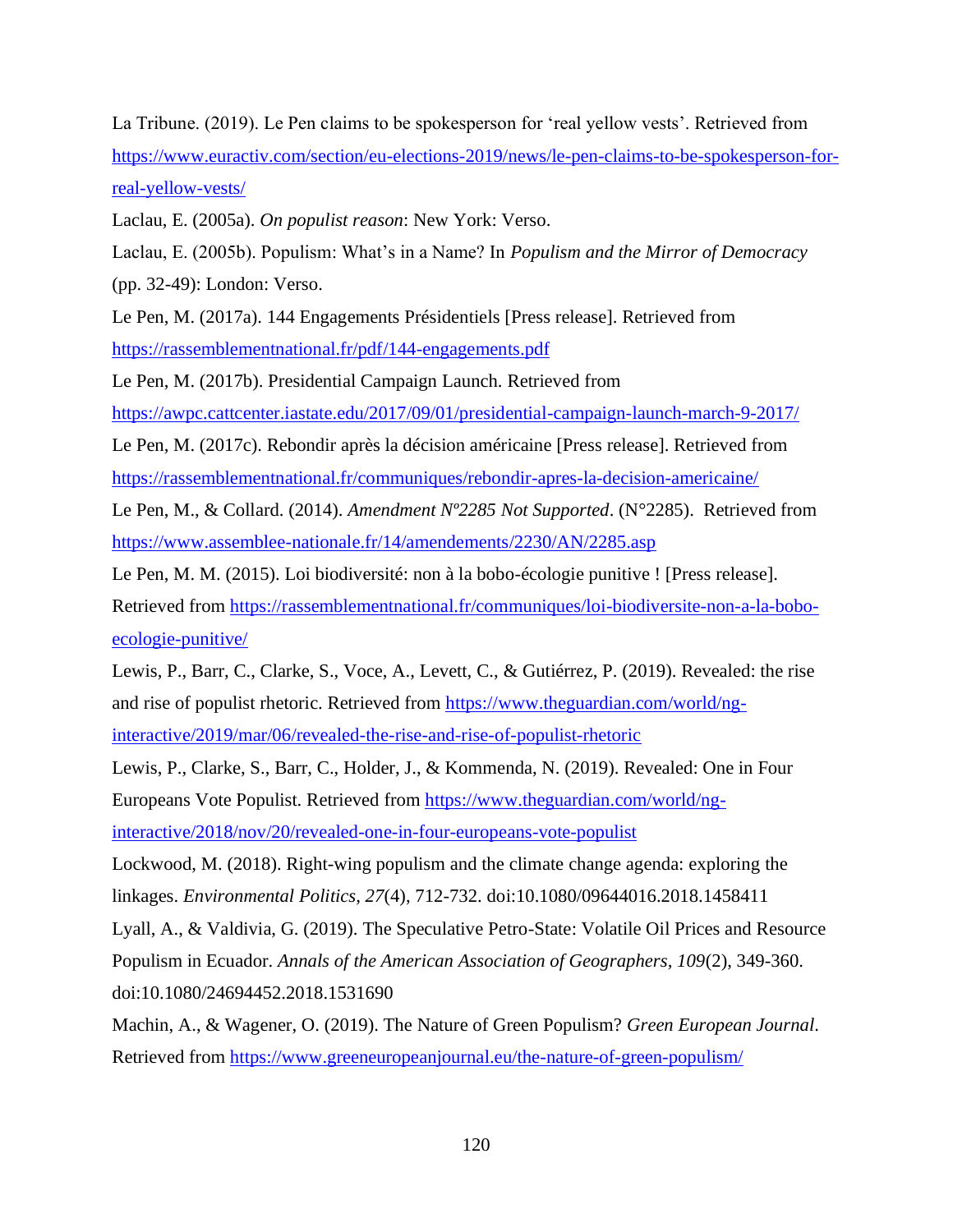Maduro, N. (2019, Feb 12, 2019) Venezuela President Nicolás Maduro interview: Full transcript/Interviewer: O. Guerin. BBC News.

Maduro, N. (2021, Jun 18, 2021) Venezuela's Maduro Pleads for Foreign Capital, Biden Deal in Caracas Interview/Interviewer: E. Schatzker. Bloomberg.

Martin, A.-C. (2014). Le Pen launches 'patriotic' environmental movement. Retrieved from [https://www.euractiv.com/section/sustainable-dev/news/le-pen-launches-patriotic](https://www.euractiv.com/section/sustainable-dev/news/le-pen-launches-patriotic-environmental-movement/)[environmental-movement/](https://www.euractiv.com/section/sustainable-dev/news/le-pen-launches-patriotic-environmental-movement/)

Mazoue, A. (2019). Le Pen's National Rally goes green in bid for European election votes. Retrieved from [https://www.france24.com/en/20190420-le-pen-national-rally-front](https://www.france24.com/en/20190420-le-pen-national-rally-front-environment-european-elections-france)[environment-european-elections-france](https://www.france24.com/en/20190420-le-pen-national-rally-front-environment-european-elections-france)

McCarthy, J. (2019). Authoritarianism, Populism, and the Environment: Comparative

Experiences, Insights, and Perspectives. *Annals of the American Association of Geographers, 109*(2), 301-313. doi:10.1080/24694452.2018.1554393

McKibben, B. (2017). The Trump Administration's Solution to Climate Change: Ban The Term. Retrieved from [https://www.theguardian.com/commentisfree/2017/aug/08/trump-administration](https://www.theguardian.com/commentisfree/2017/aug/08/trump-administration-climate-change-ban-usda)[climate-change-ban-usda](https://www.theguardian.com/commentisfree/2017/aug/08/trump-administration-climate-change-ban-usda)

Menezes, R. G., & Barbosa Jr, R. (2021). Environmental governance under Bolsonaro: dismantling institutions, curtailing participation, delegitimising opposition. *Zeitschrift für* 

*Vergleichende Politikwissenschaft, 15*(2), 229-247. doi:10.1007/s12286-021-00491-8

Milman, O. (2021). Climate denial is waning on the right. What's replacing it might be just as scary. Retrieved from [https://www.theguardian.com/environment/2021/nov/21/climate-denial](https://www.theguardian.com/environment/2021/nov/21/climate-denial-far-right-immigration)[far-right-immigration](https://www.theguardian.com/environment/2021/nov/21/climate-denial-far-right-immigration)

Moffitt, B. (2016). The Global Rise of Populism : Performance, Political Style, and Representation: Stanford University Press.

Moffitt, B., & Tormey, S. (2014). Rethinking Populism: Politics, Mediatisation and Political Style. *Political studies, 62*(2), 381-397. doi:10.1111/1467-9248.12032

Mudde, C. (2004). The Populist Zeitgeist. *Government and Opposition, 39*(4), 541-563. doi:10.1111/j.1477-7053.2004.00135.x

Mudde, C. (2017). Populism: An Ideational Approach. In C. R. T. Kaltwasser, Paul A. , P. O. Espejo, & P. Ostiguy (Eds.), *The Oxford Handbook of Populism* (pp. 27-47): Oxford University Press.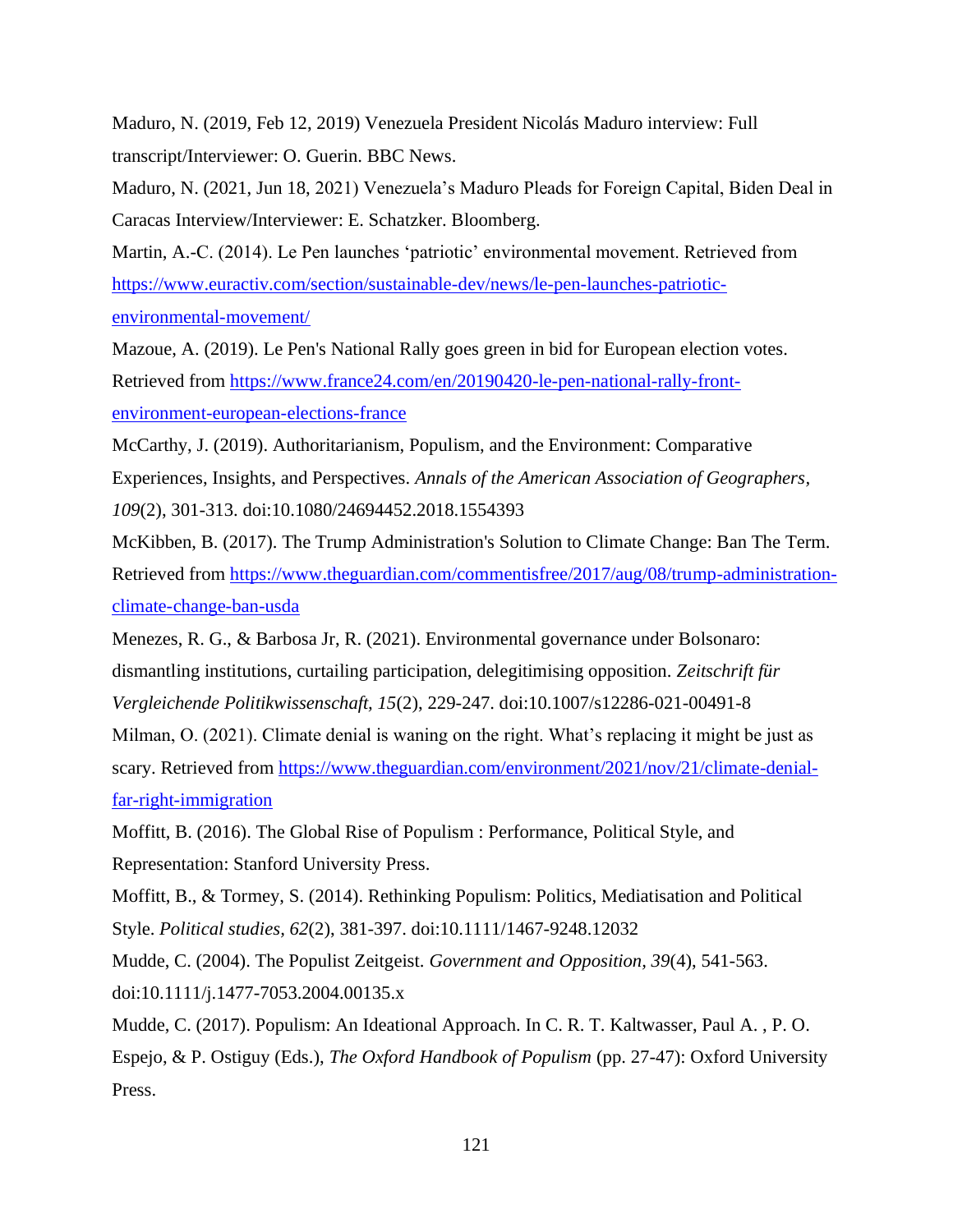Mudde, C., & Kaltwasser, C. R. (2013). Exclusionary vs. Inclusionary Populism: Comparing Contemporary Europe and Latin America. *Government and Opposition, 48*(2), 147-174. doi:10.1017/gov.2012.11

Mudde, C., & Kaltwasser, C. R. (2017). *Populism: A very short introduction*: Oxford University Press.

Murer, P., & Richermoz, E. (2015). Pollution de l'air dans le métro, mettons fin à l'enfumage [Press release]. Retrieved from [https://rassemblementnational.fr/communiques/pollution-de-lair](https://rassemblementnational.fr/communiques/pollution-de-lair-dans-le-metro-mettons-fin-a-lenfumage/)[dans-le-metro-mettons-fin-a-lenfumage/](https://rassemblementnational.fr/communiques/pollution-de-lair-dans-le-metro-mettons-fin-a-lenfumage/)

Murer, P., & Richermoz, É. (2016). Oui à la prolongation de la durée de vie des centrales nucléaires de 10 ans mais avec un EDF 100% public [Press release]. Retrieved from [https://rassemblementnational.fr/communiques/seul-le-frexit-nous-protegera-des-perturbateurs](https://rassemblementnational.fr/communiques/seul-le-frexit-nous-protegera-des-perturbateurs-endocriniens/)[endocriniens/](https://rassemblementnational.fr/communiques/seul-le-frexit-nous-protegera-des-perturbateurs-endocriniens/)

Myadar, O., & Jackson, S. (2019). Contradictions of Populism and Resource Extraction:

Examining the Intersection of Resource Nationalism and Accumulation by Dispossession in Mongolia. *Annals of the American Association of Geographers, 109*(2), 361-370.

doi:10.1080/24694452.2018.1500233

Nadal, L. d. (2021). Spain's VOX Party and the Rise of International Environmental Populism. *Green European Journal*. Retrieved from [https://www.greeneuropeanjournal.eu/spains-vox](https://www.greeneuropeanjournal.eu/spains-vox-party-and-the-rise-of-international-environmental-populism/)[party-and-the-rise-of-international-environmental-populism/](https://www.greeneuropeanjournal.eu/spains-vox-party-and-the-rise-of-international-environmental-populism/)

Neslen, A. (2014). French National Front launches nationalist environmental movement. Retrieved from [https://www.theguardian.com/environment/2014/dec/18/french-national-front](https://www.theguardian.com/environment/2014/dec/18/french-national-front-launches-nationalist-environmental-movement)[launches-nationalist-environmental-movement](https://www.theguardian.com/environment/2014/dec/18/french-national-front-launches-nationalist-environmental-movement)

NicolasMaduro (2019, Jun 6, 2019). Venezuela cuenta con un Plan Sectorial Minero 2019-2025, que establecerá las alianzas grandes, medianas y artesanales para el desarrollo de todo el potencial minero del País. En armonía con el medio ambiente, nos encaminaremos a la prosperidad y la felicidad del pueblo. Retrieved from

<https://twitter.com/NicolasMaduro/status/1136694180812660736>

Notilogía. (2016). Official Gazette No. 40,855 Creation of the Orinoco Mining Arc. Retrieved from [https://www.notilogia.com/2016/02/gaceta-oficial-n-40-855-creacion-del-arco-minero-del](https://www.notilogia.com/2016/02/gaceta-oficial-n-40-855-creacion-del-arco-minero-del-orinoco.html)[orinoco.html](https://www.notilogia.com/2016/02/gaceta-oficial-n-40-855-creacion-del-arco-minero-del-orinoco.html)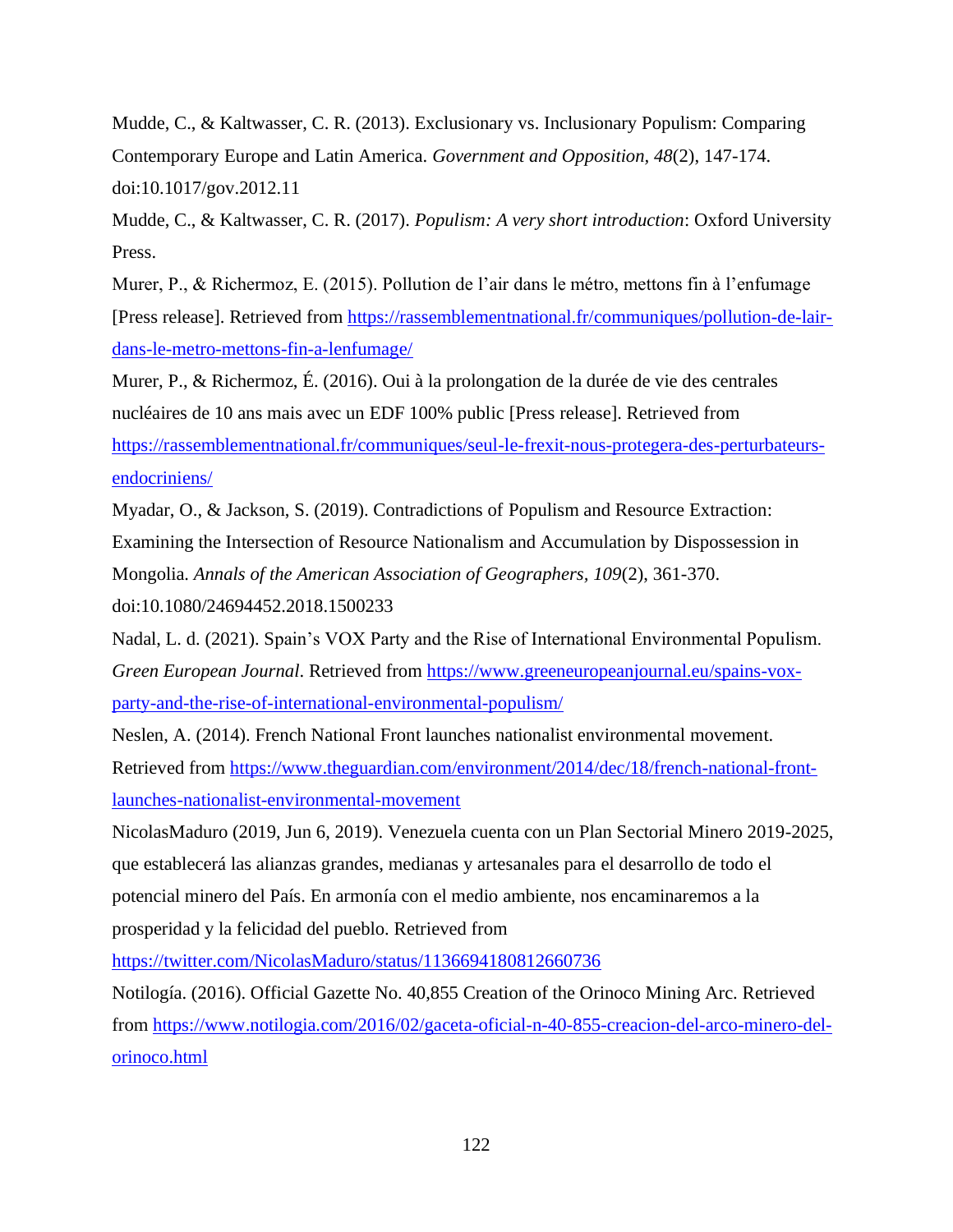Odell, J. S. (2003). Case Study Methods in International Political Economy. *International Studies Perspectives, 2*(2), 161-176. doi:10.1111/1528-3577.00047

Odoul, J. (2018). L'Union européenne interdit enfin les pesticides tueurs d'abeilles après 30 ans de massacre [Press release]. Retrieved from

[https://rassemblementnational.fr/communiques/lunion-europeenne-interdit-enfin-les-pesticides](https://rassemblementnational.fr/communiques/lunion-europeenne-interdit-enfin-les-pesticides-tueurs-dabeilles-apres-30-ans-de-massacre/)[tueurs-dabeilles-apres-30-ans-de-massacre/](https://rassemblementnational.fr/communiques/lunion-europeenne-interdit-enfin-les-pesticides-tueurs-dabeilles-apres-30-ans-de-massacre/)

Oliver, J. E., & Rahn, W. M. (2016). Rise of the Trumpenvolk: Populism in the 2016 Election. *The ANNALS of the American Academy of Political and Social Science, 667*(1), 189-206. doi:10.1177/0002716216662639

Onishi, N. (2019). France's Far Right Wants to Be an Environmental Party, Too. Retrieved from [https://www.nytimes.com/2019/10/17/world/europe/france-far-right-](https://www.nytimes.com/2019/10/17/world/europe/france-far-right-environment.html?searchResultPosition=9)

[environment.html?searchResultPosition=9](https://www.nytimes.com/2019/10/17/world/europe/france-far-right-environment.html?searchResultPosition=9)

Oswald, M. T., Fromm, M., & Broda, E. (2021). Strategic clustering in right-wing-populism?

'Green policies' in Germany and France. *Zeitschrift für Vergleichende Politikwissenschaft,* 

*15*(2), 185-205. doi:10.1007/s12286-021-00485-6

Palmigiani, F. (2021). 'We are prepared': Maduro pledges to triple Venezuela oil production this year. Retrieved from [https://www.upstreamonline.com/production/we-are-prepared-maduro](https://www.upstreamonline.com/production/we-are-prepared-maduro-pledges-to-triple-venezuela-oil-production-this-year/2-1-947460)[pledges-to-triple-venezuela-oil-production-this-year/2-1-947460](https://www.upstreamonline.com/production/we-are-prepared-maduro-pledges-to-triple-venezuela-oil-production-this-year/2-1-947460)

Parker, D. (2005). Chávez and the Search for an Alternative to Neoliberalism. *Latin American Perspectives, 32(2), 39-50. Retrieved from<http://www.jstor.org/stable/30040275>* 

Perry, J. R. (2017). Remarks During a Cabinet Meeting [Press release]. Retrieved from <https://www.presidency.ucsb.edu/node/330935>

Phillips, T. (2019). Maduro starts new Venezuela term by accusing US of imperialist 'world war'.

Retrieved from [https://www.theguardian.com/world/2019/jan/10/venezuela-president-nicolas](https://www.theguardian.com/world/2019/jan/10/venezuela-president-nicolas-maduro-begins-second-term)[maduro-begins-second-term](https://www.theguardian.com/world/2019/jan/10/venezuela-president-nicolas-maduro-begins-second-term)

Pinchot, G. (2012). Selection 3: Principles of conservation. In T. A. Easton (Ed.), *Classic edition sources : Environmental studies* (4th ed., pp. 8-10). Guilford, CT: Dushkin/McGraw-Hill.

Podemos. (2015). Comunicado Del Área De Medio Ambiente, Energía Y Políticas Urbanas Por El Día Mundial Del Medio Ambiente [Press release]. Retrieved from

[https://podemos.info/comunicado-del-area-de-medio-ambiente-energia-y-politicas-urbanas-por](https://podemos.info/comunicado-del-area-de-medio-ambiente-energia-y-politicas-urbanas-por-el-dia-mundial-del-medio-ambiente/)[el-dia-mundial-del-medio-ambiente/](https://podemos.info/comunicado-del-area-de-medio-ambiente-energia-y-politicas-urbanas-por-el-dia-mundial-del-medio-ambiente/)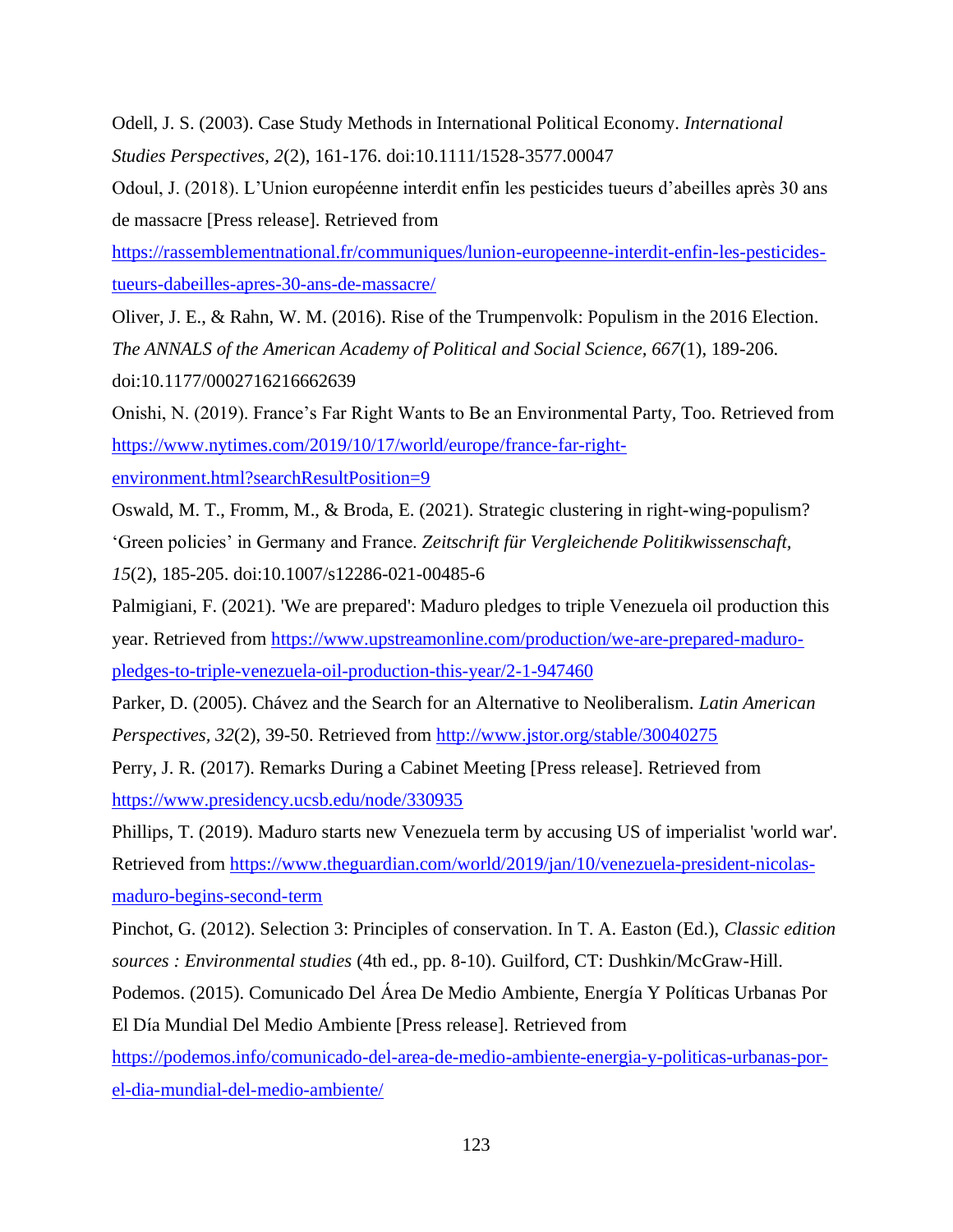Podemos. (2016). Pobreza Energética En España: Situación Actual, Causas Y Medidas Para Terminar Con Ella [Press release]. Retrieved from [https://podemos.info/pobreza-energetica](https://podemos.info/pobreza-energetica-espana-situacion-actual-causas-medidas-terminar/)[espana-situacion-actual-causas-medidas-terminar/](https://podemos.info/pobreza-energetica-espana-situacion-actual-causas-medidas-terminar/)

Podemos. (2019a). Podemos Quiere Situar A España En La Vanguardia De La Lucha Contra El Cambio Climático Y Propone El 'Plan Horizonte Verde' [Press release]. Retrieved from [https://podemos.info/podemos-quiere-situar-espana-vanguardia-lucha-contra-cambio-climatico-](https://podemos.info/podemos-quiere-situar-espana-vanguardia-lucha-contra-cambio-climatico-propone-plan-horizonte-verde/)

[propone-plan-horizonte-verde/](https://podemos.info/podemos-quiere-situar-espana-vanguardia-lucha-contra-cambio-climatico-propone-plan-horizonte-verde/)

Podemos (Producer). (2019b). Un 'New Deal Verde' Frente Al Cambio Climático. Retrieved from<https://www.youtube.com/watch?v=FD04O1utvtI>

Podemos Environmental Area. (2017). Incendios: Comunicado Del Área De Medio Ambiente

De Podemos [Press release]. Retrieved from [https://podemos.info/incendios-comunicado-del](https://podemos.info/incendios-comunicado-del-area-medio-ambiente-podemos/)[area-medio-ambiente-podemos/](https://podemos.info/incendios-comunicado-del-area-medio-ambiente-podemos/)

Popovich, N., Albeck-Ripka, L., & Peierre-Louis, K. (2021). The Trump Administration Rolled Back More Than 100 Environmental Rules. Here's the Full List. Retrieved from

<https://www.nytimes.com/interactive/2020/climate/trump-environment-rollbacks-list.html>

Rassemblement National. (2021). 15 Questions Sur L'Environnement, Conter-Project de

Référendum [Press release]. Retrieved from [https://rassemblementnational.fr/wp-](https://rassemblementnational.fr/wp-content/uploads/2021/03/WEB_CONTRE_PROJET_ECOLOGIE_RASS_NAT_.pdf)

[content/uploads/2021/03/WEB\\_CONTRE\\_PROJET\\_ECOLOGIE\\_RASS\\_NAT\\_.pdf](https://rassemblementnational.fr/wp-content/uploads/2021/03/WEB_CONTRE_PROJET_ECOLOGIE_RASS_NAT_.pdf)

realdonaldtrump (2019, Sept 18, 2019). [Twitter]. Retrieved from

[https://www.thetrumparchive.com/?searchbox=%22california%22&results=1&dates=%5B%222](https://www.thetrumparchive.com/?searchbox=%22california%22&results=1&dates=%5B%222019-09-01%22%2C%222019-10-01%22%5D) [019-09-01%22%2C%222019-10-01%22%5D](https://www.thetrumparchive.com/?searchbox=%22california%22&results=1&dates=%5B%222019-09-01%22%2C%222019-10-01%22%5D)

Rendon, M. (2020). *Illegal Mining in Venezuela: Death and Devastation in the Amazonas and Orinoco Regions*. Retrieved from [https://www.csis.org/analysis/illegal-mining-venezuela-death](https://www.csis.org/analysis/illegal-mining-venezuela-death-and-devastation-amazonas-and-orinoco-regions)[and-devastation-amazonas-and-orinoco-regions](https://www.csis.org/analysis/illegal-mining-venezuela-death-and-devastation-amazonas-and-orinoco-regions)

Reuters (Producer). (2020). Trump Weakens Environmental Law to Expedite Construction Permits. Retrieved from [https://www.nytimes.com/video/us/politics/100000007240448/trump](https://www.nytimes.com/video/us/politics/100000007240448/trump-environmental-regulation-infrastructure.html?action=click>ype=vhs&version=vhs-heading&module=vhs®ion=title-area&cview=true&t=5)[environmental-regulation-infrastructure.html?action=click&gtype=vhs&version=vhs](https://www.nytimes.com/video/us/politics/100000007240448/trump-environmental-regulation-infrastructure.html?action=click>ype=vhs&version=vhs-heading&module=vhs®ion=title-area&cview=true&t=5)[heading&module=vhs&region=title-area&cview=true&t=5](https://www.nytimes.com/video/us/politics/100000007240448/trump-environmental-regulation-infrastructure.html?action=click>ype=vhs&version=vhs-heading&module=vhs®ion=title-area&cview=true&t=5)

Riedel, R. (2021). Green conservatism or environmental nativism? *Zeitschrift für Vergleichende Politikwissenschaft, 15*(2), 207-227. doi:10.1007/s12286-021-00490-9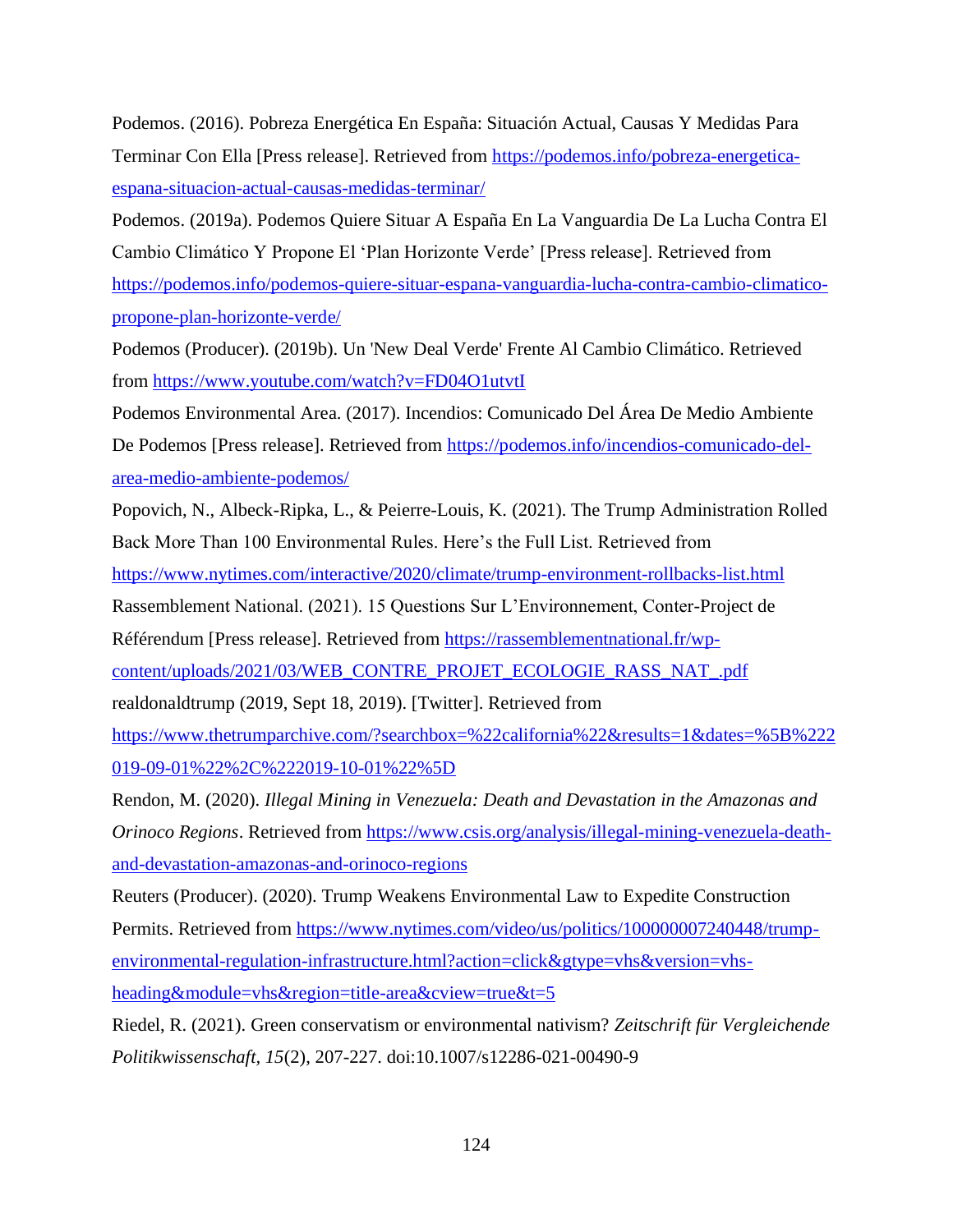Rios, B. (2019). Socialists and Podemos reach deal for a 'progressive' government in Spain. Retrieved from [https://www.euractiv.com/section/elections/news/socialists-and-podemos-reach](https://www.euractiv.com/section/elections/news/socialists-and-podemos-reach-deal-for-a-progressive-government-in-spain/)[deal-for-a-progressive-government-in-spain/](https://www.euractiv.com/section/elections/news/socialists-and-podemos-reach-deal-for-a-progressive-government-in-spain/)

Roberts, K. (2012). Populism and democracy in Venezuela under Hugo Chávez. In (pp. 136- 159).

Rodríguez-Teruel, J., Barrio, A., & Barberà, O. (2016). Fast and Furious: Podemos' Quest for Power in Multi-level Spain. *South European Society and Politics, 21*(4), 561-585. doi:10.1080/13608746.2016.1250397

Rosales, A. (2017). Venezuela's Deepening Logic of Extraction. *NACLA Report on the Americas, 49*(2), 132-135. doi:10.1080/10714839.2017.1331794

Runciman, D. (2017). How climate scepticism turned into something more dangerous. Retrieved from [https://www.theguardian.com/environment/2017/jul/07/climate-change-denial-scepticism](https://www.theguardian.com/environment/2017/jul/07/climate-change-denial-scepticism-cynicism-politics)[cynicism-politics](https://www.theguardian.com/environment/2017/jul/07/climate-change-denial-scepticism-cynicism-politics)

Sagarzazu, I., & Thies, C. G. (2018). The Foreign Policy Rhetoric of Populism: Chávez, Oil, and Anti-imperialism. *Political Research Quarterly, 72*(1), 205-214.

doi:10.1177/1065912918784212

Saguin, K. (2019). "Return the Lake to the People": Populist Political Rhetoric and the Fate of a Resource Frontier in the Philippines. *Annals of the American Association of Geographers,* 

*109*(2), 434-442. doi:10.1080/24694452.2018.1483815

Salerno, C. (2012, Dec 11, 2012) Venezuela's Doha Climate Delegate Talks: "Rich Countries Profit from Pollution" /Interviewer: A. Goodman. Democracy Now, , Venezuelanalysis.com.

Sandford, A. (2017). What are Marine Le Pen's policies? . Retrieved from

<https://www.euronews.com/2017/02/09/what-do-we-know-about-marine-le-pen-s-policies>

Schaller, S., & Carius, A. (2019). Convenient Truth: Mapping climate agendas of right-wing populist

*parties in Europe*. Retrieved from Berlin: adelphi:

Sedlak, D. (2017). Environmental Populism. *Environmental Science & Technology, 51*(1), 1-2. doi:10.1021/acs.est.6b06421

Sola, J., & Rendueles, C. (2018). Podemos, the upheaval of Spanish politics and the challenge of populism. *Journal of Contemporary European Studies, 26*(1), 99-116. doi:10.1080/14782804.2017.1304899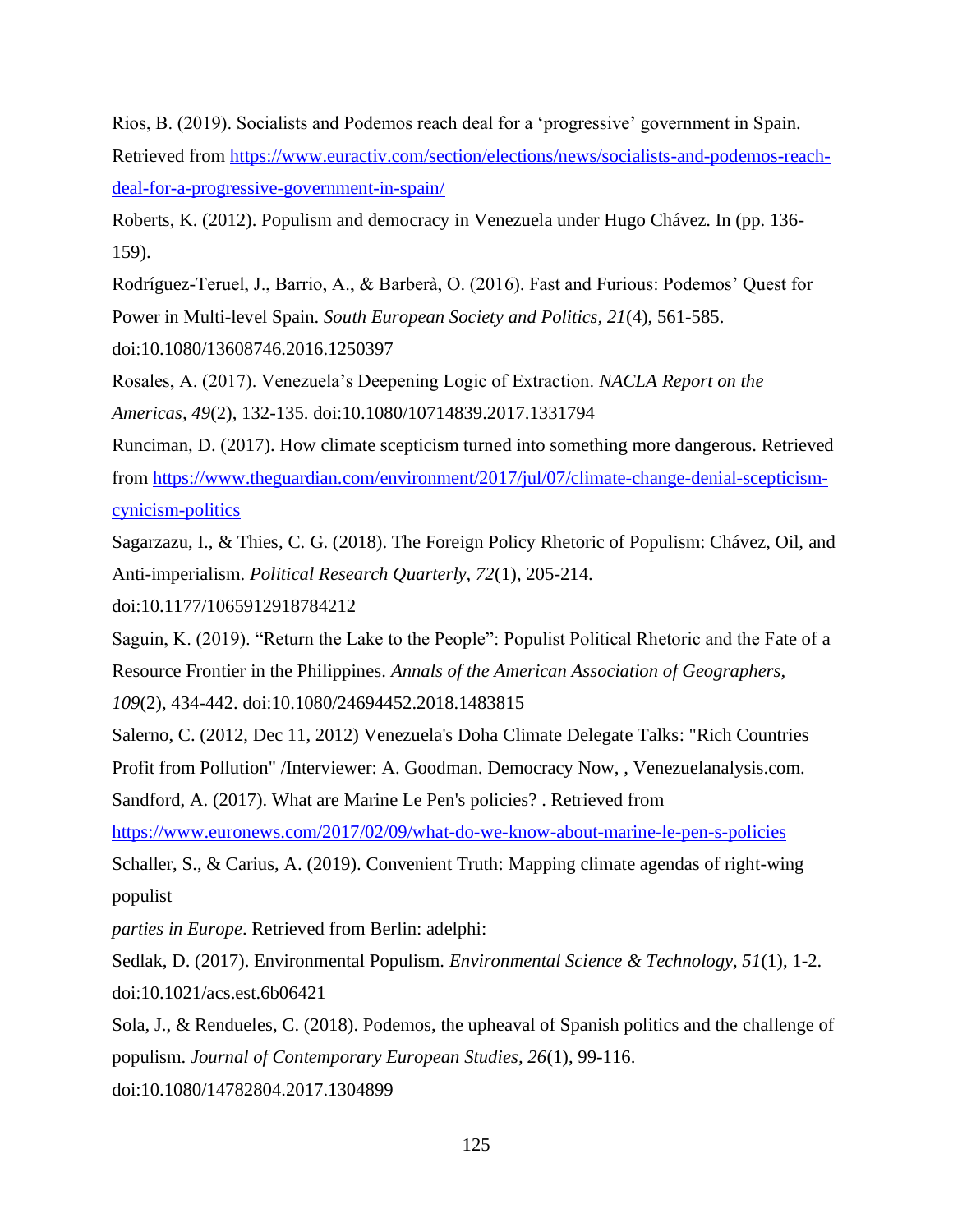Solorio, I., Ortega, J., Romero, R., & Guzmán, J. (2021). AMLO's populism in Mexico and the framing of the extractivist agenda: The construction of the hegemony of the people without the indigenous voices. *Zeitschrift für Vergleichende Politikwissenschaft, 15*(2), 249-273. doi:10.1007/s12286-021-00486-5

Stanley, B. (2008). The thin ideology of populism. *Journal of Political Ideologies, 13*(1), 95-110. doi:10.1080/13569310701822289

Staufer, S. J. (2021). Donald Trump, Bernie Sanders and the question of populism. *Journal of Political Ideologies, 26*(2), 220-238. doi:10.1080/13569317.2020.1855777

Szulecki, K., & Ancygier, A. (2015). The new Polish government's energy policy: expect more State, less market. Retrieved from [http://energypost.eu/new-polish-governments-energy-policy](http://energypost.eu/new-polish-governments-energy-policy-expect-state-less-market/)[expect-state-less-market/](http://energypost.eu/new-polish-governments-energy-policy-expect-state-less-market/)

Taggart, P. A. (2000). *Populism*. Philadelphia;Buckingham [England];: Open University Press. Taggart, P. A. (2004). Populism and representative politics in contemporary Europe. *Journal of Political Ideologies, 9*(3), 269-288. doi:10.1080/1356931042000263528

Timperley, J. (2017). French election 2017: where the candidates stand on energy and climate change. Retrieved from [https://www.carbonbrief.org/french-election-2017-where-candidates](https://www.carbonbrief.org/french-election-2017-where-candidates-stand-energy-climate-change)[stand-energy-climate-change](https://www.carbonbrief.org/french-election-2017-where-candidates-stand-energy-climate-change)

Tosun, J., & Debus, M. (2021). Right-wing populist parties and environmental politics: insights from the Austrian Freedom Party's support for the glyphosate ban. *Environmental Politics, 30*(1- 2), 224-244. doi:10.1080/09644016.2020.1813997

Tremlett, G. (2015). The Podemos revolution: how a small group of radical academics changed European politics. Retrieved from [https://www.theguardian.com/world/2015/mar/31/podemos](https://www.theguardian.com/world/2015/mar/31/podemos-revolution-radical-academics-changed-european-politics)[revolution-radical-academics-changed-european-politics](https://www.theguardian.com/world/2015/mar/31/podemos-revolution-radical-academics-changed-european-politics)

Trump, D. J. (2016). Let Me Ask America a Question. Retrieved from <https://www.wsj.com/articles/let-me-ask-america-a-question-1460675882>

Trump, D. J. (2017a). *Executive Order 13766—Expediting Environmental Reviews and Approvals for High-Priority Infrastructure Projects*. The American Presidency Project Retrieved from<https://www.presidency.ucsb.edu/node/322146>

Trump, D. J. (2017b). Executive Order 13807—Establishing Discipline and Accountability in the Environmental Review and Permitting Process for Infrastructure Projects. The American Presidency Project Retrieved from<https://www.presidency.ucsb.edu/node/329622>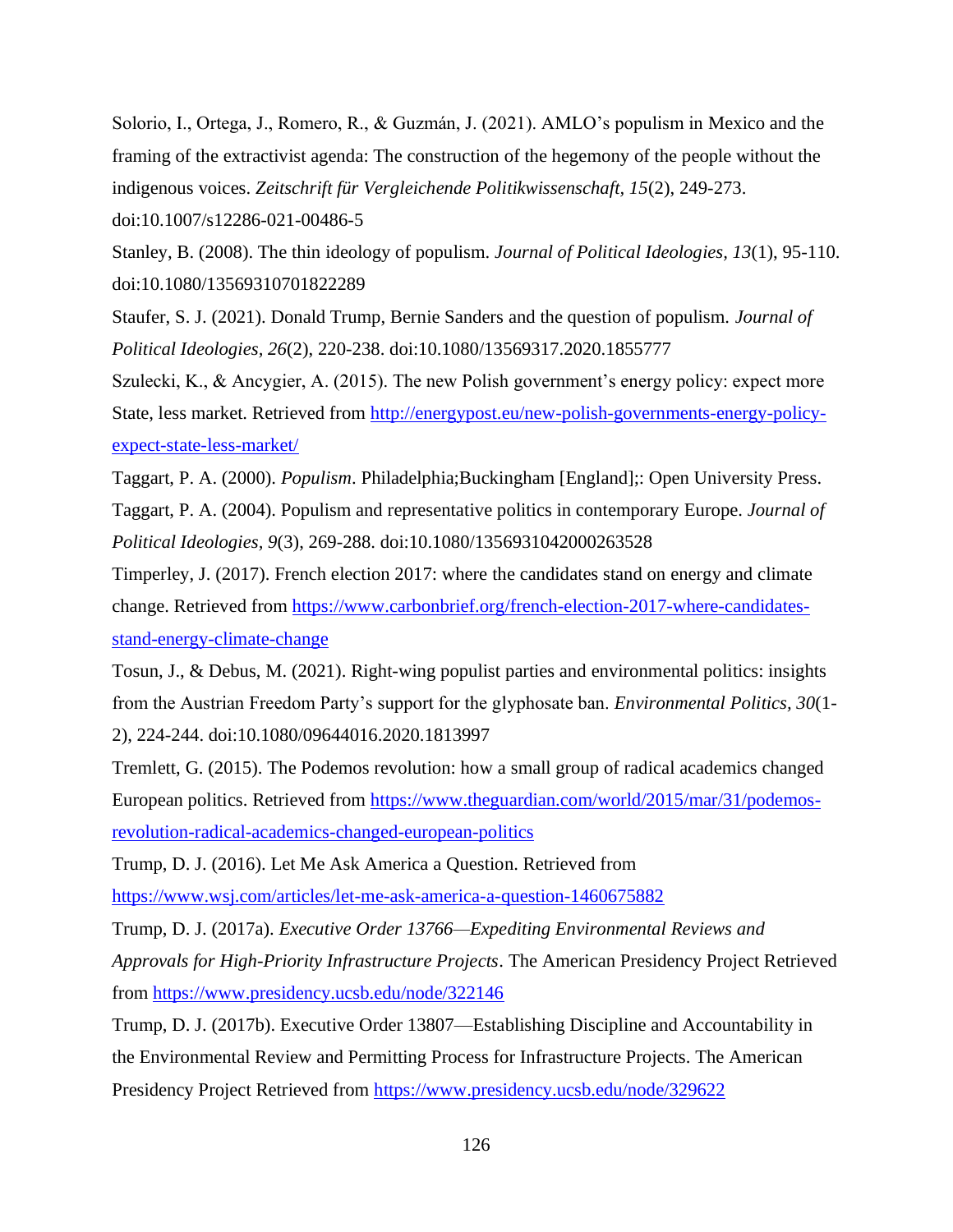Trump, D. J. (2017c). Proclamation 9622—National Ocean Month, 2017 [Press release]. Retrieved from<https://www.presidency.ucsb.edu/node/328717>

Trump, D. J. (2017d). Proclamation 9659—National Energy Awareness Month [Press release]. Retrieved from<https://www.presidency.ucsb.edu/node/331273>

Trump, D. J. (2017e). Remarks Announcing United States Withdrawal From the United Nations Framework Convention on Climate Change Paris Agreement [Press release]. Retrieved from <https://www.presidency.ucsb.edu/node/328739>

Trump, D. J. (2017f). Remarks at a "Make America Great Again" Rally in Harrisburg, Pennsylvania. Retrieved from<https://www.presidency.ucsb.edu/node/326757>

Trump, D. J. (2017g). Remarks at a "Make America Great Again" Rally in Huntington, West Virginia. Retrieved from<https://www.presidency.ucsb.edu/node/330949>

Trump, D. J. (2017h). Remarks at a "Make America Great Again" Rally in Nashville, Tennessee. Retrieved from<https://www.presidency.ucsb.edu/node/326412>

Trump, D. J. (2017i). Remarks at a "Make America Great Again" Rally in Youngstown, Ohio. Retrieved from<https://www.presidency.ucsb.edu/node/331396>

Trump, D. J. (2017j). Remarks at Andeavor's Mandan Refinery in Mandan, North Dakota. Retrieved from<https://www.presidency.ucsb.edu/node/331141>

Trump, D. J. (2017k). *Remarks at the Conservative Political Action Conference in National* 

*Harbor.* Paper presented at the Conservative Political Action Conference, Maryland

Trump, D. J. (2017l). Remarks at the Faith and Freedom Coalition's Road to Majority

Conference. Retrieved from<https://www.presidency.ucsb.edu/node/329392>

Trump, D. J. (2017m). Statement on Earth Day [Press release]. Retrieved from <https://www.presidency.ucsb.edu/node/326660>

Trump, D. J. (2018a). Proclamation 9762—National Ocean Month, 2018 [Press release]. Retrieved from<https://www.presidency.ucsb.edu/node/333068>

Trump, D. J. (2018b). Proclamation 9794—National Energy Awareness Month, 2018 [Press release]. Retrieved from<https://www.presidency.ucsb.edu/node/333203>

Trump, D. J. (2018c). Statement on Earth Day [Press release]. Retrieved from <https://www.presidency.ucsb.edu/node/332987>

Trump, D. J. (2019a). Message on Earth Day, 2019 [Press release]. Retrieved from <https://www.presidency.ucsb.edu/node/333471>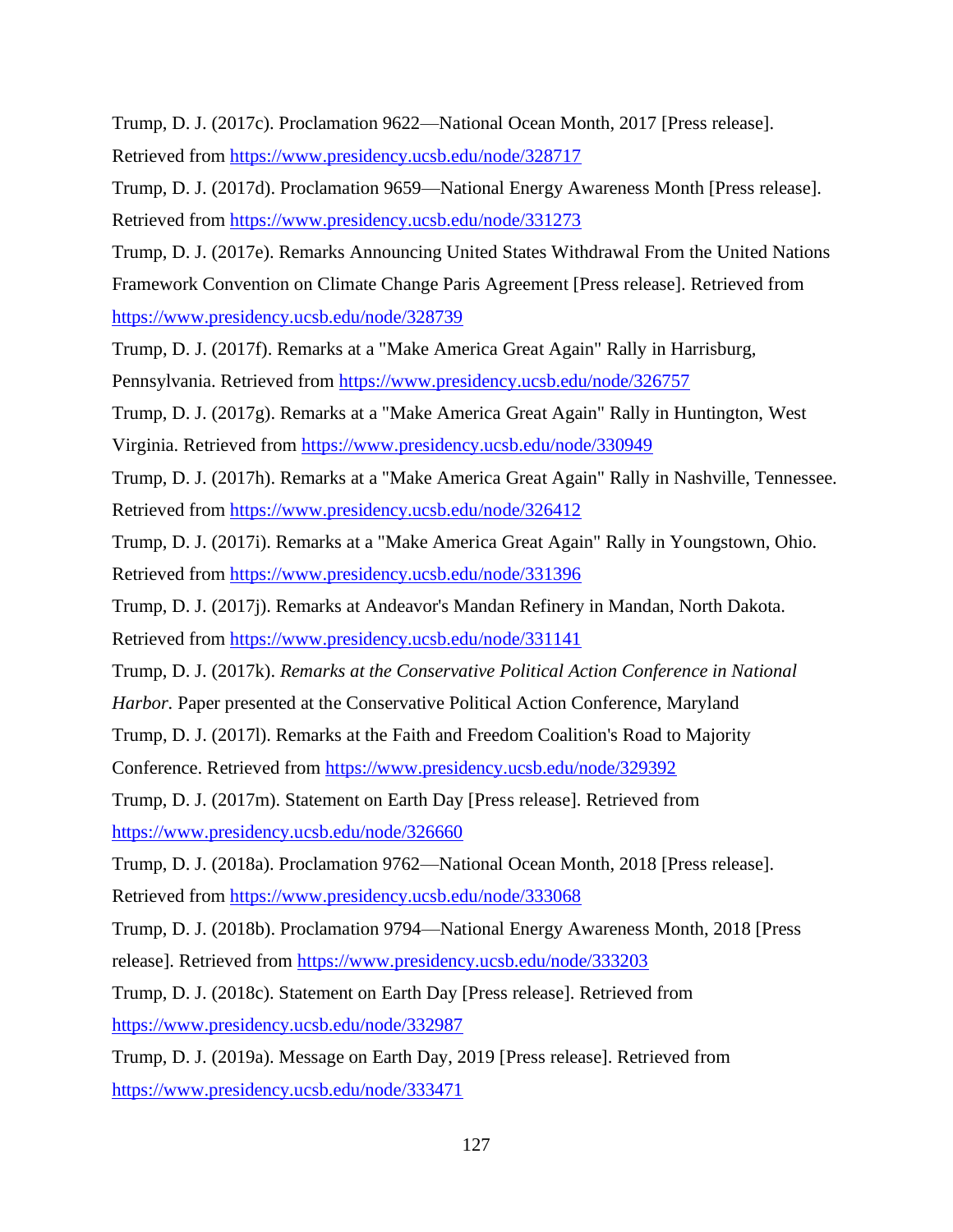Trump, D. J. (2019b). Proclamation 9939—National Energy Awareness Month, 2019 [Press release]. Retrieved from<https://www.presidency.ucsb.edu/node/333921>

Trump, D. J. (2019c). Remarks at the Ninth Annual Shale Insight Conference in Pittsburgh,

Pennsylvania [Press release]. Retrieved from<https://www.presidency.ucsb.edu/node/333984>

Trump, D. J. (2019d). Remarks in Hackberry, Louisiana [Press release]. Retrieved from <https://www.presidency.ucsb.edu/node/333546>

Trump, D. J. (2019e). Remarks on American Energy and Manufacturing at the Shell Pennsylvania Chemicals Plant in Monaca, Pennsylvania [Press release]. Retrieved from <https://www.presidency.ucsb.edu/node/333787>

Trump, D. J. (2019f). Remarks on the Environment [Press release]. Retrieved from <https://www.presidency.ucsb.edu/node/333697>

Trump, D. J. (2020a). Message on the 50th Anniversary of Earth Day [Press release]. Retrieved from<https://www.presidency.ucsb.edu/node/341804>

Trump, D. J. (2020b). Proclamation 10048—National Ocean Month, 2020 [Press release]. Retrieved from<https://www.presidency.ucsb.edu/node/342005>

Trump, D. J. (2020c). Proclamation 10089—National Energy Awareness Month, 2020 [Press release]. Retrieved from<https://www.presidency.ucsb.edu/node/343964>

Turkewitz, J. (2017). Trump Slashes Size of Bears Ears and Grand Staircase Monuments.

Retrieved from<https://www.nytimes.com/2017/12/04/us/trump-bears-ears.html?module=inline>

United Nations (Producer). (2020). Venezuela - President Addresses General Debate, 75th Session. Retrieved from<https://www.youtube.com/watch?v=0c3zjeEzp8w>

Venezuela, B. R. o. (2013). *Ley del Plan de la Patria: Segundo Plan Socialista de Desarrollo* 

*Económicoy Social de la Nación 2013-2019*. (No6.118 Extraordinario). Retrieved from

[https://www.climate-laws.org/geographies/venezuela/laws/law-of-the-plan-for-the-homeland-](https://www.climate-laws.org/geographies/venezuela/laws/law-of-the-plan-for-the-homeland-the-second-socialist-plan-of-social-and-economic-development-of-the-nation-2013-2019)

[the-second-socialist-plan-of-social-and-economic-development-of-the-nation-2013-2019](https://www.climate-laws.org/geographies/venezuela/laws/law-of-the-plan-for-the-homeland-the-second-socialist-plan-of-social-and-economic-development-of-the-nation-2013-2019)

Vihma, A., Reischl, G., & Nonbo Andersen, A. (2021). A Climate Backlash: Comparing Populist

Parties' Climate Policies in Denmark, Finland, and Sweden. *The Journal of Environment & Development, 30*(3), 219-239. doi:10.1177/10704965211027748

Weyland, K. (2001). Clarifying a Contested Concept: Populism in the Study of Latin American Politics. *Comparative Politics, 34*(1), 1-22. doi:10.2307/422412